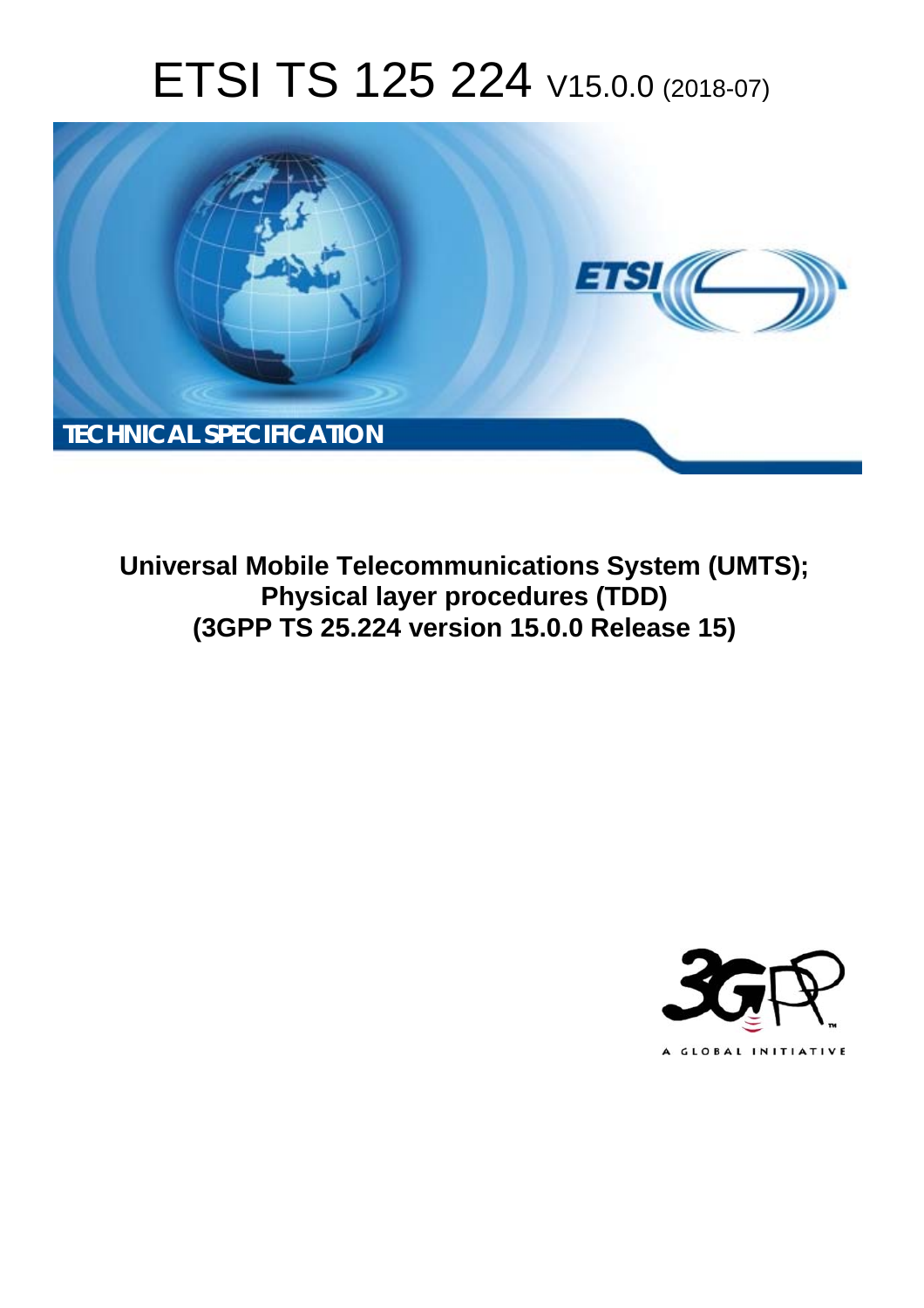Reference RTS/TSGR-0625224vf00

> Keywords UMTS

#### *ETSI*

#### 650 Route des Lucioles F-06921 Sophia Antipolis Cedex - FRANCE

Tel.: +33 4 92 94 42 00 Fax: +33 4 93 65 47 16

Siret N° 348 623 562 00017 - NAF 742 C Association à but non lucratif enregistrée à la Sous-Préfecture de Grasse (06) N° 7803/88

#### *Important notice*

The present document can be downloaded from: <http://www.etsi.org/standards-search>

The present document may be made available in electronic versions and/or in print. The content of any electronic and/or print versions of the present document shall not be modified without the prior written authorization of ETSI. In case of any existing or perceived difference in contents between such versions and/or in print, the only prevailing document is the print of the Portable Document Format (PDF) version kept on a specific network drive within ETSI Secretariat.

Users of the present document should be aware that the document may be subject to revision or change of status. Information on the current status of this and other ETSI documents is available at <https://portal.etsi.org/TB/ETSIDeliverableStatus.aspx>

If you find errors in the present document, please send your comment to one of the following services: <https://portal.etsi.org/People/CommiteeSupportStaff.aspx>

#### *Copyright Notification*

No part may be reproduced or utilized in any form or by any means, electronic or mechanical, including photocopying and microfilm except as authorized by written permission of ETSI. The content of the PDF version shall not be modified without the written authorization of ETSI. The copyright and the foregoing restriction extend to reproduction in all media.

> © ETSI 2018. All rights reserved.

**DECT**TM, **PLUGTESTS**TM, **UMTS**TM and the ETSI logo are trademarks of ETSI registered for the benefit of its Members. **3GPP**TM and **LTE**TM are trademarks of ETSI registered for the benefit of its Members and of the 3GPP Organizational Partners. **oneM2M** logo is protected for the benefit of its Members.

**GSM**® and the GSM logo are trademarks registered and owned by the GSM Association.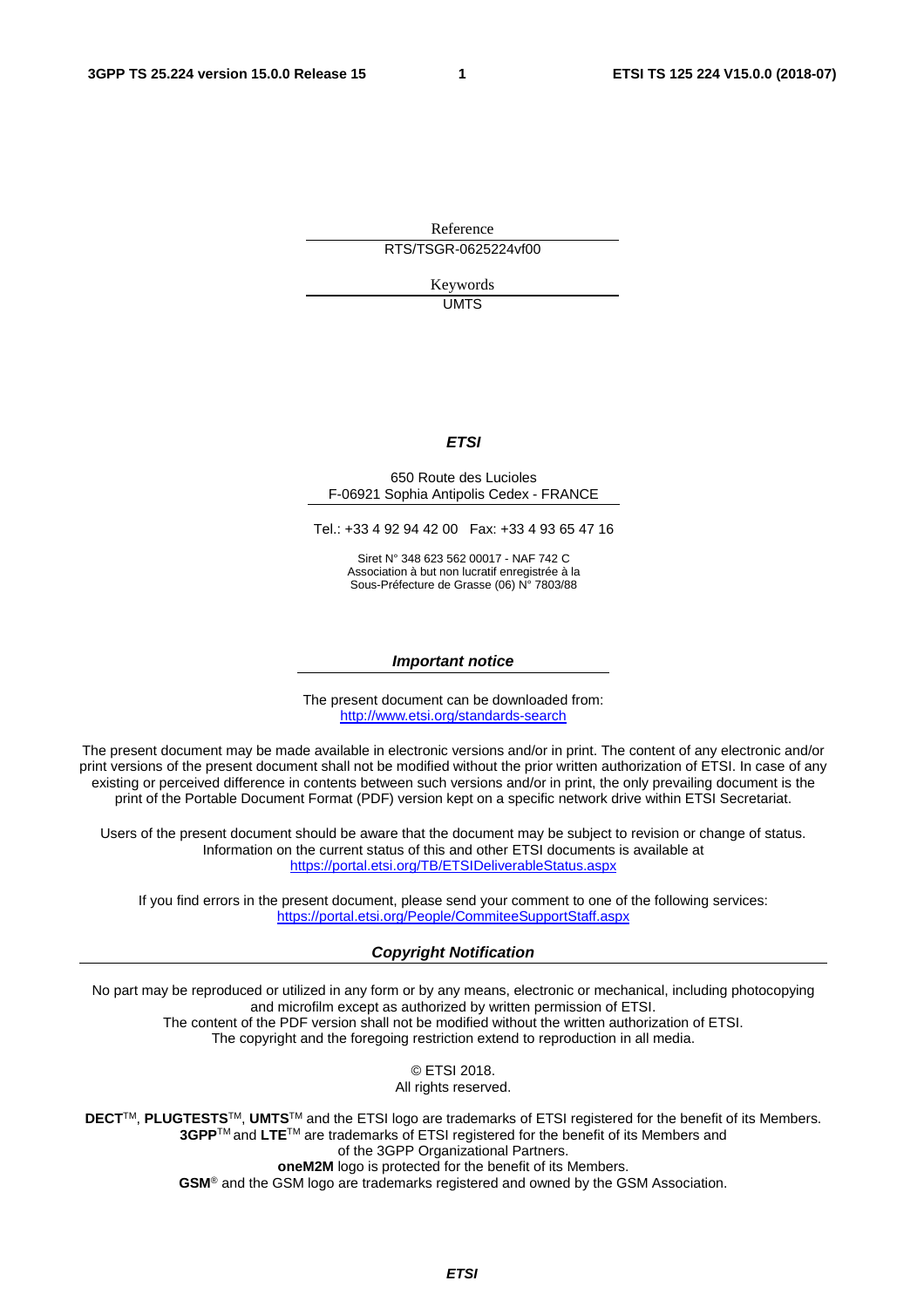## Intellectual Property Rights

#### Essential patents

IPRs essential or potentially essential to normative deliverables may have been declared to ETSI. The information pertaining to these essential IPRs, if any, is publicly available for **ETSI members and non-members**, and can be found in ETSI SR 000 314: *"Intellectual Property Rights (IPRs); Essential, or potentially Essential, IPRs notified to ETSI in respect of ETSI standards"*, which is available from the ETSI Secretariat. Latest updates are available on the ETSI Web server ([https://ipr.etsi.org/\)](https://ipr.etsi.org/).

Pursuant to the ETSI IPR Policy, no investigation, including IPR searches, has been carried out by ETSI. No guarantee can be given as to the existence of other IPRs not referenced in ETSI SR 000 314 (or the updates on the ETSI Web server) which are, or may be, or may become, essential to the present document.

#### **Trademarks**

The present document may include trademarks and/or tradenames which are asserted and/or registered by their owners. ETSI claims no ownership of these except for any which are indicated as being the property of ETSI, and conveys no right to use or reproduce any trademark and/or tradename. Mention of those trademarks in the present document does not constitute an endorsement by ETSI of products, services or organizations associated with those trademarks.

## Foreword

This Technical Specification (TS) has been produced by ETSI 3rd Generation Partnership Project (3GPP).

The present document may refer to technical specifications or reports using their 3GPP identities, UMTS identities or GSM identities. These should be interpreted as being references to the corresponding ETSI deliverables.

The cross reference between GSM, UMTS, 3GPP and ETSI identities can be found under <http://webapp.etsi.org/key/queryform.asp>.

## Modal verbs terminology

In the present document "**shall**", "**shall not**", "**should**", "**should not**", "**may**", "**need not**", "**will**", "**will not**", "**can**" and "**cannot**" are to be interpreted as described in clause 3.2 of the [ETSI Drafting Rules](https://portal.etsi.org/Services/editHelp!/Howtostart/ETSIDraftingRules.aspx) (Verbal forms for the expression of provisions).

"**must**" and "**must not**" are **NOT** allowed in ETSI deliverables except when used in direct citation.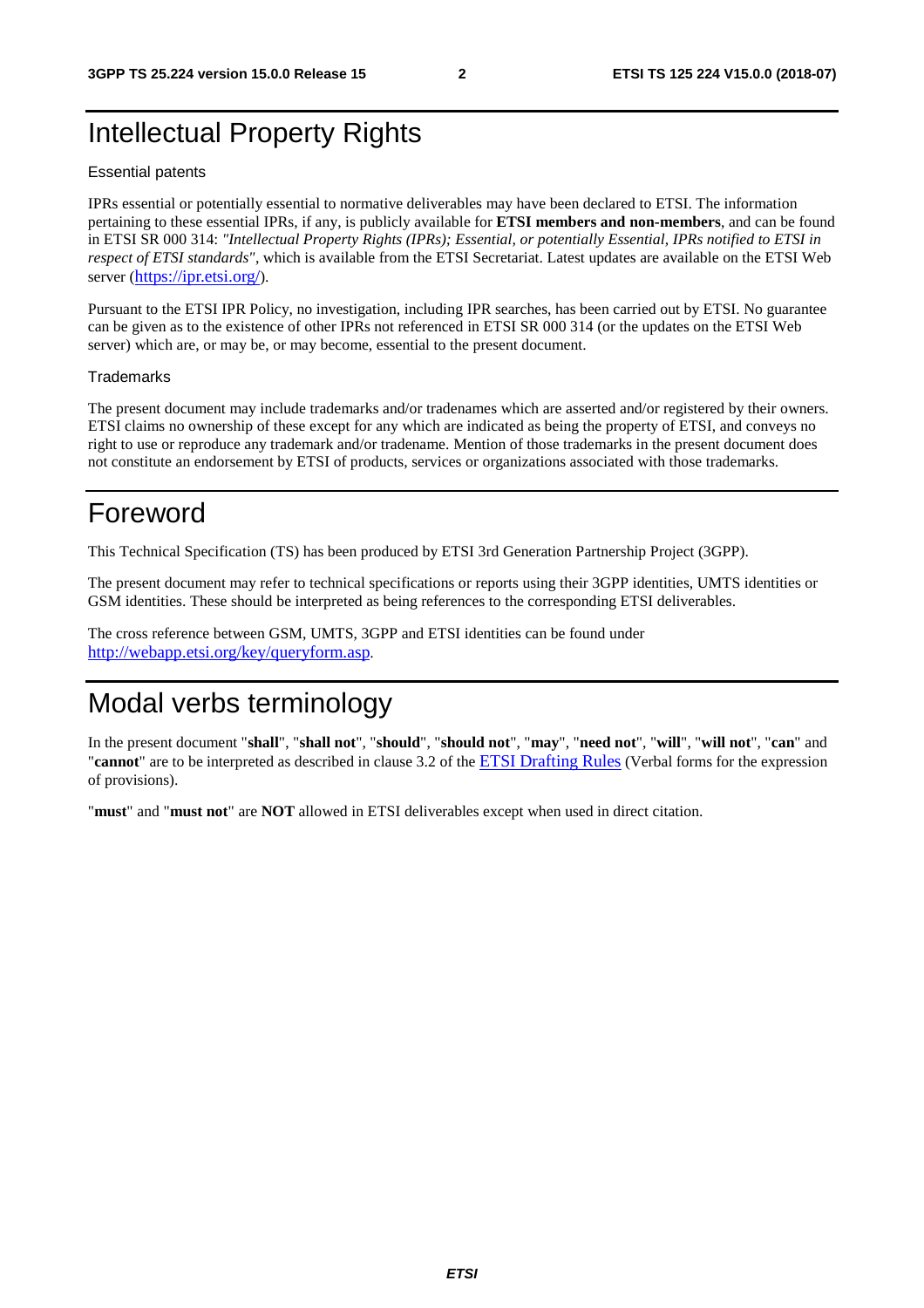$\mathbf{3}$ 

## Contents

| 1          |                                                                     |  |  |  |  |  |  |  |
|------------|---------------------------------------------------------------------|--|--|--|--|--|--|--|
| 2          |                                                                     |  |  |  |  |  |  |  |
| 3          |                                                                     |  |  |  |  |  |  |  |
| 4          |                                                                     |  |  |  |  |  |  |  |
| 4.1        |                                                                     |  |  |  |  |  |  |  |
| 4.2        |                                                                     |  |  |  |  |  |  |  |
| 4.2.1      |                                                                     |  |  |  |  |  |  |  |
| 4.2.2      |                                                                     |  |  |  |  |  |  |  |
| 4.2.2.1    |                                                                     |  |  |  |  |  |  |  |
| 4.2.2.2    |                                                                     |  |  |  |  |  |  |  |
| 4.2.2.3    |                                                                     |  |  |  |  |  |  |  |
| 4.2.2.3.1  |                                                                     |  |  |  |  |  |  |  |
| 4.2.2.3.2  |                                                                     |  |  |  |  |  |  |  |
| 4.2.2.4    |                                                                     |  |  |  |  |  |  |  |
| 4.2.2.4.1  |                                                                     |  |  |  |  |  |  |  |
| 4.2.2.5    |                                                                     |  |  |  |  |  |  |  |
| 4.2.3      |                                                                     |  |  |  |  |  |  |  |
| 4.2.3.1    |                                                                     |  |  |  |  |  |  |  |
| 4.2.3.2    |                                                                     |  |  |  |  |  |  |  |
| 4.2.3.2A   |                                                                     |  |  |  |  |  |  |  |
| 4.2.3.3    |                                                                     |  |  |  |  |  |  |  |
| 4.2.3.3A   |                                                                     |  |  |  |  |  |  |  |
| 4.2.3.4    |                                                                     |  |  |  |  |  |  |  |
| 4.2.3.4.1  |                                                                     |  |  |  |  |  |  |  |
| 4.2.3.5    |                                                                     |  |  |  |  |  |  |  |
| 4.2.3.6    |                                                                     |  |  |  |  |  |  |  |
| 4.2.3.7    |                                                                     |  |  |  |  |  |  |  |
| 4.2.3.8    |                                                                     |  |  |  |  |  |  |  |
| 4.3        |                                                                     |  |  |  |  |  |  |  |
| 4.4        |                                                                     |  |  |  |  |  |  |  |
| 4.4.1      |                                                                     |  |  |  |  |  |  |  |
| 4.4.2      |                                                                     |  |  |  |  |  |  |  |
| 4.4.2.1    |                                                                     |  |  |  |  |  |  |  |
| 4.4.2.1.1  |                                                                     |  |  |  |  |  |  |  |
| 4.4.2.1.2  |                                                                     |  |  |  |  |  |  |  |
| 4.4.2.1.2A |                                                                     |  |  |  |  |  |  |  |
| 4.4.2.1.3  |                                                                     |  |  |  |  |  |  |  |
| 4.4.2.2    |                                                                     |  |  |  |  |  |  |  |
| 4.4.2.2.1  |                                                                     |  |  |  |  |  |  |  |
| 4.4.2.2.2  |                                                                     |  |  |  |  |  |  |  |
| 4.5        |                                                                     |  |  |  |  |  |  |  |
| 4.5.1      |                                                                     |  |  |  |  |  |  |  |
| 4.5.2      |                                                                     |  |  |  |  |  |  |  |
| 4.5.3      |                                                                     |  |  |  |  |  |  |  |
| 4.5.4      |                                                                     |  |  |  |  |  |  |  |
|            |                                                                     |  |  |  |  |  |  |  |
| 4.6        |                                                                     |  |  |  |  |  |  |  |
| 4.6.1      | Transmit diversity for PDSCH, DPCH, HS-SCCH, HS-PDSCH and E-AGCH 21 |  |  |  |  |  |  |  |
| 4.6.2      |                                                                     |  |  |  |  |  |  |  |
| 4.6.2.1    |                                                                     |  |  |  |  |  |  |  |
| 4.6.2.2    |                                                                     |  |  |  |  |  |  |  |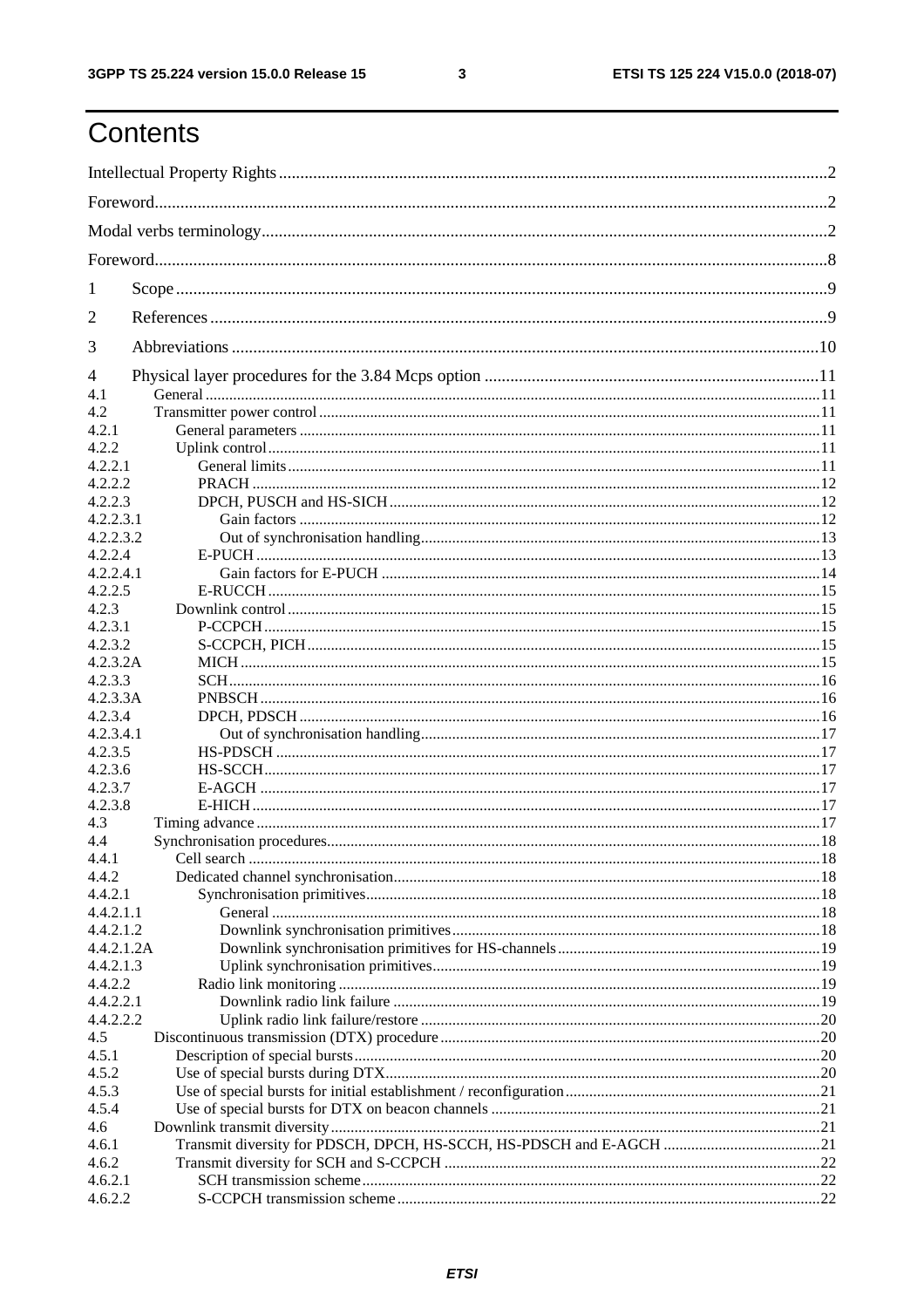$\overline{\mathbf{4}}$ 

| 4.6.3            |  |
|------------------|--|
| 4.6.3.1          |  |
| 4.7              |  |
| 4.7.1            |  |
| 4.7A             |  |
| 4.8              |  |
| 4.8.1            |  |
| 4.8.2            |  |
| 4.9              |  |
| 4.9.1            |  |
| 4.9.2            |  |
| 4.9.3            |  |
| 4.9.4            |  |
| 4.10             |  |
| 4.10.1           |  |
| 4.10.2           |  |
| 4.10.3           |  |
| 4.11             |  |
| 4.11.1           |  |
| 4.11.2           |  |
|                  |  |
| 4.12             |  |
| 4.13             |  |
| 4.13.1           |  |
| 4.13.2           |  |
| 4.13.3           |  |
| 4.14             |  |
| 4.14.1           |  |
| 4.14.2           |  |
| 4.14.2.1         |  |
| 4.14.2.2         |  |
| 4.14.2.3         |  |
| 4.14.2.4         |  |
| 5                |  |
|                  |  |
|                  |  |
| 5.1              |  |
| 5.1.1            |  |
| 5.1.1.1          |  |
| 5.1.1.2          |  |
| 5.1.1.3          |  |
| 5.1.1.4          |  |
| 5.1.1.4.1        |  |
| 5.1.1.4.2        |  |
| 5.1.1.5          |  |
| 5.1.1.6          |  |
| 5.1.1.6.1        |  |
| 5.1.1.7          |  |
| 5.1.1.8          |  |
| 5.1.2            |  |
| 5.1.2.1          |  |
| 5.1.2.2          |  |
| 5.1.2.3          |  |
| 5.1.2.3A         |  |
| 5.1.2.4          |  |
| 5.1.2.4.1        |  |
| 5.1.2.5          |  |
| 5.1.2.6          |  |
| 5.1.2.7          |  |
| 5.1.2.8          |  |
| 5.1.2.9          |  |
| 5.2              |  |
| 5.2.1<br>5.2.1.1 |  |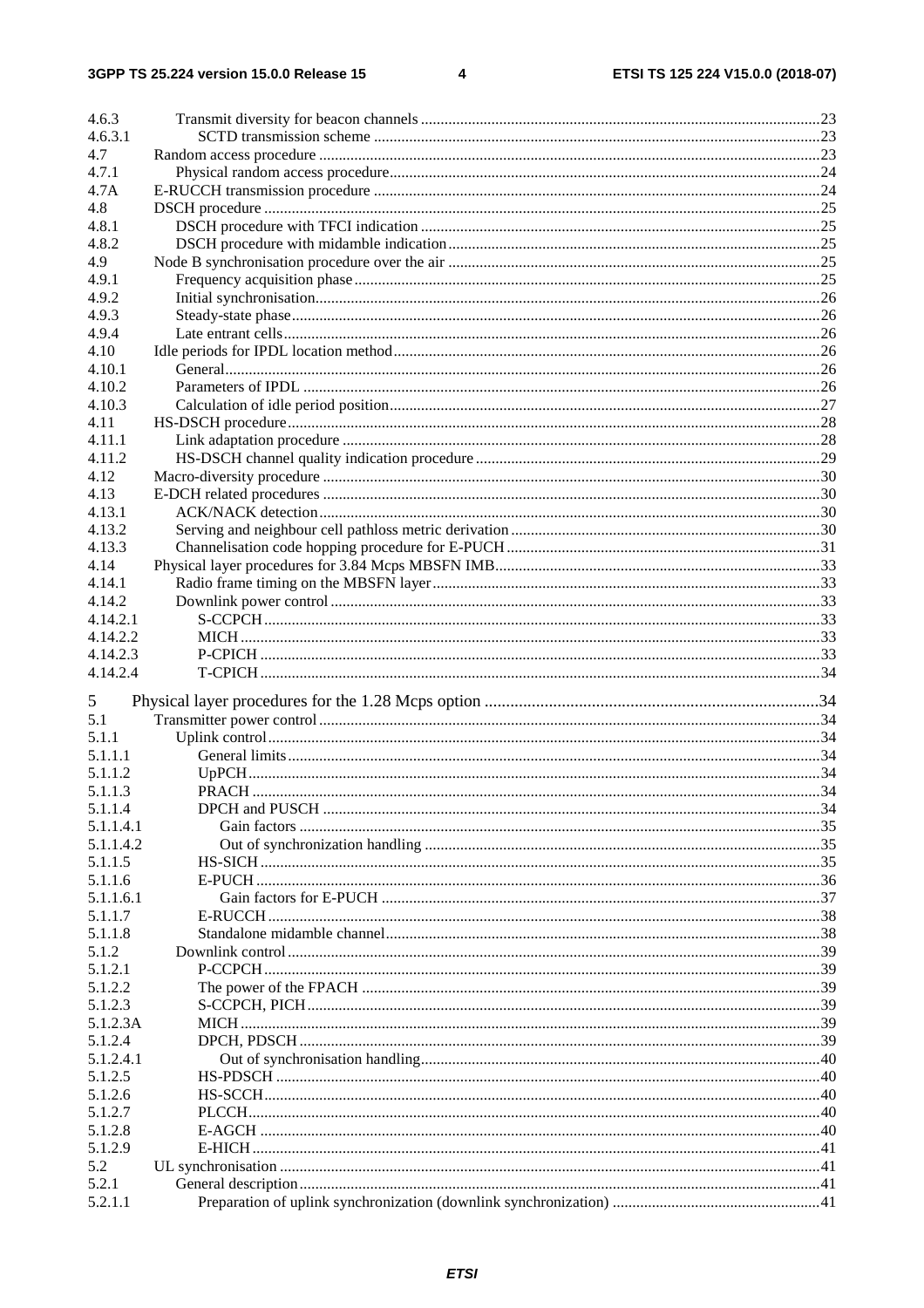#### $5\phantom{a}$

| 5.2.1.2    |                                                                              |  |
|------------|------------------------------------------------------------------------------|--|
| 5.2.1.3    |                                                                              |  |
| 5.2.2      |                                                                              |  |
| 5.2.3      |                                                                              |  |
| 5.2.4      |                                                                              |  |
| 5.2.4.1    |                                                                              |  |
| 5.2.5      |                                                                              |  |
| 5.2.6      |                                                                              |  |
| 5.2.7      |                                                                              |  |
| 5.2.8      |                                                                              |  |
| 5.3        |                                                                              |  |
| 5.3.1      |                                                                              |  |
| 5.3.2      |                                                                              |  |
| 5.3.2A     |                                                                              |  |
| 5.3.2A.1   |                                                                              |  |
| 5.3.2A.1.1 |                                                                              |  |
| 5.3.2A.1.2 |                                                                              |  |
| 5.3.2A.1.3 |                                                                              |  |
| 5.3.2A.2   |                                                                              |  |
| 5.3.2A.2.1 |                                                                              |  |
| 5.3.2A.2.2 |                                                                              |  |
| 5.3.3      |                                                                              |  |
| 5.3.3.1    |                                                                              |  |
| 5.3.3.2    |                                                                              |  |
| 5.4        |                                                                              |  |
| 5.4.1      |                                                                              |  |
| 5.4.2      |                                                                              |  |
| 5.4.3      |                                                                              |  |
| 5.5        |                                                                              |  |
| 5.5.1      |                                                                              |  |
| 5.5.1.1    |                                                                              |  |
|            |                                                                              |  |
| 5.5.1.2    | Closed loop Tx diversity for PDSCH, DPCH, HS-SCCH, HS-PDSCH and E-AGCH  47   |  |
| 5.5.2      |                                                                              |  |
| 5.5.3      |                                                                              |  |
| 5.5.3.1    |                                                                              |  |
| 5.5.4      |                                                                              |  |
| 5.6        |                                                                              |  |
| 5.6.1      |                                                                              |  |
| 5.6.1A     |                                                                              |  |
| 5.6.2      |                                                                              |  |
| 5.6.3      |                                                                              |  |
| 5.6.3.1    | The use and generation of the information fields transmitted in the FPACH 52 |  |
| 5.6.3.1.1  |                                                                              |  |
| 5.6.3.1.2  |                                                                              |  |
| 5.6.3.1.3  |                                                                              |  |
| 5.6.3.1.4  |                                                                              |  |
| 5.6.3A     |                                                                              |  |
| 5.6.4      |                                                                              |  |
| 5.7        |                                                                              |  |
| 5.7.1      |                                                                              |  |
| 5.7.2      |                                                                              |  |
| 5.7.3      |                                                                              |  |
| 5.8        |                                                                              |  |
| 5.8.1      |                                                                              |  |
| 5.8.2      |                                                                              |  |
| 5.8.3      |                                                                              |  |
| 5.9        |                                                                              |  |
| 5.9.1      |                                                                              |  |
| 5.9.2      |                                                                              |  |
| 5.9.3      |                                                                              |  |
| 5.9A       |                                                                              |  |
| 5.9A.1     |                                                                              |  |
|            |                                                                              |  |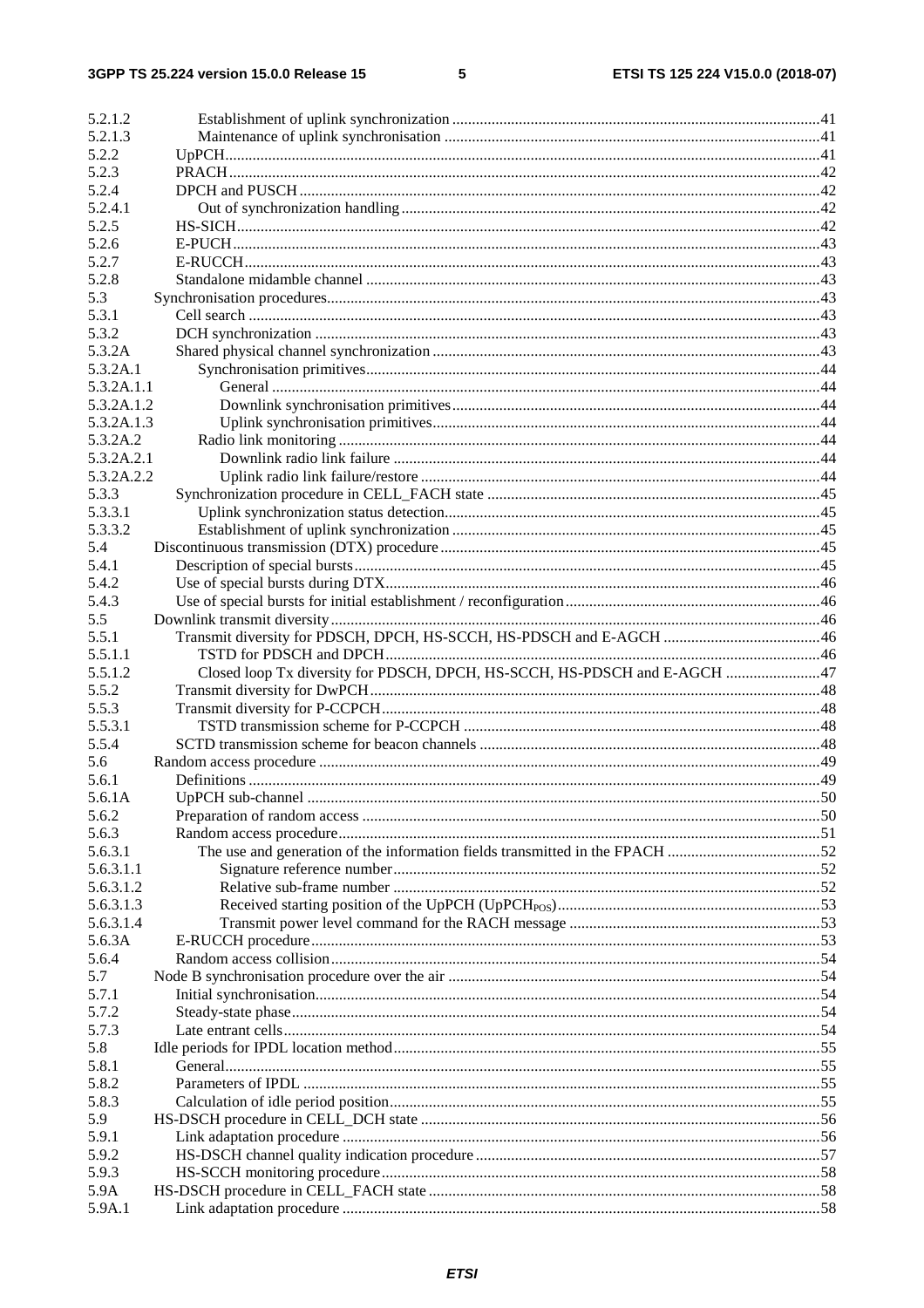| 5.9A.2        |                                                                                           |  |
|---------------|-------------------------------------------------------------------------------------------|--|
| 5.9A.3        |                                                                                           |  |
| 5.9B          |                                                                                           |  |
| 5.9B.1        |                                                                                           |  |
| 5.9B.2        |                                                                                           |  |
| 5.9B.3        |                                                                                           |  |
| 5.10          |                                                                                           |  |
| 5.11          |                                                                                           |  |
| 5.11.1        |                                                                                           |  |
| 5.11.2        |                                                                                           |  |
| 5.11.3        |                                                                                           |  |
| 5.11.3A       |                                                                                           |  |
| 5.12          |                                                                                           |  |
| 5.12.1        |                                                                                           |  |
| 5.12.2        |                                                                                           |  |
| 5.12.3        |                                                                                           |  |
| 5.12A<br>5.13 |                                                                                           |  |
| 5.13.1        |                                                                                           |  |
| 5.13.2        |                                                                                           |  |
|               |                                                                                           |  |
| 6             |                                                                                           |  |
| 6.1           |                                                                                           |  |
| 6.2           |                                                                                           |  |
| 6.3           |                                                                                           |  |
| 6.4           |                                                                                           |  |
| 6.5           |                                                                                           |  |
| 6.5.1         |                                                                                           |  |
| 6.5.2         |                                                                                           |  |
| 6.5.3         |                                                                                           |  |
| 6.5.3.1       |                                                                                           |  |
| 6.6           |                                                                                           |  |
| 6.6.1         |                                                                                           |  |
| 6.6A          |                                                                                           |  |
| 6.7           |                                                                                           |  |
| 6.8           |                                                                                           |  |
| 6.9           |                                                                                           |  |
| 6.9.1         |                                                                                           |  |
| 6.9.2         |                                                                                           |  |
| 6.10          |                                                                                           |  |
| 6.11          |                                                                                           |  |
| 6.11.1        |                                                                                           |  |
| 6.11.2        |                                                                                           |  |
| 6.11.3        |                                                                                           |  |
|               | <b>Annex A (informative):</b>                                                             |  |
| A.1           |                                                                                           |  |
|               |                                                                                           |  |
| A.2           | Example implementation of closed loop uplink power control in Node B for 1.28Mcps TDD72   |  |
| A.3           | Example implementation of downlink power control in UE for 1.28Mcps TDD when TSTD is      |  |
| A.4           | Example implementation of open loop power control for access procedure for 1.28Mcps TDD73 |  |
| A.5           | Example implementation of closed loop uplink HS-SICH power control in Node B for 1.28Mcps |  |
|               |                                                                                           |  |
|               | <b>Annex B</b> (informative):                                                             |  |
| B.1           |                                                                                           |  |
| B.2           |                                                                                           |  |
|               |                                                                                           |  |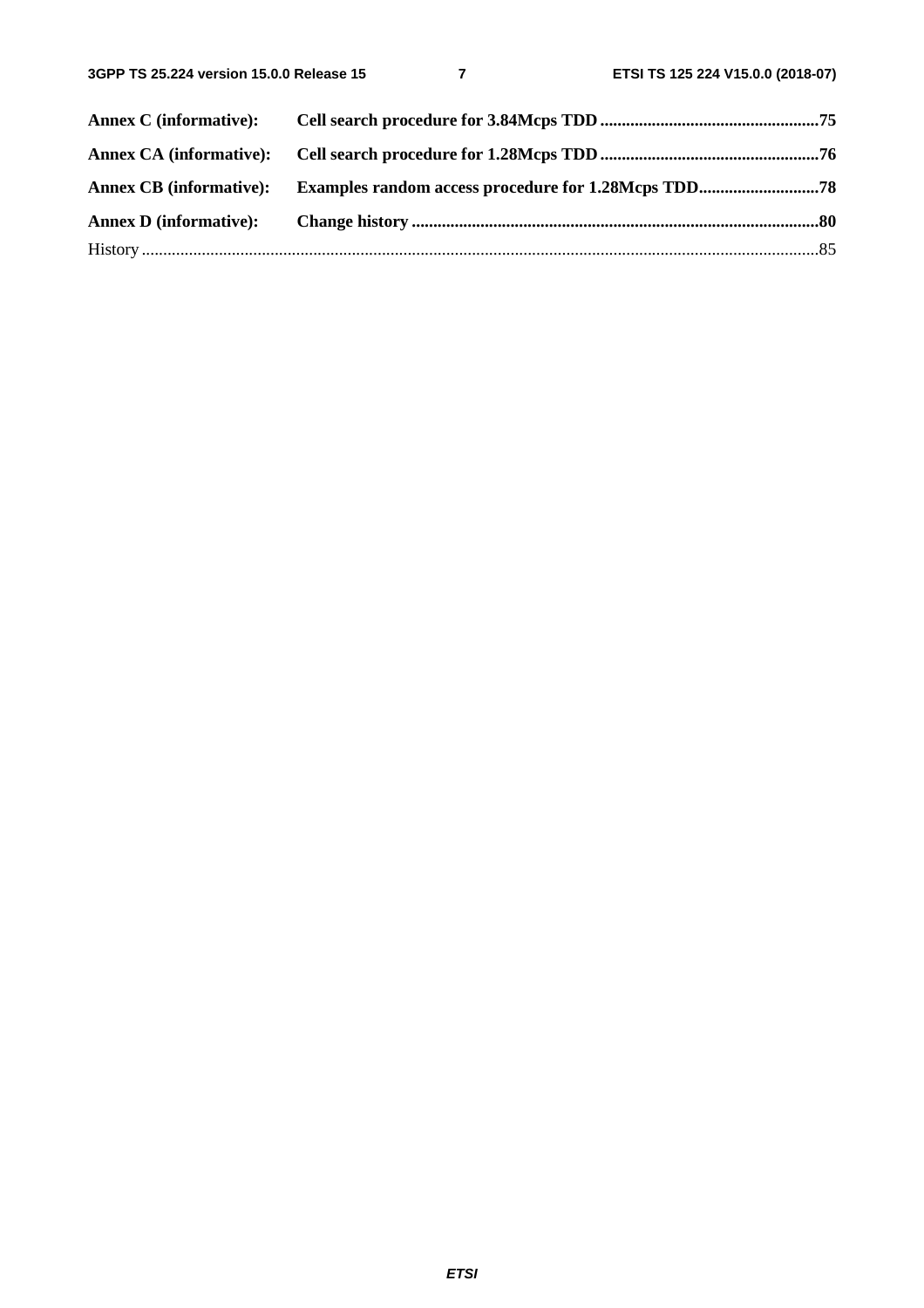## Foreword

This Technical Specification (TS) has been produced by the 3rd Generation Partnership Project (3GPP).

The contents of the present document are subject to continuing work within the TSG and may change following formal TSG approval. Should the TSG modify the contents of the present document, it will be re-released by the TSG with an identifying change of release date and an increase in version number as follows:

Version x.y.z

where:

- x the first digit:
	- 1 presented to TSG for information;
	- 2 presented to TSG for approval;
	- 3 or greater indicates TSG approved document under change control.
- y the second digit is incremented for all changes of substance, i.e. technical enhancements, corrections, updates, etc.
- z the third digit is incremented when editorial only changes have been incorporated in the document.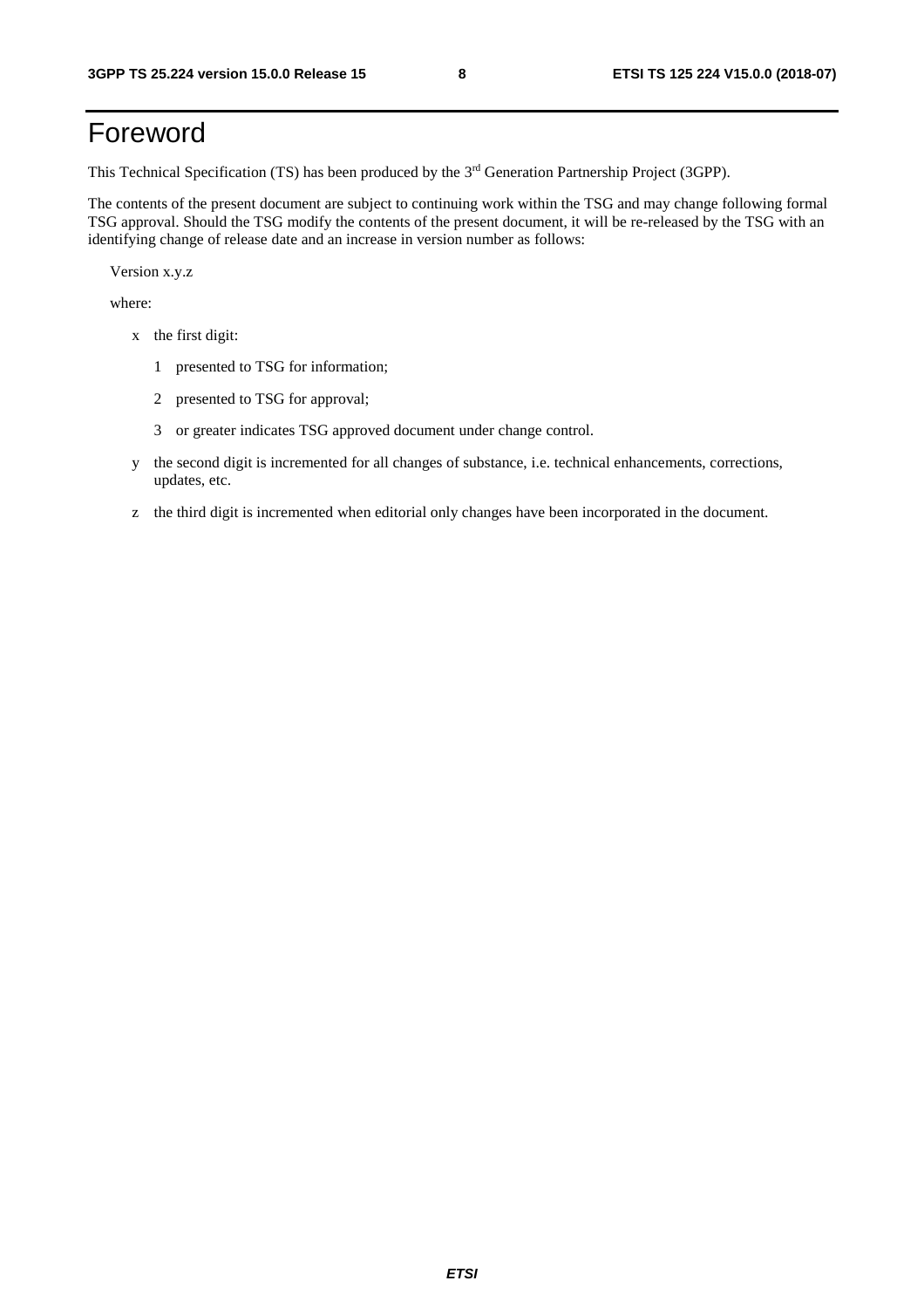## 1 Scope

The present document describes the Physical Layer Procedures in the TDD mode of UTRA.

## 2 References

The following documents contain provisions which, through reference in this text, constitute provisions of the present document.

- References are either specific (identified by date of publication, edition number, version number, etc.) or non-specific.
- For a specific reference, subsequent revisions do not apply.
- For a non-specific reference, the latest version applies. In the case of a reference to a 3GPP document (including a GSM document), a non-specific reference implicitly refers to the latest version of that document *in the same Release as the present document*.
- [1] 3GPP TS 25.201: "Physical layer general description".
- [2] 3GPP TS 25.102: "UE physical layer capabilities".
- [3] 3GPP TS 25.211: "Physical channels and mapping of transport channels onto physical channels (FDD)".
- [4] 3GPP TS 25.212: "Multiplexing and channel coding (FDD)".
- [5] 3GPP TS 25.213: "Spreading and modulation (FDD)".
- [6] 3GPP TS 25.214: "Physical layer procedures (FDD)".
- [7] 3GPP TS 25.215: "Physical Layer Measurements (FDD)".
- [8] 3GPP TS 25.221: "Physical channels and mapping of transport channels onto physical channels (TDD)".
- [9] 3GPP TS 25.222: "Multiplexing and channel coding (TDD)".
- [10] 3GPP TS 25.223: "Spreading and modulation (TDD)".
- [11] 3GPP TS 25.225: "Physical Layer Measurements (TDD)".
- [12] 3GPP TS 25.301: "Radio Interface Protocol Architecture".
- [13] 3GPP TS 25.302: "Services Provided by the Physical Layer".
- [14] 3GPP TS 25.401: "UTRAN Overall Description".
- [15] 3GPP TS 25.331: "RRC Protocol Specification"
- [16] 3GPP TS 25.433: "UTRAN Iub Interface NBAP Signalling"
- [17] 3GPP TS 25.105: "UTRA (BS) TDD; Radio transmission and Reception"
- [18] 3GPP TS 25.321: "MAC protocol specification"
- [19] 3GPP TS 25.303: "Interlayer Procedures in Connected Mode"
- [20] 3GPP TS 25.402: "Synchronisation in UTRAN Stage 2"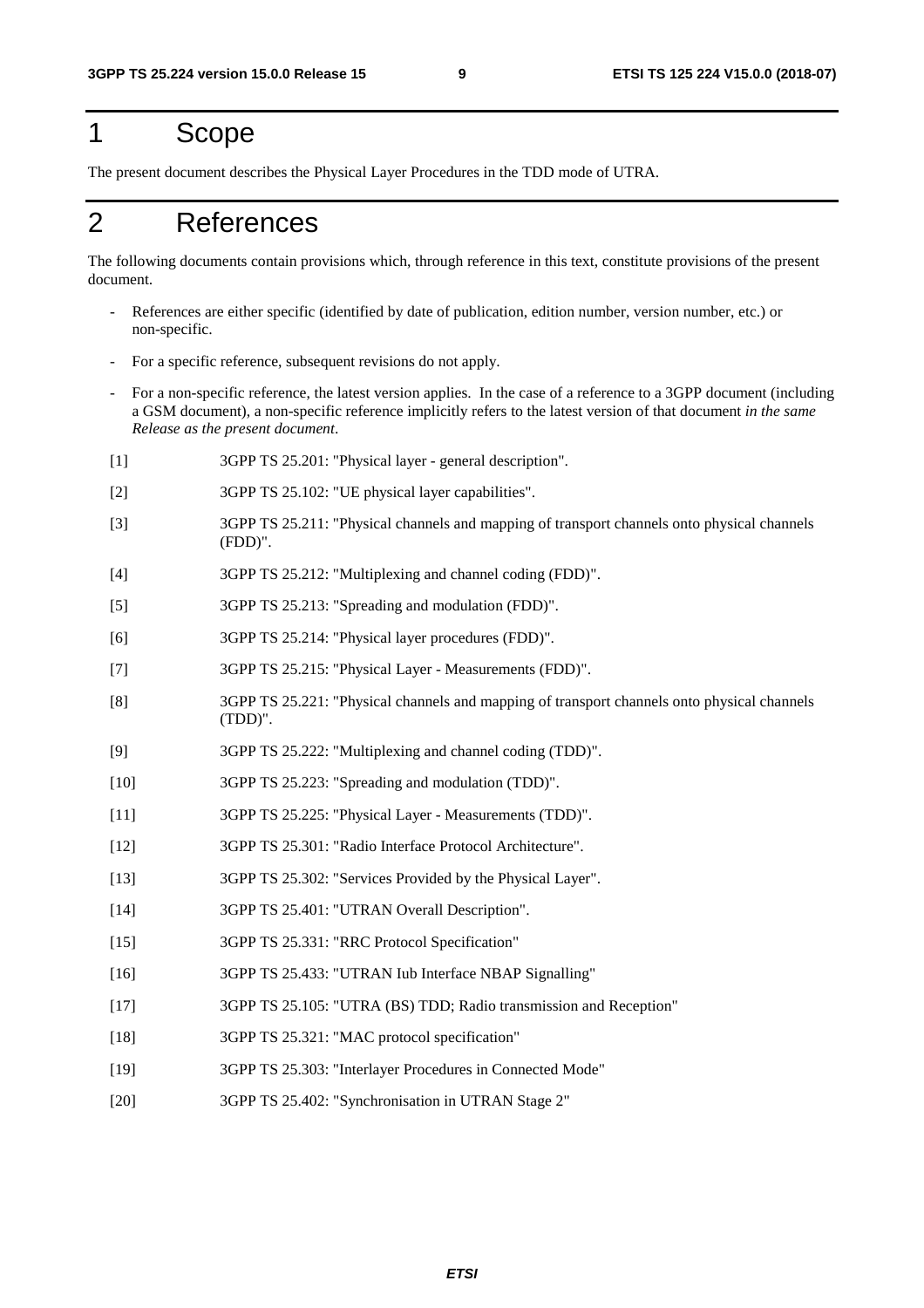## 3 Abbreviations

For the purposes of the present document, the following abbreviations apply:

| ACK             | Acknowledgement                             |
|-----------------|---------------------------------------------|
| ASC             | <b>Access Service Class</b>                 |
| <b>BCCH</b>     | <b>Broadcast Control Channel</b>            |
| <b>BCH</b>      | <b>Broadcast Channel</b>                    |
| <b>CCTrCH</b>   | Coded Composite Transport Channel           |
| <b>CDMA</b>     | <b>Code Division Multiple Access</b>        |
| <b>CQI</b>      | <b>Channel Quality Information</b>          |
| <b>CRC</b>      | <b>Cyclic Redundancy Check</b>              |
| <b>DCA</b>      | <b>Dynamic Channel Allocation</b>           |
| DL              | Downlink                                    |
| <b>DPCH</b>     | <b>Dedicated Physical Channel</b>           |
| <b>DTX</b>      | Discontinuous Transmission                  |
| E-AGCH          | <b>E-DCH Absolute Grant Channel</b>         |
| <b>ECSN</b>     | E-AGCH Cyclic Sequence Number               |
| E-DCH           | <b>Enhanced Dedicated Channel</b>           |
| <b>E-HICH</b>   | E-DCH Hybrid ARQ Indicator Channel          |
| ENI             | <b>E-UCCH Number Indicator</b>              |
| E-PUCH          | <b>E-DCH Physical Uplink Channel</b>        |
| <b>E-RUCCH</b>  | E-DCH Random Access Uplink Control Channel  |
| <b>E-UCCH</b>   | E-DCH Uplink Control Channel                |
| <b>FACH</b>     | <b>Forward Access Channel</b>               |
| <b>FDD</b>      | <b>Frequency Division Duplex</b>            |
| HS-DSCH         | High Speed Downlink Shared Channel          |
| <b>HS-PDSCH</b> | High Speed Physical Downlink Shared Channel |
| HS-SCCH         | Shared Control Channel for HS-DSCH          |
| <b>HS-SICH</b>  | Shared Information Channel for HS-DSCH      |
| <b>IMB</b>      | <b>Integrated Mobile Broadcast</b>          |
| <b>ISCP</b>     | Interference Signal Code Power              |
| <b>MAC</b>      | Medium Access Control                       |
| <b>MBMS</b>     | Multimedia Broadcast/Multicast Service      |
| <b>MBSFN</b>    | MBMS over a Single Frequency Network        |
| <b>MICH</b>     | <b>MBMS</b> Indicator Channel               |
| <b>MIMO</b>     | single user Multiple Input Multiple Output  |
| MS burst        | <b>MBSFN</b> Special burst                  |
| MT burst        | <b>MBSFN</b> Traffic burst                  |
| <b>MU-MIMO</b>  | Multi-user Multiple Input Multiple Output   |
| <b>NACK</b>     | Negative Acknowledgement                    |
| NRT             | Non-Real Time                               |
| P-CCPCH         | Primary Common Control Physical Channel     |
| PC              | Power Control                               |
| <b>PDSCH</b>    | Physical Downlink Shared Channel            |
| <b>PICH</b>     | Paging Indicator Channel                    |
| <b>PLCCH</b>    | Physical Layer Common Control Channel       |
| <b>PRACH</b>    | Physical Random Access Channel              |
| <b>PUSCH</b>    | Physical Uplink Shared Channel              |
| <b>RACH</b>     | Random Access Channel                       |
| RL              | Radio Link                                  |
| <b>RRC</b>      | Radio Resource Control                      |
| <b>RSCP</b>     | Received Signal Code Power                  |
| RT              | <b>Real Time</b>                            |
| RU              | <b>Resource Unit</b>                        |
| SBGP            | <b>Special Burst Generation Gap</b>         |
| SBP             | Special Burst Period                        |
| SBSP            | Special Burst Scheduling Period             |
| S-CCPCH         | Secondary Common Control Physical Channel   |
| SCH             | <b>Synchronisation Channel</b>              |
| <b>SCTD</b>     | Space Code Transmit Diversity               |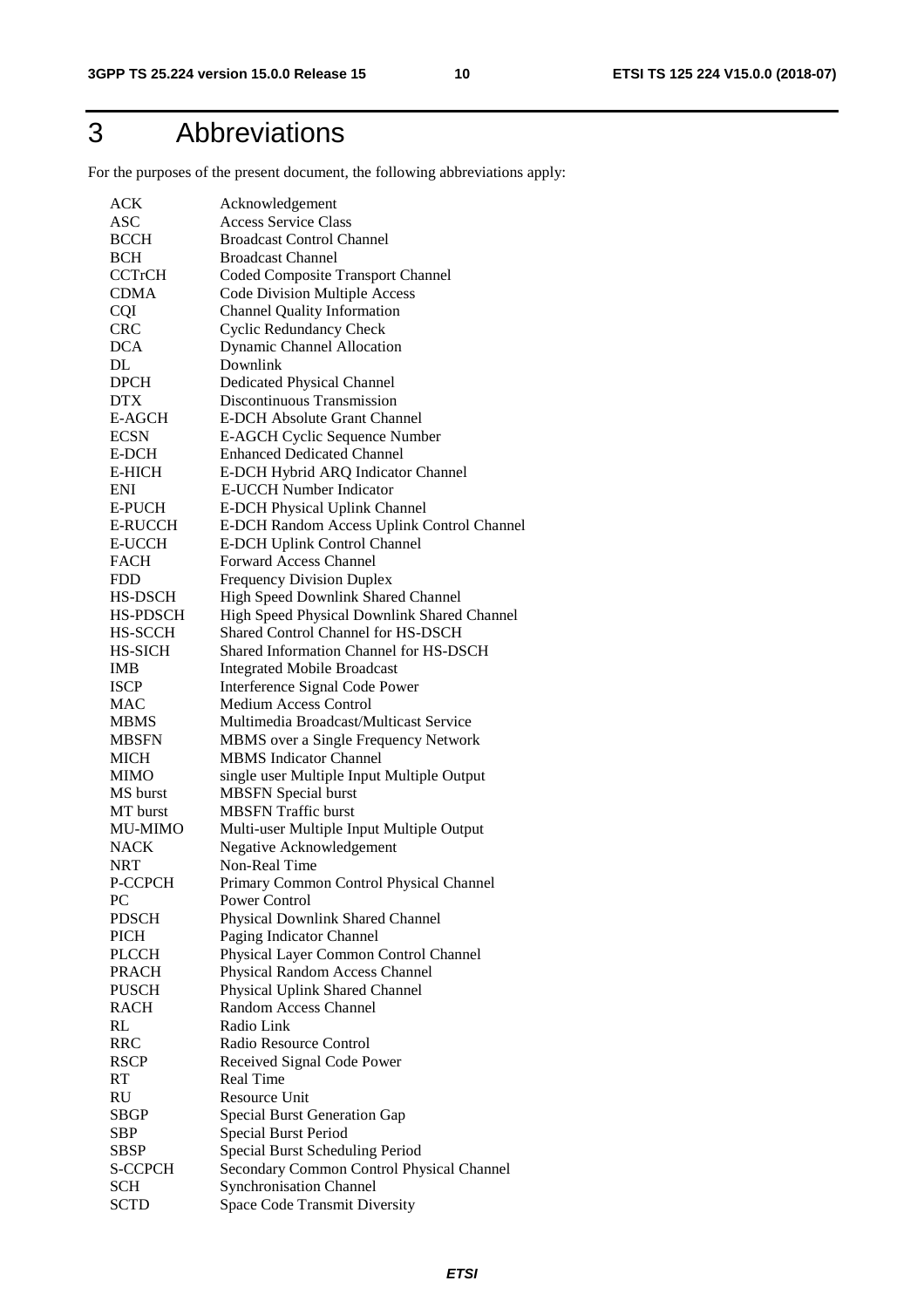| <b>SFN</b>   | System Frame Number                           |
|--------------|-----------------------------------------------|
| <b>SIR</b>   | Signal-to-Interference Ratio                  |
| <b>SNPL</b>  | Serving and Neighbour cell Pathloss           |
| SSCH         | Secondary Synchronisation Channel             |
| STD          | <b>Selective Transmit Diversity</b>           |
| <b>TA</b>    | Timing Advance                                |
| <b>TDD</b>   | <b>Time Division Duplex</b>                   |
| TF           | <b>Transport Format</b>                       |
| <b>TFC</b>   | <b>Transport Format Combination</b>           |
| <b>TFCI</b>  | <b>Transport Format Combination Indicator</b> |
| <b>TFCS</b>  | <b>Transport Format Combination Set</b>       |
| <b>TFRI</b>  | <b>Transport Format Resource Indicator</b>    |
| <b>TPC</b>   | <b>Transmit Power Control</b>                 |
| <b>TSTD</b>  | Time Switched Transmit Diversity              |
| <b>TTI</b>   | <b>Transmission Time Interval</b>             |
| TxAA         | <b>Transmit Adaptive Antennas</b>             |
| UE           | User Equipment                                |
| UL           | Uplink                                        |
| <b>UMTS</b>  | Universal Mobile Telecommunications System    |
| <b>UTRAN</b> | <b>UMTS Radio Access Network</b>              |
| VBR          | Variable Bit Rate                             |
|              |                                               |

## 4 Physical layer procedures for the 3.84 Mcps option

## 4.1 General

Sub-clauses 4.2 to 4.13 do not apply to 3.84 Mcps MBSFN IMB operation. Physical layer procedures for 3.84 Mcps MBSFN IMB operation are described in sub-clause 4.14.

## 4.2 Transmitter power control

## 4.2.1 General parameters

Power control is applied for the TDD mode to limit the interference level within the system thus reducing the intercell interference level and to reduce the power consumption in the UE.

All codes within one timeslot allocated to the same CCTrCH use the same transmission power, in case they have the same spreading factor.

|                           | Uplink                                 | <b>Downlink</b>                  |
|---------------------------|----------------------------------------|----------------------------------|
| <b>Power control rate</b> | Variable                               | Variable, with rate depending on |
|                           | 1-7 slots delay (2 slot SCH)           | the slot allocation.             |
|                           | 1-14 slots delay (1 slot SCH)          |                                  |
| <b>TPC Step size</b>      |                                        | 1dB or 2 dB or 3 dB              |
| <b>Remarks</b>            | All figures are without processing and |                                  |
|                           | measurement times                      |                                  |

**Table 1: Transmit Power Control characteristics** 

## 4.2.2 Uplink control

#### 4.2.2.1 General limits

During the operation of the uplink power control procedure the UE transmit power shall not exceed a maximum allowed value which is the lower out of the maximum output power of the terminal power class and a value which may be set by higher layer signalling.

Uplink power control shall be performed while the total UE transmit power is below the maximum allowed output power. In some cases the total UE transmit power in a timeslot after uplink power control calculation might exceed the maximum allowed output power. In these cases the calculated transmit power of all uplink physical channels in this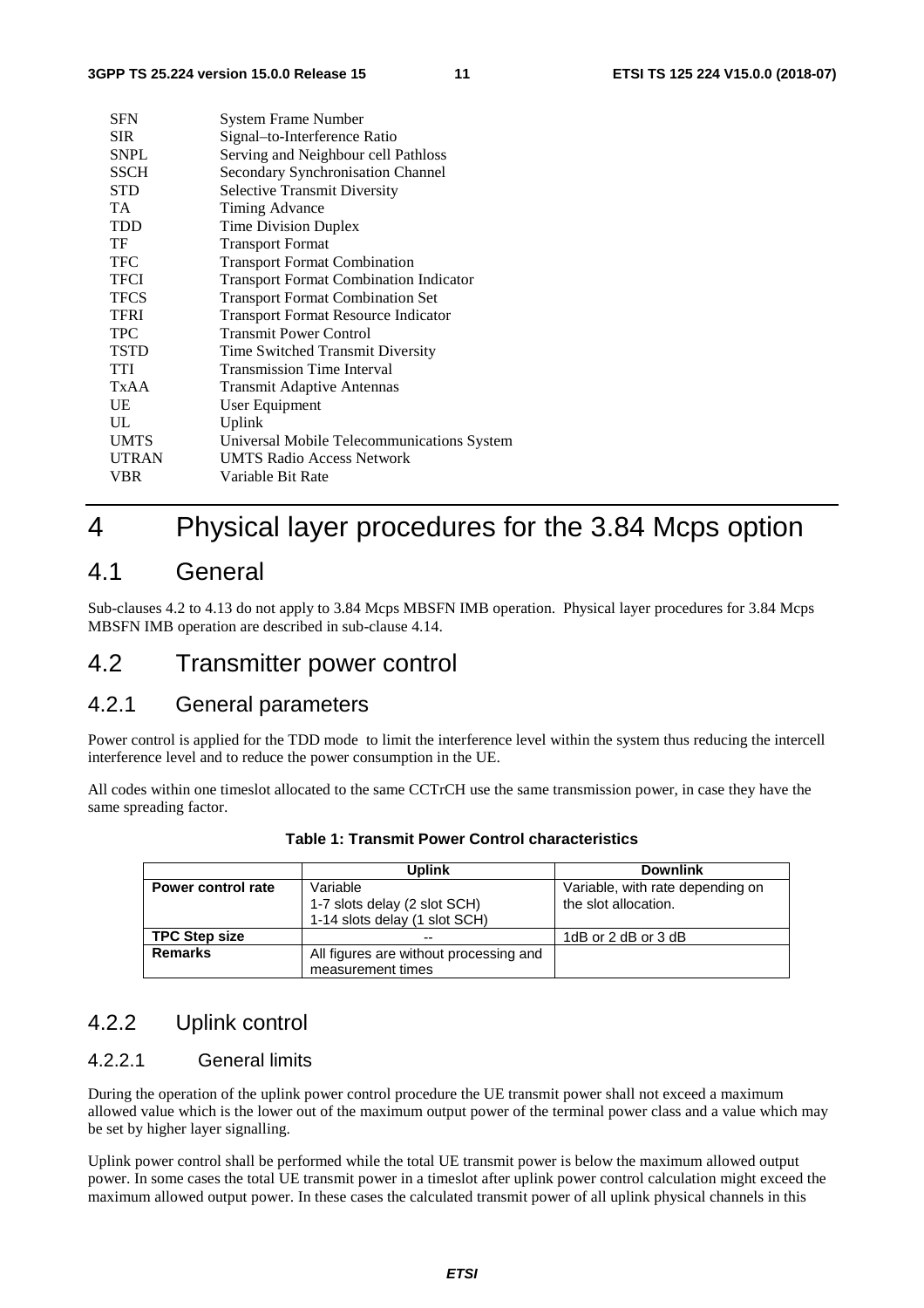#### **3GPP TS 25.224 version 15.0.0 Release 15 12 ETSI TS 125 224 V15.0.0 (2018-07)**

timeslot shall be scaled by the same amount in dB before transmission. The total UE transmission power used shall be the maximum allowed output power.

The UTRAN may not expect the UE to be capable of reducing its total transmit power below the minimum level specified in [2].

### 4.2.2.2 PRACH

The transmit power for the PRACH is set by higher layers based on open loop power control as described in [15].

### 4.2.2.3 DPCH, PUSCH and HS-SICH

The transmit power for DPCH, PUSCH and HS-SICH is set by higher layers based on open loop power control as described in [15].

In the case that an ACK is being transmitted on the HS-SICH, the UE shall apply a power offset to the transmit power of the entire HS-SICH. This power offset shall be signalled by higher layers.

### 4.2.2.3.1 Gain factors

Two or more transport channels may be multiplexed onto a CCTrCH as described in [9]. These transport channels undergo rate matching which involves repetition or puncturing. This rate matching affects the transmit power required to obtain a particular  $E<sub>b</sub>/N<sub>0</sub>$ . Thus, the transmission power of the CCTrCH shall be weighted by a gain factor β.

There are two ways of controlling the gain factors for different TFC's within a CCTrCH transmitted in a radio frame:

- β is signalled for the TFC, or
- $\beta$  is computed for the TFC, based upon the signalled settings for a reference TFC.

Combinations of the two above methods may be used to associate β values to all TFC's in the TFCS for a CCTrCH. The two methods are described in sections 4.2.2.3.1.1 and 4.2.2.3.1.2 respectively. Several reference TFC's for several different CCTrCH's may be signalled from higher layers.

The weight and gain factors may vary on a radio frame basis depending upon the current SF and TFC used. The setting of weight and gain factors is independent of any other form of power control. That means that the transmit power PUL is calculated according to the formula given in [15] and then the weight and gain factors are applied on top of that, cf. [10].

#### 4.2.2.3.1.1 Signalled gain factors

When the gain factor  $\beta_i$  is signalled by higher layers for a certain TFC, the signalled values are used directly for weighting DPCH or PUSCH within a CCTrCH. Exact values are given in [10].

#### 4.2.2.3.1.2 Computed gain factors

The gain factor β*j* may also be computed for certain TFCs, based on the signalled settings for a reference TFC:

Let β*ref* denote the signalled gain factor for the reference TFC. Further, let β*j* denote the gain factor used for the *j*-th TFC.

Define the variable: 
$$
K_{ref} = \sum_{i} RM_{i} \cdot N_{i}
$$

where  $RM_i$  is the semi-static rate matching attribute for transport channel *i*,  $N_i$  is the number of bits output from the radio frame segmentation block for transport channel *i* and the sum is taken over all the transport channels *i* in the reference TFC.

Similarly, define the variable  $K_j = \sum RM_i$ . *i*  $K_{i} = \sum RM_{i} \cdot N_{i}$ 

where the sum is taken over all the transport channels *i* in the *j*-th TFC.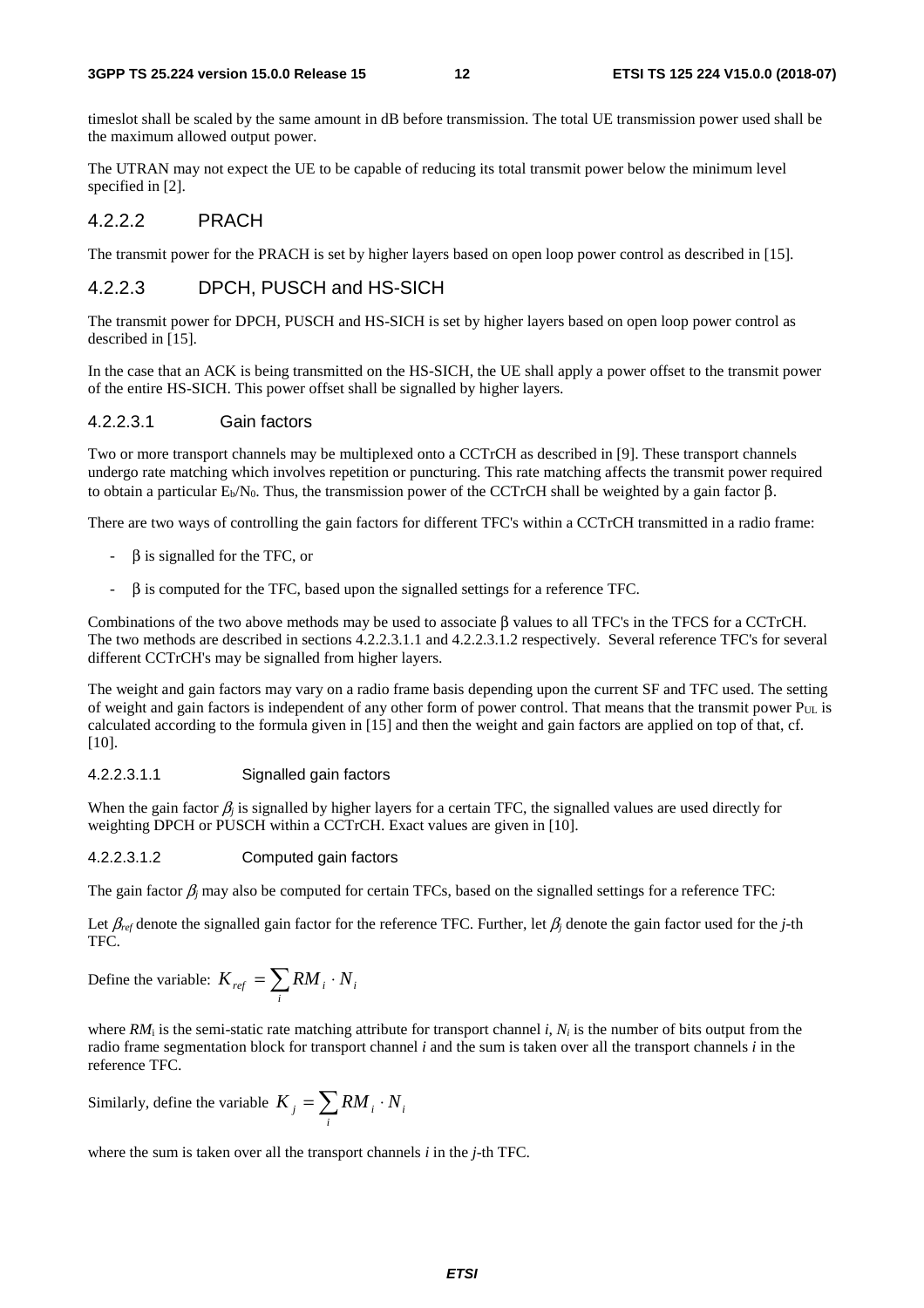Moreover, define the variable  $L_{ref} = \sum$  $\frac{ref}{if}$   $\frac{1}{i}$   $\frac{1}{i}$  $L_{ref} = \sum \frac{1}{\sigma}$ 

where  $SF_i$  is the spreading factor of DPCH or PUSCH *i* and the sum is taken over all DPCH or PUSCH *i* used in the reference TFC.

Similarly, define the variable  $L_j = \sum$  $j - \sum_i SF_i$  $L_i = \sum \frac{1}{2i}$ 

where the sum is taken over all DPCH or PUSCH *i* used in the *j*-th TFC.

The gain factors  $\beta_i$  for the *j*-th TFC are then computed as follows:

$$
\beta_j = \beta_{ref} \cdot \sqrt{\frac{L_{ref}}{L_j}} \sqrt{\frac{K_j}{K_{ref}}}
$$

No quantisation of  $β<sub>i</sub>$  is performed and as such, values other than the quantised  $β<sub>i</sub>$  given in [10] may be used.

#### 4.2.2.3.2 Out of synchronisation handling

As stated in 4.2.3.4 , the association between TPC commands sent on uplink DPCH and PUSCH, with the power controlled downlink DPCH and PDSCH is signaled by higher layers. In the case of multiple DL CCTrCHs it is possible that an UL CCTrCH will provide TPC commands to more than one DL CCTrCH.

In the second phase of synchronisation evaluation, as defined in 4.4.2.1.2, the UE shall shut off the transmission of an UL CCTrCH if the following criteria are fulfilled for any one of the DL CCTrCHs commanded by its TPC:

The UE estimates the received dedicated channel burst quality over the last 160 ms period to be worse than a threshold  $Q<sub>out</sub>$ , and in addition, no special burst, as defined in 4.5, is detected with quality above a threshold, Qsbout. Qout and Qsbout are defined implicitly by the relevant tests in [2]. If the UE detects the beacon channel reception level [10 dB] above the handover triggering level, then the UE shall use a 320 ms estimation period for the burst quality evaluation and for the Special Burst detection window.

UE shall subsequently resume the uplink transmission of the CCTrCH if the following criteria are fulfilled:

The UE estimates the received dedicated CCTrCH burst reception quality over the last 160 ms period to be better than a threshold  $Q_{in}$  or the UE detects a burst with quality above threshold  $Q_{\text{spin}}$  and TFCI decoded to be that of the Special Burst.  $O_{in}$  and  $O_{spin}$  are defined implicitly by the relevant tests in [2]. If the UE detects the beacon channel reception level [10 dB] above the handover triggering level, then the UE shall use a 320 ms estimation period for the burst quality evaluation and for the Special Burst detection window.

#### 4.2.2.4 E-PUCH

The power of E-PUCH is set based upon the sum of:

- 1. An open loop component based upon beacon channel pathloss and on the E-PUCH constant value signalled by higher layers  $(K_{E\text{-PUCH}})$ .
- 2. A closed-loop TPC component. One TPC bit is signalled to the UE within each E-AGCH. The TPC command is derived by Node-B.
- 3. An adjustment factor  $(\beta_e)$  accounting for the E-TFC selected by the UE and the HARQ offset.

The transmit power of the E-PUCH is calculated in the UE as follows:

$$
P_{E-PUCH} = P_{e-base} + L + \beta_e + K_{E-PUCH}
$$

… where:

-  $P_{e-base}$  is a closed-loop quantity maintained by the UE and which is incremented or decremented by a value  $\Delta_{e-base}$ upon each receipt of a TPC command on E-AGCH. On receipt of a TPC "up" command, Pe-base is incremented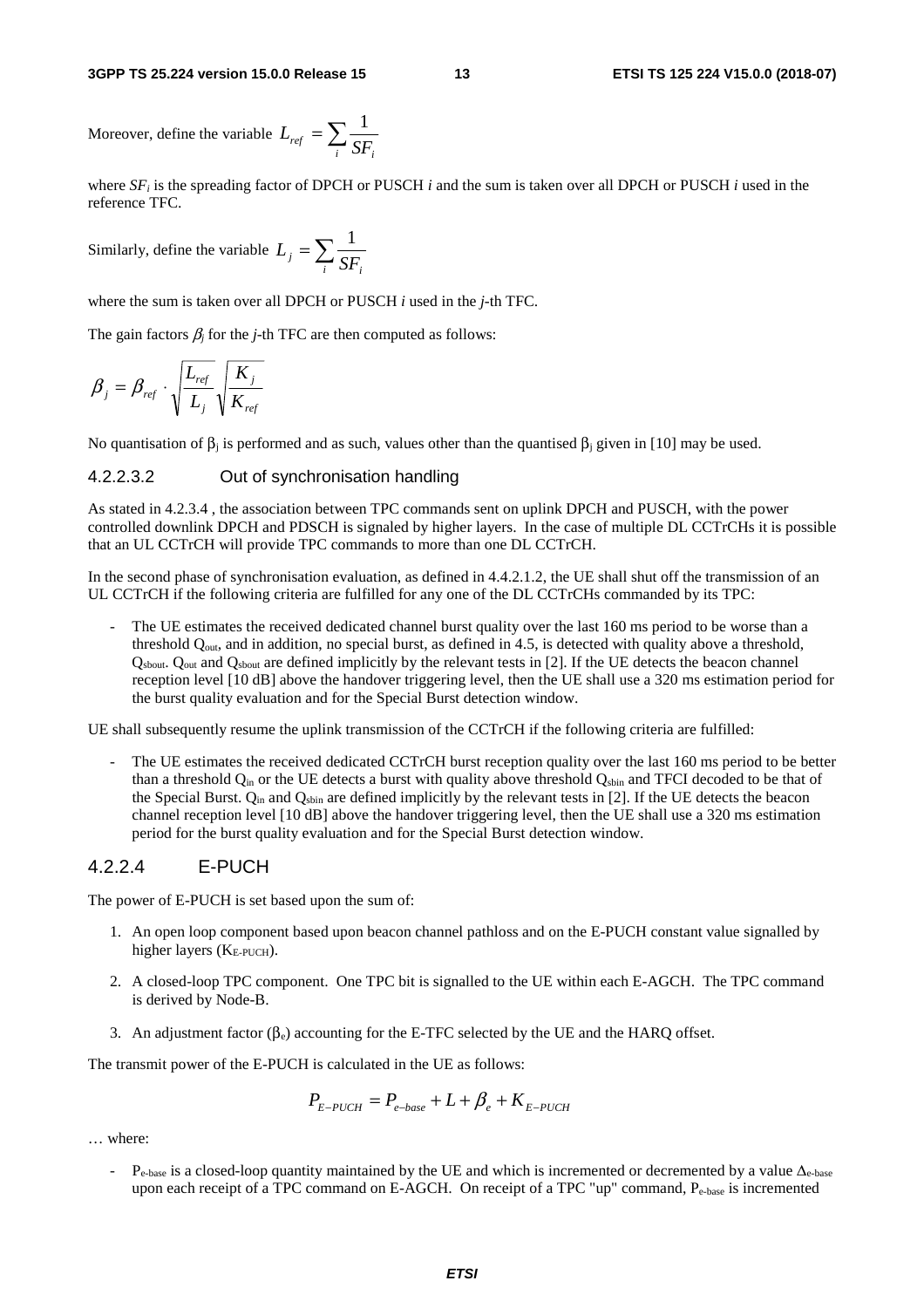by Δe-base. On receipt of a TPC "down" command, Pe-base is decremented by Δe-base. The TPC step size Δe-base is configured by higher layers [15].

- L is a pathloss term derived by higher layers from beacon function physical channel measurements. It may comprise a weighted sum of the instantaneous ( $L_{PCCPCH}$ ) and filtered ( $L_0$ ) pathloss measurements (as described in  $[15]$
- $\beta_e$  is the gain factor derived for the selected E-TFC transport block size, E-PUCH physical resource size, E-PUCH modulation type and HARQ offset according to subclause 4.2.2.4.1.
- $K_{\text{E-PUCH}}$  is the E-PUCH constant value signalled by higher layers [15].

Higher layers in the UE shall use the current calculated E-PUCH power in conjunction with the current absolute grant (power) value in order to determine the set of E-TFC's available (see [18]).

When setting the initial transmit power for E-PUCH or following an extended pause in the reception of TPC commands on E-AGCH, the UE shall set  $P_{\text{e-base}}$  equal to the average of the I<sub>BTS</sub> values (see [15]) over the timeslots configured for E-DCH use. When receipt of TPC commands on E-AGCH recommences, the TPC commands shall be used to modify Pe-base from its previously set value.

#### 4.2.2.4.1 Gain factors for E-PUCH

A beta factor β*e* shall be derived by the UE as a function of:

- the selected E-TFC transport block size
- the E-PUCH resource occupation in the E-DCH TTI
- the modulation type (QPSK/16-QAM)
- the HARQ power offset (see [18])

Higher layers shall provide a set of reference points defining the relationship between the coderate of E-DCH transmission (λ<sub>e</sub>) and the relative reference power per resource unit (βλ dB). A set of reference points is provided separately for each of QPSK and 16-QAM modulation.

The coderate of E-DCH transmission  $\lambda_e$  for the selected E-TFC, physical resource allocation and modulation type is defined as:

$$
\lambda_e = \frac{S_e}{R_e}
$$

 $\ldots$  in which  $S_e$  is the transport block size of the selected E-TFC and  $R_e$  is the number of physical channel bits output from the physical channel mapping stage of E-DCH transport channel processing as described in [9].

The maximum and minimum values of  $\lambda$  signalled by higher layers for the appropriate modulation type are denoted  $\lambda_{\text{max}}$  and  $\lambda_{\text{min}}$  respectively. For a given  $\lambda_e$  there exists a  $\lambda_0$  and a  $\lambda_1$  such that:

- If  $\lambda_{\min} \leq \lambda_e \leq \lambda_{\max}$ 
	- $\lambda_0$  is the largest  $\lambda$  signalled by higher layers for the appropriate modulation type and for which  $\lambda \leq \lambda_e$
	- $-\lambda_1$  is the smallest  $\lambda$  signalled by higher layers for the appropriate modulation type and for which  $\lambda > \lambda_e$
- Else
	- If  $\lambda_e < \lambda_{\min}$  then  $\lambda_0 = \lambda_{\min}$  and  $\lambda_1$  is the smallest signalled  $\lambda$  for which  $\lambda > \lambda_{\min}$ .
	- If  $\lambda_e \ge \lambda_{\text{max}}$  then  $\lambda_0$  is the largest signalled  $\lambda$  for which  $\lambda < \lambda_{\text{max}}$  and  $\lambda_1 = \lambda_{\text{max}}$

Associated with  $\lambda_0$  and  $\lambda_1$  are the corresponding  $\beta_{\lambda_0}$  and  $\beta_{\lambda_1}$  which define the reference points signalled by higher layers. The normalised (per-resource-unit) beta value for the selected E-TFC and E-PUCH resource set is denoted  $β_{0,e}$ and is: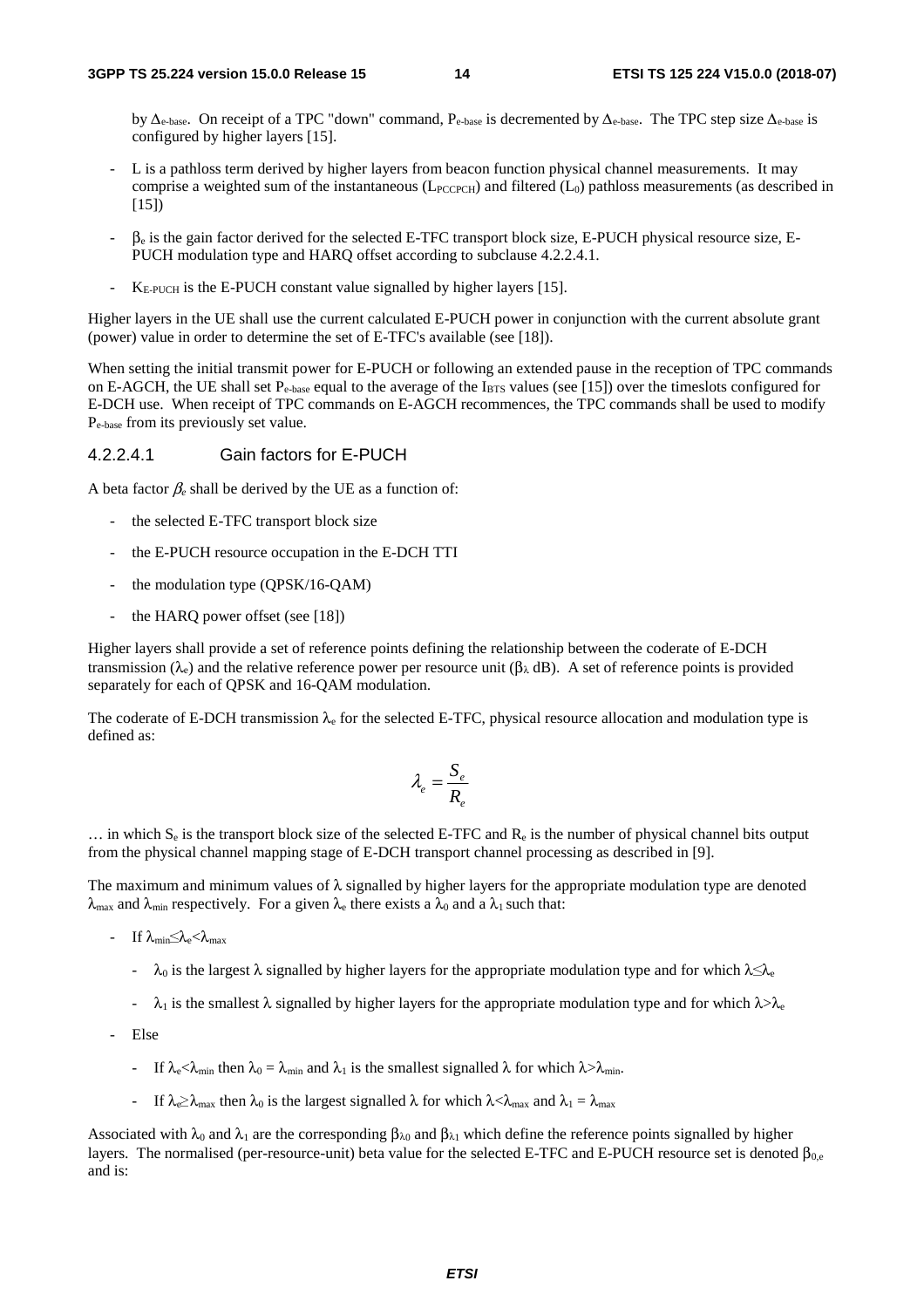$$
\beta_{0,e} = \beta_{\lambda 0} + \frac{\beta_{\lambda 1} - \beta_{\lambda 0}}{\lambda_1 - \lambda_0} \left(\lambda_e - \lambda_0\right) dB
$$

 $\alpha$ <sub>e</sub> is a logarithmic value set as a function of the E-PUCH spreading factor (SF<sub>E-PUCH</sub>) according to table 1a.

#### **Table 1a: Tabulated** α**e values**

| ${\rm SF_{E\text{-}PUCH}}$ | $\alpha_e$ (dB) |
|----------------------------|-----------------|
| 1                          | 12              |
| $\mathfrak{D}$             | q               |
| 4                          | 6               |
| 8                          | 3               |
| 16                         | . .             |
|                            |                 |

 $\beta_e$  is then derived as  $\beta_e = \beta_{0,e} + \alpha_e + \Delta_{hard} dB$ 

Δ*harq* is set by higher layers (see [18]).

#### 4.2.2.5 E-RUCCH

The transmit power for the E-RUCCH is set by higher layers based on open loop power control as described in [15].

### 4.2.3 Downlink control

#### 4.2.3.1 P-CCPCH

The Primary CCPCH transmit power is set by higher layer signalling and can be changed based on network conditions on a slow basis. The reference transmit power of the P-CCPCH is broadcast on BCH or individually signalled to each UE.

### 4.2.3.2 S-CCPCH, PICH

The relative transmit power of the Secondary CCPCH and the PICH compared to the P-CCPCH transmit power are set by higher layer signalling. The PICH power offset relative to the P-CCPCH reference power is signalled on the BCH.

#### 4.2.3.2A MICH

The relative transmit power of the MICH compared to the P-CCPCH transmit power is set by higher layer signalling.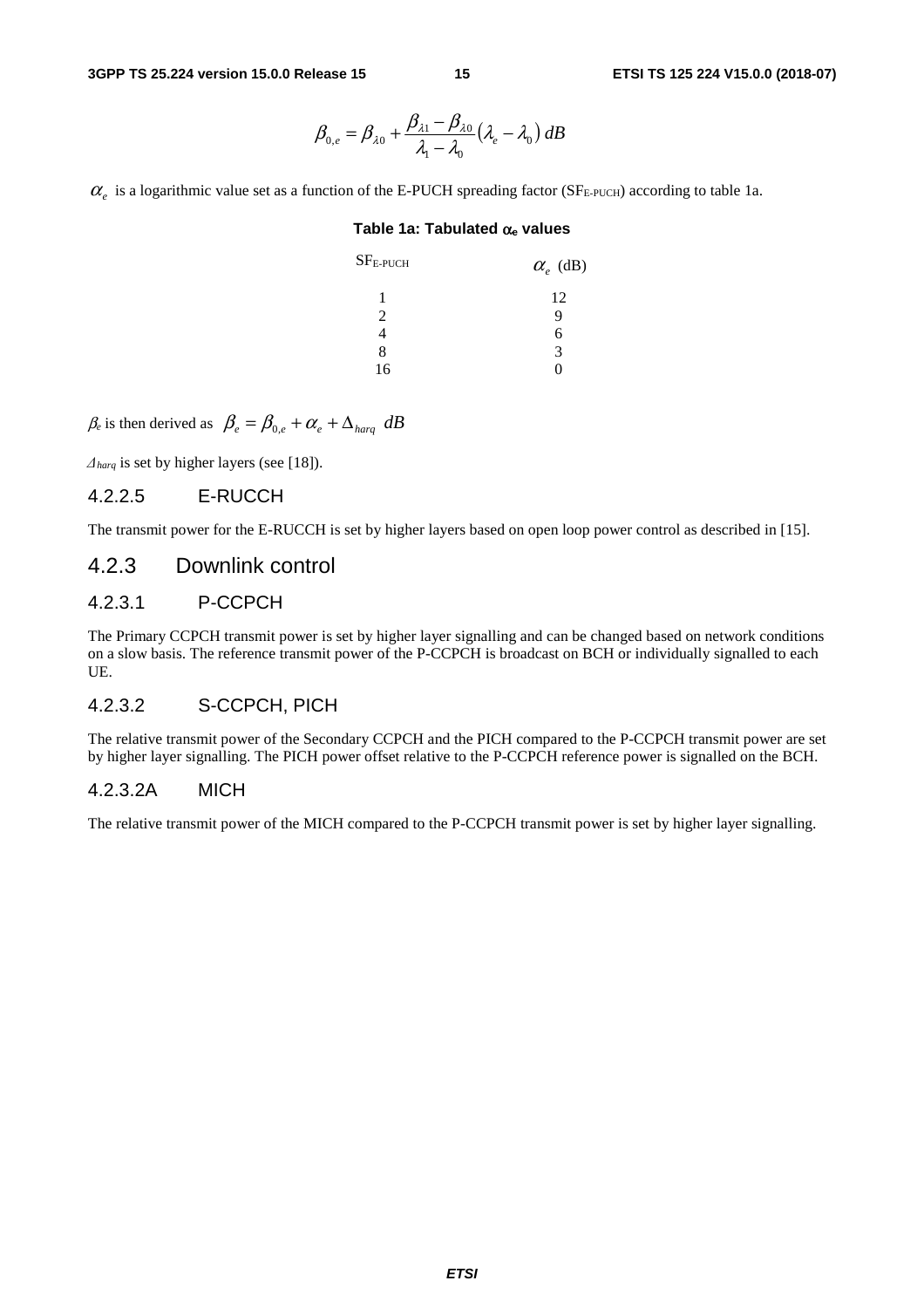#### 4.2.3.3 SCH

The SCH transmit power is set by higher layer signalling [16]. The value is given relative to the power of the P-CCPCH.

#### 4.2.3.3A PNBSCH

The PNBSCH transmit power is set by higher layer signalling [16]. The value given is relative to the power of the P-**CCPCH** 

#### 4.2.3.4 DPCH, PDSCH

The initial transmission power of the downlink DPCH and the PDSCH shall be set by higher layer signalling. If associated uplink CCTrCHs for TPC commands are signalled to the UE by higher layers (mandatory for a DPCH), the network shall transit into inner loop power control after the initial transmission. The UE shall then generate TPC commands to control the network transmit power and send them in the TPC field of the associated uplink CCTrCHs. If the physical channel power should be increased, the TPC command is set to "up" whereas if the power should be reduced the TPC command is set to "down". An example on how to derive the TPC commands and the definition of the inner loop power control are given in Annex A.1. A TPC command sent in an uplink CCTrCH controls all downlink DPCHs or PDSCHs to which the associated downlink CCTrCH is mapped to.

If a PDSCH does not have associated uplink CCTrCHs configured for TPC power control, its power shall be controlled by higher layer signalling.

In the case that no associated downlink data is scheduled within 15 timeslots before the transmission of a TPC command then this is regarded as a transmission pause. The TPC commands in this case shall be derived from measurements on beacon function physical channels. An example solution for the generation of the TPC command for this case is given in Annex A 1.

When not in a transmission pause each TPC command shall always be based on all associated downlink transmissions received since the previous related TPC command. Related TPC commands are defined as TPC commands associated with the same downlink CCTrCHs. If there are no associated downlink transmissions (or equivalently no beacon transmissions when in a transmission pause) between two or more uplink transmissions carrying related TPC commands, then these TPC commands shall be identical and they shall be regarded by the UTRAN as a single TPC command.

UTRAN may decide how to adjust the transmit power in response to the received TPC command.

The UTRAN may apply an individual offset to the transmission power in each timeslot according to the downlink interference level at the UE.

The transmission power of one DPCH or PDSCH shall not exceed the limits set by higher layer signalling by means of Maximum\_DL\_Power (dB) and Minimum\_DL\_Power (dB). The transmission power is defined as the average power over one timeslot of the complex QPSK symbols of a single DPCH or PDSCH before spreading relative to the power of the P-CCPCH.

During a downlink transmission pause, both UE and Node B shall use the same TPC step size which is signalled by higher layers. The UTRAN may accumulate the TPC commands received during the pause. TPC commands that shall be regarded as identical may only be counted once. The initial UTRAN transmission power for the first data transmission after the pause may then be set to the sum of transmission power before the pause and a power offset according to the accumulated TPC commands. Additionally this sum may include a constant set by the operator and a correction term due to uncertainties in the reception of the TPC bits. The total downlink transmission power at the Node B within one timeslot shall not exceed Maximum Transmission Power set by higher layer signalling. If the total transmit power of all channels in a timeslot exceeds this limit, then the transmission power of all downlink DPCHs and PDSCHs shall be reduced by the same amount in dB. The value for this power reduction is determined, so that the total transmit power of all channels in this timeslot is equal to the maximum transmission power.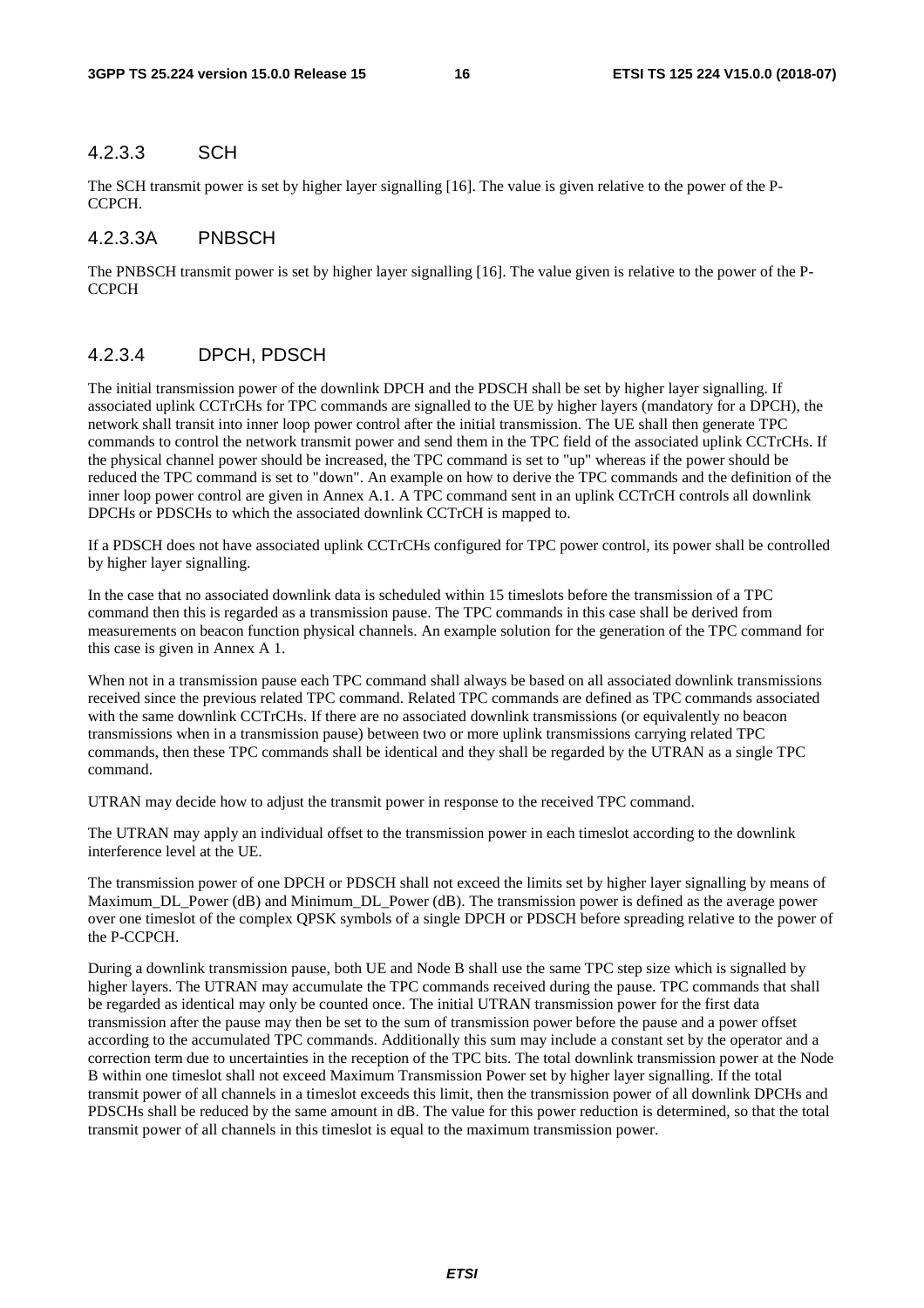#### 4.2.3.4.1 Out of synchronisation handling

When the dedicated physical channel out of sync criteria based on the received burst quality is as given in the subclause 4.4.2 then the UE shall set the uplink TPC command = "up". The CRC based criteria shall not be taken into account in TPC bit value setting.

#### 4.2.3.5 HS-PDSCH

The HS-PDSCH power control is under the control of the NodeB.

#### 4.2.3.6 HS-SCCH

Higher layers shall indicate the maximum transmit power of the HS-SCCH. The Node-B shall not exceed this maximum power when setting the HS-SCCH power.

The initial power of the HS-SCCH is at the discretion of the Node-B. Following the initial transmission, the NodeB may optionally power control the HS-SCCH. This may be done using TPC commands sent by the UE in the HS-SICH.

The UE shall set the TPC commands in the HS-SICH in order to control the transmit power of the HS-SCCH. The TPC commands shall be set in order to meet the HS-SCCH target BLER.

The accuracy of the received HS-SCCH BLER estimate made by the UE may be enhanced by a suitable use of the HCSN field received within the HS-SCCH itself [9]. This field shall initially be set to zero and shall be incremented by the NodeB each time an HS-SCCH is transmitted to the UE.

### 4.2.3.7 E-AGCH

Higher layers shall indicate the maximum transmit power of the E-AGCH. The Node-B shall not exceed this maximum power when setting the E-AGCH power.

The initial power of the E-AGCH is at the discretion of the Node-B. Following the initial transmission, the NodeB may optionally power control the E-AGCH. This may be done using TPC commands sent by the UE in the E-PUCH.

The UE shall set the TPC commands in the E-PUCH in order to control the transmit power of the E-AGCH. The TPC commands shall be set in order to meet the E-AGCH target BLER.

The accuracy of the received E-AGCH BLER estimate made by the UE shall be enhanced by a suitable use of the ECSN field received within the E-AGCH itself [9]. This field shall initially be set to zero and shall be incremented by the Node-B each time an E-AGCH is transmitted to the UE.

### 4.2.3.8 E-HICH

The power of the E- HICH is under the control of the Node B.

## 4.3 Timing advance

UTRAN may adjust the UE transmission timing with timing advance. The initial value for timing advance (TAphys) will be determined in the UTRAN by measurement of the timing of the PRACH or E-RUCCH. The required timing advance will be represented as an 8 bit number (0-255) 'UL Timing Advance' TA<sub>ul</sub>, being the multiplier of 4 chips which is nearest to the required timing advance (i.e.  $TA_{phys} = TA_{ul} \times 4$  chips).

When Timing Advance is used the UTRAN will continuously measure the timing of a transmission from the UE and send the necessary timing advance value. On receipt of this value the UE shall adjust the timing of its transmissions accordingly in steps of ±4chips. The transmission of TA values is done by means of higher layer messages. Upon receiving the TA command the UE shall adjust its transmission timing according to the timing advance command at the frame number specified by higher layer signaling. The UE is signaled the TA value in advance of the specified frame activation time to allow for local processing of the command and application of the TA adjustment on the specified frame. Node-B is also signaled the TA value and radio frame number that the TA adjustment is expected.to take place.

If TA is enabled by higher layers, after handover the UE shall transmit in the new cell with timing advance TA adjusted by the relative timing difference Δt between the new and the old cell:

 $TA<sub>new</sub> = TA<sub>old</sub> + 2\Delta t$ .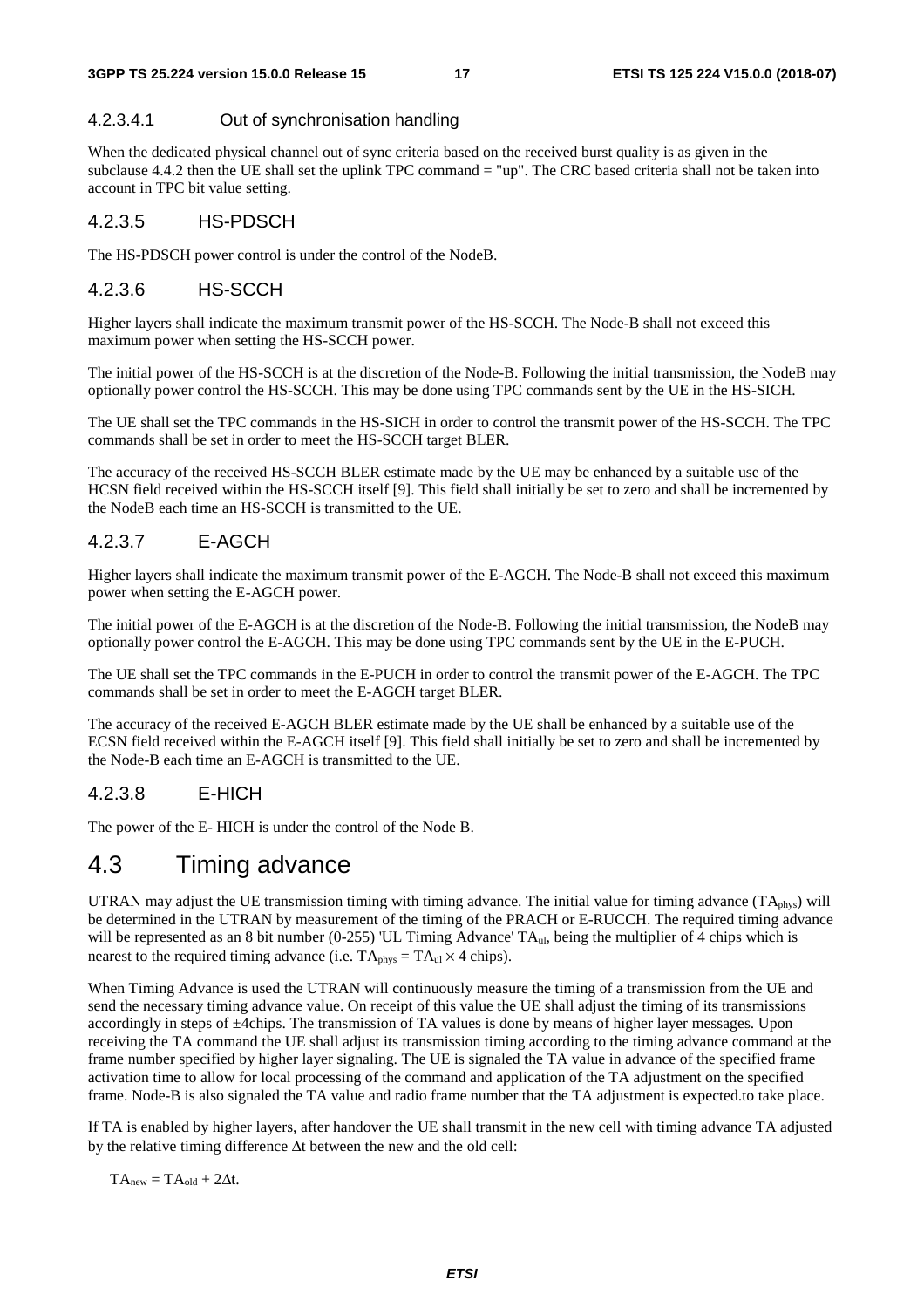## 4.4 Synchronisation procedures

## 4.4.1 Cell search

During the cell search, the UE searches for a cell and determines the downlink scrambling code, basic midamble code and frame synchronisation of that cell. How cell search is typically done is described in Annex C.

For MBSFN FACH, the downlink scrambling codes and basic midamble codes to be used for non-beacon timeslots are signalled by higher layers.

## 4.4.2 Dedicated channel synchronisation

#### 4.4.2.1 Synchronisation primitives

#### 4.4.2.1.1 General

For the dedicated channels, synchronisation primitives are used to indicate the synchronisation status of radio links, both in uplink and downlink. The definition of the primitives is given in the following subclauses.

When operating HS-DSCH, the configuration of a downlink DPCH by UTRAN is optional. Subclause 4.4.2.1.2 relates to downlink synchronisation in the case that an uplink and downlink DPCH have been configured by higher layers. Subclause 4.4.2.1.2A relates to downlink synchronisation in the case that only an uplink DPCH has been configured by higher layers.

#### 4.4.2.1.2 Downlink synchronisation primitives

Layer 1 in the UE shall check the synchronization status of each DL CCTrCH individually in every radio frame All bursts and transport channels of a CCTrCH shall be taken into account. Synchronisation status is indicated to higher layers, using the CPHY-Sync-IND or CPHY-Out-of-Sync-IND primitives. For dedicated physical channels configured with Repetition Periods [15] only the configured active periods shall be taken into account in the estimation. The status check shall also include detection of the Special Bursts defined in 4.5 for DTX.

The criteria for reporting synchronization status are defined in two different phases.

The first phase lasts until 160 ms after the downlink CCTrCH is considered to be established by higher layers. During this time, Out-of-sync shall not be reported. In-sync shall be reported using the CPHY-Sync-IND primitive if any one of the following three criteria is fulfilled.

- a) The UE estimates the burst reception quality over the previous 40 ms period to be better than a threshold  $Q_{in}$ . This criterion shall be assumed not to be fulfilled before 40 ms of burst reception quality measurement have been collected.
- b) At least one transport block with a CRC attached is received in a TTI ending in the current frame with correct CRC.
- c) The UE detects at least one Special Burst. Special Burst detection shall be successful if the burst is detected with quality above a threshold,  $Q<sub>spin</sub>$ , and the TFCI is decoded to be that of the Special Burst.

The second phase starts 160 ms after the downlink dedicated channel is considered established by higher layers.. During this phase both Out-of-Sync and In-Sync are reported as follows.

Out-of-sync shall be reported using the CPHY-Out-of-Sync-IND primitive if all three of the following criteria are fulfilled:

- the UE estimates the received dedicated channel burst quality over the last 160 ms period to be worse than a threshold  $Q_{out}$ . The value,  $Q_{out}$  is defined implicitly by the relevant tests in [2];
- no Special Burst is detected with quality above a threshold Q<sub>sbout</sub> within the last 160 ms period. The value Q<sub>sbout</sub> is defined implicitly by the relevant tests in [2];
- over the previous 160 ms, no transport block has been received with a correct CRC

If the UE detects the beacon channel reception level [10 dB] above the handover triggering level, the UE shall use 320 ms estimation period for the burst quality evaluation and for the Special Burst and CRC detection window.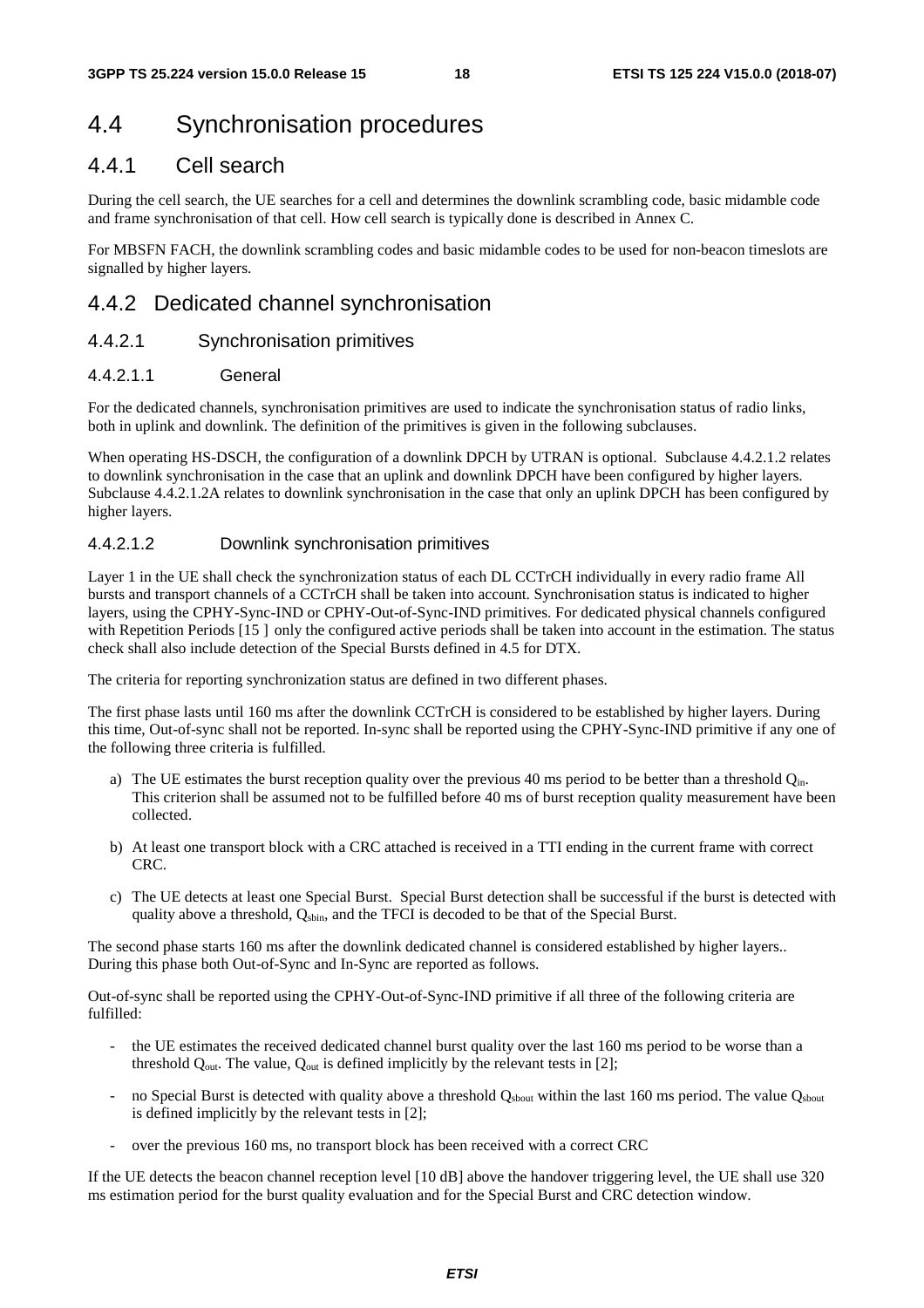In-sync shall be reported using the CPHY-Sync-IND primitive if any of the following criteria is fulfilled:

- the UE estimates the received burst reception quality over the last 160 ms period to be better than a threshold Q<sub>in</sub>. The value,  $Q_{in}$  is defined implicitly by the relevant tests in [2].
- the UE detects at least one Special Burst with quality above a threshold Q<sub>sbin</sub> within the last 160 ms period. The value,  $Q_{\text{spin}}$ , is defined implicitly by the relevent tests in [2].
- at least one transport block with a CRC attached is received in a TTI ending in the current frame with correct CRC.

If the UE detects the beacon channel reception level [10 dB] above the handover triggering level, the UE uses 320 ms estimation period for the burst quality evaluation and for the Special Burst detection window.

If no data are provided by higher layers for transmission during the second phase on the downlink dedicated channel then DTX shall be applied as defined in section 4.5.

How the primitives are used by higher layers is described in [15]. The above definitions may lead to radio frames where neither the In-Sync nor Out-of-Sync primitives are reported.

#### 4.4.2.1.2A Downlink synchronisation primitives for HS-channels

In the case that an uplink DPCH has been configured by higher layers but a downlink DPCH has not been configured, the UE shall report downlink synchronisation status based upon other downlink physical channels.

The UE shall monitor the received beacon signal level within the cell and shall average the received beacon power over a period of 160ms. This averaged value is denoted  $P_b$  dBm. The UE shall also monitor and average over the same period, the ISCP on the assigned HS-SCCH resources. This value is denoted  $I_{HS-SCCH}$  dBm. A quality value  $Q_{hs}$  is formed as follows:

$$
Q_{hs} = P_b - I_{HS\text{-}SCCH} + D_{hs\text{-}sync}
$$

- where Dhs-sync is signalled by higher layers.

In-sync shall be reported using the CPHY-Sync-IND primitive each time an HS-DSCH CRC pass is detected. On this event, an indicator maintained by the UE termed "HS-DSCH\_failure" shall be set to 'false'. In-sync shall also be reported if the HS-DSCH\_failure indicator is set to 'false' and during the last 160ms period,  $Q_{hs} > Q_{hsin}$ , where  $Q_{hsin}$  is a quality threshold defined implicitly by the relevant tests in [2].

Out-of-sync shall be reported using the CPHY-Out-of-Sync-IND primitive. "Out-of-sync" is generated in the event that, during the last 160ms period,  $Q_{hs} < Q_{hsout}$ , where  $Q_{hsout}$  is a quality threshold defined implicitly by the relevant tests in [2]. CPHY-Out-of-Sync-IND shall also be generated in the event of 16 successive HS-DSCH CRC failures. On occurrence of this event, the HS-DSCH\_failure indicator shall be set to 'true'.

How the primitives are used by higher layers is described in [15]. The above definitions may lead to radio frames where neither the In-Sync nor Out-of-Sync primitives are reported. They may also, under some circumstances, lead to radio frames in which both In-Sync and Out-of-Sync primitives are generated. In this instance, In-sync shall override Out-of-Sync and the Out-of-Sync primitive shall not be reported.

#### 4.4.2.1.3 Uplink synchronisation primitives

Layer 1 in the Node B shall every radio frame check synchronisation status, individually for each UL CCTrCH of the radio link. Synchronisation status is indicated to the RL Failure/Restored triggering function using either the CPHY-Sync-IND or CPHY-Out-of-Sync-IND primitive.

The exact criteria for indicating in-sync/out-of-sync is not subject to specification, but could e.g. be based on received burst quality or CRC checks. One example would be to have the same criteria as for the downlink synchronisation status primitives.

#### 4.4.2.2 Radio link monitoring

#### 4.4.2.2.1 Downlink radio link failure

The downlink CCTrCHs are monitored by the UE, to trigger radio link failure procedures. The downlink CCTrCH failure status is specified in [15], and is based on the synchronisation status primitives CPHY-Sync-IND and CPHY-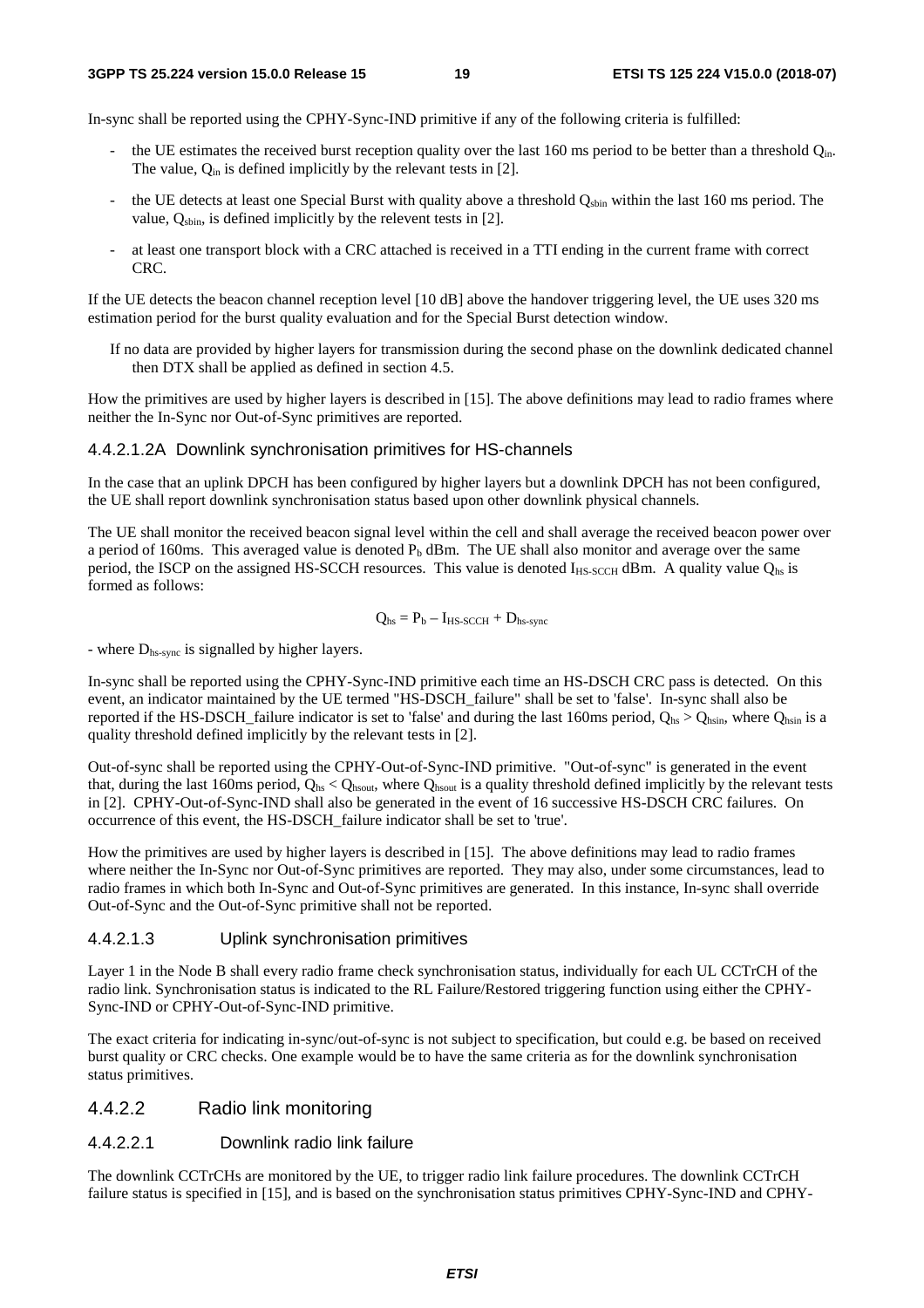Out-of-Sync-IND, indicating in-sync and out-of-sync respectively. These primitives shall provide status for each DL CCTrCH separately.

#### 4.4.2.2.2 Uplink radio link failure/restore

The uplink CCTrCHs are monitored by the Node B in order to trigger CCTrCH failure/restore procedures. The uplink CCTrCH failure/restore status is reported using the synchronisation status primitives CPHY-Sync-IND and CPHY-Outof-Sync-IND, indicating in-sync and out-of-sync respectively.

When the CCTrCH is in the in-sync state, Node B shall start timer T\_RLFAILURE after receiving N\_OUTSYNC\_IND consecutive out-of-sync indications. Node B shall stop and reset timer T\_RLFAILURE upon receiving successive N\_INSYNC\_IND in-sync indications. If T\_RLFAILURE expires, Node B shall indicate to higher layers which CCTrCHs are out-of-sync using the synchronization status primitives. Furthermore, the CCTrCH state shall be changed to the out-of-sync state.

When a CCTrCH is in the out-of-sync state, after receiving N\_INSYNC\_IND successive in-sync indications Node B shall indicate that the CCTrCH has re-established synchronisation and the CCTrCH's state shall be changed to the insync-state. The specific parameter settings (values of T\_RLFAILURE, N\_OUTSYNC\_IND, and N\_INSYNC\_IND) are configurable, see [16].

## 4.5 Discontinuous transmission (DTX) procedure

The DTX procedure shall be applied for CCTrCHs mapped to S-CCPCH, UL DPCH, DL DPCH, PUSCH and PDSCH, if the total bit rate of the CCTrCH differs from the total channel bit rate of the physical channels allocated to this CCTrCH. DTX shall not be applied to E-DCH mapped to E-PUCH.

The DTX procedure shall also be applied to HS-PDSCHs, HS-SCCHs, E-AGCHs and E-HICHs if no data is to be transmitted on these physical channels in a given TTI.

Rate matching is used in order to fill resource units completely, that are only partially filled with data. In the case that after rate matching and multiplexing no data at all is to be transmitted in a resource unit the complete resource unit shall be discarded from transmission (DTX), unless a Special Burst is transmitted in the RU. This applies also to the case where only one resource unit is allocated and no data has to be transmitted.

## 4.5.1 Description of special bursts

For S-CCPCH, UL DPCH, DL DPCH, PUSCH and PDSCH, the Special Burst has the same timeslot format as the burst used for data provided by higher layers. If the timeslot format contains a TFCI field, then the TFCI field shall be filled with "0" bits. The Special Burst may also carry layer 1 control symbols such as TPC bits for the purposes of inner-loop power control. The data portions of the Special Burst are filled with an arbitrary bit pattern.

For S-CCPCH, UL DPCH, DL DPCH, PUSCH and PDSCH, the transmission power of the special burst shall be the same as that of the substituted physical channel of the CCTrCH. In the case of uplink physical channels where autonomous spreading factor change by the UE is permitted by higher layers, the substituted physical channel is considered to be that which would have been employed for the lowest non-zero rate TFC within the set of allowed TFC's and the transmission power of the Special Burst shall again correspond to that of the physical channel substituted.

For HS-PDSCH, the Special Burst shall use the timeslot format #0 from table 7a, see section 5.3.9.5 in [8]. For HS-SCCH, the Special Burst shall use timeslot format #0 from table 5a, see section 5.2.2.6.1 in [8]. The Special Burst is filled with an arbitrary bit pattern. The transmission power of the Special Burst shall be the same as that of the substituted Beacon channel.

## 4.5.2 Use of special bursts during DTX

In the case that after link establishment there are no transport blocks provided for transmission by higher layers for a given CCTrCH mapped to UL DPCH, DL DPCH, PUSCH or PDSCH physical channels, then a Special Burst shall be transmitted in the first allocated frame of the transmission pause. If, including the first frame, there is a consecutive period of Special Burst Period (SBP) frames without transport blocks provided by higher layers, then another special burst shall be generated and transmitted at the next possible frame. This pattern shall be continued until transport blocks are provided for the CCTrCH by the higher layers. SBP shall be provided by higher layers. The value of SBP shall be independently specified for uplink and for downlink and shall be designated as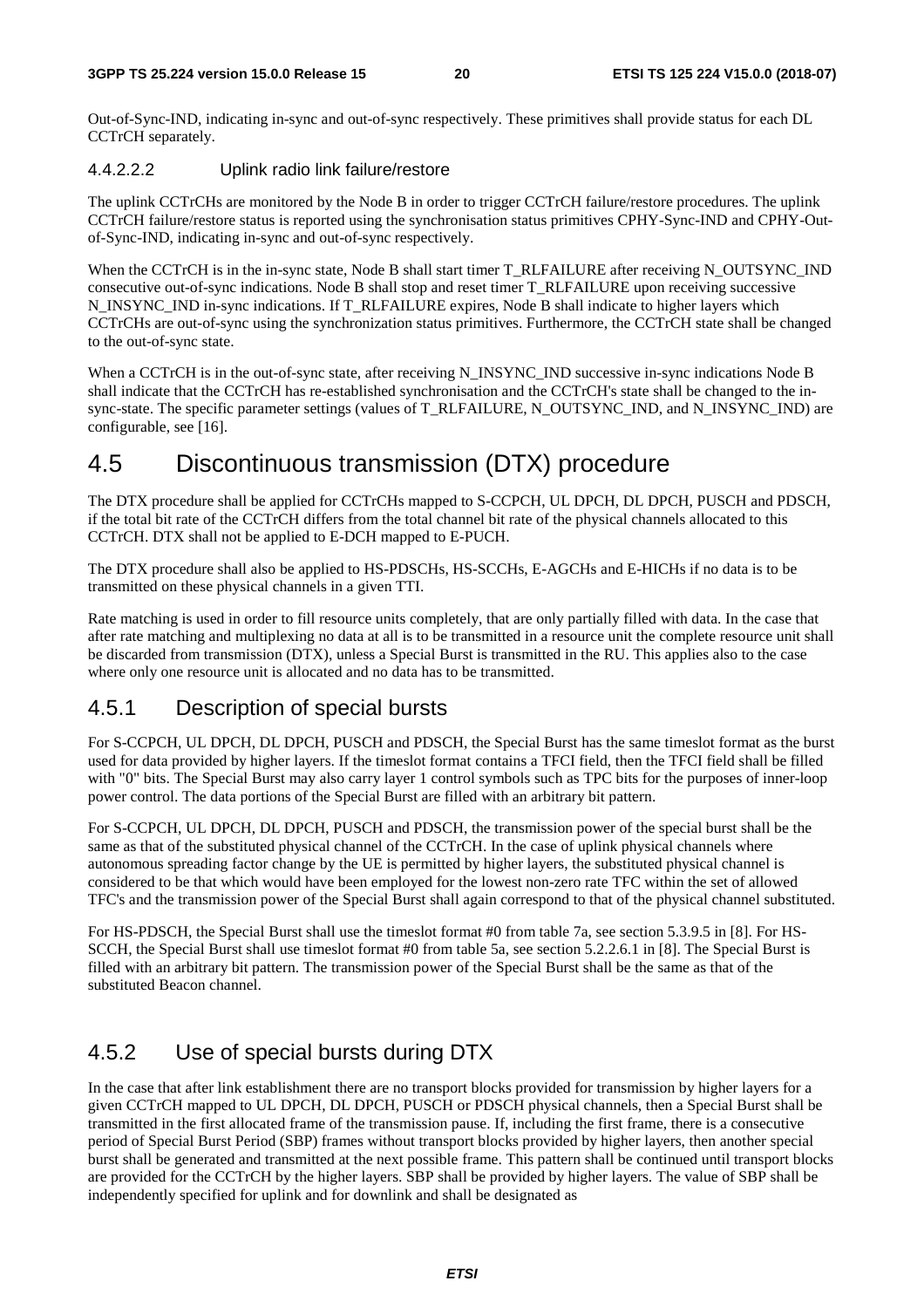SBGP (special burst generation period) for uplink transmissions

SBSP (special burst scheduling parameter) for downlink transmissions

The default value for both SBGP and SBSP shall be 8.

The Special Burst shall be transmitted using the physical channel with the lowest physical channel sequence number (*p*) as defined by the rate matching function in [9].

Special Bursts shall not be transmitted for HS-SCCH and for CCTrCHs mapped to S-CCPCH or HS-PDSCH in non-Beacon locations, i.e. only DTX shall be applied to these physical channels.

### 4.5.3 Use of special bursts for initial establishment / reconfiguration

Upon initial establishment or reconfiguration for either 160 ms following detection of in-sync, or until the first transport block is received from higher layers, both the UE and the Node B shall transmit the special burst for each CCTrCH mapped to UL DPCH, DL DPCH, PUSCH and PDSCH physical channels.

The Special Burst shall be transmitted using the physical channel with the lowest physical channel sequence number (*p*) as defined by the rate matching function in [9].

### 4.5.4 Use of special bursts for DTX on beacon channels

In the case that a beacon-function physical channel (S-CCPCH or PDSCH) would be DTX'd, then a Special Burst shall be transmitted on the Beacon Channel in that frame instead in order to maintain the beacon functionality.

## 4.6 Downlink transmit diversity

Downlink transmit diversity for PDSCH, DPCH, P-CCPCH, S-CCPCH, PICH, MICH, HS-SCCH, HS-PDSCH, E-AGCH, E-HICH and SCH is optional in UTRAN. Its support is mandatory at the UE.

## 4.6.1 Transmit diversity for PDSCH, DPCH, HS-SCCH, HS-PDSCH and E-AGCH

The transmitter structure to support transmit diversity for PDSCH, DPCH, HS-SCCH, HS-PDSCH and E-AGCH transmission is shown in figure 1. Channel coding, interleaving and spreading are done as in non-diversity mode. The spread complex valued signal is fed to both TX antenna branches, and weighted with antenna specific weight factors  $w_l$ and  $w_2$ . The weight factors are complex valued signals (i.e.,  $w_i = a_i + ib_i$ ), in general. These weight factors are calculated on a per slot and per user basis.

The weight factors are determined by the UTRAN. Examples of transmit diversity schemes are given in annex B.



**Figure 1: Downlink transmitter structure to support Transmit Diversity for PDSCH, DPCH, HS-SCCH, HS-PDSCH and E-AGCH transmission (UTRAN Access Point)**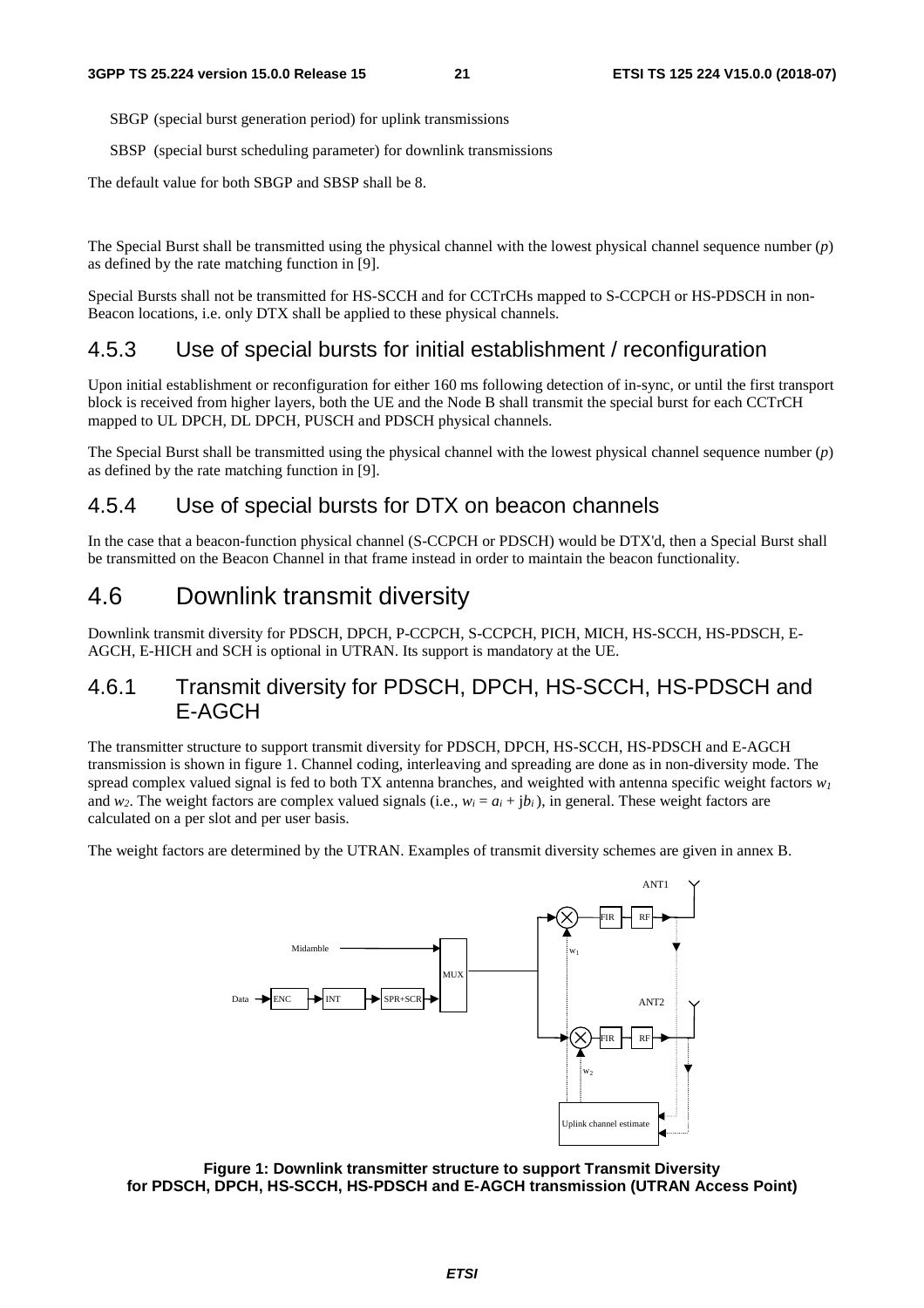## 4.6.2 Transmit diversity for SCH and S-CCPCH

Time Switched Transmit Diversity (TSTD) can be employed as a transmit diversity scheme for the synchronisation channel and/or S-CCPCH.

#### 4.6.2.1 SCH transmission scheme

The transmitter structure to support transmit diversity for SCH transmission is shown in figure 2. P-SCH and S-SCH are transmitted from antenna 1 and antenna 2 alternatively. An example for the antenna switching pattern is shown in figure 3.



**Figure 2: Downlink transmitter structure to support Transmit Diversity for SCH transmission (UTRAN Access Point)** 



**Figure 3: Antenna Switching Pattern (Case 2)** 

#### 4.6.2.2 S-CCPCH transmission scheme

The transmitter structure to support TSTD for S-CCPCH is shown in figure 3a. The antenna switching pattern is under the control of the Node-B and is not explicitly known to the UE. Switching may only be performed during the guard periods between timeslots.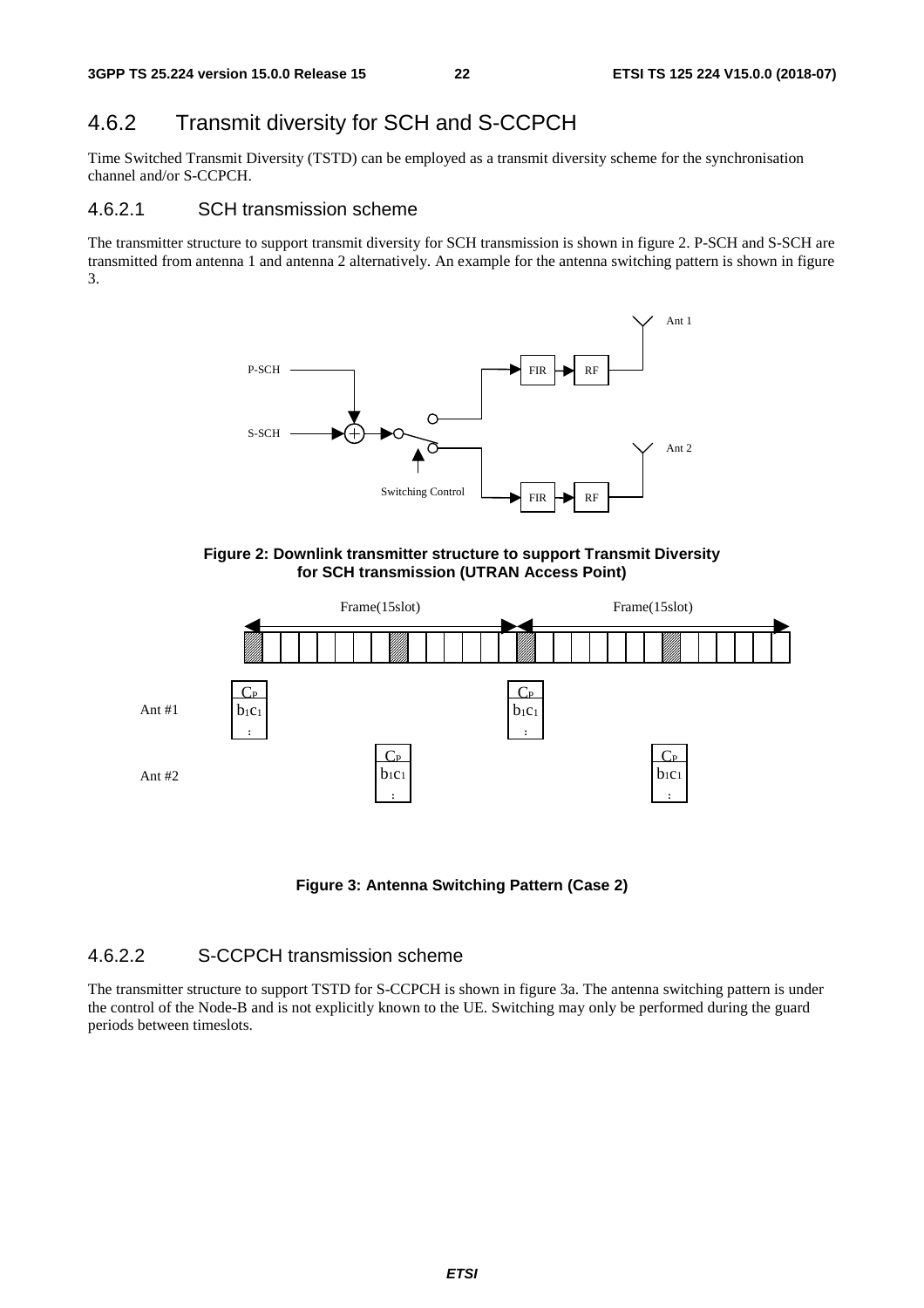

#### **Figure 3a: Downlink transmitter structure to support TSTD for S-CCPCH transmission (UTRAN Access Point)**

### 4.6.3 Transmit diversity for beacon channels

When beacon channels use burst type 4, SCTD shall not be applied.

When beacon channels use burst type 1, Space Code Transmit Diversity (SCTD) for beacon channels may be employed optionally in the UTRAN. The support is mandatory in the UE except for the case where the UE only supports burst type 4. The use of SCTD will be indicated by higher layers. If SCTD is active within a cell:

- SCTD shall be applied to any beacon channel, and
- the maximum number  $K_{\text{Cell}}$  of midambles for burst type 1 that are supported in this cell may be 8 or 16, see [8]. The case of  $K_{Cell} = 4$  midambles is not allowed for this burst type.

#### 4.6.3.1 SCTD transmission scheme

The open loop downlink transmit diversity scheme for beacon channels is shown in figure 4. Channel coding, rate matching, interleaving and bit-to-symbol mapping are performed as in the non-diversity mode. In Space Code Transmit Diversity mode the data sequence is spread with the channelisation codes  $c_{16}^{(k=1)}$  and  $c_{16}^{(k=2)}$  and scrambled with the cell

specific scrambling code. The spread sequence on code  $c_{16}^{(k=2)}$  is then transmitted on the diversity antenna. The power applied to each antenna shall be equal.



**Figure 4: Block Diagram of the transmitter SCTD**

## 4.7 Random access procedure

The physical random access procedure described below is invoked whenever a higher layer requests transmission of a message on the RACH. The physical random access procedure is controlled by primitives from RRC and MAC. Retransmission on the RACH in case of failed transmission (e.g. due to a collision) is controlled by higher layers. Thus, the backoff algorithm and associated handling of timers is not described here. The definition of the RACH in terms of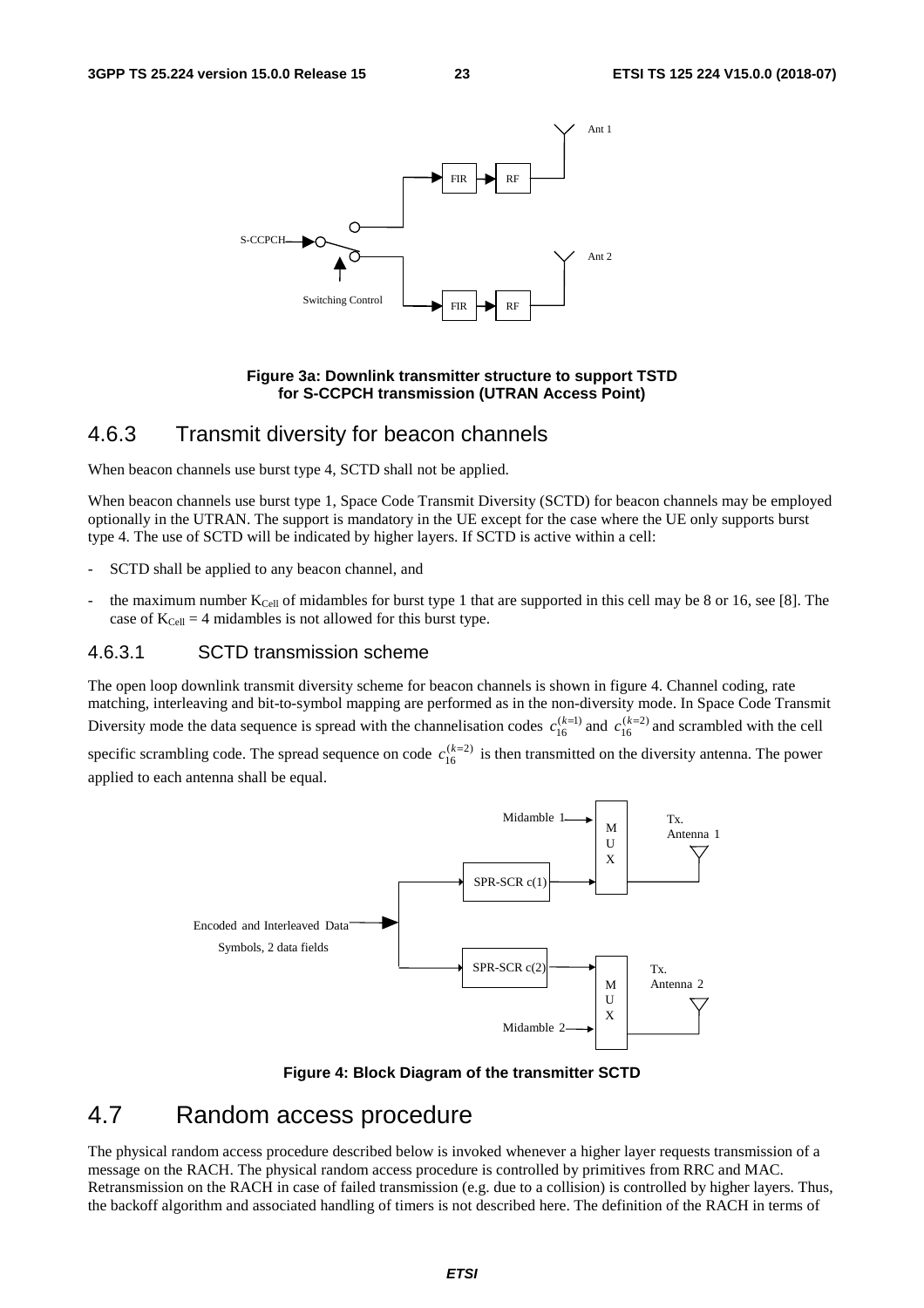PRACH Access Service Classes is broadcast on the BCH in each cell. Parameters for common physical channel uplink outer loop power control are also broadcast on the BCH in each cell. The UE needs to decode this information prior to transmission on the RACH. Higher layer signalling may indicate, that in some frames a timeslot shall be blocked for RACH uplink transmission.

### 4.7.1 Physical random access procedure

The physical random access procedure described in this subclause is initiated upon request from the MAC sublayer (see [18] and [19]).

Note: The selection of a PRACH is done by the RRC Layer.

Before the physical random-access procedure can be initiated, Layer 1 shall receive the following information from the RRC layer using the primitives CPHY-TrCH-Config-REQ and CPHY-RL-Setup/Modify-REQ.

- the available PRACH channelization codes (There is a 1-1 mapping between the channelization code and the midamble shift as defined by RRC) for each Access Service Class (ASC) of the selected PRACH (the selection of a PRACH is done by the RRC ). CPHY-RL-Setup/Modify-REQ);
- the timeslot, spreading factor, and midamble type(direct or inverted) for the selected PRACH (CPHY-RL-Setup/Modify-REQ);
- the RACH Transport Format (CPHY-TrCH-Config-REQ);
- the RACH transport channel identity (CPHY-TrCH-Config-REQ)
- the set of parameters for common physical channel uplink outer loop power control(CPHY-RL-Setup/Modify-REQ).
- NOTE: The above parameters may be updated from higher layers before each physical random access procedure is initiated.

At each initiation of the physical random access procedure, Layer 1 shall receive the following information from the MAC:

- the ASC of the PRACH transmission;
- the data to be transmitted (Transport Block Set).

 the selected ASC sub-channel. The ASC subchannel is defined in reference [18]. The value is passed in the PHY-Data-REQ is the CFNCELL.

In addition, Layer 1 may receive information from higher layers, that a timeslot in certain frames shall be blocked for PRACH uplink transmission.

The physical random-access procedure shall be performed as follows:

- 1 Randomly select one channelization code from the set of available codes for the selected ASC. The random function shall be such that each code is chosen with equal probability.
- 2 Determine the midamble shift to use, based on the selected channelization code.
- 3 Set the PRACH message transmission power level according to the specification for common physical channels in uplink (see subclause 4.2.2.2).
- 4 Transmit the RACH Transport Block Set (the random access message) with no timing advance in the selected sub-channel using the selected channelization code.

## 4.7A E-RUCCH transmission procedure

Requests for the transmission of an E-RUCCH are controlled by higher layers [18].

The E-RUCCH random access procedure shall be performed as follows:

1 Randomly select one channelization code from the set of available codes for E-RUCCH. The random function shall be such that each code is chosen with equal probability.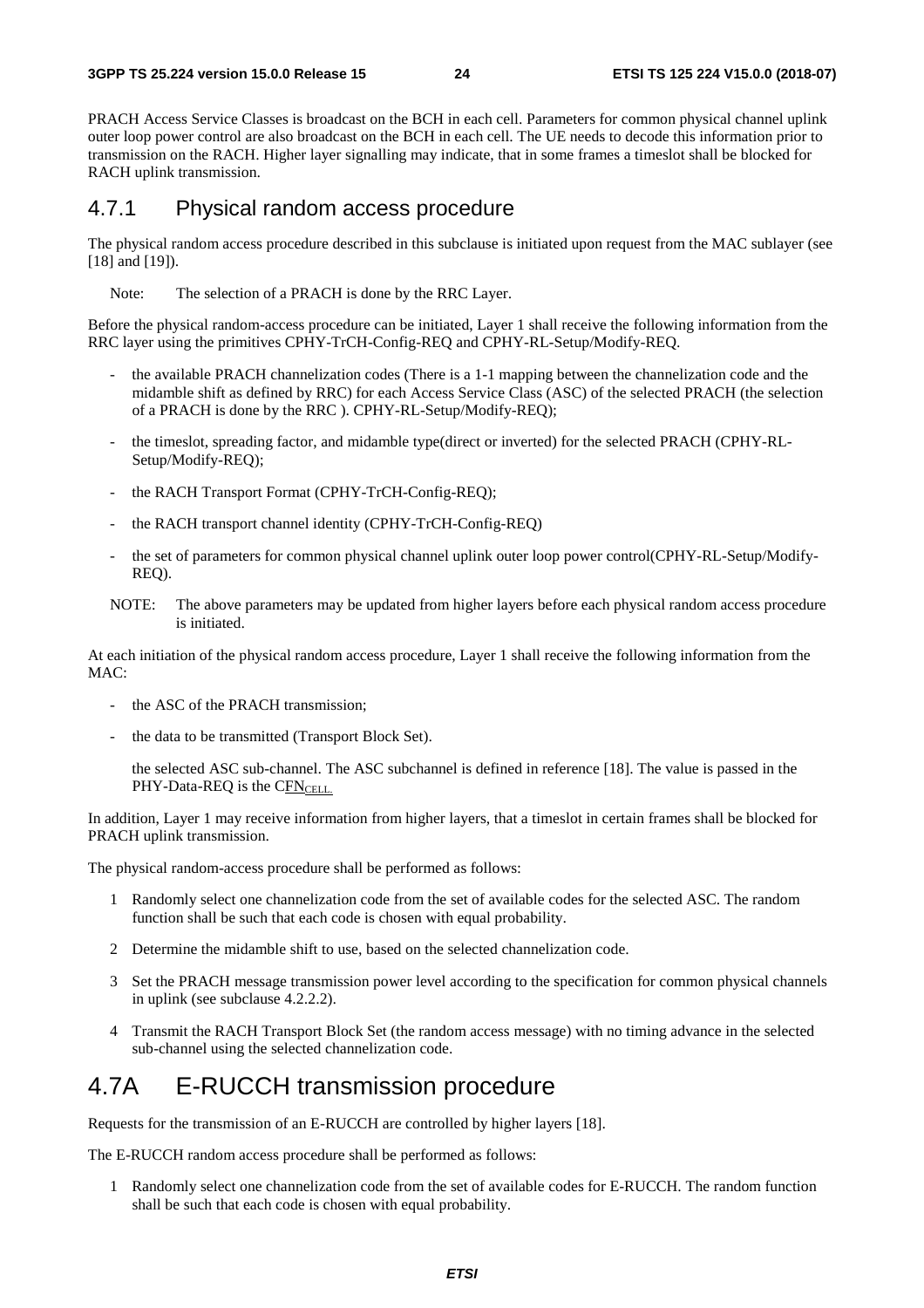- 2 Determine the midamble shift to use, based on the selected channelization code.
- 3 Set the E-RUCCH message transmission power level according to subclause 4.2.2.5.
- 4 Transmit the E-RUCCH with no timing advance using the selected channelization code.

## 4.8 DSCH procedure

The physical downlink shared channel procedure described below shall be applied by the UE when the physical layer signalling either with the midamble based signalling or TFCI based signalling is used to indicate for the UE the need for PDSCH detection. There is also a third alternative to indicate to the UE the need for the PDSCH detection and this is done by means of higher layer signalling, already described in [8].

## 4.8.1 DSCH procedure with TFCI indication

When the UE has been allocated by higher layers to receive data on DSCH using the TFCI, the UE shall decode the PDSCH in the following cases:

- In case of a standalone PDSCH the TFCI is located on the PDSCH itself, then the UE shall decode the TFCI and based on which data rate was indicated by the TFCI, the decoding shall be performed. The UE shall decode PDSCH only if the TFCI word decode corresponds to the TFC part of the TFCS given to the UE by higher layers.
- In case that the TFCI is located on the DCH, the UE shall decode the PDSCH frame or frames if the TFCI on the DCH indicates the need for PDSCH reception. Upon reception of the DCH time slot or time slots, the PDSCH slot (or first PDSCH slot) shall start  $SFN$   $n+2$  after the DCH frame containing the TFCI, where n indicates the SFN on which the DCH is received. In the case that the TFCI is repeated over several frames, the PDSCH slot shall start *SFN n+2* after the frame having the DCH slot which contains the last part of the repeated TFCI.

## 4.8.2 DSCH procedure with midamble indication

When the UE has been allocated by higher layers to receive PDSCH based on the midamble used on the PDSCH (midamble based signalling described in [8]), the UE shall operate as follows:

- The UE shall test the midamble it received and if the midamble received was the same as indicated by higher layers to correspond to PDSCH reception, the UE shall detect the PDSCH data according to the TF given by the higher layers for the UE.
- In case of multiple time slot allocation for the DSCH indicated to be part of the TF for the UE, the UE shall receive all timeslots if the midamble of the first timeslot of PDSCH was the midamble indicated to the UE by higher layers.
- In case the standalone PDSCH (no associated DCH) contains the TFCI the UE shall detect the TF indicated by the TFCI on PDSCH.

## 4.9 Node B synchronisation procedure over the air

An option exists to use cell sync bursts to achieve and maintain Node B synchronisation [20]. This optional procedure is based on transmissions of cell synchronisation bursts [10] in predetermined timeslots normally assigned to contain PRACH, according to an RNC schedule. Such soundings between neighbouring cells facilitate timing offset measurements by the cells. The timing offset measurements are reported back to the RNC for processing. The RNC generates cell timing updates that are transmitted to the Node Bs and cells for implementation.

When Cell Sync Bursts are used to achieve and maintain intercell Synchronisation there are three distinct phases, with a potential additional sub-phase involving late entrant cells.

### 4.9.1 Frequency acquisition phase

The frequency acquisition phase is used to bring cells of an RNS area to within frequency limits prior to initial synchronisation. No traffic is supported during this phase. In this phase cell(s) identified as master time reference shall transmit cell sync bursts [10] specified by higher layers continuously, i. e. one in every timeslot. All other cells shall listen for transmissions and shall perform frequency locking to the transmissions received. They shall signal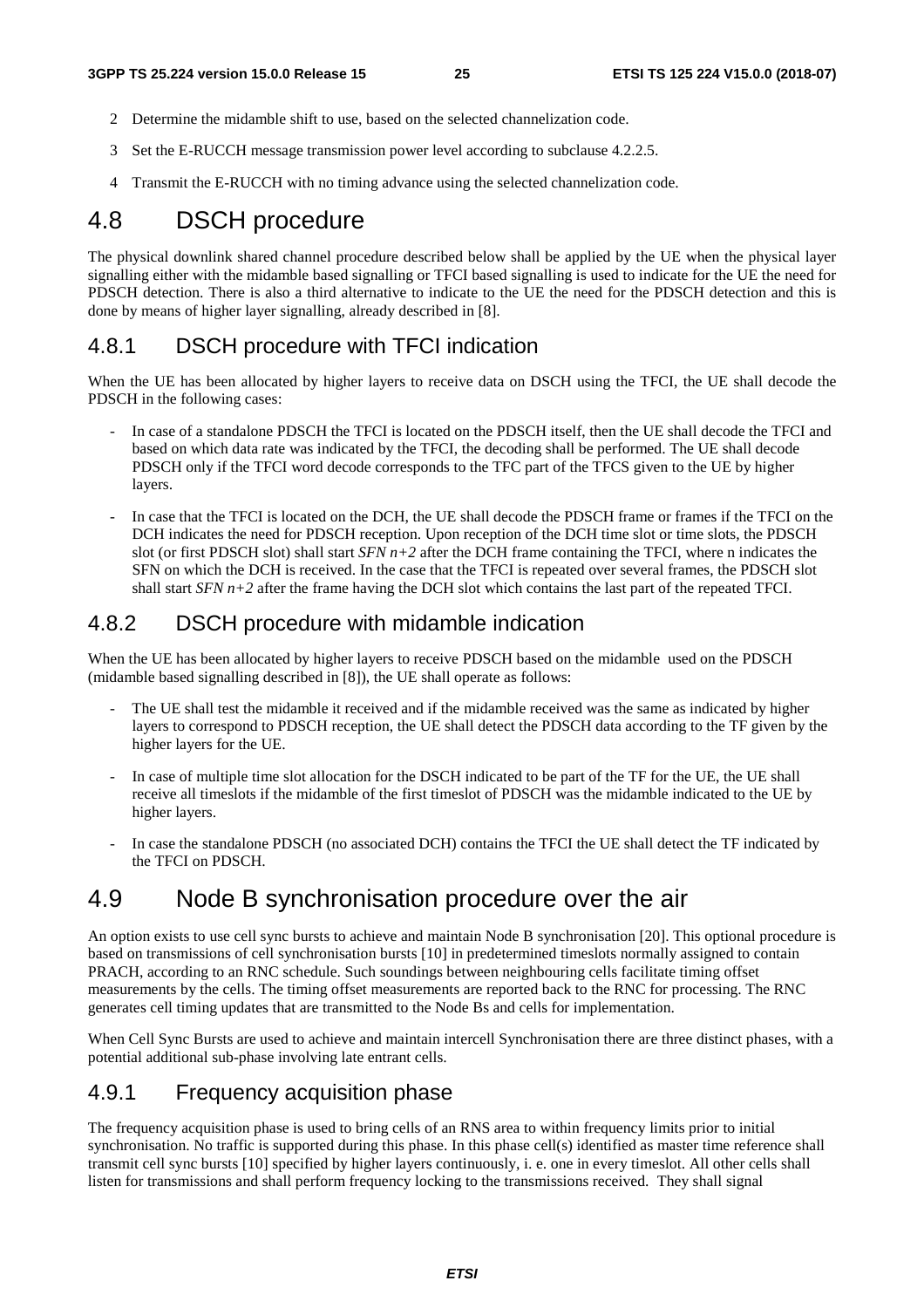completion of frequency acquisition to the RNC and begin continuous transmission of cell sync bursts specified by higher layers.

## 4.9.2 Initial synchronisation

For Initial Phase, where no traffic is supported, the following procedure for initial synchronisation may be used to bring cells of an RNS area into synchronisation at network start up. In this phase each cell shall transmit cell sync bursts [10] according to the higher layer command. All cells use the same cell sync burst code and code offset. Each cell shall listen for transmissions from other cells. Each cell shall report the timing and received SIR of successfully detected cell sync bursts to the RNC. The RNC uses these measurements to adjust the timing of each cell to achieve the required synchronisation accuracy.

## 4.9.3 Steady-state phase

The steady-state phase is used to maintain the required synchronisation accuracy. With the start of the steady-state phase, traffic is supported in a cell. A procedure that may be used for the steady-state phase involves cell synch bursts [10] that are transmitted and received without effect on existing traffic. Higher layers signal the transmit parameters, i.e., when to transmit which code and code offset, and which transmit power to use. The higher layers also signal to appropriate cells the receive parameters i. e. which codes and code offsets to measure in a certain timeslot. Upon determination of errors in timing, the RNC may adjust the timing of a cell or cells.

### 4.9.4 Late entrant cells

A procedure that may be used for introducing new cells into an already synchronised RNS involves the one time transmission of a single cell sync burst [10] (scheduled by higher layers) by all neighbour cells of the late entrant cell. and received by the late entrant cell. The RNC may use this information to adjust the late entrant cell sufficiently to allow the cell to enter steady state phase.

## 4.10 Idle periods for IPDL location method

### 4.10.1 General

To support time difference measurements for location services, idle periods can be created in the downlink (hence the name IPDL) during which time transmission of all channels from a Node B is temporarily ceased, except for the SCH transmission. During these idle periods the visibility of neighbour cells from the UE is improved.

The idle periods are arranged in a determined pattern according to higher layer parameters. An idle period has a duration of one time slot. During idle periods only the SCH is transmitted. No attempt is made to prevent data loss.

In general there are two modes for these idle periods:

- Continuous mode, and
- Burst mode.

In continuous mode the idle periods are active all the time. In burst mode the idle periods are arranged in bursts where each burst contains enough idle periods to allow a UE to make sufficient measurements for its location to be calculated. The bursts are separated by a period where no idle periods occur.

The time difference measurements can be performed on any channel. If the P-CCPCH falls in an idle slot, UTRAN may decide not to transmit the P-CCPCH in two consecutive frames, the first of these two frames containing the idle slot. This option is signalled by higher layers.

## 4.10.2 Parameters of IPDL

The following parameters are signalled to the UE via higher layers:

- **IP\_Status:** This is a logic value that indicates if the idle periods are arranged in continuous or burst mode.
- **IP\_Spacing:** The number of 10 ms radio frames between the start of a radio frame that contains an idle period and the next radio frame that contains the next idle period. Note that there is at most one idle period in a radio frame.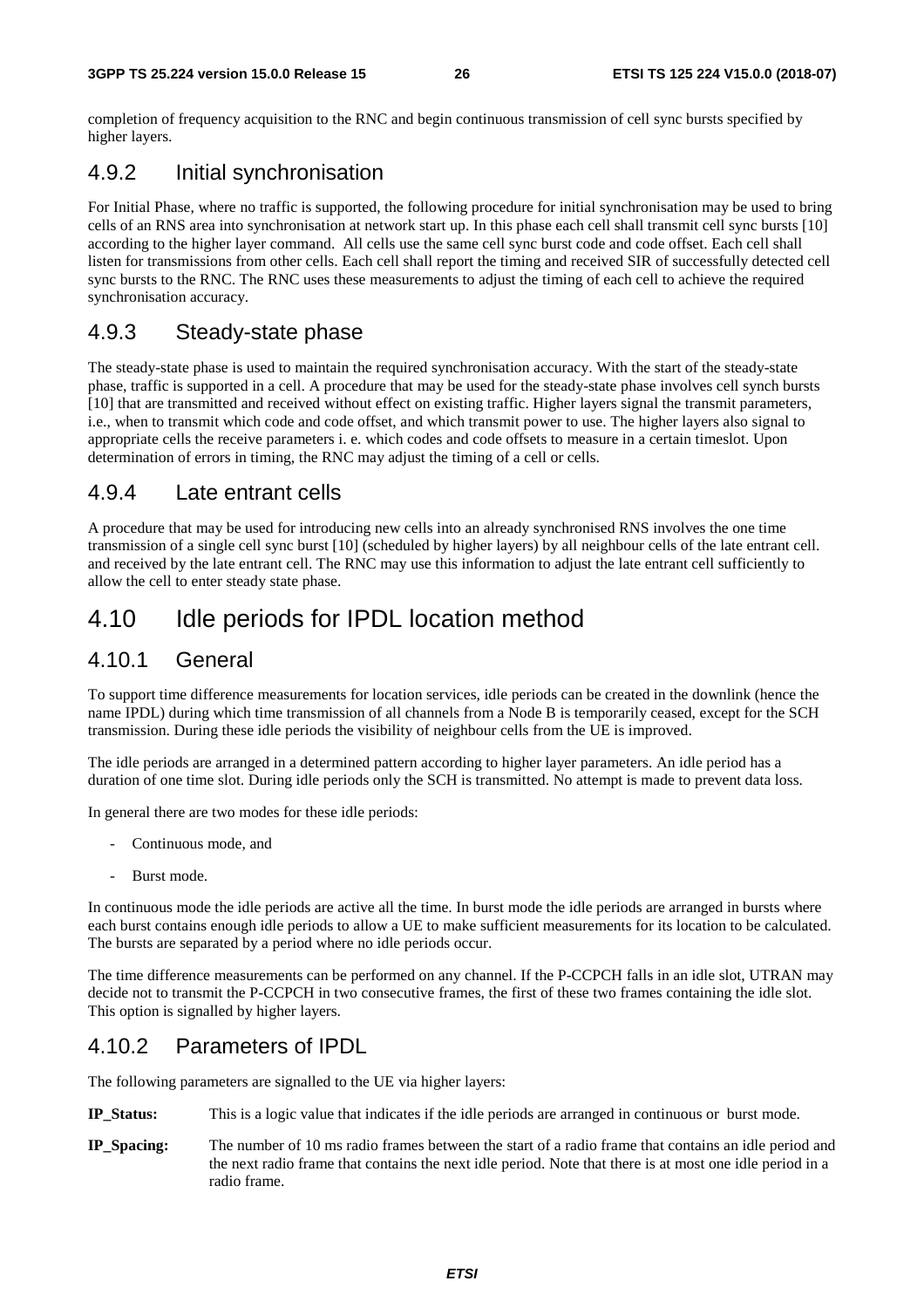- **IP\_Start:** The number of the first frame with idle periods. In case of continuous mode IP\_Start is the SFN of the first frame with idle periods and in case of burst mode IP\_Start defines the number of frames after Burst\_Start with the first frame with idle periods.
- **IP** Slot: The number of the slot that has to be idle [0..14].
- **IP\_PCCPCH:** This logic value indicates, if the P-CCPCH is switched off in two consecutive frames. The first of these two frames contains the idle period.

Additionally in the case of burst mode operation the following parameters are also communicated to the UE.

- **Burst\_Start:** Specifies the start of the first burst of idle periods. 256×Burst\_Start is the SFN where the first burst of idle periods starts.
- **Burst Length:** The number of idle periods in a burst of idle periods.
- **Burst Freq:** Specifies the time between the start of a burst and the start of the next burst. 256×Burst Freq is the number of radio frames between the start of a burst and the start of the next burst.

### 4.10.3 Calculation of idle period position

In burst mode, burst #0 starts in the radio frame with SFN = 256×Burst\_Start. Burst #n starts in the radio frame with SFN = 256×Burst\_Start + *n*×256×Burst\_Freq ( *n* = 0,1,2, …). The sequence of bursts according to this formula continues up to and including the radio frame with  $SFN = 4095$ . At the start of the radio frame with  $SFN = 0$ , the burst sequence is terminated (no idle periods are generated) and at SFN = 256×Burst\_Start the burst sequence is restarted with burst #0 followed by burst #1 etc., as described above.

Continuous mode is equivalent to burst mode, with only one burst spanning the whole SFN cycle of 4096 radio frames, this burst starts in the radio frame with  $SFN = 0$ . In case of continuous mode the parameter IP\_Start defines the first frame with idle periods.

The position of an idle period is defined by two values: IP\_Frame(*x*) and IP\_Slot. IP\_Frame(*x*) defines the  $x<sup>th</sup>$  frame within a burst that contains the idle period. IP\_Slot defines the slot in that frame during which no transmission takes place except for the SCH.

The actual frame with idle periods within a burst is calculated as follows:

IP\_Frame(*x*) = IP\_Start + (*x*-1) × IP\_Spacing with  $x = 1, 2, 3, ...$ 

If the parameter IP\_PCCPCH is set to 1, then the P-CCPCH will not be transmitted in the frame IP\_Frame( $x$ ) +1 within a burst.

Figure 5 below illustrates the idle periods for the burst mode case, if the IP\_P-CCPCH parameter is set to 0.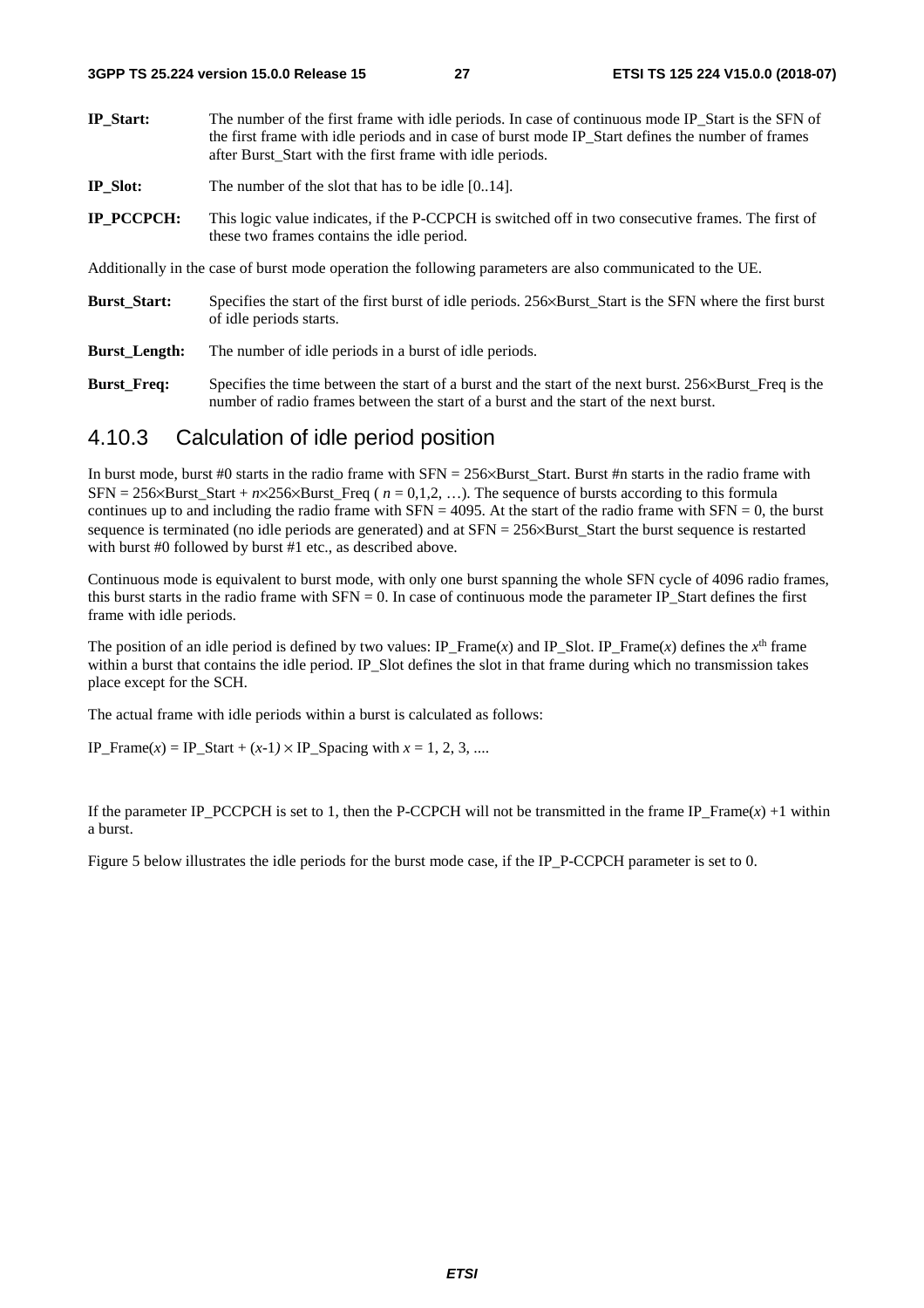

#### **Figure 5: Idle Period placement in the case of burst mode operation with IP\_P-CCPCH parameter set to 0**

## 4.11 HS-DSCH procedure

## 4.11.1 Link adaptation procedure

For HS-DSCH, the modulation scheme and effective code rate shall be selected by higher layers located within the NodeB. This shall be achieved by appropriate selection of an HS-DSCH transport block size, modulation format and resources by higher layers. Selection of these parameters may be based on CQI reports from the UE.

The overall HS-DSCH link adaptation procedure consists of *two parts:* 

#### *Node B procedure:*

- 1) The NodeB shall transmit HS-SCCH carrying a UE identity identifying the UE for which HS-DSCH TTI allocation has been given. In the case of HS-DSCH transmissions in consecutive TTIs to the same UE, the same HS-SCCH shall be used for associated signalling.
- 2) The NodeB transmits HS-DSCH to the UE using the resources indicated in the HS-SCCH.
- 3) Upon receiving the HS-SICH from the respective UE, the status report (ACK/NACK and CQI) shall be passed to higher layers.

#### *UE procedure:*

- 1) When indicated by higher layers, the UE shall start monitoring all HS-SCCHs that are in its HS-SCCH set as signalled to it by higher layers. The information carried on the HS-SCCH is described in [8].
- 2) In the case that a HS-SCCH is identified to be correct by its CRC, the UE shall read the HS-PDSCHs indicated by the HS-SCCH. In the case that a HS-SCCH is identified to be incorrect, the UE shall discard the data on the HS-SCCH and return to monitoring.
- 3) After reading the HS-PDSCHs, the UE shall generate an ACK/NACK message and transmit this to the NodeB in the associated HS-SICH, along with the most recently derived CQI.

The mapping of HS-PDSCH channelisation code set and timeslot information carried by the HS-SCCH for a given HS-DSCH TTI is described in [9].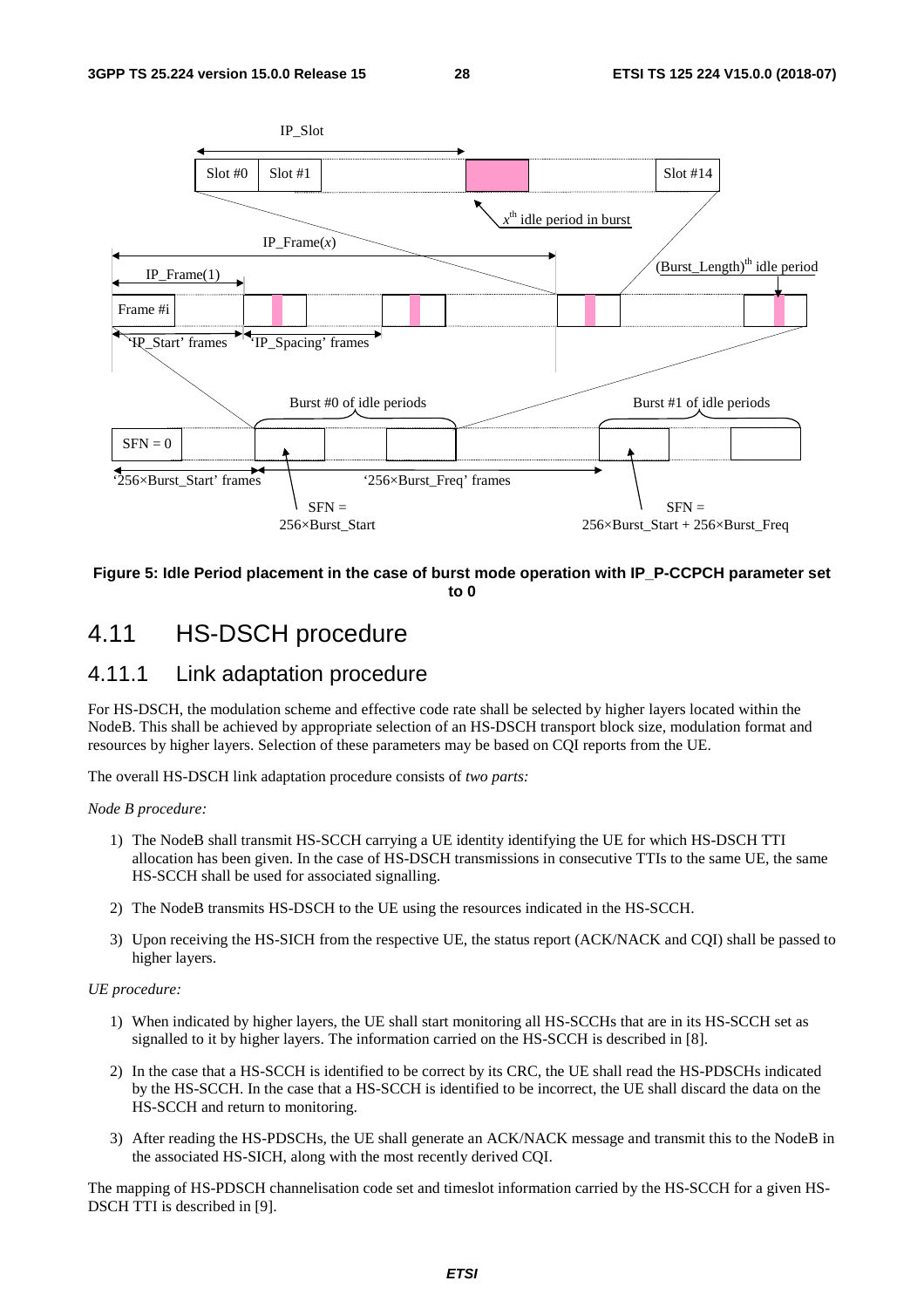#### **3GPP TS 25.224 version 15.0.0 Release 15 29 ETSI TS 125 224 V15.0.0 (2018-07)**

For a given allocation of HS-PDSCH resources to a UE for a specific HS-DSCH TTI, the following shall apply:

- If timeslot information on HS-SCCH indicates two or more timeslots, none of these timeslots shall comprise a beacon channel.
- If timeslot information on HS-SCCH indicates a single timeslot and this timeslot comprises a beacon channel then:
	- The Node-B shall not indicate SF=1 for any HS-PDSCH resource.
	- The set of HS-PDSCH resources allocated by the Node-B to a UE shall exclusively comprise either beacon function or non-beacon function physical channels. The Node B shall therefore not allocate both beacon function and non-beacon function physical channels within the beacon timeslot to the UE. If the HS-DSCH for a specific HS-DSCH TTI is mapped to the beacon channel, this shall be signalled using  $k_{start} = 1$  and  $k_{stop}$  $= 1$ . For a definition of the first and last allocated channelisation code indices  $k_{start}$  and  $k_{stop}$  on HS-SCCH refer to [9].
	- When SCTD antenna diversity is applied to the beacon channel, then the presence of channelisation code  $C_{16}^{(1)}$  within the channelisation code set information on HS-SCCH shall implicitly indicate the presence of channelisation code  $C_{16}^{(2)}$ .

## 4.11.2 HS-DSCH channel quality indication procedure

The channel quality indicator (CQI) provides the NodeB with an estimate of the code rate that would have maximised the single-transmission throughput of the previous HS-DSCH transmission if decoded in isolation. The CQI report requires to be referenced to a given set of HS-PDSCH resources by the NodeB, but note that the UE is not restricted to making measurements only on these reference resources when deriving a given CQI. The reference resources for a CQI report shall be a set of HS-PDSCH resources that were received by the UE in a single TTI, and contain a complete transport block. These resources will be known to the NodeB from the relative timings of the HS-SICH carrying the CQI and previous HS-DSCH transmissions to the UE.

The CQI consists of two fields; a Recommended Transport Block Size (RTBS) and a Recommended Modulation Format (RMF). The UE shall use the same mapping table for these fields as is being used for the time slot information and modulation scheme information fields respectively of the HS-SCCH [18].

The reporting procedure is as follows:

- 1. The UE receives a message on an HS-SCCH telling it which resources have been allocated to it for the next associated HS-DSCH transmission.
- 2. The UE reads the associated HS-DSCH transmission, and makes the necessary measurements to derive a CQI that it estimates would have given it the highest single-transmission throughput for the allocated resources whilst achieving a BLER of no more than 10 %.

BLER, in this context, is defined as the probability that a transport block transmitted using the RTBS and RMF is received in error if decoded in isolation. For the purposes of this calculation, it shall be assumed that the transport block that would be transmitted with these parameters would use redundancy version parameters  $s = 1$ and  $r = 0$ . Note that, by this definition, a UE shall never report a CQI that corresponds to a code rate greater than unity.

Using this definition of BLER, single-transmission throughput shall be defined as follows :

single-transmission throughput =  $(1 - BLER) \times RTBS$ 

3, The CQI report derived from a given HS-DSCH transmission shall be reported to the NodeB in the next HS-SICH available to the UE following that HS-DSCH transmission, unless that HS-SICH immediately follows the last allocated HS-DSCH timeslot, in which case the subsequent available HS-SICH shall be used by the UE. This HS-SICH may not necessarily be the same HS-SICH that carries the ACK/NACK information for that HS-DSCH transmission. The UE shall always transmit the most recently derived CQI in any given HS-SICH, which may mean that some CQI reports are discarded without being transmitted to the NodeB.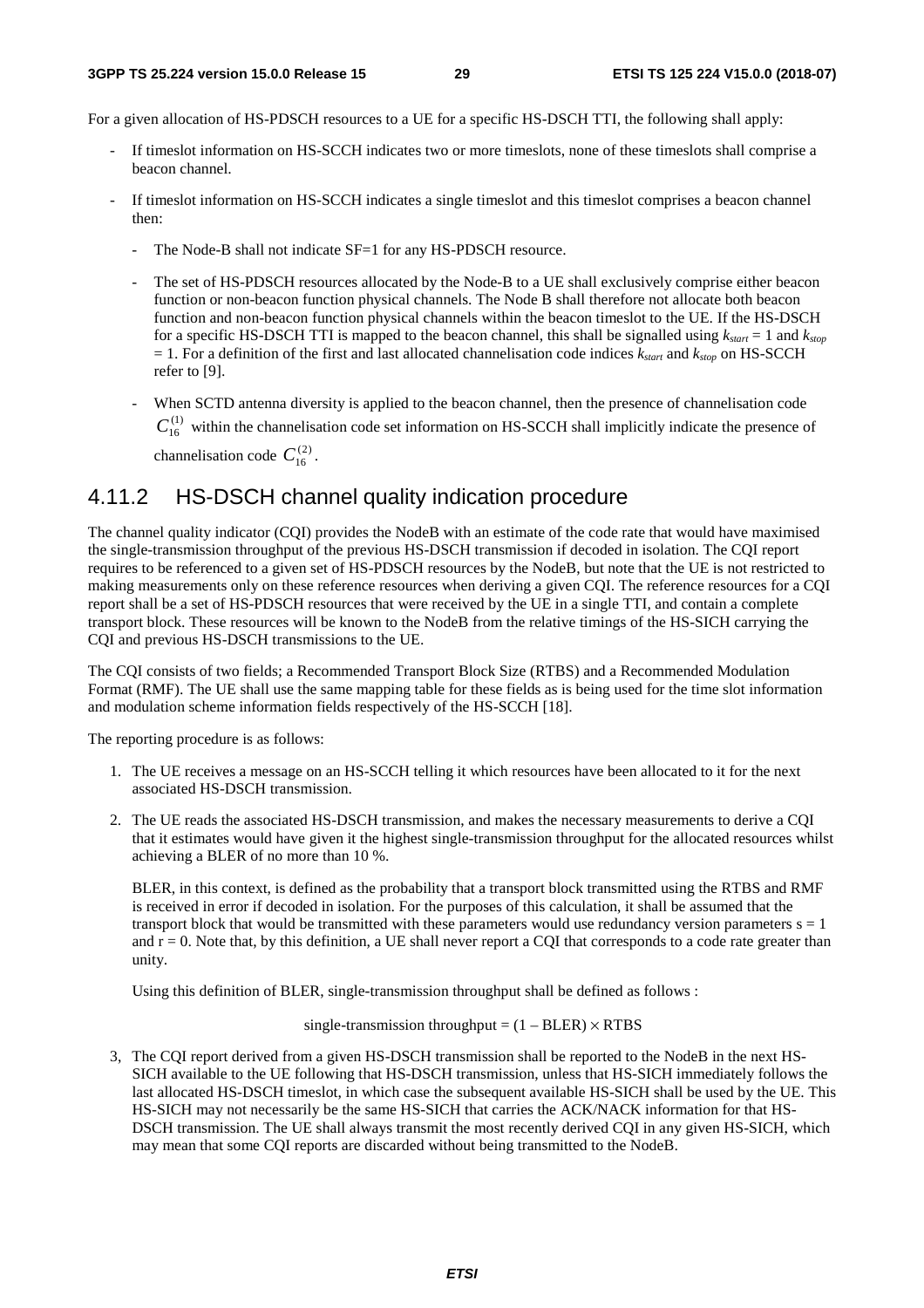## 4.12 Macro-diversity procedure

When signalled by higher layers, the UE shall combine transmissions on signalled transport channels from multiple radio links. UTRAN shall only indicate that a transport channel on a radio link may be combined with a transport channel on another radio link when those transport channels do not occupy the same time slot. UTRAN shall transmit identical transport blocks on the multiple radio links on the transport channels that may be combined. UTRAN may multiplex onto a CCTrCH other transport channels with transport channels that can be combined. The TTIs of transmissions that may be combined shall start at the same SFN on each of the multiple radio links.

## 4.13 E-DCH related procedures

## 4.13.1 ACK/NACK detection

The physical layer in the UE shall detect ACK or NACK contained within the E-HICH. Which E-HICH is associated with the corresponding E-DCH transmission is defined in [8].

### 4.13.2 Serving and neighbour cell pathloss metric derivation

The UE shall be capable of measuring the P-CCPCH RSCP of the serving cell and of intra-frequency neighbour cells in accordance with [11]. The P-CCPCH transmit power  $(P_{ref})$  of the serving cell and of each intra-frequency neighbour cell in the monitored neighbour cell list shall be signalled by higher layers to the UE in order that the UE may estimate the mean pathloss to the serving cell ( $L_{\text{serv}}$ ) and to each of the N neighbour cells in the monitored neighbour cell list ( $L_1$ ,  $L_2, ... L_N$ ).

Higher layers shall configure the UE to use SNPL reporting type 1 or SNPL reporting type 2. In accordance with the SNPL reporting type, the UE shall be capable of forming a metric corresponding to:

$$
\Phi = \frac{1}{\sum_{n=1}^{N} L_{serv} L_n}
$$
 {for SNPL reporting type 1}  
\n
$$
\Phi = \frac{\min(L_n)}{L_{serv}}
$$
 {for SNPL reporting type 2}

The metric φ shall be converted into a logarithmic (dB) value Q and shall be mapped to a Serving and Neighbour Cell Pathloss (SNPL) index according to table 1b. The SNPL index is supplied to and used by higher layers (see [18]).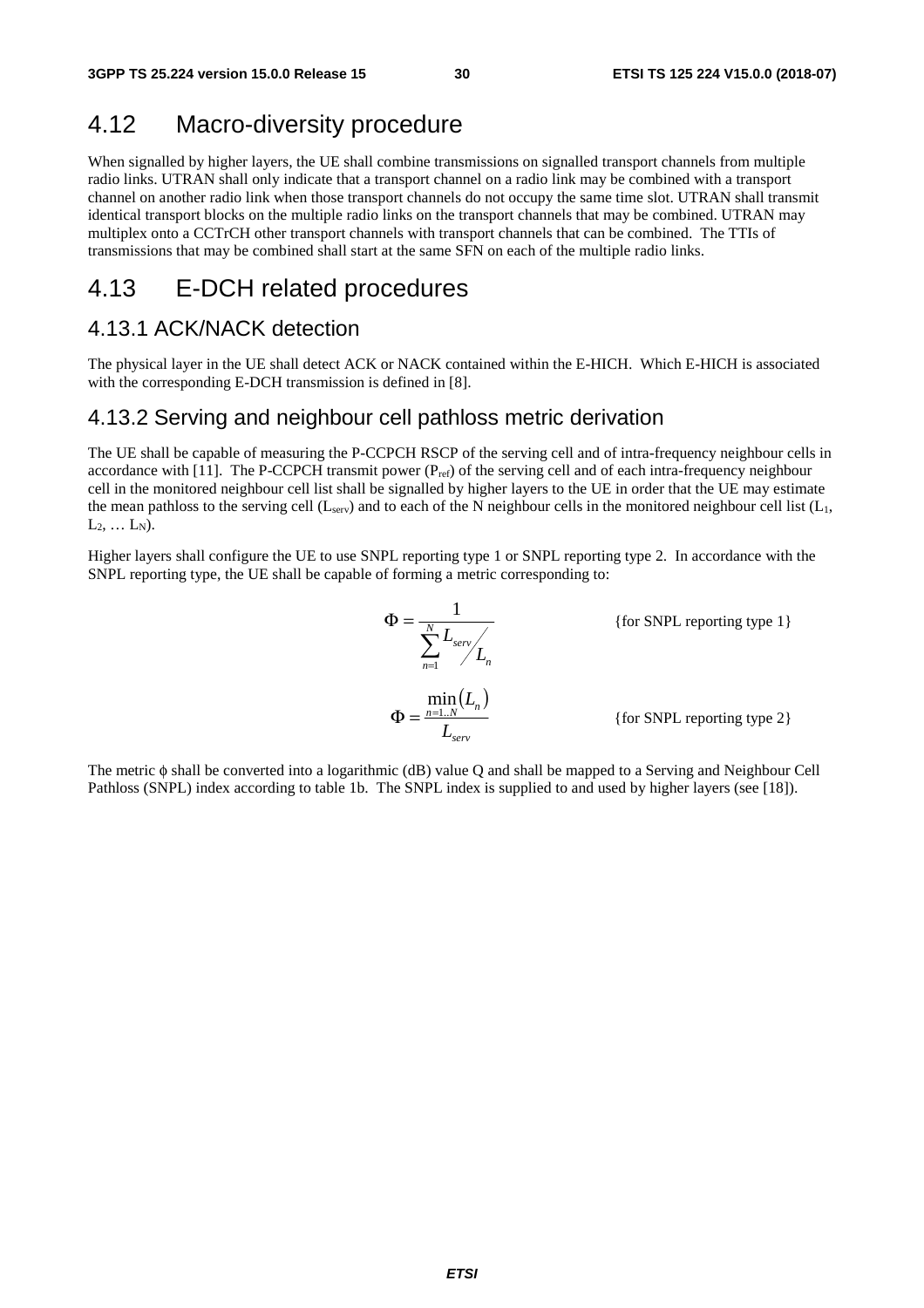| $Q = 10*log_{10}(\phi)$ | <b>SNPL index</b> |
|-------------------------|-------------------|
| Q < 6                   | 0                 |
| $-6 \le Q < -5$         | 1                 |
| $-5 \le Q < -4$         | $\overline{c}$    |
| $-4 \le Q < -3$         | 3                 |
| $-3 \le Q < -2$         | 4                 |
| $-2 \le Q < -1$         | 5                 |
| $-1 \le Q < -0$         | 6                 |
| $0 \le Q < 1$           | 7                 |
| $1 \le Q < 2$           | 8                 |
| $2 \le Q < 3$           | 9                 |
| $3 \le Q < 4$           | 10                |
| $4 \le Q < 5$           | 11                |
| $5 \le Q < 6$           | 12                |
| $6 \le Q < 7$           | 13                |
| $7 \le Q < 8$           | 14                |
| $8 \le Q < 9$           | 15                |
| $9 \le Q < 10$          | 16                |
| $10 \le Q < 11$         | 17                |
| $11 \le Q < 12$         | 18                |
| $12 \le Q < 13$         | 19                |
| $13 \le Q < 14$         | 20                |
| $14 \le Q < 15$         | 21                |
| $15 \le Q < 16$         | 22                |
| $16 \le Q < 17$         | 23                |
| $17 \le Q < 18$         | 24                |
| $18 \le Q < 19$         | 25                |
| $19 \le Q < 20$         | 26                |
| 20 ≤ Q < 21             | 27                |
| $21 \le Q < 22$         | 28                |
| $22 \le Q < 23$         | 29                |
| $23 \le Q < 24$         | 30                |
| $24 \le Q < 25$         | 31                |
|                         |                   |

#### **Table 1b: SNPL mapping**

If the higher layer signalling information regarding the required P-CCPCH reference powers is not available, the UE shall return an SNPL index value of 7.

### 4.13.3 Channelisation code hopping procedure for E-PUCH

Channelisation code hopping may be applied to E-PUCH transmissions.

When channelisation code hopping is configured by higher layers, the allocated OVSF code (determined by the code resource related information (CRRI) on E-AGCH – see [9]) is first transformed by the physical layer into a sequence of "effective" allocated OVSF codes (one for each active timeslot of the resource allocation) before further physical layer processing is performed (see figure 5a). The mapping of the allocated code to the sequence of effective codes is a function of the allocated timeslots and of the current CFN.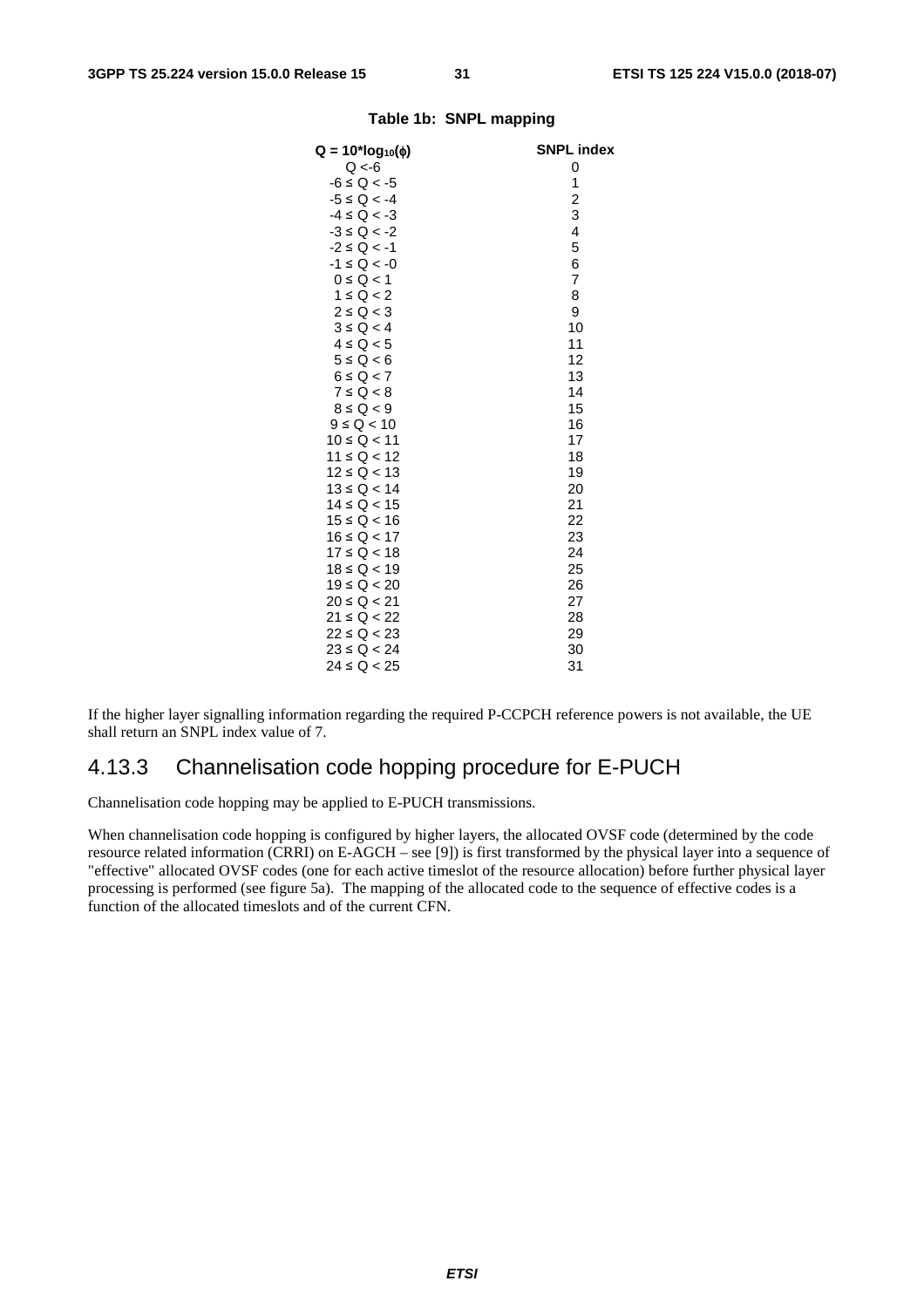

#### **Figure 5a - physical layer interpretation of OVSF code allocation in the case that channelisation code hopping is applied**

The allocated OVSF code (indicated by E-AGCH) is denoted  $C^{alloc}$ . The sequence of "effective" allocated OVSF codes is denoted  $C_{t_i}^{\text{eff}}$ , one for each allocated timeslot index value  $t_i$ .  $n_{TRRI}$  is configured by higher layers [15].

The set of  $n_{TRRI}$  timeslots configured for E-DCH use is denoted  $t_{E-DCH}$  (where each element of  $t_{E-DCH}$  may assume a value between 0 and 14). The first element of  $t_{E-DCH}$  is associated with  $t_i = 0$ , the second element with  $t_i = 1$  and so on.  $t_i = 0$  therefore corresponds to the lowest numbered timeslot configured for E-DCH use and to the first element (LSB) of the timeslot resource related information bitmap [9].

A hopping index parameter  $h_i$  is calculated for each timeslot of the E-DCH TTI in which the UE has been allocated as follows:

$$
h_i = (t_i + CFN) \mod 16
$$

The effective allocated OVSF code  $C_{t_i}^{eff}$  for timeslot index  $t_i$  is then derived from  $h_i$  and the channelisation code

indicated by the corresponding E-AGCH ( $C^{alloc}$ ) as according to table 1c.

|        |             | Hop index h <sub>i</sub> |    |    |    |                |                |                |    |                |    |    |    |                |    |                |    |
|--------|-------------|--------------------------|----|----|----|----------------|----------------|----------------|----|----------------|----|----|----|----------------|----|----------------|----|
| Calloc | <b>CRRI</b> | $\overline{0}$           | 1  | 2  | 3  | $\overline{4}$ | 5              | 6              | 7  | 8              | 9  | 10 | 11 | 12             | 13 | 14             | 15 |
|        |             |                          |    |    |    |                |                |                |    |                |    |    |    |                |    |                |    |
| SF16   |             |                          |    |    |    |                |                |                |    |                |    |    |    |                |    |                |    |
|        | 15          | 1                        | 9  | 5  | 13 | 3              | 11             | 7              | 15 | $\overline{c}$ | 10 | 6  | 14 | 4              | 12 | 8              | 16 |
| 2      | 16          | 2                        | 10 | 6  | 14 | 4              | 12             | 8              | 16 |                | 9  | 5  | 13 | 3              | 11 | 7              | 15 |
| 3      | 17          | 3                        | 11 | 7  | 15 | 1              | 9              | 5              | 13 | 4              | 12 | 8  | 16 | $\overline{2}$ | 10 | 6              | 14 |
| 4      | 18          | 4                        | 12 | 8  | 16 | 2              | 10             | 6              | 14 | 3              | 11 | 7  | 15 |                | 9  | 5              | 13 |
| 5      | 19          | 5                        | 13 |    | 9  | 7              | 15             | 3              | 11 | 6              | 14 | 2  | 10 | 8              | 16 | 4              | 12 |
| 6      | 20          | 6                        | 14 | 2  | 10 | 8              | 16             | 4              | 12 | 5              | 13 | 1  | 9  | 7              | 15 | 3              | 11 |
| 7      | 21          | 7                        | 15 | 3  | 11 | 5              | 13             | 1              | 9  | 8              | 16 | 4  | 12 | 6              | 14 | $\overline{c}$ | 10 |
| 8      | 22          | 8                        | 16 | 4  | 12 | 6              | 14             | $\overline{2}$ | 10 | 7              | 15 | 3  | 11 | 5              | 13 |                | 9  |
| 9      | 23          | 9                        | 1  | 13 | 5  | 11             | 3              | 15             | 7  | 10             | 2  | 14 | 6  | 12             | 4  | 16             | 8  |
| 10     | 24          | 10                       | 2  | 14 | 6  | 12             | 4              | 16             | 8  | 9              | 1  | 13 | 5  | 11             | 3  | 15             | 7  |
| 11     | 25          | 11                       | 3  | 15 | 7  | 9              | 1              | 13             | 5  | 12             | 4  | 16 | 8  | 10             | 2  | 14             | 6  |
| 12     | 26          | 12                       | 4  | 16 | 8  | 10             | $\overline{c}$ | 14             | 6  | 11             | 3  | 15 | 7  | 9              |    | 13             | 5  |
| 13     | 27          | 13                       | 5  | 9  |    | 15             | 7              | 11             | 3  | 14             | 6  | 10 | 2  | 16             | 8  | 12             | 4  |

#### **Table 1c: Hopping index parameter sequences**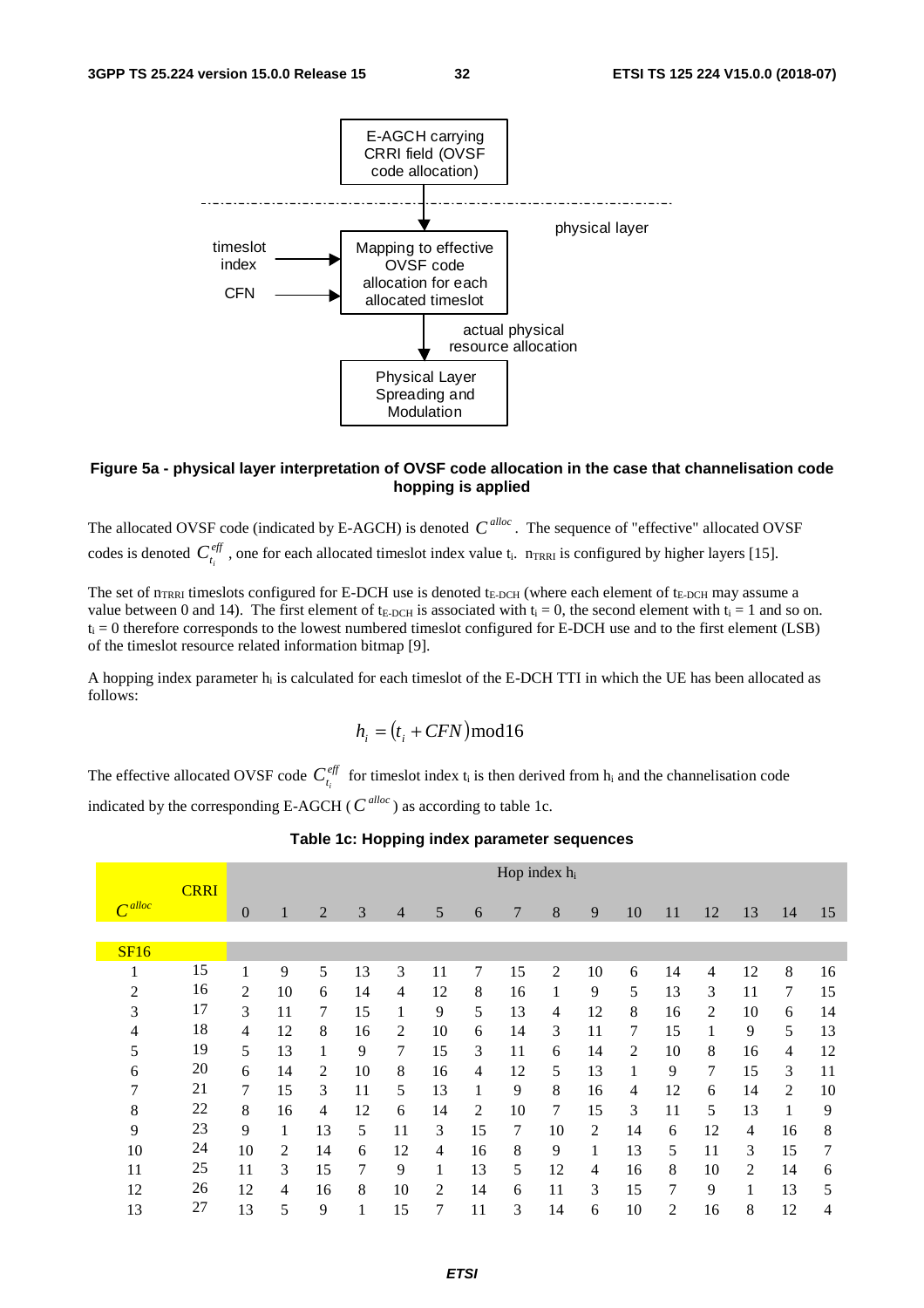| 3GPP TS 25.224 version 15.0.0 Release 15 |                          |                  |                |                |                |                | 33             |                |                |                |                |                | ETSI TS 125 224 V15.0.0 (2018-07) |                          |                |                |                |                  |  |
|------------------------------------------|--------------------------|------------------|----------------|----------------|----------------|----------------|----------------|----------------|----------------|----------------|----------------|----------------|-----------------------------------|--------------------------|----------------|----------------|----------------|------------------|--|
|                                          | 14                       | $28\,$           | 14             | 6              | 10             | $\overline{2}$ | 16             | $\,8\,$        | 12             | 4              | 13             | 5              | 9                                 | 1                        | 15             | 7              | 11             | $\mathfrak{Z}$   |  |
|                                          | 15                       | 29               | 15             | 7              | 11             | $\overline{3}$ | 13             | 5              | 9              | $\mathbf{1}$   | 16             | $\,8\,$        | 12                                | $\overline{4}$           | 14             | 6              | 10             | $\sqrt{2}$       |  |
|                                          | 16                       | 30               | 16             | 8              | 12             | $\overline{4}$ | 14             | 6              | 10             | $\overline{2}$ | 15             | $\tau$         | 11                                | 3                        | 13             | 5              | 9              | $\mathbf{1}$     |  |
|                                          |                          |                  |                |                |                |                |                |                |                |                |                |                |                                   |                          |                |                |                |                  |  |
|                                          | SF <sub>8</sub>          |                  |                |                |                |                |                |                |                |                |                |                |                                   |                          |                |                |                |                  |  |
|                                          | 1                        | $\overline{7}$   | $\mathbf{1}$   | 5              | 3              | $\overline{7}$ | $\overline{2}$ | 6              | $\overline{4}$ | 8              | $\mathbf{1}$   | 5              | 3                                 | 7                        | $\mathfrak{2}$ | 6              | $\overline{4}$ | $\,8\,$          |  |
|                                          | $\boldsymbol{2}$         | $\,8\,$          | $\overline{2}$ | 6              | $\overline{4}$ | $\,8\,$        | $\mathbf{1}$   | 5              | 3              | $\tau$         | $\overline{c}$ | 6              | $\overline{4}$                    | $\,8\,$                  | $\mathbf{1}$   | 5              | 3              | $\boldsymbol{7}$ |  |
|                                          | $\mathfrak{Z}$           | 9                | $\overline{3}$ | 7              | $\mathbf{1}$   | 5              | $\overline{4}$ | 8              | $\mathfrak{2}$ | 6              | 3              | 7              | $\mathbf{1}$                      | 5                        | $\overline{4}$ | 8              | $\overline{2}$ | $\boldsymbol{6}$ |  |
|                                          | $\overline{\mathcal{L}}$ | $10\,$           | $\overline{4}$ | 8              | $\overline{2}$ | 6              | 3              | 7              | $\mathbf{1}$   | 5              | $\overline{4}$ | $\,8\,$        | $\overline{c}$                    | 6                        | 3              | 7              | $\mathbf{1}$   | 5                |  |
|                                          | 5                        | 11               | 5              | $\mathbf{1}$   | $\overline{7}$ | 3              | 6              | $\sqrt{2}$     | $\,8\,$        | 4              | 5              | $\mathbf{1}$   | $\overline{7}$                    | 3                        | 6              | $\overline{2}$ | $8\,$          | $\overline{4}$   |  |
|                                          | 6                        | 12               | 6              | $\overline{2}$ | $8\,$          | $\overline{4}$ | 5              | 1              | 7              | 3              | 6              | $\sqrt{2}$     | 8                                 | $\overline{4}$           | 5              | $\mathbf{1}$   | $\overline{7}$ | 3                |  |
|                                          | $\boldsymbol{7}$         | 13               | 7              | 3              | 5              | $\mathbf{1}$   | $\,8\,$        | $\overline{4}$ | 6              | $\overline{c}$ | $\overline{7}$ | 3              | 5                                 | $\mathbf{1}$             | 8              | $\overline{4}$ | 6              | $\overline{2}$   |  |
|                                          | 8                        | 14               | 8              | $\overline{4}$ | 6              | $\overline{2}$ | $\overline{7}$ | 3              | 5              | $\mathbf{1}$   | 8              | $\overline{4}$ | 6                                 | $\overline{2}$           | $\overline{7}$ | 3              | 5              | $\mathbf{1}$     |  |
|                                          |                          |                  |                |                |                |                |                |                |                |                |                |                |                                   |                          |                |                |                |                  |  |
|                                          | SF <sub>4</sub>          |                  |                |                |                |                |                |                |                |                |                |                |                                   |                          |                |                |                |                  |  |
|                                          | $\,1$                    | $\mathfrak{Z}$   | $\mathbf{1}$   | 3              | $\overline{2}$ | $\overline{4}$ | $\mathbf{1}$   | 3              | $\overline{2}$ | 4              | $\mathbf{1}$   | 3              | $\overline{2}$                    | $\overline{\mathcal{L}}$ | 1              | 3              | $\overline{2}$ | $\overline{4}$   |  |
|                                          | $\overline{c}$           | $\overline{4}$   | $\overline{2}$ | $\overline{4}$ | $\mathbf{1}$   | 3              | $\overline{c}$ | $\overline{4}$ | $\mathbf{1}$   | 3              | 2              | $\overline{4}$ | 1                                 | 3                        | $\mathfrak{2}$ | $\overline{4}$ | 1              | 3                |  |
|                                          | $\mathfrak{Z}$           | 5                | $\overline{3}$ | $\mathbf{1}$   | $\overline{4}$ | $\overline{2}$ | $\mathfrak{Z}$ | $\mathbf{1}$   | $\overline{4}$ | $\overline{2}$ | 3              | $\mathbf{1}$   | $\overline{4}$                    | $\overline{2}$           | 3              | $\mathbf{1}$   | $\overline{4}$ | $\boldsymbol{2}$ |  |
|                                          | 4                        | 6                | $\overline{4}$ | $\overline{2}$ | 3              | $\mathbf{1}$   | 4              | $\overline{2}$ | 3              | $\mathbf{1}$   | $\overline{4}$ | $\overline{2}$ | 3                                 | $\mathbf{1}$             | $\overline{4}$ | $\overline{2}$ | 3              | $\mathbf{1}$     |  |
|                                          |                          |                  |                |                |                |                |                |                |                |                |                |                |                                   |                          |                |                |                |                  |  |
|                                          | SF2                      |                  |                |                |                |                |                |                |                |                |                |                |                                   |                          |                |                |                |                  |  |
|                                          | $\mathbf{1}$             | $\mathbf{1}$     | $\mathbf{1}$   | $\overline{2}$ | $\mathbf{1}$   | $\overline{2}$ | $\mathbf{1}$   | $\overline{2}$ | $\mathbf{1}$   | $\overline{2}$ | $\mathbf{1}$   | $\mathbf{2}$   | $\mathbf{1}$                      | $\mathfrak{2}$           | $\mathbf{1}$   | $\overline{2}$ | $\mathbf{1}$   | $\overline{2}$   |  |
|                                          | $\overline{2}$           | $\overline{2}$   | $\overline{2}$ | $\mathbf{1}$   | $\overline{2}$ | $\mathbf{1}$   | $\overline{2}$ | $\mathbf{1}$   | $\overline{2}$ | $\mathbf{1}$   | $\overline{c}$ | $\mathbf{1}$   | $\overline{2}$                    | $\mathbf{1}$             | $\overline{2}$ | $\mathbf{1}$   | $\overline{2}$ | $\mathbf{1}$     |  |
|                                          |                          |                  |                |                |                |                |                |                |                |                |                |                |                                   |                          |                |                |                |                  |  |
|                                          | SF1                      |                  |                |                |                |                |                |                |                |                |                |                |                                   |                          |                |                |                |                  |  |
|                                          | $\mathbf{1}$             | $\boldsymbol{0}$ | $\mathbf{1}$   | $\mathbf{1}$   | $\mathbf{1}$   | $\mathbf{1}$   | $\mathbf 1$    | $\mathbf{1}$   | $\mathbf{1}$   | $\mathbf{1}$   | $\mathbf{1}$   | $\mathbf{1}$   | $\mathbf{1}$                      | $\mathbf{1}$             | $\mathbf{1}$   | 1              | $\mathbf{1}$   | $\mathbf{1}$     |  |

For all subsequent operations, the physical layer shall assume the allocated E-PUCH physical resources to be described by the effective allocated code  $C_{t_i}^{\text{eff}}$  derived for that timeslot.

## 4.14 Physical layer procedures for 3.84 Mcps MBSFN IMB

## 4.14.1 Radio frame timing on the MBSFN layer

MBSFN cluster search and radio frame synchronisation on the MBSFN layer can be performed via SCH, e.g. by following the steps described in Annex C of [6]. After the primary scrambling code has been identified, the P-CCPCH can be detected and MBSFN system information can be read.

## 4.14.2 Downlink power control

The transmit powers of all downlink physical channels is determined by the network.

## 4.14.2.1 S-CCPCH

The TFCI field shall be transmitted at the same constellation power as the data field of the associated physical channel.

For MBSFN FACH transmission with 16QAM, the UE is informed about the relative transmit power of the S-CCPCH (measured as the power of the transmitted data of S-CCPCH) compared to the primary CPICH transmit power by the higher layers.

### 4.14.2.2 MICH

The UE is informed about the relative transmit power of the MICH (measured as the power over the notification indicators) compared to the primary CPICH transmit power by the higher layers.

### 4.14.2.3 P-CPICH

The UE may assume that the P-CPICH is transmitted with constant power.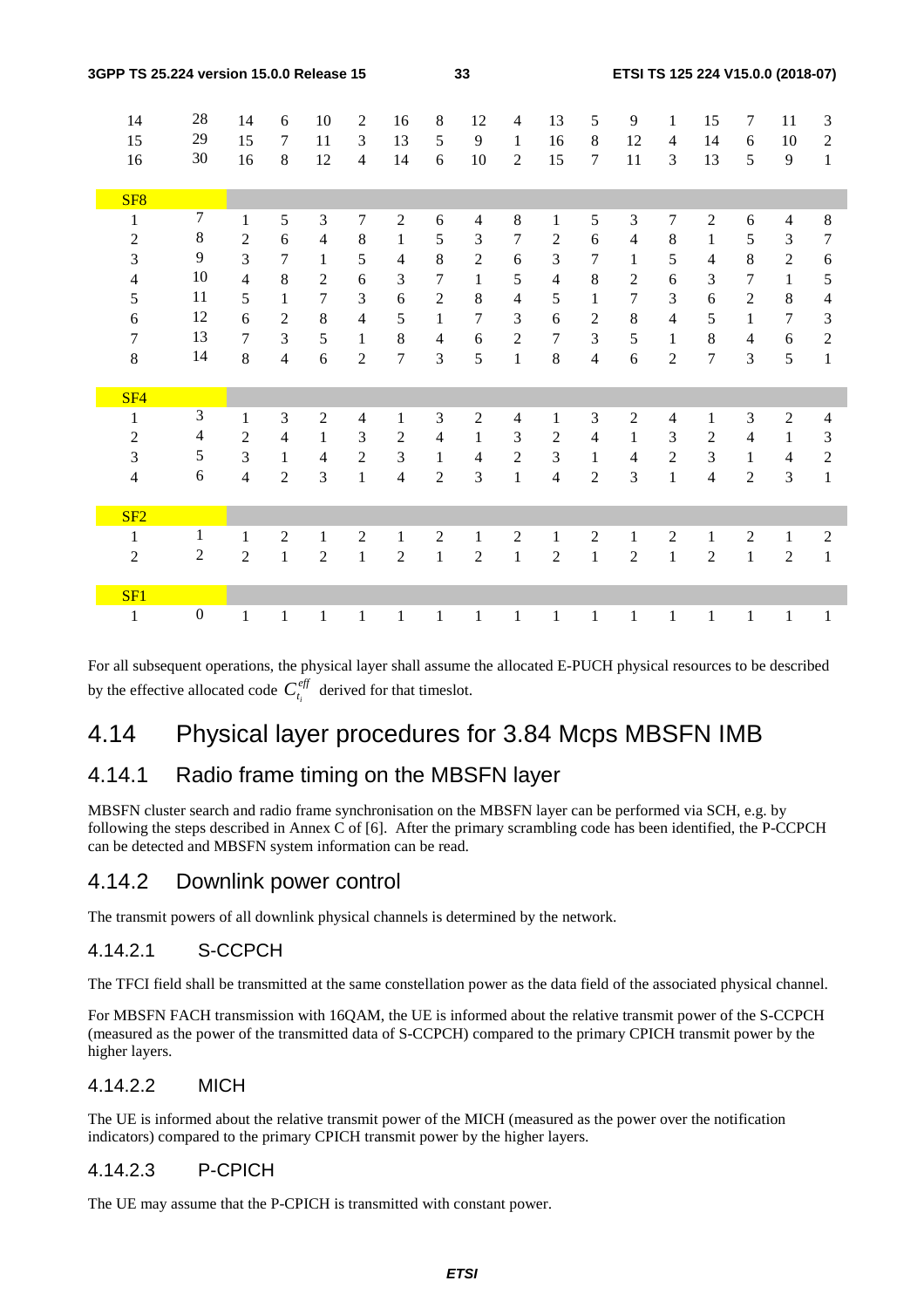### 4.14.2.4 T-CPICH

The UE may assume that each constituent OVSF code of the T-CPICH is transmitted with equal power. The UE may also assume the ratio of power allocated to the T-CPICH and P-CPICH is constant.

## 5 Physical layer procedures for the 1.28 Mcps option

## 5.1 Transmitter power control

The basic purpose of power control is to limit the interference level within the system thus reducing the intercell interference level and to reduce the power consumption in the UE.

The main characteristics of power control are summarized in the following table.

|                    | <b>Uplink</b>                                                                            | <b>Downlink</b>                            |
|--------------------|------------------------------------------------------------------------------------------|--------------------------------------------|
| Power control rate | Variable<br>Closed loop: 0-200 cycles/sec.<br>Open loop: (about 200us -<br>3575us delay) | Variable<br>Closed loop: 0-200 cycles/sec. |
| Step size          | $1,2,3$ dB (closed loop)<br>$1,2,3$ dB (closed loop)                                     |                                            |
| Remarks            | All figures are without processing<br>and measurement times                              |                                            |

|  |  |  | <b>Table 2: Transmit Power Control characteristics</b> |
|--|--|--|--------------------------------------------------------|
|--|--|--|--------------------------------------------------------|

Note: All codes within one timeslot allocated to the same CCTrCH use the same transmission power in case they have the same Spreading Factor.

## 5.1.1 Uplink control

### 5.1.1.1 General limits

By means of higher layer signalling, the Maximum\_Allowed\_UL\_TX\_ power for uplink may be set to a value lower than what the terminal power class is capable of. Uplink power control shall be performed while the total UE transmit power is below the maximum allowed output TX power. In some cases the total requested UE transmit power in a timeslot after uplink power control calculation might exceed the maximum allowed output power. In these cases the calculated transmit power of all uplink physical channels in this timeslot shall be scaled by the same amount in dB before transmission in order that the total UE transmission power used shall be the maximum allowed output power.

The UTRAN may not expect the UE to be capable of reducing its total transmit power below the minimum level specified in [2].

### 5.1.1.2 UpPCH

The transmit power for the UpPCH is set by higher layers based on open loop power control as described in [15]

#### 5.1.1.3 PRACH

The transmit power for the PRACH is set by higher layers based on open loop power control as described in [15].

#### 5.1.1.4 DPCH and PUSCH

The initial transmission power for uplink DPCH and PUSCH is set by higher layers based on open loop power control as described in [15]. The UE then transits into closed loop power control. The node B shall generate TPC commands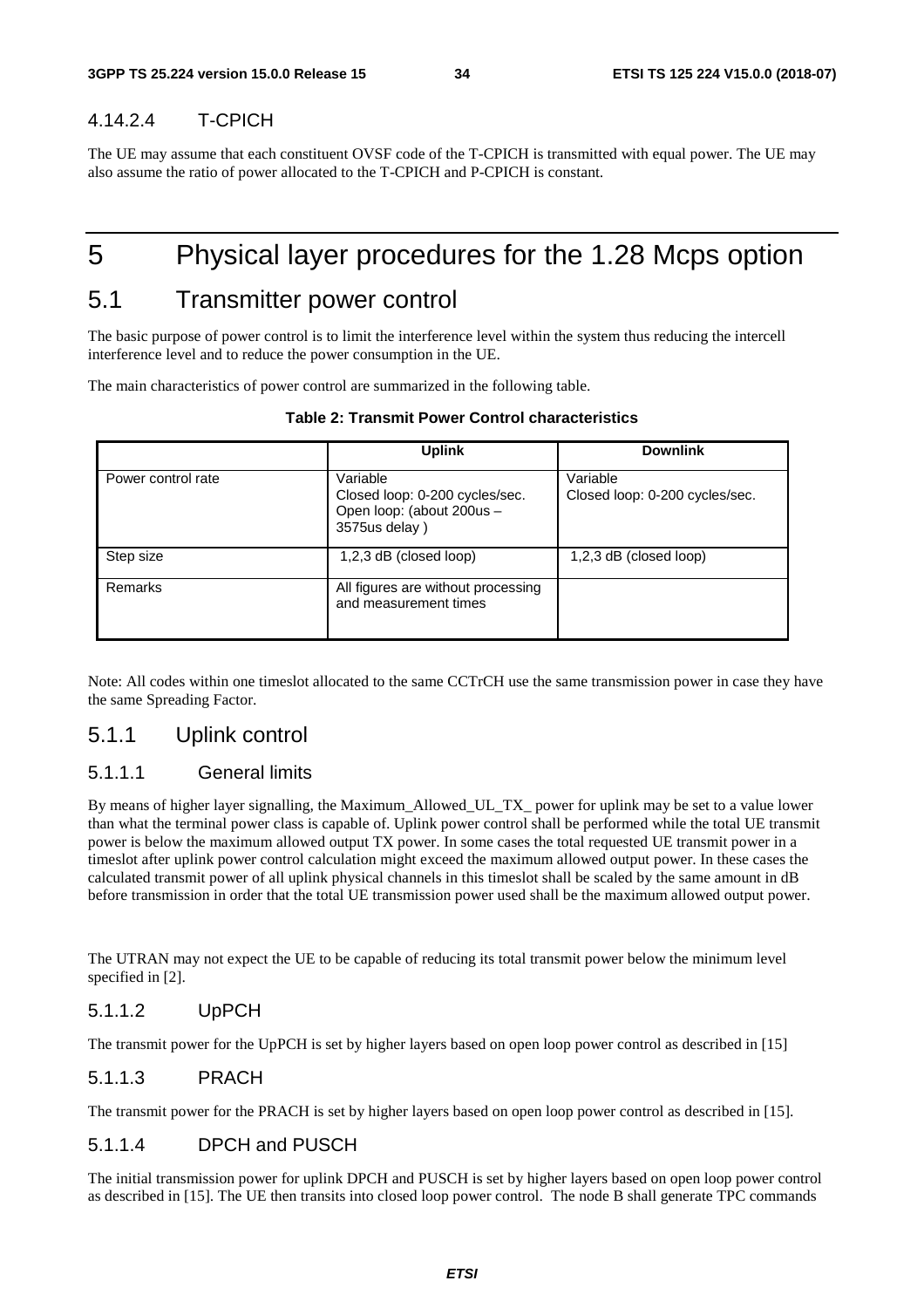according to a quality target set by higher layers in order to instruct an increase or decrease in the level of transmission power from the UE and send them either in the TPC field of associated downlink CCTrCHs (see [8] for a description of the mapping between DL associated TPC symbols and UL controlled CCTrCH/timeslots) or on PLCCH (see [8] 5A.3.13). If the physical channel power should be increased, the TPC command is set to "up", whereas if the power should be reduced the command is set to "down". A TPC command sent in a downlink CCTrCH or via PLCCH controls all uplink DPCHs and PUSCHs in the associated uplink CCTrCH and timeslot. An example of SIR based UL power control is given in annex A2

If signalled by higher layers, the UE must follow the received TPC commands only. In this case, at the UE when the TPC command is judged as 'down', the mobile transmit power shall be reduced by one power control step, whereas if it is judged as 'up', the mobile transmit power shall be raised by one power control step.

If indicated as allowed by higher layers, the UE may optionally take into account pathloss estimated from beacon function physical channels in addition to the TPC commands when calculating the transmit power. In this case, the mobile transmit power is first modified as described above by the received TPC command and is then further modified based upon the pathloss estimated on recent beacon transmissions. Modifications based upon pathloss shall only be applied when the UE estimates that the pathloss on the uplink transmission timeslot and the pathloss on the beacon timeslots used to derive the modification value are likely to be similar.

The closed loop power control procedure for UL DPCH and PUSCH is not affected by the use of TSTD.

In the event of no associated uplink data being transmitted between two related downlink TPC commands, the UE shall ignore the resulting TPC command. The transmit power for the next instance of the timeslot/CCTrCH pair shall then be set:

- i) to the power level of the previous uplink transmission, optionally modified to compensate for the change in pathloss observed during the uplink transmission pause or,
- ii) using the open loop procedure as for initial transmissions.

The UE shall select which of the above methods to apply. For short transmission pauses method (i) should be used.

#### 5.1.1.4.1 Gain factors

Same as that of 3.84 Mcps TDD, cf. [4.2.2.3.1 Gain factors].

#### 5.1.1.4.2 Out of synchronization handling

In the case that uplink DPCH is controlled by TPC commands carried on downlink DPCH, out of synchronisation handling is the same as that of 3.84 Mcps TDD, cf. [4.2.2.3.2 Out of synchronisation handling].

In the case that uplink DPCH is controlled by TPC commands carried on PLCCH, the UE shall shut off the transmission of an UL CCTrCH if the following criteria are fulfilled for the PLCCH carrying its TPC commands:

The UE estimates the received PLCCH quality over the last 160 ms period to be worse than a threshold Q<sub>out</sub>. Qout is defined implicitly by the relevant tests in [2].

The UE shall subsequently resume the uplink transmission of the CCTrCH if the following criteria are fulfilled:

The UE estimates the received PLCCH reception quality over the last 160 ms period to be better than a threshold  $Q_{in}$ .  $Q_{in}$  is defined implicitly by the relevant tests in [2].

#### 5.1.1.5 HS-SICH

If the UE is not configured in MIMO mode, the transmit power of the HS-SICH shall be set by the UE according to the procedures described below. In the case that an ACK is being transmitted on the HS-SICH, the UE shall apply a power offset to the transmit power of the entire HS-SICH. This power offset shall be signalled by higher layers.

For the transmissions on the semi-persistent HS-PDSCH resources without an HS-SCCH, the TPC command for HS-SICH can be conveyed in HS-PDSCH.

On receipt of a TPC command in the HS-SCCH or HS-PDSCH, the UE shall adjust the HS-SICH transmit power according to the power control step size specified by higher layers. The UE shall ignore the TPC command transmitted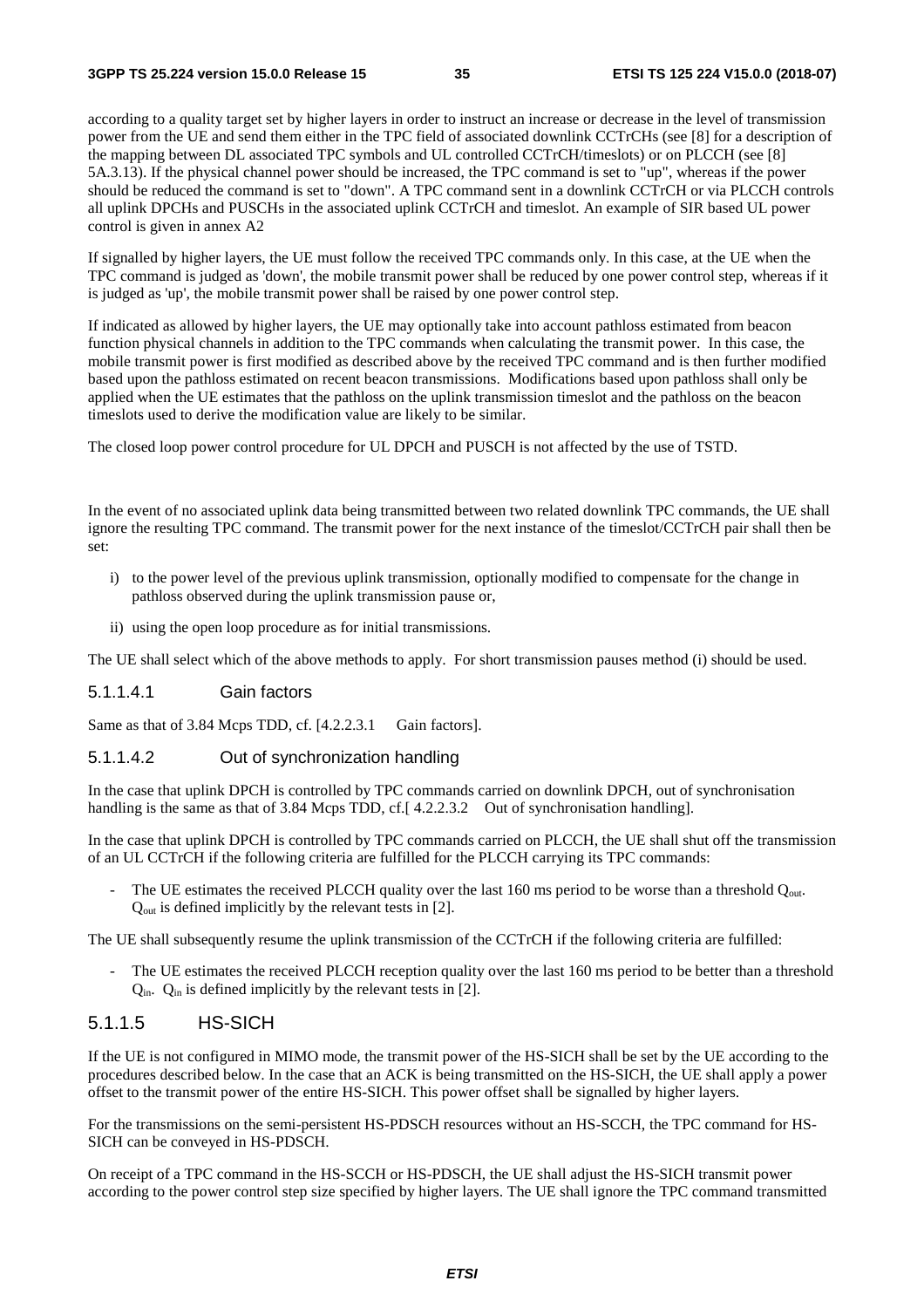on an HS-SCCH order which is an uplink synchronization establishment command. An example of SIR based UL power control is given in annex A5.

- i) However, for the first HS-SICH transmission following the first detected HS-SCCH transmission, the UE shall use open loop power control to set the HS-SICH transmit power for that transmission. In this case, the transmission power for HS-SICH is set by higher layers based on open loop power control as described in [15].
- ii) When the transmission interval of HS-SICHs, which are in the same time slot, is less than a certain threshold, which is signalled by higher layers, UE shall adjust the transmit power according to received TPC command in HS-SCCH or HS-PDSCH during HS-SICH transmission pause based on transmission power of last instance. When receipt of TPC commands in HS-PDSCH and in HS-SCCH is in the same sub-frame, UE shall treat one single TPC command if they are identical and discard them if they are different. If indicated by higher layers, UE should take into account the pathloss compensation by means of beacon channel estimation in addition to the TPC command when calculating HS-SICH transmit power.
- iii) When the transmission interval of HS-SICHs, which are in the same time slot, is equal or larger than a certain threshold, for the next instance of HS-SICH, UE shall use open loop power control described above for the initial transmission.

If the UE is configured in MIMO mode, the transmit power of the HS-SICH shall be set by the UE according to the procedures described below.

The procedure for MIMO single stream transmission is the same as that the UE is not configured in MIMO mode.

For MIMO dual stream transmission, in the case that two ACKs are being transmitted on the HS-SICH, the UE shall apply a power offset to the transmit power of the entire HS-SICH. This power offset shall be signalled by higher layers.

On receipt of a TPC command in the HS-SCCH or HS-PDSCH, the UE shall adjust the HS-SICH transmit power according to the power control step size specified by higher layers. An example of SIR based UL power control is given in annex A5.

- i) However, for the first HS-SICH transmission following the first detected HS-SCCH transmission, the UE shall use open loop power control to set the HS-SICH transmit power for that transmission. In the case of dual stream transmission, a delta is applied to the HS-SICH transmission power. The delta implies the required power offset of the HS-SICH transmission for the different number of the data streams under the limit of SIR target. This transmission power is set by higher layers based on open loop power control as described in [15].
- ii) When the transmission interval of HS-SICHs, which are in the same time slot, is less than a certain threshold, which is signalled by higher layers, UE shall adjust the transmit power according to received TPC command during HS-SICH transmission pause based on transmission power of last instance. In the case of dual stream transmission, a delta is applied to the HS-SICH transmission power. If indicated by higher layers, UE should take into account the pathloss compensation by means of beacon channel estimation in addition to the TPC command when calculating HS-SICH transmit power.
- iii) When the transmission interval of HS-SICHs, which are in the same time slot, is equal or larger than a certain threshold, for the next instance of HS-SICH, UE shall use open loop power control described above for the initial transmission.

#### 5.1.1.6 E-PUCH

For multi-carrier E-DCH transmission, the open-loop and closed-loop power control of E-PUCH on each carrier is independent from each other. The power of E-PUCH in each timeslot on each carrier is set as follows. Note that the power of E-PUCH in the timeslots with same spreading factor is the same.

The power of E-PUCH in each timeslot is set following the same principle used for DPCH/PUSCH in R4/5/6[15] and in 5.1.1.4, i.e., the combination of open-loop power control and traditional closed-loop power control:

- the initial transmit power of E-PUCH is set based on an open-loop power control scheme, then
- the transmission power control transits into closed-loop power control using TPC commands carried on E-AGCH or on E-HICH on the same carrier. For non-scheduled transmission, the TPC commands are carried on E-HICH only. Both TPC commands carried on E-AGCH and E-HICH are used on E-PUCH

The transmit power for E-PUCH set in each timeslot is calculated as follows: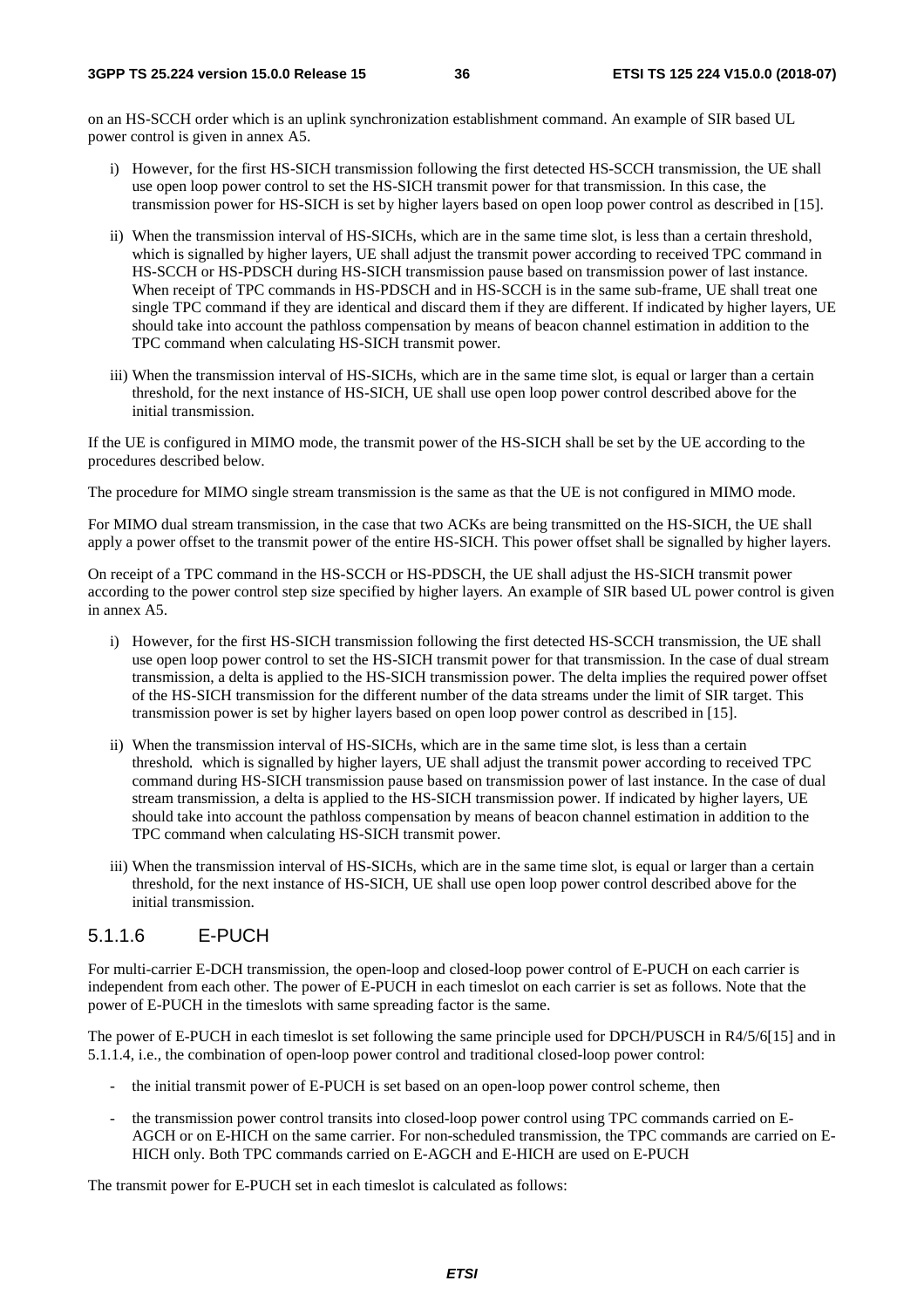$$
P_{E-PUCH} = P_{e-base} + L + \beta_e
$$

… where:

- is the transmit power of the E-DCH physical channel E-PUCH in each timeslot. *PE*<sup>−</sup>*PUCH*
- is a closed-loop quantity maintained by the UE and NodeB for each carrier, and which is incremented or *Pe*<sup>−</sup>*base* decremented by a value Δe-base upon each receipt of a TPC command on E-AGCH for scheduled transmission or on E-HICH for non-scheduled transmission on the same carrier. On receipt of a TPC "up" command,  $P_{\text{e-hase}}$  is incremented by Δe-base. On receipt of a TPC "down" command, Pe-base is decremented by Δe-base. The TPC step size  $\Delta_{\text{e-base}}$  is configured by higher layers [15].

$$
P_{e-base} = PRX_{des\_base} + step * \sum_{i} TPC_{i} = PRX_{des\_base} + P_{TPC}
$$

where,  $PRX_{des\_base}$  is the *reference Desired E-PUCH RX power* signalled by RRC signalling for each carrier according to [15], which is set to the average value of the interference signal power level over the timeslots configured for E-DCH use.

*step* is the power control step size  $\Delta_{e\text{-base}}$  configured by higher layers, and  $TPC_i$  is a closed-loop control command.

- <sup>1</sup> L is a pathloss term derived from beacon function physical channels. The same as that in 5.1.1.4, if indicated as allowed by higher layers, the UE may optionally take into account pathloss modification which is estimated from the most recently received beacon function physical channel transmission, in addition to the TPC commands when calculating the transmit power.
- $\beta_e$  is the gain factor for the selected E-TFC transport block size, the allocated E-PUCH physical resources, and
	- the Modulation type and HARQ power offset according to subclause 5.1.1.6.1. If the smallest E-TFC is selected,  $\beta_e$  equals to the sum of absolute grant value and  $\alpha_e$ .

Higher layers in the UE shall use the current calculated E-PUCH power in conjunction with the current absolute grant (power) value in order to determine the set of E-TFC's available.

UE maintains a closed-loop quantity Pe-base for both scheduled transmission and non-scheduled transmission. *Pe*<sup>−</sup>*base* is incremented or decremented by a value Δe-base upon each receipt of a TPC command on E-AGCH and on E-HICH on the same carrier. When receipt of TPC commands on E-AGCH and on E-HICH is in the same sub-frame, UE shall treat one single TPC command if they are identical and discard them if they are different.

When following an extended pause, which is signalled by higher layers, in the reception of TPC commands on E-AGCH and on E-HICH, the UE shall set  $P_{e-base}$  equal to the *reference Desired E-PUCH RX power*. When receipt of

TPC commands on E-AGCH or on E-HICH recommences, the TPC commands shall be used to modify  $P_{e-base}$  from its previously set value.

#### 5.1.1.6.1 Gain factors for E-PUCH

A beta factor shall be derived by the UE as a function of:

- the selected E-TFC transport block size
- the E-PUCH resource occupation in the E-DCH TTI
- the modulation type (QPSK/16-QAM)
- the HARQ power offset

Higher layers shall provide a mapping table containing a set of reference points, which defines the relationship between the coderate of E-DCH transmission (λ<sub>e</sub>) and the relative reference power per resource unit (βλ dB). The mapping table is provided separately for each of QPSK and 16-QAM modulation.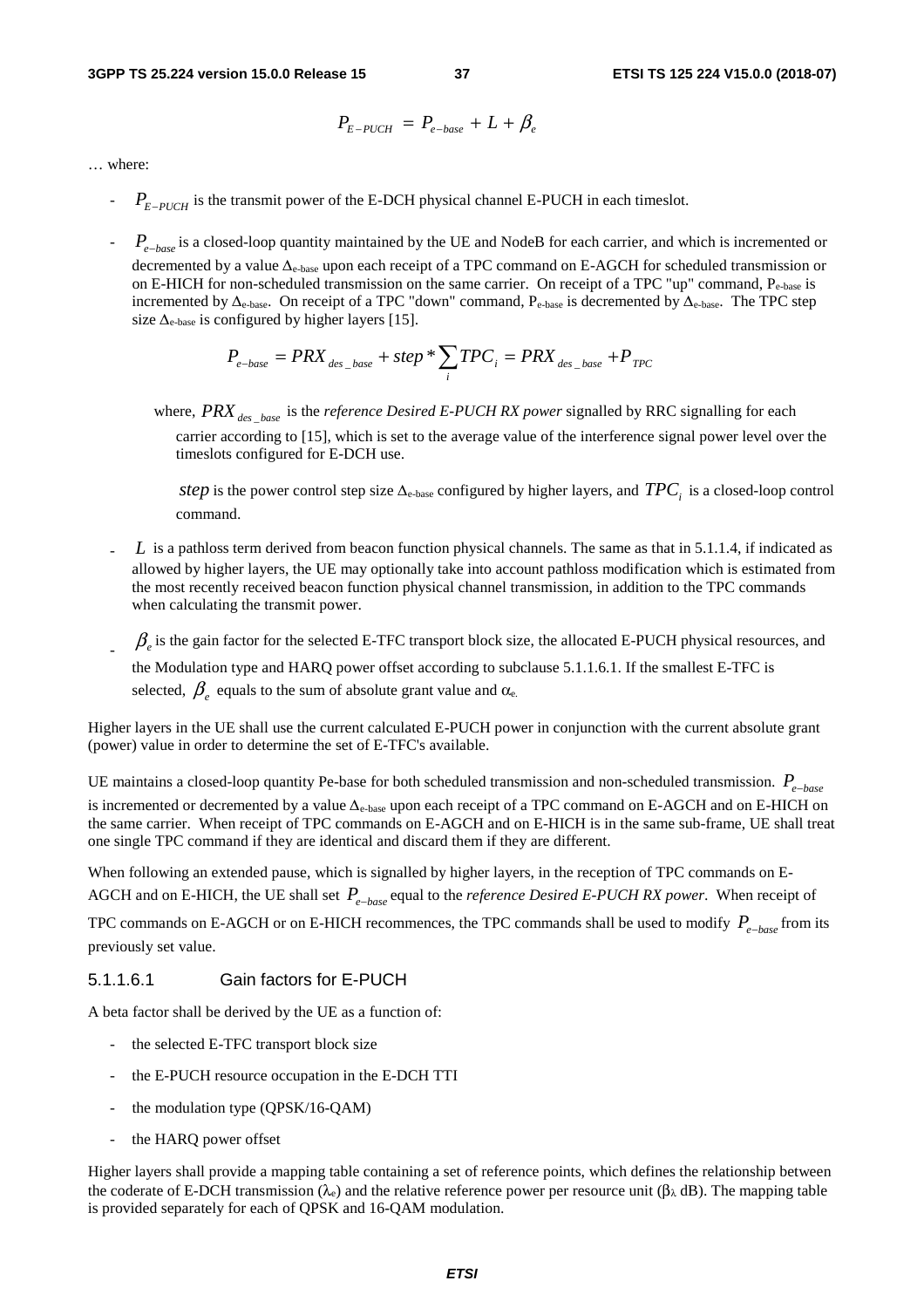#### **3GPP TS 25.224 version 15.0.0 Release 15 38 ETSI TS 125 224 V15.0.0 (2018-07)**

The coderate of E-DCH transmission  $\lambda_e$  for the selected E-TFC, physical resource allocation and modulation type is defined as:

$$
\lambda_e = \frac{S_e}{R_e}
$$

 $\ldots$  in which  $S_e$  is the transport block size of the selected E-TFC and  $R_e$  is the number of physical channel bits output from the physical channel mapping stage of E-DCH transport channel processing as described in [9]. The precision requirement for  $\lambda_e$  is  $1x10^{-4}$  and the quantization mode is truncation.

The maximum and minimum values of  $\lambda$  are the maximum and minimum values of Reference Code Rate respectively, which are signalled by higher layers for the appropriate modulation type [15], and are denoted  $\lambda_{\text{max}}$  and  $\lambda_{\text{min}}$ respectively. For a given  $\lambda_e$  there exist a  $\lambda_0$  and a  $\lambda_1$  such that:

- If  $\lambda_{\min} \leq \lambda_e < \lambda_{\max}$ 
	- $\lambda_0$  is the largest  $\lambda$  signalled by higher layers for the appropriate modulation type and for which  $\lambda \leq \lambda_e$
	- $-\lambda_1$  is the smallest  $\lambda$  signalled by higher layers for the appropriate modulation type and for which  $\lambda > \lambda_e$
- Else
	- If  $\lambda_e < \lambda_{\min}$  then  $\lambda_0 = \lambda_{\min}$  and  $\lambda_1$  is the smallest signalled  $\lambda$  for which  $\lambda > \lambda_{\min}$ .
	- If  $\lambda_e > \lambda_{\text{max}}$  then  $\lambda_0$  is the largest signalled  $\lambda$  for which  $\lambda < \lambda_{\text{max}}$  and  $\lambda_1 = \lambda_{\text{max}}$

Associated with  $\lambda_0$  and  $\lambda_1$  are the corresponding  $\beta_{\lambda_0}$  and  $\beta_{\lambda_1}$  which define the reference points signalled by higher layers. The normalised (per-resource-unit) beta value for the selected E-TFC and E-PUCH resource set is denoted  $\beta_{0,e}$ and is:

$$
\beta_{0,e} = \beta_{\lambda 0} + \frac{\beta_{\lambda 1} - \beta_{\lambda 0}}{\lambda_1 - \lambda_0} (\lambda_e - \lambda_0) dB
$$

The precision requirement for  $\beta_{0,e}$  is  $1x10^{-3}$  and the quantization mode is truncation.

 $\alpha_{e}$  is a logarithmic value set as a function of the E-PUCH spreading factor (SF<sub>E-PUCH</sub>) according to table 2a.

#### **Table 2a: Tabulated** α**e values**

| $SFE-PUCH$     | $\alpha_e$ (dB) |
|----------------|-----------------|
| 1              | 12              |
| $\mathfrak{D}$ | 9               |
|                | 6               |
| 8              | 3               |
| 16             |                 |

 $β<sub>e</sub>$  is then derived as  $β<sub>e</sub> = β<sub>0e</sub> + α<sub>e</sub> + Δ<sub>hara</sub> dB$ 

Δ*harq* is set by higher layers ( see [18] ).

#### 5.1.1.7 E-RUCCH

The transmit power for the E-RUCCH is set following the same formula used for PRACH based on open loop power control as described in [15].

#### 5.1.1.8 Standalone midamble channel

If the UE is configured in MIMO mode, the transmit power for the standalone midamble channel shall be the same as that used for the associated HS-SICH in the same subframe.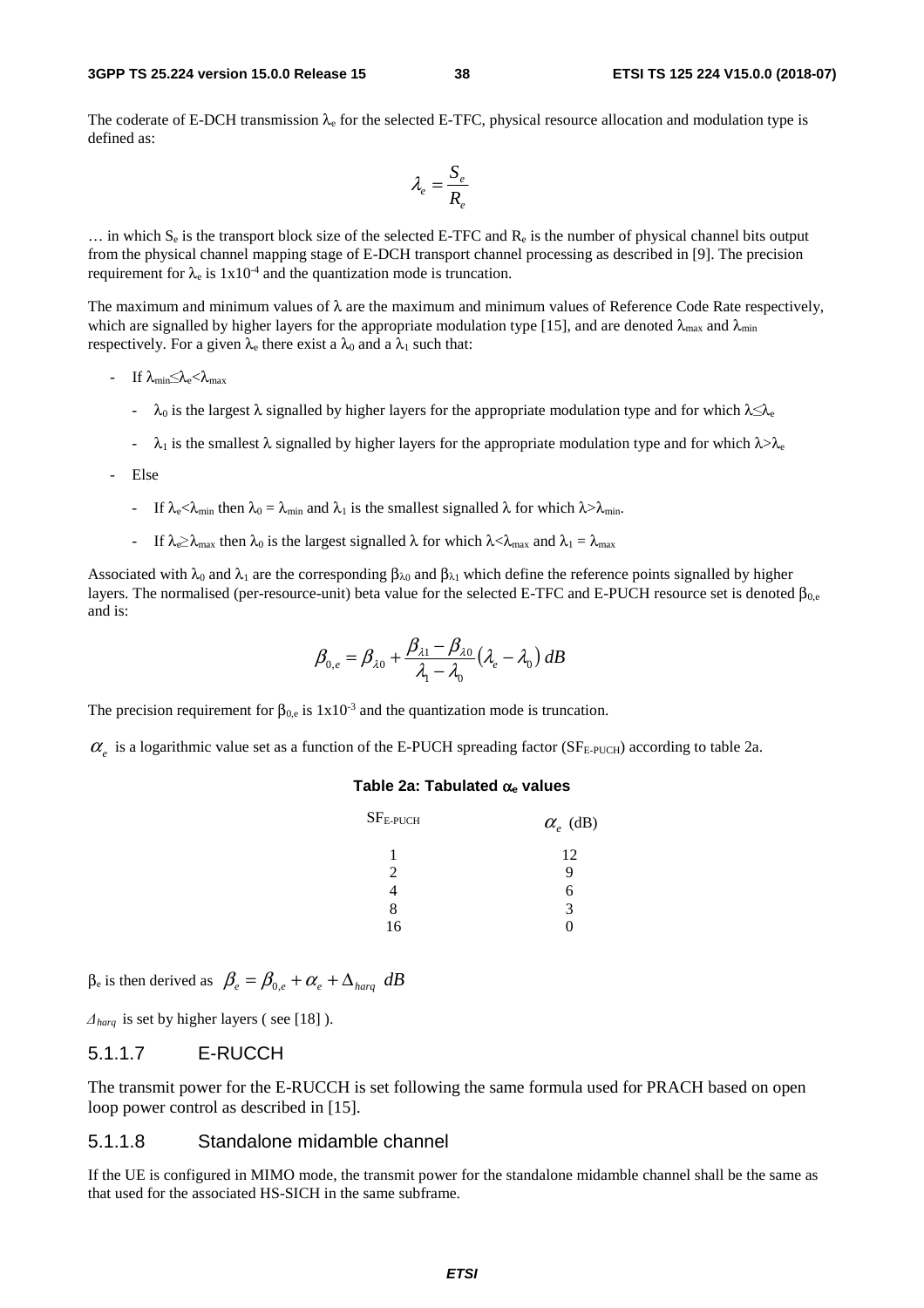If the UE is configured in MU-MIMO mode, the transmit power for the standalone midamble channel shall make reference to the last transmitted HS-SICH or E-PUCH. When the last transmitted uplink channel is HS-SICH, the transmit power of the standalone midamble channel shall be the same as the last transmitted HS-SICH.When the last transmitted uplink channel is E-PUCH, the transmit power of the standalone midamble channel shall be calculated as follows:

$$
P_{\text{S tan }dalone} = P_{e-base} + L + \beta_{\text{S}}
$$

… where:

- *P*<sub>e−base</sub> is the desired receiving power of E-PUCH.
- $\beta_{\rm s}$  is the gain factor for standalone midamble channel, and should be configured by high layer.
- $L$  is a pathloss term derived from beacon function physical channels.

#### 5.1.2 Downlink control

The total downlink transmission power at the Node B within one timeslot shall not exceed the Maximum Transmission Power set by higher layer signalling.

#### 5.1.2.1 P-CCPCH

Same as that of 3.84 Mcps TDD, cf.[4.2.3.1 P-CCPCH].

#### 5.1.2.2 The power of the FPACH

The transmit power for the FPACH is set by the higher layer signalling [16].

#### 5.1.2.3 S-CCPCH, PICH

Same as that of 3.84 Mcps TDD, cf.[4.2.3.2 S-CCPCH , PICH].

#### 5.1.2.3A MICH

Same as that of 3.84 Mcps TDD, cf.[4.2.3.2A MICH].

#### 5.1.2.4 DPCH, PDSCH

The initial transmission power of the downlink Dedicated Physical Channel is signalled by higher layers. After the initial transmission, the node B transits into closed-loop TPC. The UE shall generate TPC commands according to a quality target set by higher layers in order to control the level of transmission power from the node B and send them in the TPC field of associated uplink CCTrCHs (see [8] for a description of the mapping between UL associated TPC symbols and DL controlled CCTrCH/timeslots) or in the Non-scheduled E-PUCH when the associated uplink CCTrCHs do not exist. If the physical channel power should be increased, the TPC command is set to "up", whereas if the power should be reduced the command is set to "down". A TPC command sent in an uplink CCTrCH or in the Non-scheduled E-PUCH when the associated uplink CCTrCH does not exist controls all downlink DPCHs or PDSCHs in the associated downlink CCTrCH and timeslot.

UTRAN may decide how to adjust the transmit power in response to the received TPC command

When TSTD is applied, the UE can use two consecutive measurements of the received SIR in two consecutive subframes to generate the power control command. An example implementation of DL power control procedure for 1.28 Mcps TDD when TSTD is applied is given in Annex A.3.

The transmission power of one DPCH or PDSCH shall not exceed the limits set by higher layer signalling by means of Maximum\_DL\_Power (dB) and Minimum\_DL\_Power (dB). The transmission power is defined as the average power over one timeslot of the complex QPSK (or 8PSK respectively) symbols of a single DPCH or PDSCH before spreading relative to the power of the P-CCPCH.

Each TPC command shall be based on all associated downlink transmissions since the previous related TPC command.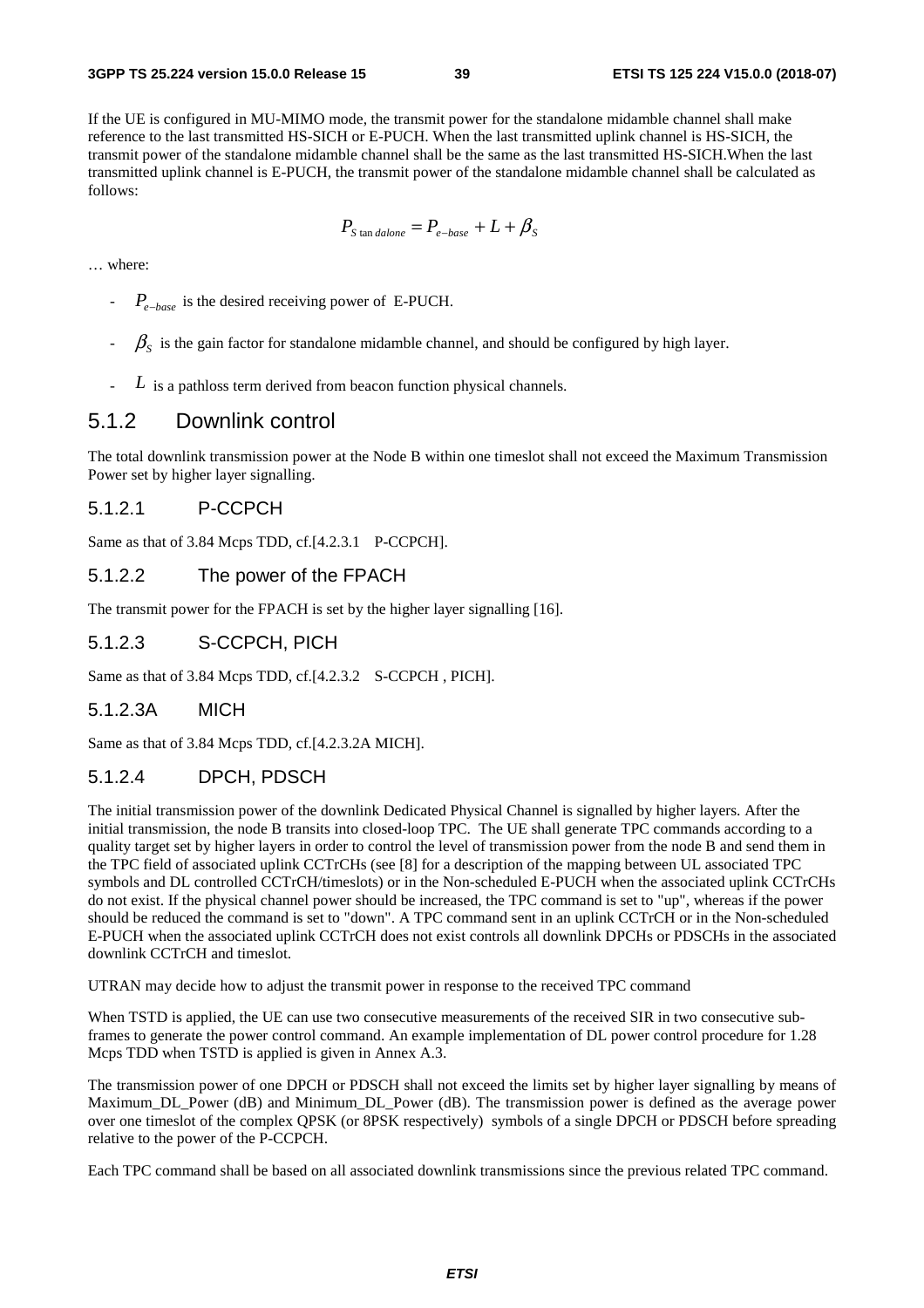#### **3GPP TS 25.224 version 15.0.0 Release 15 40 ETSI TS 125 224 V15.0.0 (2018-07)**

In the event of no associated downlink data being transmitted between two related TPC commands, the UTRAN should ignore the resulting TPC command.

#### 5.1.2.4.1 Out of synchronisation handling

Same as that of 3.84 Mcps TDD, cf.[4.2.3.4.1 Out of synchronisation handling].

#### 5.1.2.5 HS-PDSCH

The power control for HS-PDSCH for 1.28 Mcps TDD is the same as for 3.84 Mcps, see section 4.2.3.5

#### 5.1.2.6 HS-SCCH

Higher layers shall indicate the maximum transmit power of the HS-SCCH. The Node-B shall not exceed this maximum power when setting the HS-SCCH power.

The initial power of the HS-SCCH is at the discretion of the Node-B. Following the initial transmission, the NodeB may optionally power control the HS-SCCH. This may be done using TPC commands sent by the UE in the HS-SICH. When the transmission interval of HS-SCCHs, which are in the same time slot, is more than or equal to a certain threshold, which is signalled by higher layers, NodeB shall use initial transmit power for the next HS-SCCH transmission.

The UE shall set the TPC commands in the HS-SICH in order to control the transmit power of the HS-SCCH. The TPC commands shall be set in order to meet the HS-SCCH target BLER.

The accuracy of the received HS-SCCH BLER estimate made by the UE may be enhanced by a suitable use of the HCSN field received within the HS-SCCH itself [9]. This field shall initially be set to zero and shall be incremented by the NodeB each time an HS-SCCH is transmitted to the UE. UE without a dedicated UE identity in CELL\_FACH state and UE in CELL\_PCH state shall ignore the value of HCSN.

#### 5.1.2.7 PLCCH

The initial transmission power of the downlink PLCCH is signalled by higher layers. After the initial transmission, the transmission power of PLCCH is under the control of Node-B. The Node-B may optionally adjust the transmission power of PLCCH according to the received TPC commands which are carried by the PLCCH-controlled UL CCTrCH(s). The UE shall generate TPC commands according to a PLCCH quality target set by higher layers. If the PLCCH power should be increased, the TPC command is set to "up", whereas if the power should be reduced the command is set to "down". UTRAN may decide how to adjust the transmit power in response to the received TPC commands. The average power of transmitted PLCCH symbols over one timeslot shall not exceed the limits set by higher layers. The transmission power is defined as the average power over one timeslot of the complex QPSK symbols of a single PLCCH before spreading relative to the power of the P-CCPCH.

#### 5.1.2.8 E-AGCH

For multi-carrier E-DCH transmission, the power control of E-AGCH on each carrier is independent from each other and described as follows.

Higher layers shall indicate the maximum transmit power of the E-AGCH. The Node-B shall not exceed this maximum power when setting the E-AGCH power.

The initial power of the E-AGCH is at the discretion of the Node-B. Following the initial transmission, the NodeB may optionally power control the E-AGCH. This may be done using TPC commands sent by the UE in the scheduled E-PUCH on the same carrier.

The UE shall set the TPC commands in the Scheduled E-PUCH on the same carrier in order to control the transmit power of the E-AGCH. The TPC commands shall be set in order to meet the E-AGCH target BLER.

The accuracy of the received E-AGCH BLER estimate made by the UE shall be enhanced by a suitable use of the ECSN field received within the E-AGCH itself [9]. This field shall initially be set to zero and shall be incremented by the Node-B each time an E-AGCH is transmitted to the UE. For each carrier in multi-carrier E-DCH transmission, the ECSN shall initially be set to zero and shall be incremented by the Node-B each time an E-AGCH is transmitted on the carrier to the UE.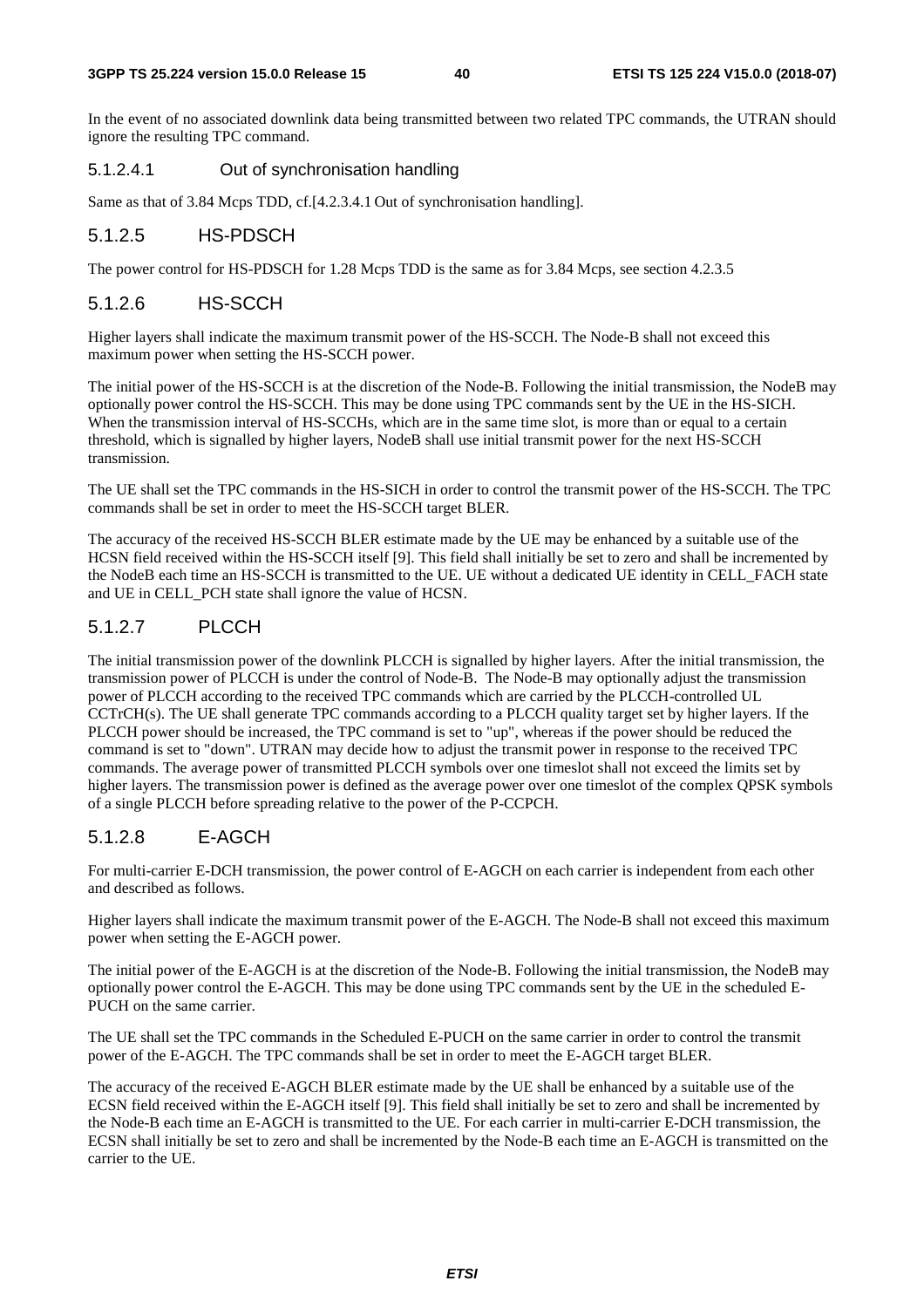#### 5.1.2.9 E-HICH

The power of the E- HICH is under the control of the Node B.

# 5.2 UL synchronisation

### 5.2.1 General description

Support of UL synchronization is mandatory for the UE.

#### 5.2.1.1 Preparation of uplink synchronization (downlink synchronization)

When a UE is powered on, it first needs to establish the downlink synchronisation with the cell. Only after the UE has established the downlink synchronisation, it shall start the uplink synchronisation procedure.

#### 5.2.1.2 Establishment of uplink synchronization

The establishment of uplink synchronization is done during the random access procedure and involves the UpPCH and the PRACH or the E-RUCCH.

Although the UE can receive the downlink signal from the Node B, the distance to Node B is still uncertain. This would lead to unsynchronised uplink transmission. Therefore, the first transmission in the uplink direction is performed in a special time-slot UpPTS or other uplink access position indicated by UTRAN to reduce interference in the traffic timeslots.

After the detection of the SYNC-UL sequence in the searching window, the Node B will evaluate the timing, and reply by sending the adjustment information to the UE to modify its timing for next transmission. This is done with the FPACH within the following 4 sub-frames. After sending the PRACH or the E-RUCCH, the uplink synchronization is established. The uplink synchronisation procedure shall also be used for the re-establishment of the uplink synchronisation when uplink is out of synchronisation.

#### 5.2.1.3 Maintenance of uplink synchronisation

Uplink synchronization is maintained in 1.28 Mcps TDD by sending the uplink advanced in time with respect to the timing of the received downlink.

For the maintenance of the uplink synchronization, the midamble field of each uplink burst can be used.

In each uplink time slot the midamble for each UE is different. The Node B may estimate the timing by evaluating the channel impulse response of each UE in the same time slot. Then, in the next available downlink time slot, the Node B will signal Synchronisation Shift (SS) commands to enable the UE to properly adjust its Tx timing.

## 5.2.2 UpPCH

Open loop uplink synchronisation control is used for UpPCH.

The UE may estimate the propagation delay  $\Delta t_p$  based upon the path loss using the received P-CCPCH and/or DwPCH power.

The UpPCH is sent to the Node B advanced in time according to the timing of the received DwPCH. The time of the beginning of the UpPCH  $T_{TX\text{-}UpPCH}$  is given by:

 $T_{TX\text{-}UpPCH} = T_{RX\text{-}DwPCH} - 2\Delta t_p + 12*16 T_C + n_{UpPCHShift}*16T_C$ 

 $n_{UpPCHShift} = 0.127$ ,  $n_{UpPCHShift}$  is indicated by higher layers

in multiple of 1/8 chips, where

TTX-UpPCH is the beginning time of UpPCH transmission with the UE's timing,

TRX-DwPCH is the received beginning time of DwPCH with the UE's timing,

 $2\Delta t_p$  is the timing advance of the UpPCH default value is 48Tc.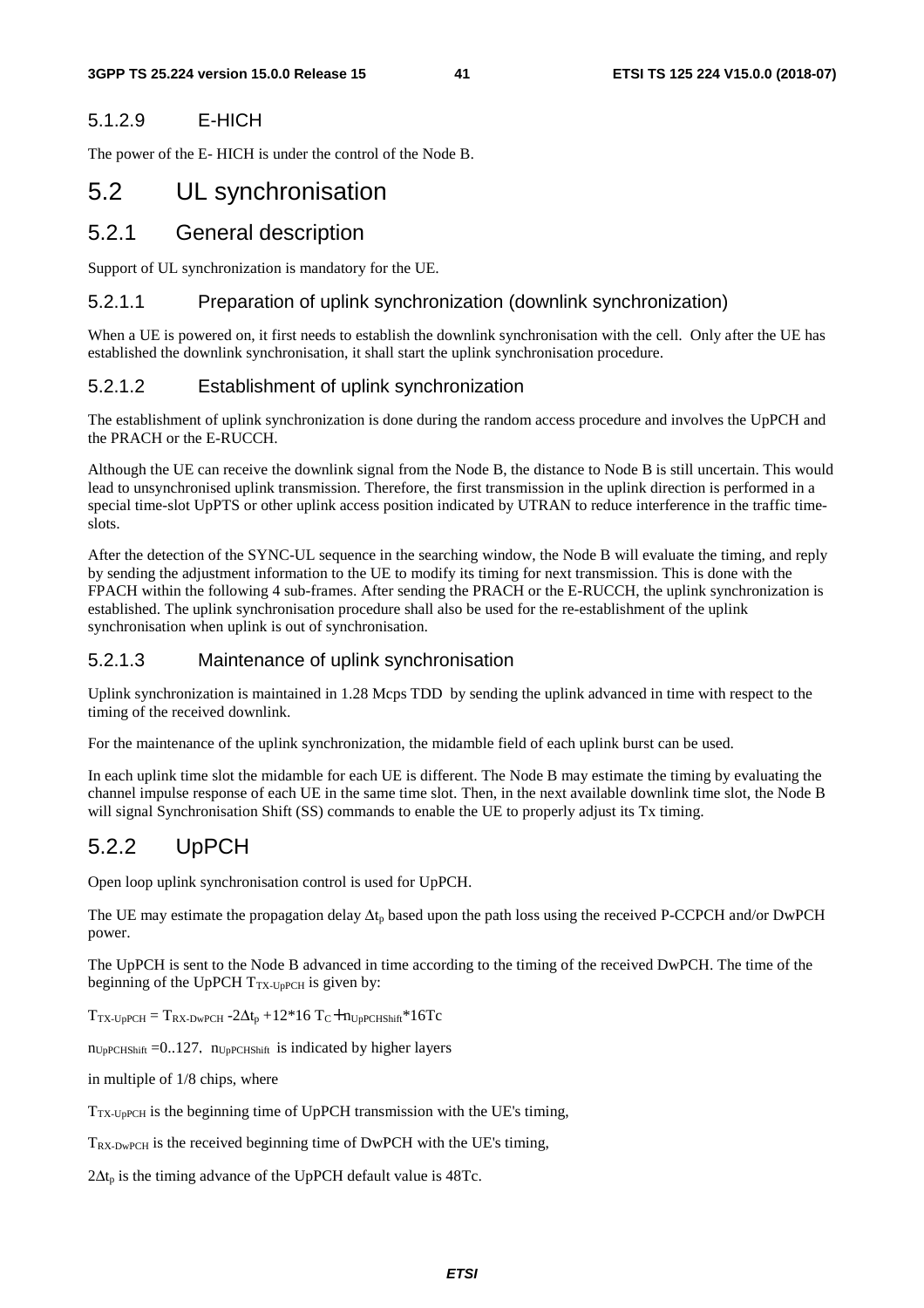### 5.2.3 PRACH

The Node B shall measure the received SYNC-UL timing deviation UpPCH<sub>POS</sub>. UpPCH<sub>POS</sub> is sent in the FPACH and is represented as a 13 bit number (0-8191) being the multiple of 1/8 chips which is nearest to received position of the UpPCH.

Time of the beginning of the PRACH  $T_{TX\text{-}PRACT}$  is given by:

 $T_{TX\text{-}PRACTH} = T_{RX\text{-}PRACTH} - (UpPCH_{ADV} + UpPCH_{POS} - 8*16 T_C)$ 

in multiple of 1/8 chips, where

 $T_{TX\text{-PRACT}}$  is the beginning time of PRACH transmission with the UE's timing,

TRX-PRACH is the beginning time of PRACH reception with the UE's timing if the PRACH was a DL channel.

# 5.2.4 DPCH and PUSCH

The closed loop uplink synchronisation control uses layer 1 symbols (SS commands) for DPCH and PUSCH. After establishment of the uplink synchronisation, NodeB and UE start to use the closed loop UL synchronisation control procedure. This procedure is continuous during connected mode.

The Node B will continuously measure the timing of the UE and send the necessary synchronisation shift commands in each sub-frame. The UE shall derive a single SS command separately for each controlled uplink timeslot by combining all received SS commands that are related to the controlled time slot (cf. [8]) and that are received within the last up to M sub-frames. The value of the "Uplink synchronisation frequency"  $M(1..8)$  is configured by higher layers.

When the combined SS command is judged as 'down', the UE transmit timing for the controlled UL timeslot shall be delayed by one timing adjustment step of k/8 chips. When the command is judged as 'up', the UE transmit timing for the controlled UL timeslot shall be advanced by one timing adjustment step of k/8 chips. When the command is judged as 'do nothing', the timing shall not be changed. The value of the "Uplink synchronisation step size" k (1..8) is configured by higher layers.

The timing adjustment shall take place in each sub-frame satisfying the following equation:

 $SFN' \mod M = 0$ 

where

SFN' is the system frame number counting the sub-frames. The system frame number of the radio frames (SFN) can be derived from SFN' by

SFN=SFN' div 2, where div is the remainder free division operation.

During a 1.28 Mcps TDD to 1.28 Mcps TDD hand-over the UE shall transmit in the new cell with timing advance TA adjusted by the relative timing difference Δt between the new and the old cell if indicated by higher layers:

 $TA<sub>new</sub> = TA<sub>old</sub> + 2\Delta t$ .

#### 5.2.4.1 Out of synchronization handling

Same as that of 3,84 Mcps TDD, cf.[ 4.2.2.3.2 Out of synchronisation handling.]

## 5.2.5 HS-SICH

If there is associated uplink DPCH or non-scheduled E-PUCH, the initial transmit timing for the HS-SICH shall be taken from that of the associated uplink DPCH or non-scheduled E-PUCH. Otherwise, the initial transmit timing for the HS-SICH shall be taken from that of the last uplink transmission except UpPCH transmission. The UE shall then adjust the timing of the HS-SICH according to SS commands transmitted to it on the HS-SCCH or HS-PDSCH. The step size for these commands shall be signalled to the UE by higher layers. The UE shall ignore the SS command transmitted on an HS-SCCH order which is an uplink synchronization establishment command. In the case that there is a gap of one or more subframes during which no SS commands are received by the UE, the UE shall adjust the timing of the HS-SICH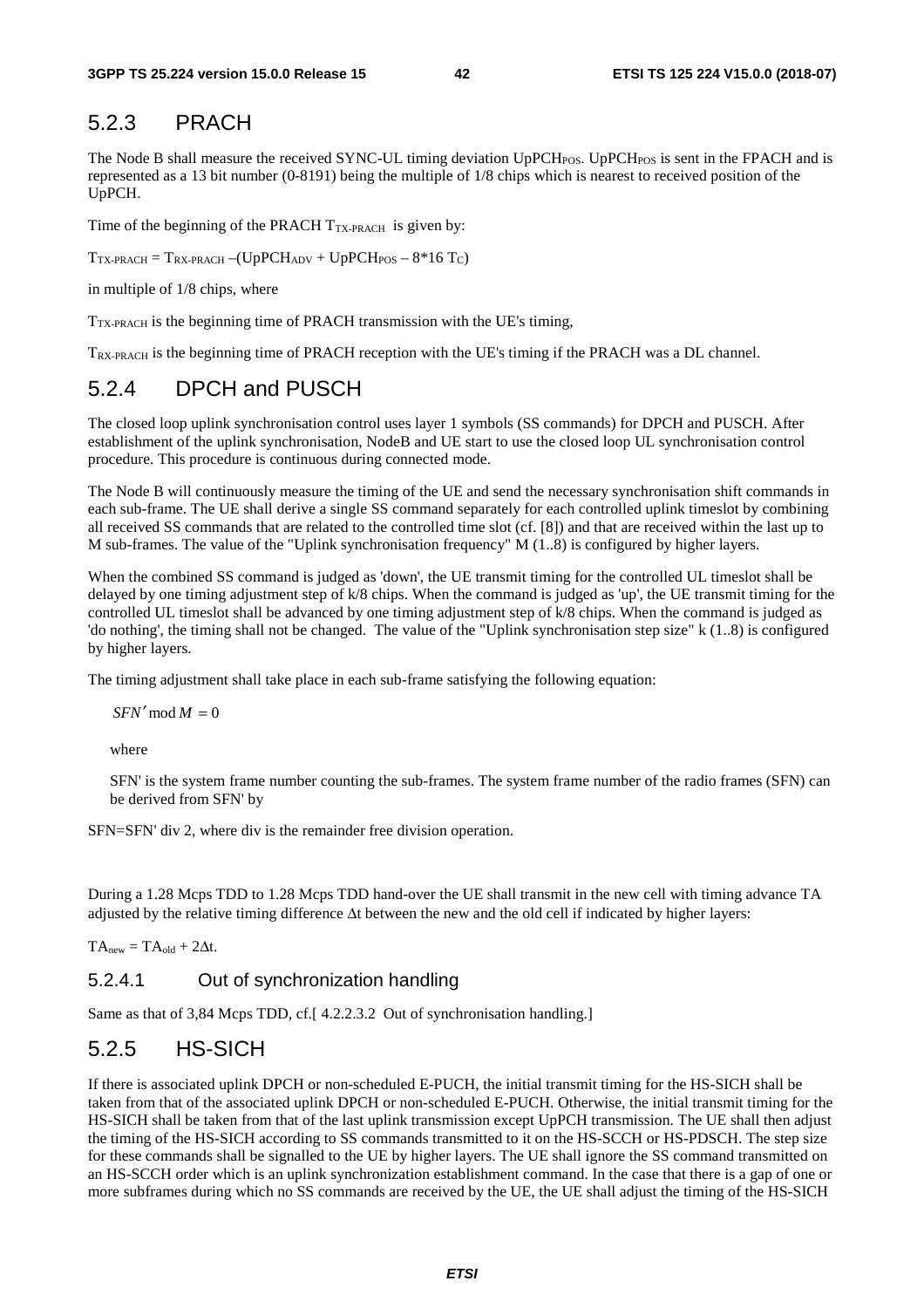according to the associated uplink DPCH or non-scheduled E-PUCH or other uplink channel except UpPCH until such time as another HS-SCCH transmission or HS-PDSCH with SS command is received.

# 5.2.6 E-PUCH

Uplink synchronization control procedure for E-PUCH remains the same as that used for DPCH, cf. 5.2.4 DPCH and PUSCH, using SS commands carried on E-AGCH or on E-HICH. When receipt of SS commands on E-AGCH and on E-HICH is in the same sub-frame, UE shall treat one single SS command if they are identical and discard them if they are different.

If configured with DPCH, the timing of E-PUCH can be directly set to the timing of the DPCH. If configured with nonscheduled transmission, the timing of scheduled E-PUCH can be set to the timing of the non-scheduled E-PUCH. If neither DPCH nor non-scheduled transmission is configured, the timing of E-PUCH can be set to the timing of other uplink channels except UpPCH.

For multi-carrier E-DCH transmission, in one TTI, the timing advance of the E-PUCHs of all carriers of one UE is the same. The UE shall combine all the SS commands on each E-AGCH and E-HICH in the same TTI into one UL timing advance value.

# 5.2.7 E-RUCCH

The Node B shall measure the received SYNC-UL timing deviation UpPCH<sub>POS</sub>. UpPCH<sub>POS</sub> is sent in the FPACH and is represented as an 13 bit number (0-8191) being the multiple of 1/8 chips which is nearest to received position of the UpPCH.

Time of the beginning of the E-RUCCH  $T_{TX-E-RUCCH}$  is given by:

 $T_{TX-E-RUCCH} = T_{RX-E-RUCCH} - (UpPCH_{ADV} + UpPCH_{POS} - 8*16 T_C)$ 

in multiple of 1/8 chips, where

T<sub>TX-E-RUCCH</sub> is the beginning time of E-RUCCH transmission with the UE's timing,

T<sub>RX- E-RUCCH</sub> is the beginning time of E-RUCCH reception with the UE's timing if the E-RUCCH was a DL channel,

UpPCHADV is the timing advance of the UpPCH.

# 5.2.8 Standalone midamble channel

The transmit timing for the standalone midamble channel shall be taken from that of the last uplink transmission.

# 5.3 Synchronisation procedures

## 5.3.1 Cell search

During the initial cell search, the UE searches for a cell. It then determines the DwPTS synchronisation, scrambling code and basic midamble code, control multi-frame synchronisation and then reads the BCH. How cell search is typically done is described in Annex CA.

For MBSFN FACH, the downlink scrambling codes and basic midamble codes to be used for non-beacon timeslots are signalled by higher layers.

# 5.3.2 DCH synchronization

The DPCH synchronisation is the same as that of 3.84 Mcps TDD, cf. [4.4.2 Dedicated channel synchronisation].

## 5.3.2A Shared physical channel synchronization

For HS-DSCH and E-PUCH operation without DPCH, the synchronisation procedure is defined in the subclause.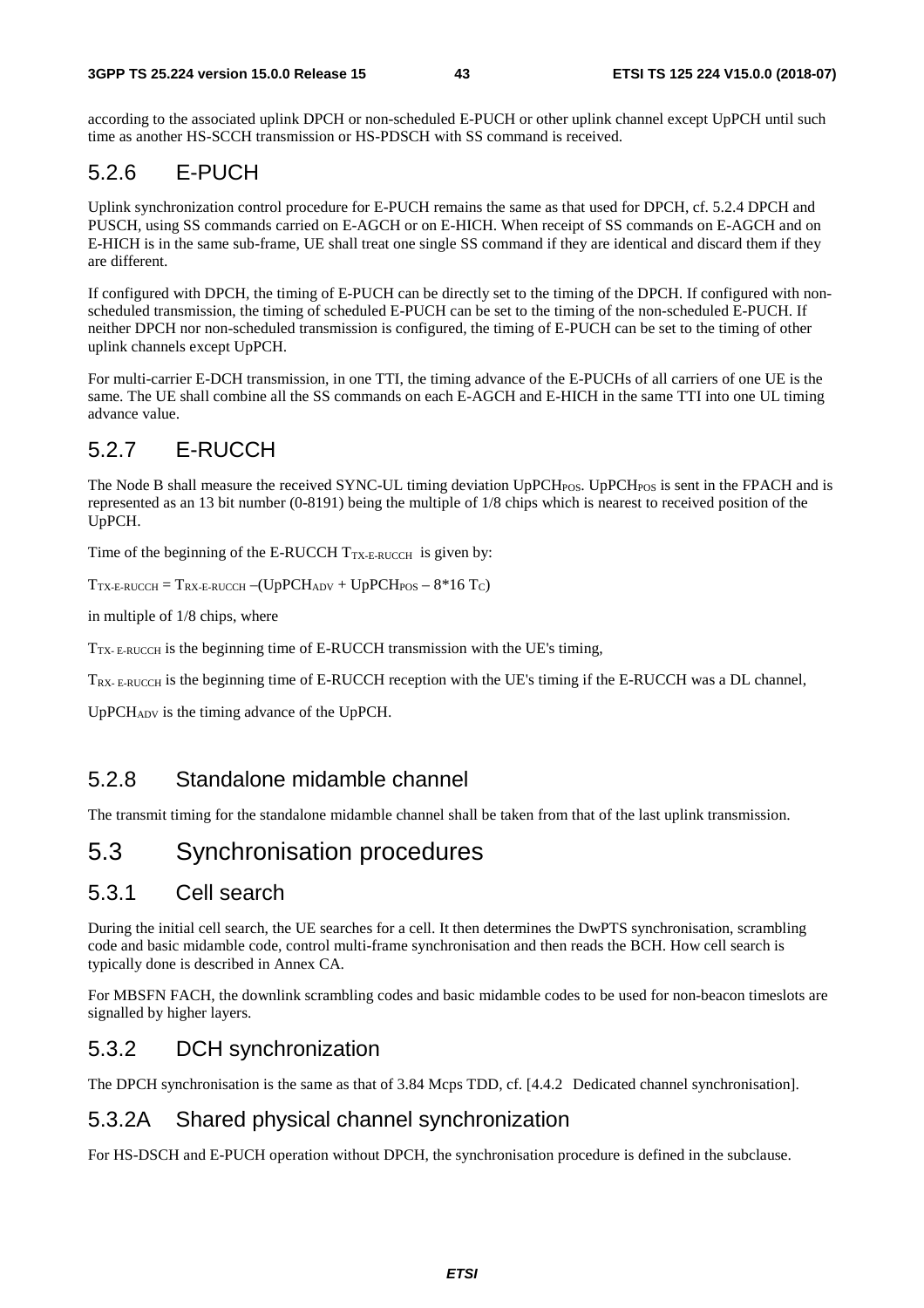#### 5.3.2A.1 Synchronisation primitives

#### 5.3.2A.1.1 General

For the shared physical channels, synchronisation primitives are used to indicate the synchronisation status of radio links, both in uplink and downlink. The definition of the primitives is given in the following subclauses.

#### 5.3.2A.1.2 Downlink synchronisation primitives

The UE shall measure any of the following downlink physical channels on any carrier to estimate downlink quality.

- a) HS-PDSCH
- b) HS-SCCH
- c) E-AGCH

Layer 1 in the UE shall check the synchronization status of downlink physical channels on all carriers. Synchronisation status is indicated to higher layers, using the CPHY-Sync-IND or CPHY-Out-of-Sync-IND primitives.

The criteria for reporting synchronization status are defined in two different phases.

The first phase lasts until the downlink shared channel is considered to be established by higher layers. During this phase, out-of-sync shall not be reported.in-sync shall be reported using the CPHY-Sync-IND primitive if the following criterion is fulfilled.

- At least one downlink physical channel with a CRC attached is received in the current subframe with correct CRC.

The second phase starts after the downlink shared channel is considered established by higher layers. During this phase, both out-of-sync and in-sync are reported as follows.

Out-of-sync shall be reported using the CPHY-Out-of-Sync-IND primitive based on the synchronization status in an out-of-sync detection window if the following criterion is fulfilled.The out-of-sync detection window (out-of-sync window) is configured by higher layers.

- No downlink physical channel has been received with a correct CRC in the out-of-sync detection window period.

In the second phase, the first out-of-sync detection window starts when the second phase starts; after this, the next outof-sync detection window starts right after the previous out-of-sync detection window.

In-sync shall be reported using the CPHY-Sync-IND primitive if the following criteria is fulfilled:

- At least one downlink physical channel with a CRC attached is received in the current subframe with correct CRC.

#### 5.3.2A.1.3 Uplink synchronisation primitives

Layer 1 in the Node B shall check synchronisation status of uplink physical channels. Synchronisation status is indicated to the RL Failure/Restored triggering function using either the CPHY-Sync-IND or CPHY-Out-of-Sync-IND primitive.The exact criteria for indicating in-sync/out-of-sync is not subject to specification.

#### 5.3.2A.2 Radio link monitoring

#### 5.3.2A.2.1 Downlink radio link failure

The downlink shared physical channels are monitored by the UE, to trigger radio link failure procedures. The downlink radio link failure status is specified in [15], and is based on the synchronisation status primitives CPHY-Sync-IND and CPHY-Out-of-Sync-IND, indicating in-sync and out-of-sync respectively.

#### 5.3.2A.2.2 Uplink radio link failure/restore

The uplink shared physical channels are monitored by the Node B in order to trigger uplink radio link failure/restore procedures. The uplink radio link failure/restore status is reported using the synchronisation status primitives CPHY-Sync-IND and CPHY-Out-of-Sync-IND, indicating in-sync and out-of-sync respectively.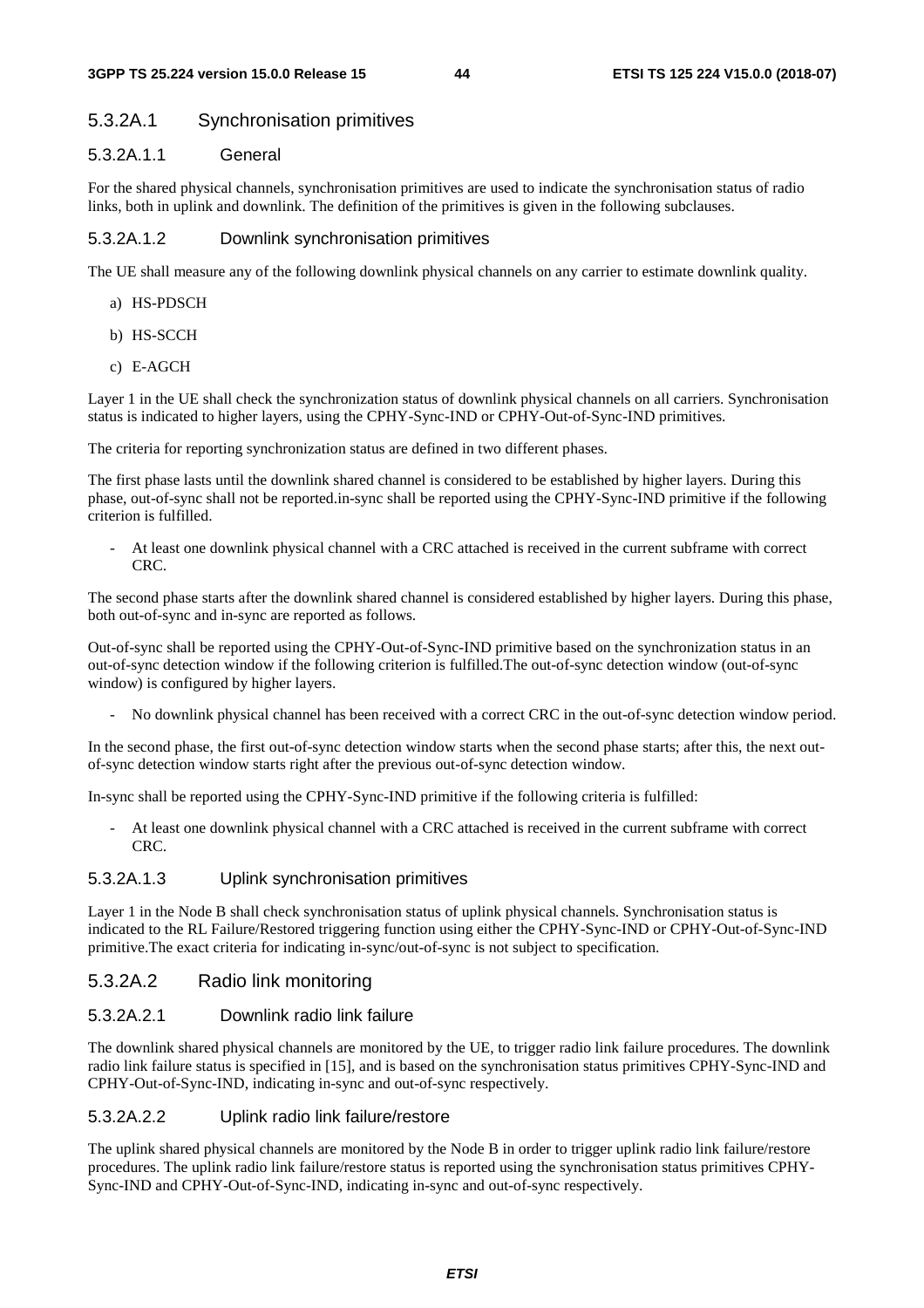When the uplink shared physical channel is in the in-sync state, Node B shall start timer T\_RLFAILURE after receiving N\_OUTSYNC\_IND consecutive out-of-sync indications. Node B shall stop and reset timer T\_RLFAILURE upon receiving successive N\_INSYNC\_IND in-sync indications. If T\_RLFAILURE expires, Node B shall indicate to higher layers the uplink shared physical channel is out-of-sync using the synchronization status primitives. Furthermore, the uplink shared physical channel state shall be changed to the out-of-sync state.

When the uplink shared physical channel is in the out-of-sync state, after receiving N\_INSYNC\_IND successive insync indications Node B shall indicate that the uplink shared physical channel has re-established synchronisation and the uplink shared physical channel's state shall be changed to the in-sync-state. The specific parameter settings (values of T\_RLFAILURE, N\_OUTSYNC\_IND, and N\_INSYNC\_IND) are configurable, see [16].

# 5.3.3 Synchronization procedure in CELL\_FACH state

#### 5.3.3.1 Uplink synchronization status detection

Maintaining of uplink synchronization is not needed in CELL\_FACH state, UE could be out of synchronization after a period of transmission pause.

The uplink synchronization status detection is under control of Node B, which determines UE's synchronization status according to a timer T-sync. The timer is UE specific and the parameter is configured by higher layers. Node B determines the UE out of synchronization when the T-sync timer expires and in synchronization otherwise. The details of the timer T-sync operation are shown as below:

- Initially starting the timer

When Node B receives the UE's uplink E-RUCCH transmission correctly, it will initially start the timer.

- Restarting the timer

When Node B receives the UE's any uplink transmission (e.g. E-RUCCH, E-DCH or HS-SICH) correctly, it will restart the timer.

#### 5.3.3.2 Establishment of uplink synchronization

Node B shall order UE to establish the uplink synchronization via HS-SCCH order in case that it detects the UE is out of uplink synchronization. Response to this synchronization establishment command, UE then initiates the random access procedure, cf [subclause 5.6 Random Access Procedure], which only involves the UpPCH and the E-RUCCH.

Node B will limit the synchronization delay based on a timer T-protect. If Node B doesn't receive the E-RUCCH in the synchronization procedure before T-protect expires, Node B will restart another uplink synchroniztion procedure via HS-SCCH order. After N-protect successive uplink synchronization attempts, Node B shall terminate the synchroniztion procedure and indicate an uplink synchronization failure to higher layers. The specific parameter settings (values of T-protect and N-protect) are configured by higher layers.

# 5.4 Discontinuous transmission (DTX) procedure

The DTX procedure shall be applied for CCTrCHs mapped to S-CCPCH, UL DPCH, DL DPCH, PUSCH and PDSCH, if the total bit rate of the CCTrCH differs from the total channel bit rate of the physical channels allocated to this CCTrCH.

Rate matching is used in order to fill resource units completely, that are only partially filled with data. In the case that after rate matching and multiplexing no data at all is to be transmitted in a resource unit the complete resource unit shall be discarded from transmission (DTX), unless a Special Burst is transmitted in the RU. This applies also to the case where only one resource unit is allocated and no data has to be transmitted.

The special burst is transmitted in both consecutive subframes (subframe#1 and #2). SS Bits may be transmitted in Special Bursts.for each CCTrCH mapped to UL DPCH, DL DPCH, PUSCH and PDSCH physical channels.

### 5.4.1 Description of special bursts

For S-CCPCH, UL DPCH, DL DPCH, PUSCH and PDSCH, the Special Burst has the same timeslot format as the burst used for data provided by higher layers. If the timeslot format contains a TFCI field, then the TFCI field shall be filled with "0" bits. The Special Burst may also carry layer 1 control symbols such as TPC bits for the purposes of inner-loop power control. The data portions of the Special Burst are filled with an arbitrary bit pattern.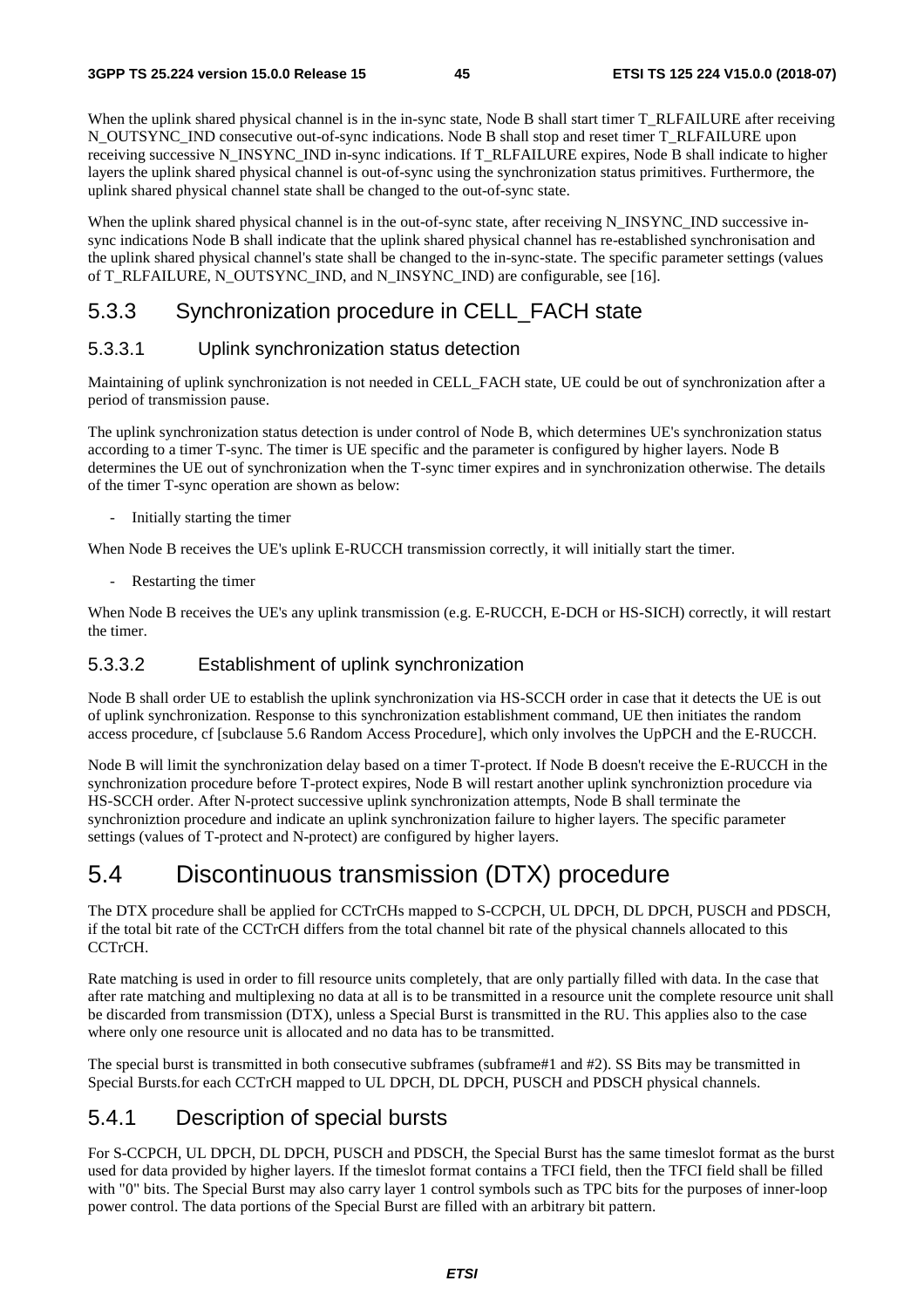For S-CCPCH, DL DPCH, PUSCH and PDSCH, the transmission power of the special burst shall be the same as that of the substituted physical channel of the CCTrCH. For UL DPCH, if the gain factor of the zero rate TFC is explicitly signalled by high layer, the transmission power of the special burst shall be weighted by the gain factor  $\beta$  of the zero rate TFC [refer 5.1.1.4.1], otherwise the transmission power of the special burst shall be the same as that of the substituted physical channel of the CCTrCH. In the case of uplink physical channels where autonomous spreading factor change by the UE is permitted by higher layers, the substituted physical channel is considered to be that which would have been employed for the lowest non-zero rate TFC within the set of allowed TFC's and the transmission power of the Special Burst shall again correspond to that of the physical channel substituted.

# 5.4.2 Use of special bursts during DTX

In the case that after link establishment there are no transport blocks provided for transmission by higher layers for a given CCTrCH mapped to UL DPCH, DL DPCH, PUSCH or PDSCH physical channels, then a Special Burst shall be transmitted in the first allocated frame of the transmission pause. If, including the first frame, there is a consecutive period of Special Burst Period (SBP) frames without transport blocks provided by higher layers, then another special burst shall be generated and transmitted at the next possible frame. This pattern shall be continued until transport blocks are provided for the CCTrCH by the higher layers. SBP shall be provided by higher layers. The value of SBP shall be independently specified for uplink and for downlink and shall be designated as

SBGP (special burst generation period) for uplink transmissions

SBSP (special burst scheduling parameter) for downlink transmissions

The default value for both SBGP and SBSP shall be 8.

If DTX is applied on S-CCPCH carrying MBSFN FACH, special burst shall be sent in the first radio frame of each associated TTI.

The Special Burst shall be transmitted using the physical channel with the lowest physical channel sequence number (*p*) as defined by the rate matching function in [9].

## 5.4.3 Use of special bursts for initial establishment / reconfiguration

Upon initial establishment or reconfiguration for either 160 ms following detection of in-sync, or until the first transport block is received from higher layers, both the UE and the Node B shall transmit the special burst for each CCTrCH mapped to UL DPCH, DL DPCH, PUSCH and PDSCH physical channels.

The Special Burst shall be transmitted using the physical channel with the lowest physical channel sequence number (*p*) as defined by the rate matching function in [9].

# 5.5 Downlink transmit diversity

Downlink Transmit diversity for PDSCH, DPCH, P-CCPCH, S-CCPCH, PICH, MICH, HS-SCCH, HS-PDSCH, E-AGCH, E-HICH and DwPCH is optional in UTRAN. Its support is mandatory at the UE.

# 5.5.1 Transmit diversity for PDSCH, DPCH, HS-SCCH, HS-PDSCH and E-AGCH

Time Switched Transmit Diversity (TSTD) may be employed as transmit diversity scheme for downlink DPCH and PDSCH. Closed loop Transmit Diversity may be employed as transmit diversity scheme for downlink DPCH, HS-SCCH, HS-PDSCH and E-AGCH.

### 5.5.1.1 TSTD for PDSCH and DPCH

TSTD can be employed as transmit diversity scheme for PDSCH and downlink DPCH. An example for the transmitter structure of the TSTD transmitter is shown in figure 6. Channel coding, rate matching, interleaving, bit-to-symbol mapping, spreading, and scrambling are performed as in the non-diversity mode. Then the data is time multiplexed with the midamble sequence. Then, after pulse shaping, modulation and amplification, DPCH and/or PDSCH is transmitted from antenna 1 and antenna 2 alternately every sub-frame. Not all DPCHs and/or PDSCHs in the sub-frame need to be transmitted on the same antenna and not all DPCHs and/or PDSCHs within a sub-frame have to use TSTD. Figure 7 shows an example for the antenna switching pattern for the transmission of DPCH/PDSCH for the case that all physical channels are transmitted with TSTD and are using the same antenna in the sub-frame.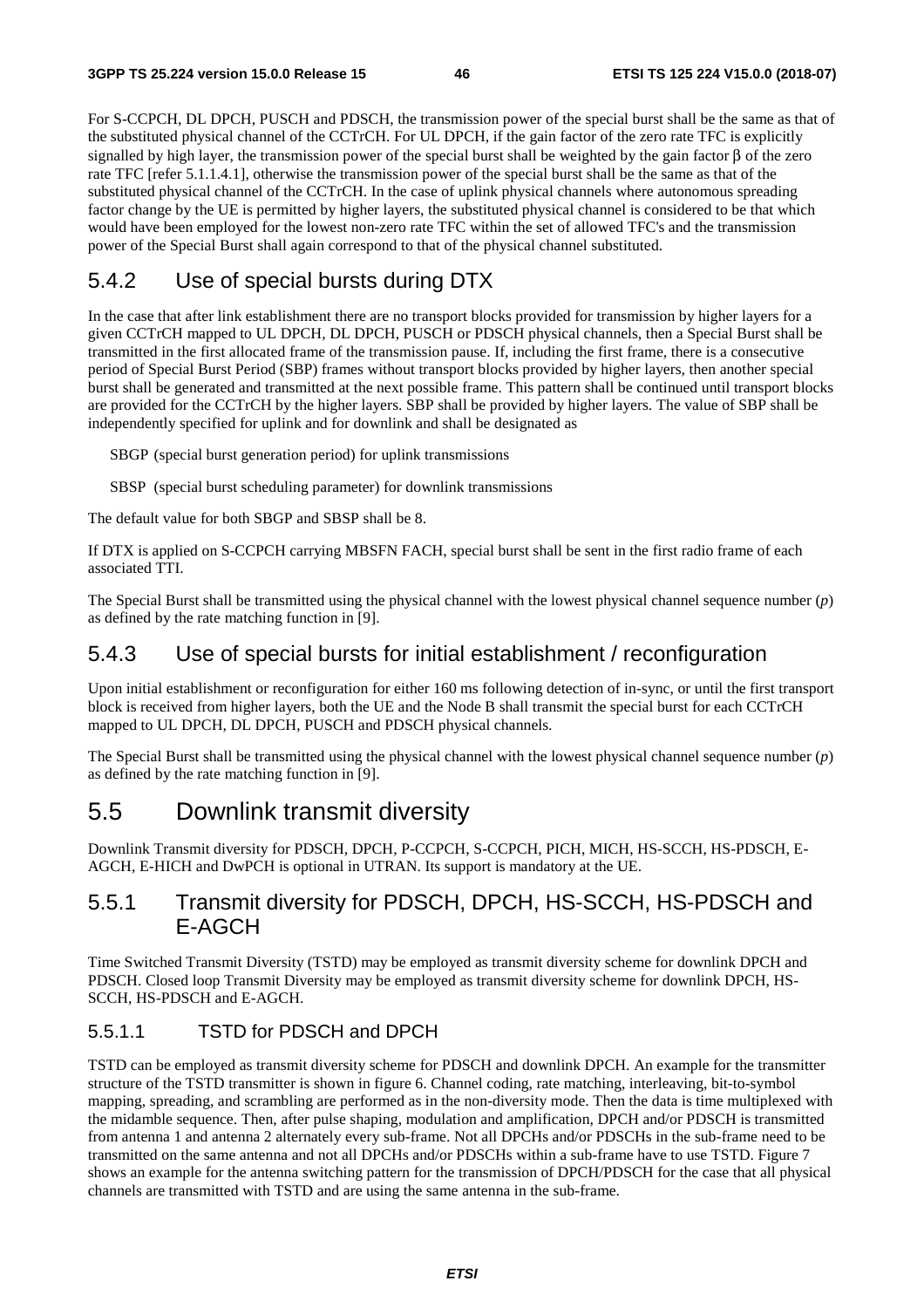

**Figure 6: Example for TSTD Transmitter structure for DPCH/PDSCH and P-CCPCH.** 



#### **Figure 7: Example for the antenna swithing pattern for TSTD transmission of DPCH/PDSCH and P-CCPCH: all physical channels are transmitted with TSTD and are using the same antenna in the subframe.**

#### 5.5.1.2 Closed loop Tx diversity for PDSCH, DPCH, HS-SCCH, HS-PDSCH and E-AGCH

The transmitter structure to support transmit diversity for DPCH, PDSCH, HS-SCCH, HS-PDSCH and E-AGCH transmission is shown in figure 8. Channel coding, interleaving and spreading are done as in non-diversity mode. The spread complex valued signal is fed to both TX antenna branches, and weighted with antenna specific weight factors  $w_1$ and w<sub>2</sub>. The weight factors are complex valued signals (i.e.,  $w_i = a_i + jb_i$ ), in general. These weight factors are calculated on a per slot and per user basis.

The weight factors are determined by the UTRAN.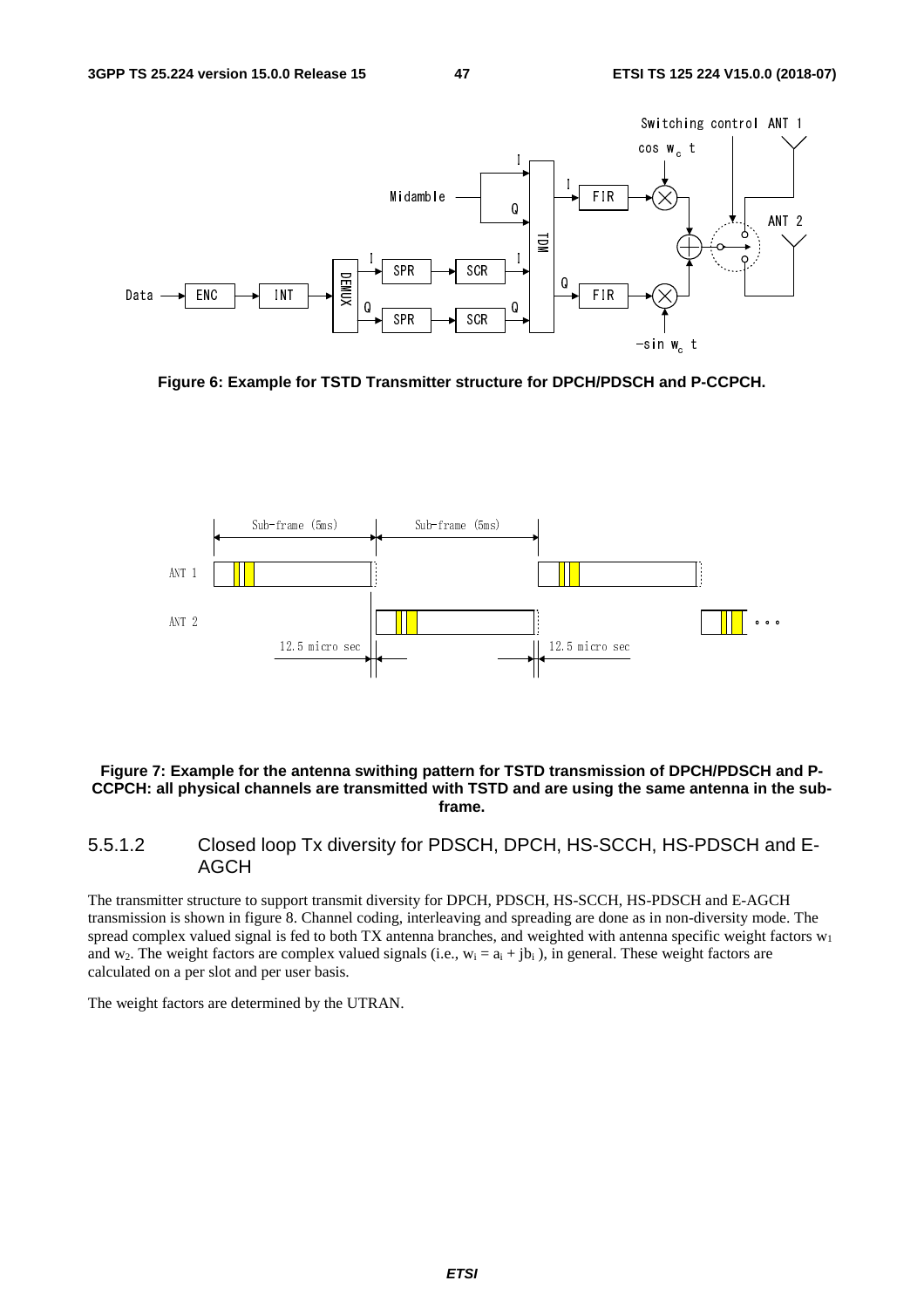

**Figure 8: Downlink transmitter structure to support Transmit Diversity for DPCH, PDSCH, HS-SCCH, HS-PDSCH and E-AGCH transmission (UTRAN Access Point) in 1.28 Mcps TDD** 

# 5.5.2 Transmit diversity for DwPCH

The transmitter structure to support transmit diversity for DwPCH transmission is shown in figure 9. DwPCH is transmitted from antenna 1 and antenna 2 alternatively.



#### **Figure 9: Downlink transmitter structure to support Transmit Diversity for DwPCH transmission (UTRAN Access Point) in 1.28 Mcps TDD**

### 5.5.3 Transmit diversity for P-CCPCH

TSTD or Space Code Transmit Diversity (SCTD) can be employed as transmit diversity scheme for the Primary Common Control Physical Channel (P-CCPCH)

#### 5.5.3.1 TSTD transmission scheme for P-CCPCH

A block diagram of an example of a TSTD transmitter is shown in figure 6. Channel coding, rate matching, interleaving, bit-to-symbol mapping, spreading, and scrambling are performed as in the non-diversity mode. Then the data is time multiplexed with the midamble sequence. Then, after pulse shaping and modulation and amplification, P-CCPCH is transmitted from antenna 1 and antenna 2 alternately every sub-frame. If there is a DPCH that uses TSTD, TSTD is also applied to P-CCPCH. An example of the antenna-switching pattern is shown in figure 7. If TSTD is applied to P-CCPCH, it shall also be applied to other beacon channels.

## 5.5.4 SCTD transmission scheme for beacon channels

The use of SCTD will be indicated by higher layers. If SCTD is active within a cell, SCTD shall be applied to any beacon channel. When beacon channel is used on dedicated MBSFN frequency, SCTD shall not be applied.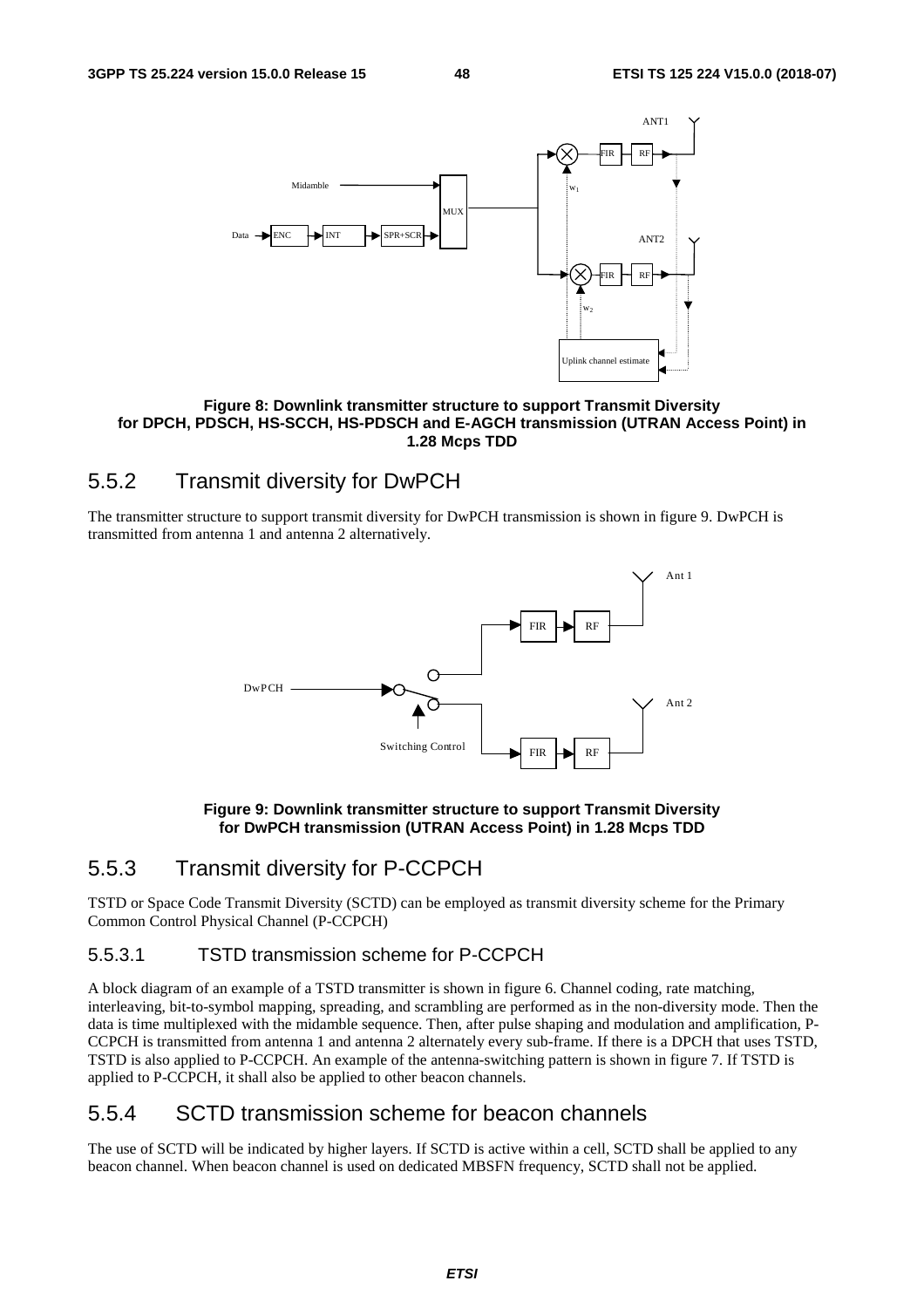The SCTD open loop downlink transmit diversity scheme for beacon channels is shown in figure 10, exemplary for the P-CCPCH. Channel coding, rate matching, interleaving and bit-to-symbol mapping are performed as in the nondiversity mode. In TxDiversity mode the beacon channel that is allocated to code  $c_{16}^{(k=1)}$  is spread with the channelisation codes  $c_{16}^{(k=1)}$  and  $c_{16}^{(k=3)}$  and scrambled with the cell specific scrambling code. The beacon channel that is allocated to code  $c_{16}^{(k=2)}$  is spread with the channelisation codes  $c_{16}^{(k=2)}$  and  $c_{16}^{(k=4)}$  and scrambled with the cell specific scrambling code. The spread sequences on code  $c_{16}^{(k=3)}$  and code  $c_{16}^{(k=4)}$  are then transmitted on the diversity antenna. The power applied to each antenna shall be equal.

The use of SCTD will be indicated by higher layers.



\* Spreading by  $s^{(k)}$  means channelisation by  $c^{(k)}$  and cell specific scrambling

#### **Figure 10: Block diagram of the transmitter (SCTD) in 1.28 Mcps TDD, exemplary for the P-CCPCH**

# 5.6 Random access procedure

The physical random access procedure described below is invoked whenever a higher layer requests transmission of a message on the RACH. The physical random access procedure is controlled by primitives from RRC and MAC.

#### 5.6.1 Definitions

 $FPACH_i$ : The i<sup>th</sup> FPACH number parameter i indicates the position of the FPACH, the first position is corresponding to the first instance defined in IE "PRACH system information list)" (see [15]).

 $L_i$ : Length of RACH transport blocks associated to FPACH<sub>i</sub> in sub-frames

N<sub>RACHi</sub>: The number of PRACHs associated to the i<sup>th</sup> FPACH

 $n_{RACHi}$ : The number of a PRACH associated to the i<sup>th</sup> FPACH ranging from 0 to N<sub>RACHi</sub>-1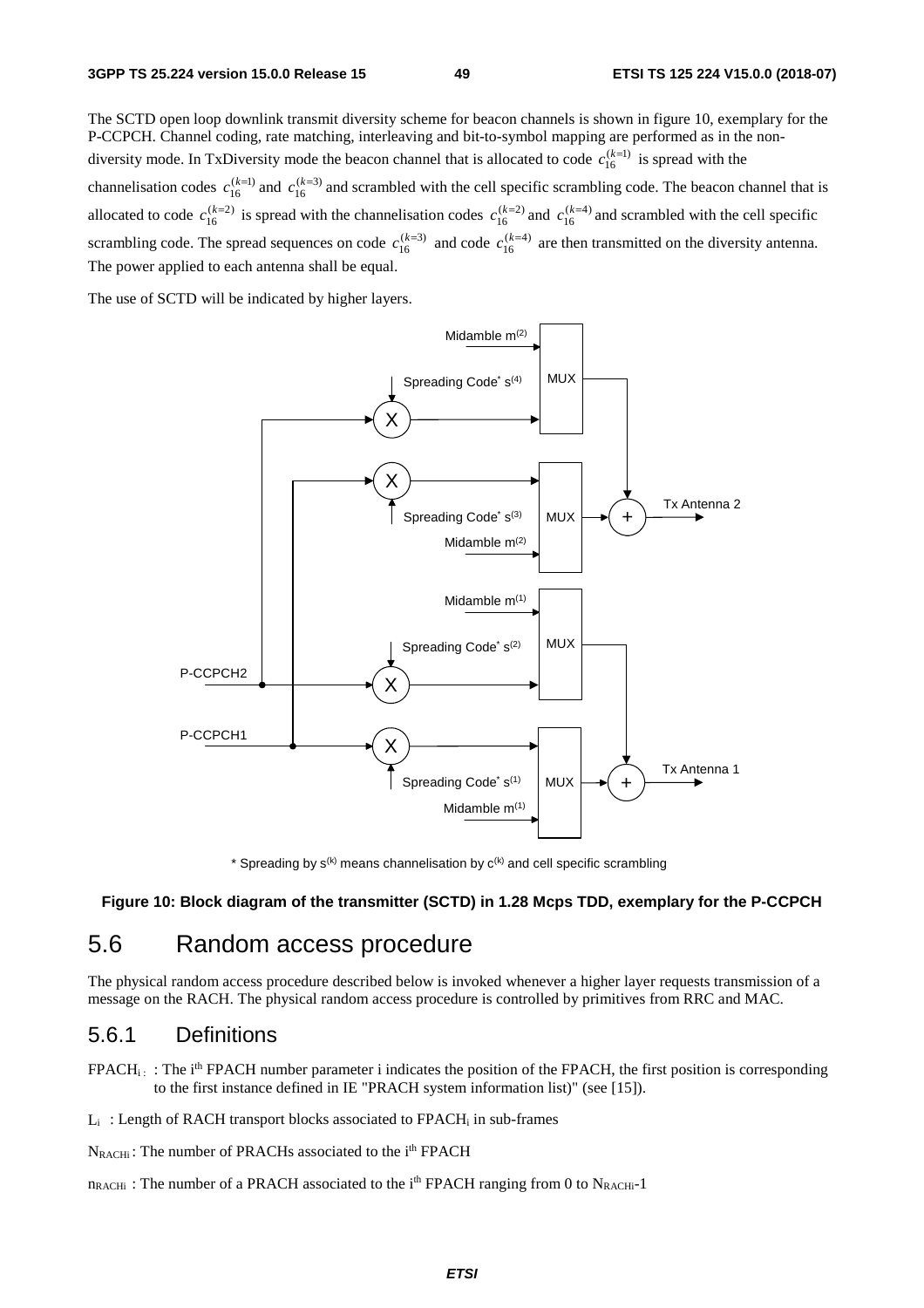M : Maximum number transmissions in the UpPCH

- WT : Maximum number of sub-frames to wait for the network acknowledgement to a sent signature
- SFN' : The sub-frame number counting the sub-frames. At the beginning of the frame with the system frame number SFN=0 the sub-frame number is set to zero.

### 5.6.1A UpPCH sub-channel

In order to separate different ASCs, UpPCH has N sub-channels associated with it (numbered from 0 to N-1). N may be assigned the value 1,2,4, or 8 by higher layer signaling.

Sub-channel i for UpPCH is defined as the UpPTS timeslot in the sub\_frame where SFN' mod  $N = i$ .

Where SFN': the sub-frame number counting the sub-frames. At the beginning of the frame with the system frame number SFN=0 the sub-frame number is set to zero.

The following figure illustrates the eight possible sub channels for the case,  $N=8$ .



**Figure 10A : Example of UpPCH subchannels** 

### 5.6.2 Preparation of random access

When the UE is in idle mode, it will keep the downlink synchronisation and read the system information. From the used SYNC-DL code in DwPCH, the UE will get the code set of 8 SYNC-UL codes (signatures) assigned to UpPCH for random access.

The description (codes, spreading factor, midambles, time slots) of the P-RACH, FPACH, S-CCPCH (carrying the FACH transport channel) channel; mapping relation of RACH and FPACH; ASC (available SYNC-UL sequences and available sub-channels) sets for each RACH are broadcast on the BCH.

Thus, when sending a SYNC-UL sequence, the UE knows which FPACH resource, P-RACH resources and S-CCPCH resources will be used for the access.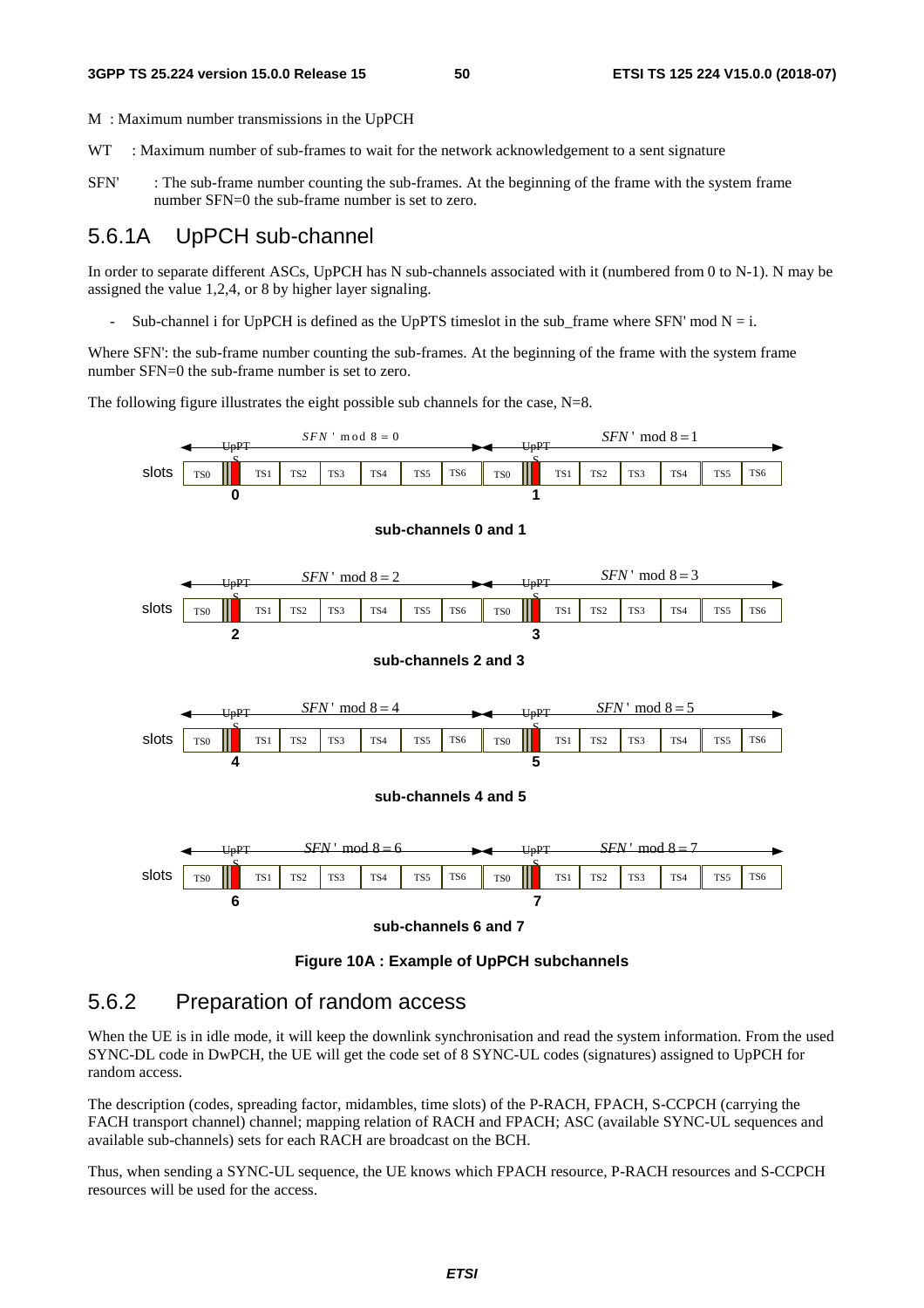The physical random access procedure described in this sub-clause is initiated upon request from the MAC sub-layer (see [18] and [19]).

Before the physical random-access procedure can be initiated, Layer 1 shall receive the following information by a CPHY-TrCH-Config-REQ from the RRC layer:

- The uplink access position by higher layers.
- The association between which signatures and which FPACHs; which FPACHs and which PRACHs; including the parameter values for each listed physical channel.
- The length  $L_i$  of a RACH message associated to FPACH<sub>i</sub> can be configured to be either 1 or 2 or 4 sub-frames corresponding to a length in time of either 5 ms or 10 ms or 20 ms.

NOTE 1:  $N_{RACHi}$  PRACHs can be associated with to FPACH<sub>i</sub>. The maximum allowed

NRACHi is Li.

- The available UpPCH sub-channels for each Access Service Class (ASC);
- The set of Transport Format parameters for the PRACH message;
- The "M" maximum number transmissions in the UpPCH;
- The "WT" maximum number of sub-frames to wait for the network acknowledgement to a sent signature; (1..4) the maximum value supported by Layer 1 is 4 sub-frames.
- The initial signature power "Signature\_Initial\_Power";
- The power-ramping factor Power Ramp Step [Integer];

The above parameters may be updated from higher layers before each physical random access procedure is initiated.

At each initiation of the physical random access procedure, Layer 1 shall receive the following information from the higher layers (MAC):

- The Transport Format to be used for the specific PRACH message;
- The ASC for the specific Random Access procedure;
- The data to be transmitted (Transport Block Set).
- The type of random access

#### 5.6.3 Random access procedure

The physical random-access procedure shall be performed as follows:

UE side:

- 1 Set the Signature Re-Transmission Counter to M.
- 2 Set the Signature transmission power to Signature\_Initial\_Power.
- 3 Based on the type of random access and the transport format indicated by MAC layer, an E-RUCCH or unique RACH used for the radio access is chosen, and then randomly select one UpPCH sub-channel and one signature respectively from the available ones for the given ASC. The random function shall be such that each of the allowed selections is chosen with equal probability.
- 4 Transmit the signature at UpPCH or other uplink access position indicated by higher layers using the selected UpPCH sub-channel at the signature transmission power. In the case that the Commanded Signature transmission Power exceeds the maximum allowed value, set the Signature transmission Power to the maximum allowed power.
- 5 After sending a signature, listen to the relevant FPACH for the next WT sub-frames to get the network acknowledgement. The UE will read the FPACH<sub>i</sub> associated to the transmitted UpPCH only in the sub-frames fulfilling the following relation: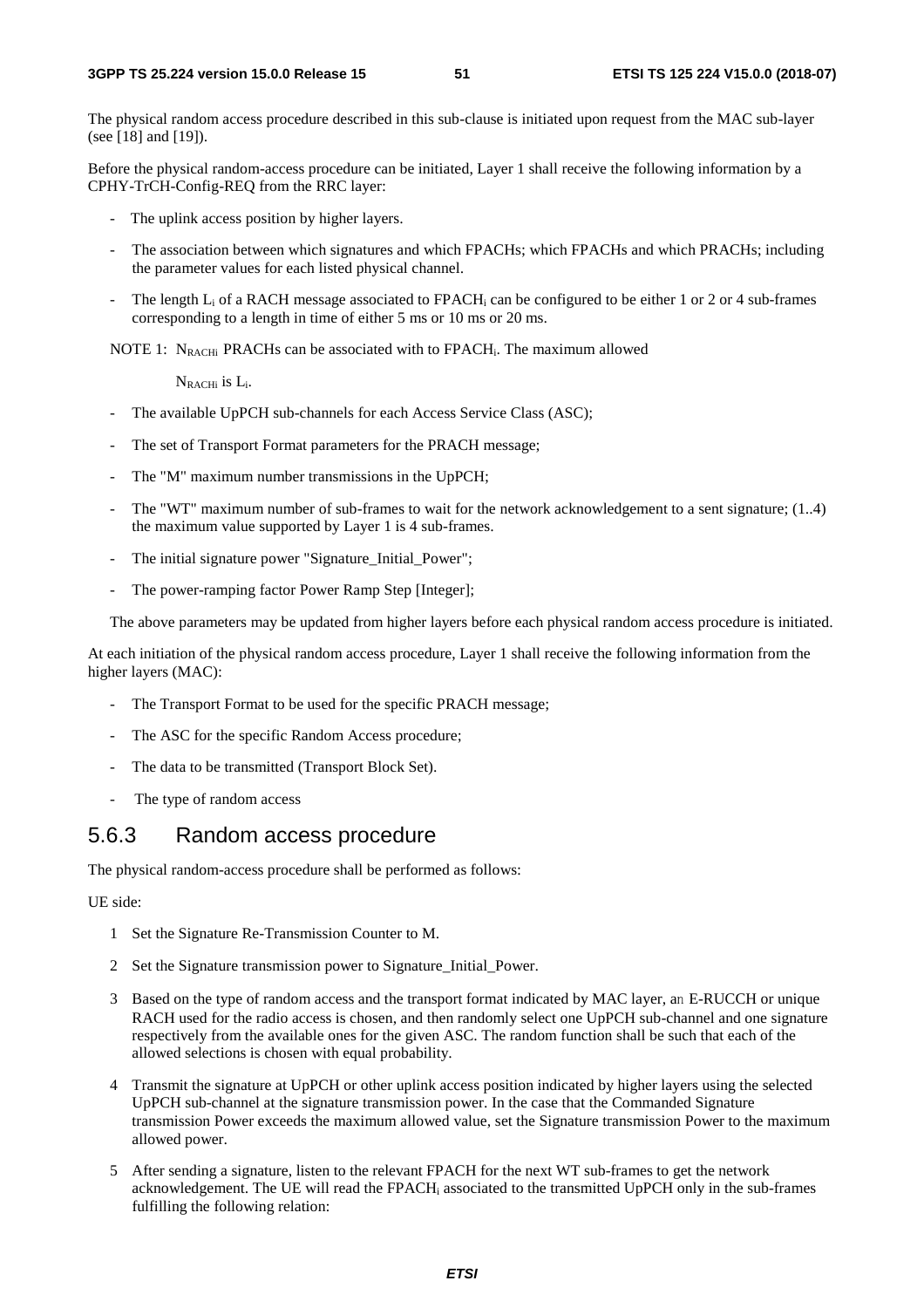(SFN' mod  $L_i$ )= $n_{RACHi}$ ;  $n_{RACHi}$ =0,...,  $N_{RACHi}$ -1, Here, FPACH to which UE should listen is decided according to the following formula:

 $FPACH_i = N \text{ mod } M$ ,

Where, N denotes the signature number (0..7) and M denotes the maximum number of FPACHs that defined in the cell.

- 6 In case no valid answer is detected in the due time: Increase the Signature transmission power by  $\Delta P_0$  = Power Ramp Step [dB], decrease the Signature Re-transmission counter by one and if it is still greater than 0, then repeat from step 3; else report a random access failure to the MAC sub-layer.
- 7 In case a valid answer is detected in the due time
	- a) set the timing and power level values according to the indication received by the network in the FPACHi
	- b) send at the sub-frame coming 2 sub-frames after the one carrying the signature acknowledgement, the RACH message on the relevant PRACH. In case  $L_i$  is bigger than one and the sub-frame number of the acknowledgement is odd the UE will wait one more sub-frame. The relevant PRACH is the  $n_{\rm RAGH}$ <sup>th</sup> PRACH associated to the FPACHi if the following equation ifs fulfilled:

 $(SFN' \mod L_i)=n_{RACHi}$ ;

Here SFN' is the sub-frame number of the arrival of the acknowledgement.

Both on the UpPCH and on the PRACH, the transmit power level shall never exceed the indicated value signalled by the network.

Network side:

The node B will transmit the FPACH<sub>i</sub> associated with the received UpPCH only in the sub-frames fulfilling the following relation:

 $(SFN' \text{ mod } L) = n_{RACHi}$ ;  $n_{RACHi} = 0, \ldots, N_{RACHi} - 1$ ,

Here, FPACH number i is selected according to the following formula based on acknowledged signature:

 $FPACH_i = N \mod M$ ,

Where, N denotes the signature number (0..7) and M denotes the maximum number of FPACH that defined in the cell.

The Node B will not acknowledge UpPCHs transmitted more than WT sub-frames ago

At the reception of a valid signature:

Measure the timing deviation with respect to the reference time  $T_{ref}$  of the received first path in time from the UpPCH and acknowledge the detected signature sending the FPACH burst on the relevant FPACH.

For examples on the random access procedure refer to Annex CB.

#### 5.6.3.1 The use and generation of the information fields transmitted in the FPACH

The Fast Physical Access CHannel (FPACH) is used by the Node B to carry, in a single burst, the acknowledgement of a detected signature with timing and power level adjustment indication to a user equipment.

The length and coding of the information fields is explained in TS25.221 sub-clause 5A.3.3.1.

#### 5.6.3.1.1 Signature reference number

The Signature Reference Number field contains the number of the acknowledged signature. The user equipment shall use this information to verify whether it is the recipient of the FPACH message.

#### 5.6.3.1.2 Relative sub-frame number

The Relative Sub-Frame Number field indicates the current sub-frame number with respect to the sub-frame at which the acknowledged signature has been detected.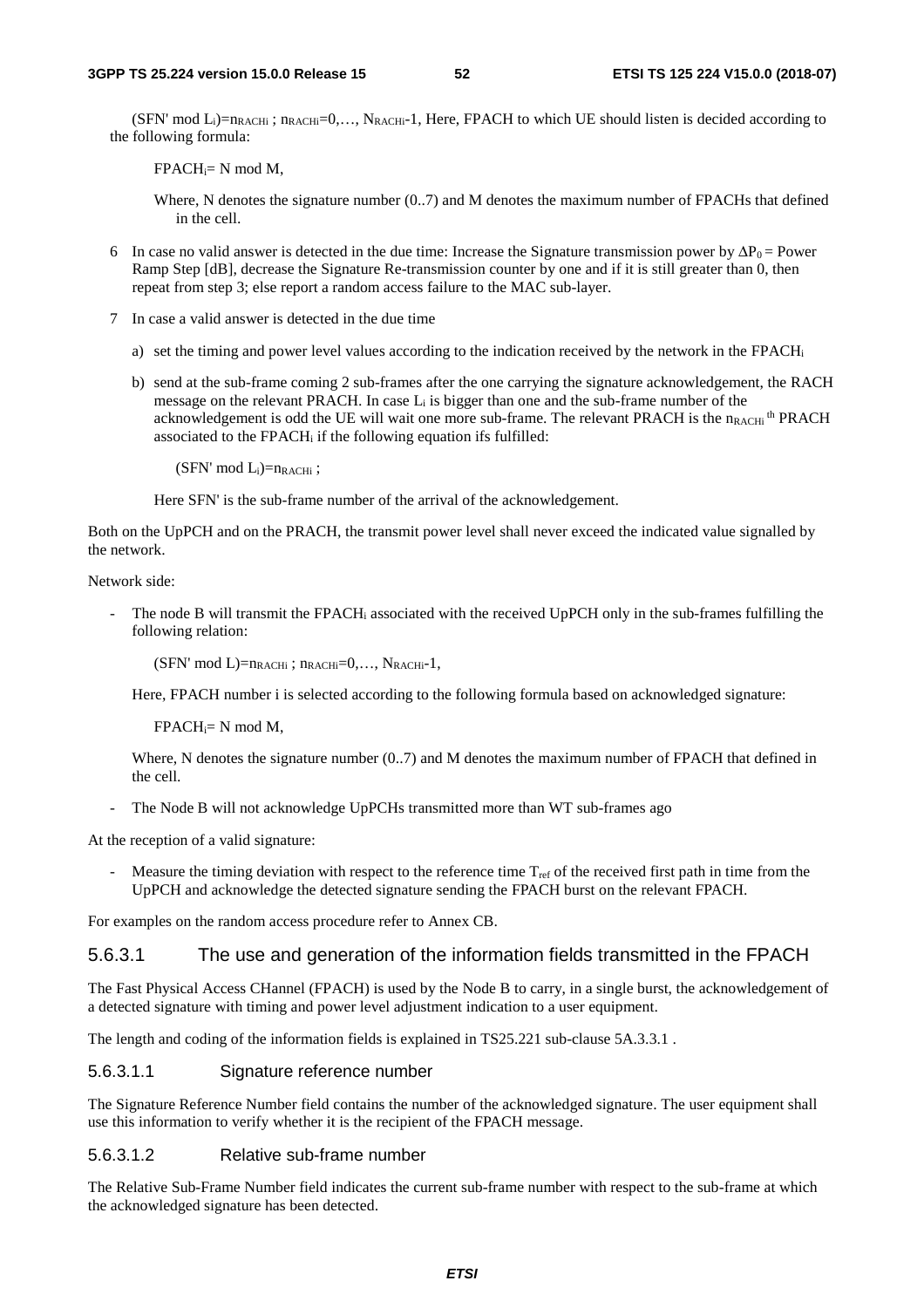The user equipment shall use this information to verify whether it is the recipient of the FPACH message.

#### 5.6.3.1.3 Received starting position of the UpPCH (UpPCH<sub>POS</sub>)

The *received starting position of the UpPCH (UpPCH<sub>POS</sub>)* field indirectly indicates to the user equipment the timing adjustment it has to implement for the following transmission to the network. The node B computes the proper value for this parameter according to the following rules:  $UpPCH_{POS} = UpPCH_{Rxpath} - UpPCH_{TS}$ 

#### where

 $UpPCH_{Rynath}:$  time of the reception in the Node B of the SYNC-UL to be used in the uplink synchronization process

UpPCH<sub>TS</sub>: time instance 128 chips prior to the start of the UpPCH according to the Node B internal timing

This information shall be used by the UE to adjust its timing when accessing the network, as described in section [5.2 'Uplink Synchronisation'] .

#### 5.6.3.1.4 Transmit power level command for the RACH message

This field indicates to the user equipment the power level to use for the RACH message transmission on the FPACH associated P-RACH.

The network may set this value based on the measured interference level (I) (in dBm) on the specific PRACH and on the desired signal to interference ratio (SIR) (in dB) on this channel as follows:

*Transmit Power Level Command for the PRACH(PRX<sub>PRACH,des</sub>)* 

PRX<sub>PRACH,des</sub> is the desired receive power level on the PRACH.

The UE shall add to this value the estimated path-loss to compute the power level to transmit for the PRACH.

# 5.6.3A E-RUCCH procedure

Requests for the transmission of an E-RUCCH are controlled by higher layers [18].

The available eight SYNC\_UL signatures on the primary carrier in a cell is devided into two subsets, one for the access of RACH information and the other for the access of E-RUCCH information. The available eight SYNC-UL signature on the secondary frequencies in cell are all for the access of E-RUCCH information.

When a Node B detects a SYNC\_UL signature and acknowledges it on the related FPACH, it should do some recordings, including the FPACH channel number, the sub-frame on which the acknowledgement is sent and the SYNC\_UL signature number. When a PRACH or E-RUCCH comes from a UE, the Node B should derive the related FPACH and the sub-frame on which the acknowledgement was sent for the UE and find the right record. The signature number in the record can help the Node B know the access type.

Random access procedure for enhanced uplink is basically same as random access procedure in subclause 5.6.3, only adding some new definitions.

L<sub>iE</sub> is the Length of E-RUCCH information transport blocks associated to FPACHi in sub-frames.

N<sub>RACHi</sub> is the number of PRACHs associated to the ith FPACH.

N<sub>E-RUCCHi</sub> is the number of E-RUCCHs associated to the ith FPACH and N<sub>E-RUCCHi</sub> equals to  $\min\{N_{RACHi}, L_{iE}\}\$ .

When SF of PRACH code equals to 16,  $L_i$  will be 2, otherwise  $L_i$  will be 1.

When SF of PRACH code equals to 4, SF of E-RUCCH will be 8, otherwise E-RUCCHs has the same SF with PRACH.

When n<sub>E-RUCCHi</sub> equals to n<sub>RACHi</sub>, E-RUCCH will share the same code resource with PRACH. And when SF of PRACH code equals to 4, the code resource assigned to PRACH including two codes (code i and code i+1) of SF 8, E-RUCCH can use the ith code of SF 8.

 If FPACHi sent an acknowledgement for E-RUCCH information, the sub-frames on which an acknowledgement is sent on FPACHi is fulfilling the following relation: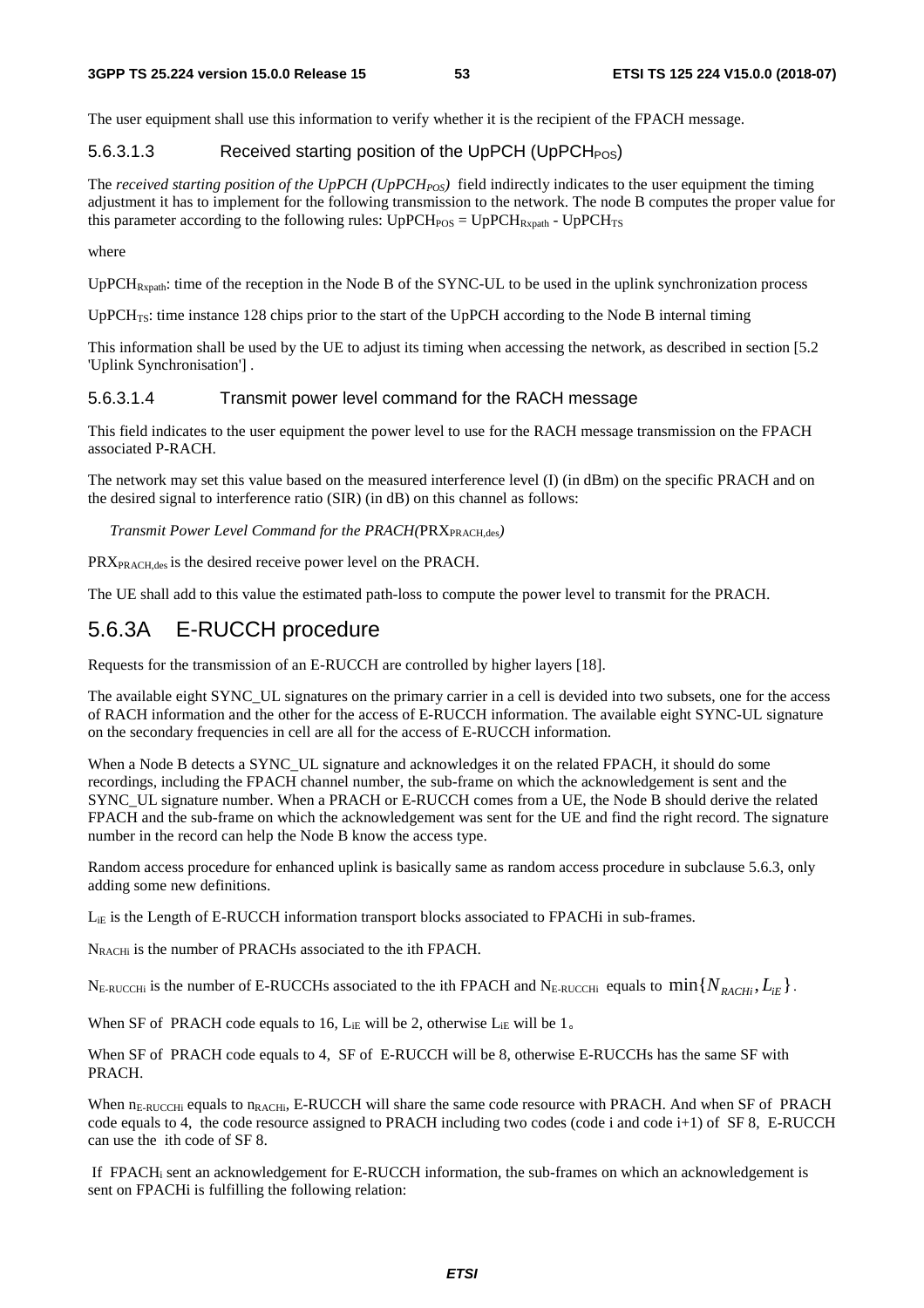$(SFN' \text{ mod } L_{iE}) = n_{E-RUCCHi}$ ;  $n_{E-RUCCHi} = 0, \ldots, N_{E-RUCCHi} - 1$ ,

Where, SFN' is the sub-frame number of the acknowledgement on FPACH

Accordingly, the code resource assigned to PRACH may be used by PRACH or E-RUCCH, we should make two prescript avoiding the collision between PRACH and E-RUCCH.

When Node B sent a FPACH<sub>i</sub> for  $PRACH<sub>nRACH<sub>i</sub></sub>$  in sub frame K, Node B could not send a FPACH<sub>i</sub> for  $E - RUCCH$ <sub>*RE\_RUCCHi*</sub> before sub frame K+L<sub>i</sub>;

When Node B sent a FPACH<sub>i</sub> for  $E - RUCCH$ <sub>*n*  $E - RUCCH$ </sub> in sub frame K, Node B could not send a FPACHi for *PRACH*<sub>nRACHi</sub> before sub frame K+L<sub>iE</sub>.

The interval between the acknowledgement on FPACH and transmission of E-RUCCH is fixed for a UE. The UE will send at the sub-frame coming 2 sub-frames after the one carrying the signature acknowledgement. In case  $L_{iE}$  is bigger than one and the sub-frame number of the acknowledgement is odd the UE will wait one more sub-frame.

The transmission power and the transmission timing are set according to subclause 5.1.1.7 and 5.2.7 respectively.

### 5.6.4 Random access collision

When a collision is very likely or in bad propagation environment, the Node B does not transmit the FPACH or cannot receive the SYNC-UL. In this case, the UE will not get any response from the Node B. Thus the UE will have to adjust its Tx time and Tx power level based on a new measurement and send a SYNC-UL again after a random delay.

Note that at each (re-)transmission, the SYNC-UL sequence and the UpPCH sub-channel will be randomly selected again by the UE.

Note: Due to the two-step approach a collision most likely happens on the UpPCH. The resources allocated to PRACH and E-RUCCH are virtually collision free. This two-step approach will guarantee that the RACH resources can be handled with conventional traffic on the same UL time slots.

# 5.7 Node B synchronisation procedure over the air

An option exists to use the regular DwPCH transmissions to achieve and maintain Node B synchronisation [20]. This optional procedure is based on measurements of DwPCHs from neighbouring cells according to an RNC schedule. The timing offset measurements are reported back to the RNC for processing. The RNC generates cell timing updates that are transmitted to the Node Bs and cells for implementation (common with the 3.84 Mcps TDD option). Alternatively the RNC may indicate that the NodeB shall autonomously adjust the cell timings. Two distinct phases can be distinguished for Node B synchronisation over the air, with a potential additional sub-phase involving late entrant cells.

## 5.7.1 Initial synchronisation

Common with 3.84 Mcps TDD, see [4.9.2 Initial Synchronisation], however, the regular DwPCHs are used as cell sync bursts.

### 5.7.2 Steady-state phase

Common with 3.84 Mcps TDD, see [4.9.3 Steady-State Phase], however, the regular DwPCHs are used as cell sync bursts. If the NodeB adjusts the cell timings autonomously, it shall take into account the propagation delay, signaled by the RNC.

## 5.7.3 Late entrant cells

A procedure that may be used for introducing new cells into an already synchronised RNS involves the continuous measurement of the DwPCHs of the neighbouring cells by the late entrant cell. The RNC may use this information to adjust the late entrant cell sufficiently to allow the cell to enter steady state phase.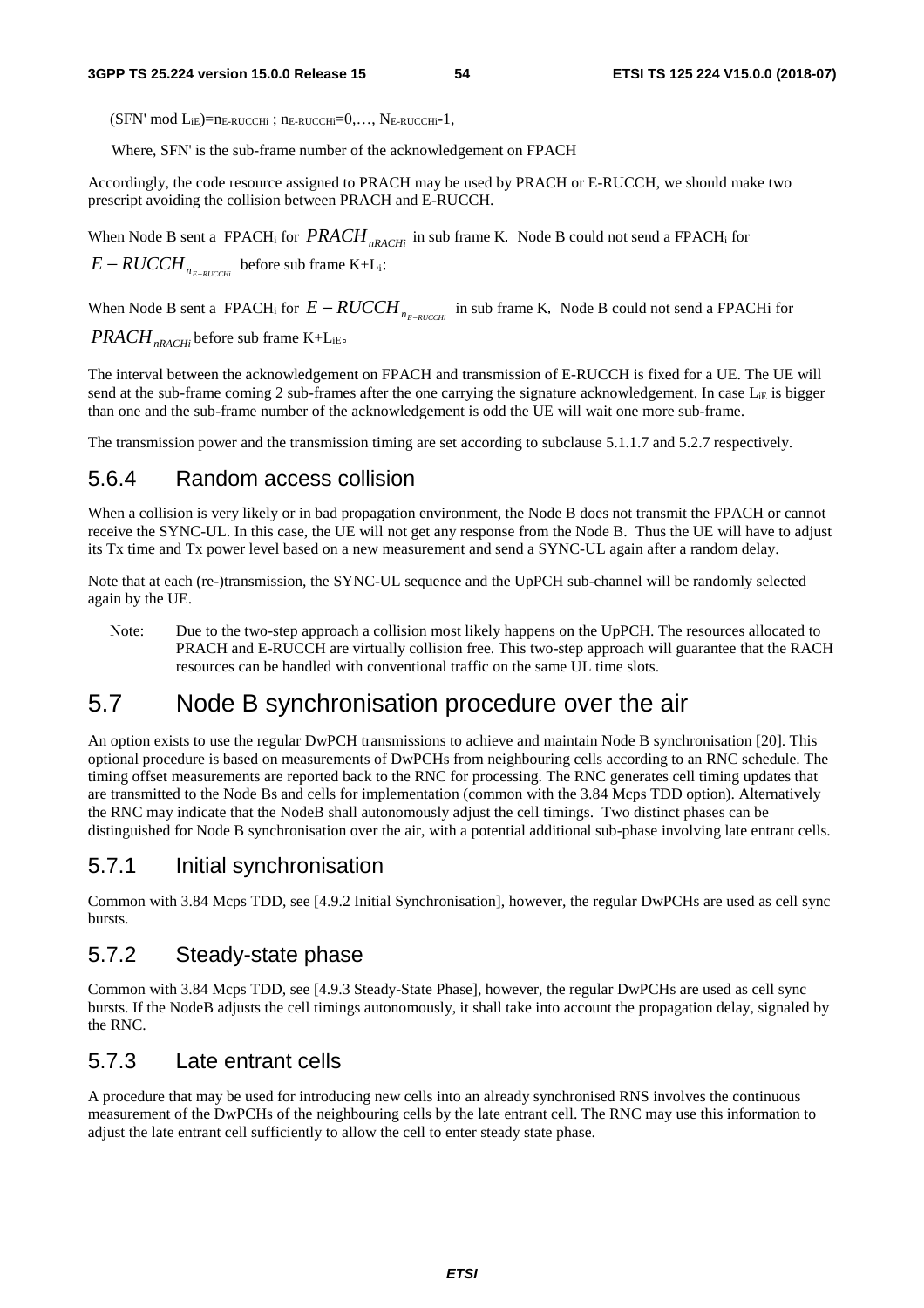# 5.8 Idle periods for IPDL location method

# 5.8.1 General

To support time difference measurements for location services, idle periods can be created in the downlink (hence the name IPDL) during which time transmission of the DwPCH from a Node B is temporarily ceased. During these idle periods the visibility of neighbour cells from the UE is improved.

The idle periods are arranged in a determined pattern according to higher layer parameters. An idle period has a duration of one DwPTS.

In general there are two modes for these idle periods:

- Continuous mode, and
- Burst mode

In continuous mode, the idle periods are active all the time. In burst mode the idle periods are arranged in bursts where each burst contains enough idle periods to allow a UE to make sufficient measurements for its location to be calculated. The bursts are separated by a period where no idle periods occur. The time difference measurements can be performed on any channel.

## 5.8.2 Parameters of IPDL

The following parameters are signalled to the UE via higher layers:

- **IP\_Status:** This is a logic value that indicates if the idle periods are arranged in continuous or burst mode.
- **IP\_Spacing:** The number of 10 ms radio frames between the start of a radio frame that contains an idle period and the next radio frame that contains the next idle period.
- **IP\_Start:** The number of the first frame with idle periods. In case of continuous mode IP\_Start is the SFN of the first frame with idle periods and in case of burst mode IP\_Start defines the number of frames after Burst\_Start with the first frame with idle periods.
- **IP\_Sub:** Indicates whether the idle period is to occur in the odd, the even or both the odd and even 5 ms subframes of the 10 ms idle frame.

Additionally in the case of burst mode operation the following parameters are also communicated to the UE.

- **Burst\_Start:** Specifies the start of the first burst of idle periods. 256×Burst\_Start is the SFN where the first burst of idle periods starts.
- **Burst\_Length:** The number of idle periods in a burst of idle periods.
- **Burst Freq:** Specifies the time between the start of a burst and the start of the next burst. 256×Burst Freq is the number of radio frames between the start of a burst and the start of the next burst.

### 5.8.3 Calculation of idle period position

In burst mode, burst #0 starts in the radio frame with SFN = 256×Burst\_Start. Burst #n starts in the radio frame with  $SFN = 256 \times Burst\_Start + n \times 256 \times Burst\_Freq$  ( $n = 0,1,2,...$ ). The sequence of bursts according to this formula continues up to and including the radio frame with  $SFN = 4095$ . At the start of the radio frame with  $SFN = 0$ , the burst sequence is terminated (no idle periods are generated) and at  $SFN = 256 \times Burst$  Start the burst sequence is restarted with burst #0 followed by burst #1 etc., as described above.

Continuous mode is equivalent to burst mode, with only one burst spanning the whole SFN cycle of 4096 radio frames, this burst starts in the radio frame with  $SFN = 0$ . In case of continuous mode the parameter IP\_Start defines the first frame with idle periods.

The DwPCH, that has to be idle, is defined by two values: IP\_Frame(*x*) and IP\_Sub. IP\_Frame(*x*) defines the  $x<sup>th</sup>$  frame within a burst in which subframe with the number IP\_Sub has to be switched off.

The actual frame with idle periods within a burst is calculated as follows: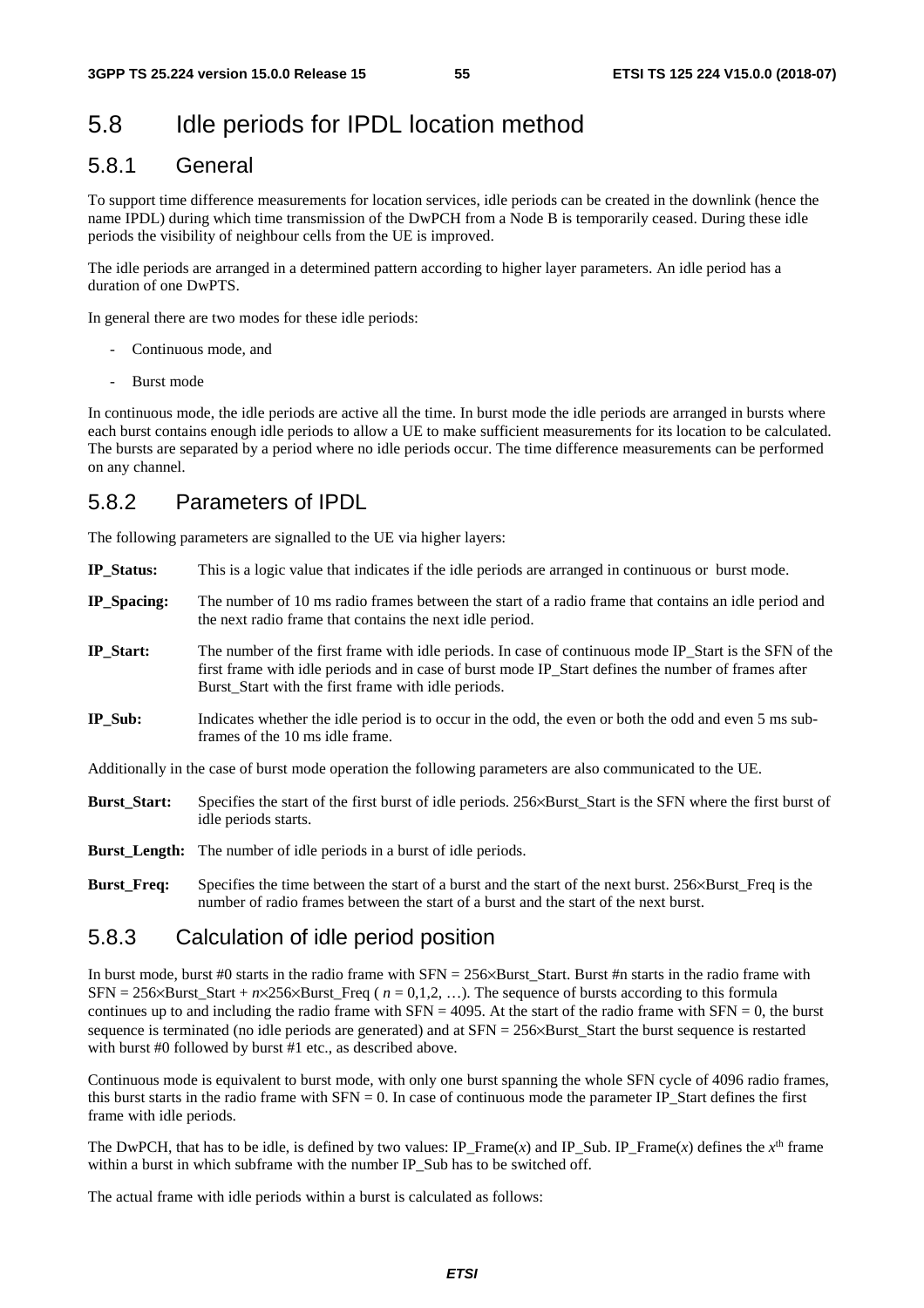IP\_Frame(*x*) = IP\_Start +  $(x-1) \times$  IP\_Spacing with  $x = 1, 2, 3, ...$ 

Figure 11 below illustrates the idle periods for the burst mode which shows the case that both subframes within each frame have DwPTS as an idle period.



**Figure 11: Idle periods of burst mode for 1.28Mcps TDD** 

# 5.9 HS-DSCH procedure in CELL\_DCH state

# 5.9.1 Link adaptation procedure

For HS-DSCH, the modulation scheme and effective code rate shall be selected by higher layers located within the Node B. This shall be achieved by appropriate selection of an HS-DSCH transport block size, modulation format and resources by higher layers. If the UE is configured in MIMO mode, higher layers may select the number of data streams, i.e. single or dual stream HS-DSCH transmission, and the transport block size, modulation format and resources for each stream. The Node B shall decide the number of data streams based on the uplink channel estimation and CQI reports from the UE. If UE supports multi-carrier HS-DSCH reception, higher layers may select multiple carriers to transfer data. Carriers selection may be based on CQI reports from the UE. If UE supports multi-carrier HS-DSCH transmission, UE shall report the CQI information of every carrier via HS-SICH.

The overall HS-DSCH link adaptation procedure consists of *two parts:* 

*Node B procedure:* 

- 1) The NodeB transmits HS-SCCH carrying a UE identity identifying the UE to which HS-DSCH TTI is to be granted. In case of HS-DSCH transmissions in consecutive TTIs to the same UE, the same HS-SCCH shall be used for associated signalling. If the UE is configured in MIMO mode, the Node B shall determine appropriate HS-SCCH type for single or dual stream HS-DSCH transmission. If UE supports multi-carrier HS-DSCH reception, above HS-SCCH detection procedure applied on each independent carriers.
- 2) The NodeB transmits HS-DSCH to the UE using the grant indicated in the HS-SCCH. If UE supports multicarrier HS-DSCH reception, the mapping relation between HS-SCCH and its associated HS-DSCH is set by higher layers.
- 3) Upon receiving the HS-SICH from the respective UE, the status report (ACK/NACK and CQI) shall be passed to higher layers. If UE supports multi-carrier HS-DSCH reception, the mapping relation between HS-SICH and its associated HS-DSCH is set by higher layers.

#### *UE procedure:*

1) When indicated by higher layers, the UE shall start monitoring all HS-SCCHs that are in its HS-SCCH set as signalled to it by higher layers. The information carried on the HS-SCCH is described in [8]. If UE supports multi-carrier HS-DSCH reception, the monitoring HS-SCCH set is signalled by higher layers.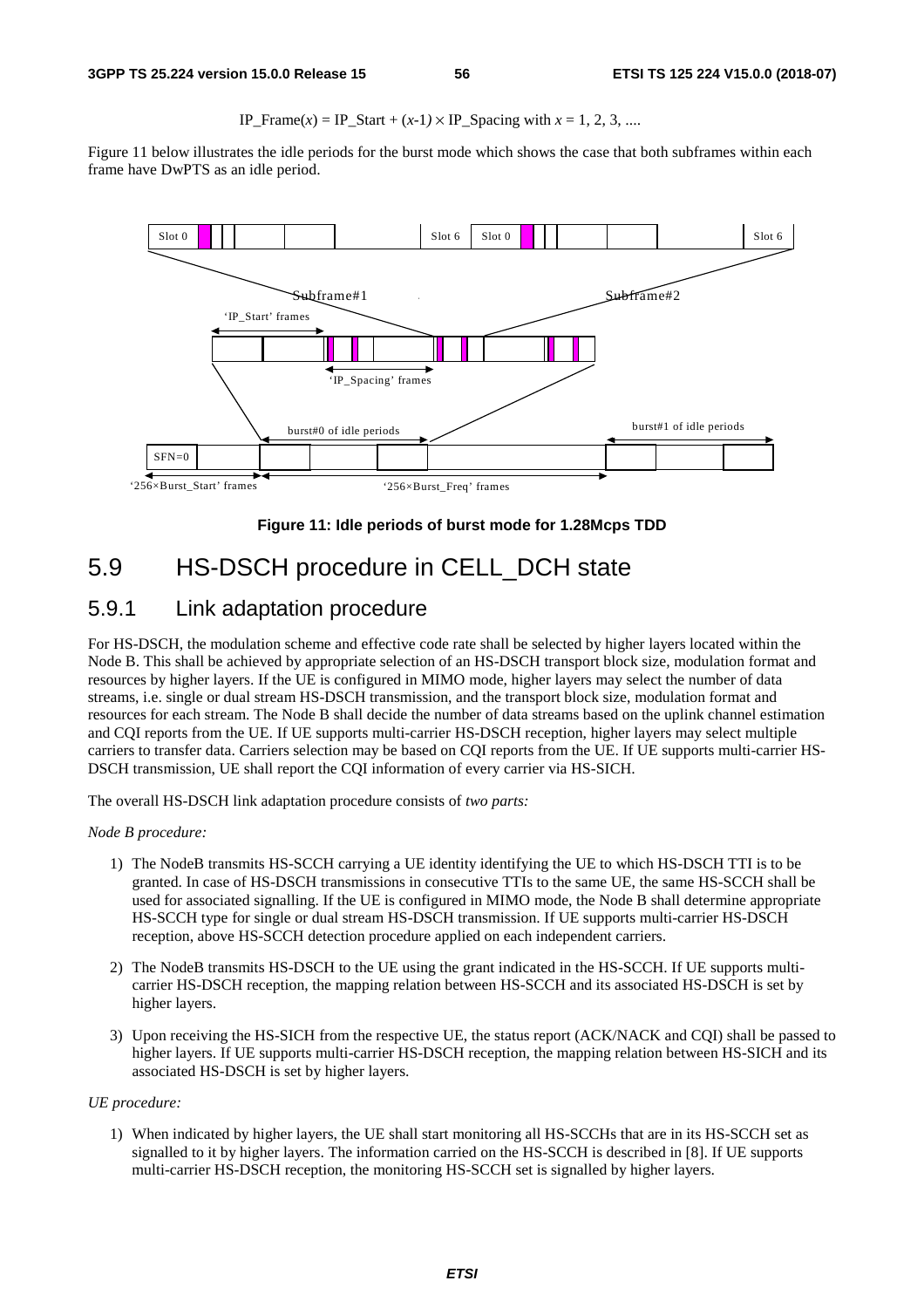- 2) In the case that a HS-SCCH is identified to be correct by its CRC, the UE shall read the HS-PDSCHs indicated by the HS-SCCH. If the UE is configured in MIMO mode, UE may acquire HS-PDSCH resource allocation information of each stream according to the associated HS-SCCH. If UE supports multi-carrier HS-DSCH reception, UE may acquire HS-PDSCH resource allocation information of each carrier according to the associated HS-SCCHs, the mapping relation between every HS-SCCH and its associated HS-PDSCH is signalled by higher layers. In the case that a HS-SCCH is identified to be incorrect, the UE shall discard the data on the HS-SCCH and return to monitoring.
- 3) After reading the HS-PDSCHs, the UE shall generate an ACK/NACK message and transmit this to the NodeB in the associated HS-SICH, along with the most recently derived CQI. If the UE is configured in MIMO mode, the CQI and ACK/NACK of each stream are transferred via the associated HS-SICH. If UE supports multi-carrier HS-DSCH reception, the CQI and ACK/NACK of every carrier are transferred via individual HS-SICH.

The mapping of HS-PDSCH channelisation code set and timeslot information carried by the HS-SCCH for a given HS-DSCH TTI is described in [9].

For a given allocation of HS-PDSCH resources to a UE for a specific HS-DSCH TTI, the following shall apply:

- If timeslot information on HS-SCCH indicates two or more timeslots, none of these timeslots shall comprise a beacon channel.
- If timeslot information on HS-SCCH indicates a single timeslot and this timeslot comprises a beacon channel then:
	- The Node-B shall not indicate SF=1 for any HS-PDSCH resource.
	- The set of HS-PDSCH resources allocated by the Node-B to a UE shall exclusively comprise either beacon function or non-beacon function physical channels. The Node B shall therefore not allocate both beacon function and non-beacon function physical channels within the beacon timeslot to the UE. If the HS-DSCH for a specific HS-DSCH TTI is mapped to the beacon channel, this shall be signalled using *kstart* = 1 and *kstop*  $= 1$ . For a definition of the first and last allocated channelisation code indices  $k_{start}$  and  $k_{stop}$  on HS-SCCH refer to [9].
	- When SCTD antenna diversity is applied to the beacon channel, then the presence of channelisation code  $C_{16}^{(1)}$  within the channelisation code set information on HS-SCCH shall implicitly indicate the presence of channelisation code  $C_{16}^{(2)}$ .

## 5.9.2 HS-DSCH channel quality indication procedure

For the HS-SICH associated to the HS-SCCH command for allocation or release of the semi-persistent HS-PDSCH resources and HS-SCCH command for activation or deactivation of DRX and the HS-SICH associated to HS-SCCH type1 or HS-SCCH type 4 or HS-SCCH type 8 with transport block size information set to all zeros, UE shall feedback ACK and CQI on HS-SICH with RTBS equals to zero.

The channel quality indicator (CQI) provides the Node B with an estimate of the code rate that would have maximized the single-transmission throughput of the previous HS-DSCH transmission if decoded in isolation. The CQI report requires to be referenced to a given set of HS-PDSCH resources by the Node B, but note that the UE is not restricted to making measurements only on these reference resources when deriving a given CQI. The reference resources for a CQI report shall be a set of HS-PDSCH resources that were received by the UE in a single TTI, and contain a complete transport block. These resources will be known to the Node B from the relative timings of the HS-SICH carrying the CQI and previous HS-DSCH transmissions to the UE.

The CQI consists of two fields; a Recommended Transport Block Size (RTBS) and a Recommended Modulation Format (RMF). The UE shall use the same mapping table for these fields as is being used for the time slot information and modulation scheme information fields respectively of the HS-SCCH [18]. If the UE is configured in MIMO mode, the HS-SICH shall consists of the CQI reports of each stream, i.e. the RTBS and RMF of each stream.

The reporting procedure is as follows:

1. The UE receives a message on an HS-SCCH telling it which resources have been allocated to it for the next associated HS-DSCH transmission.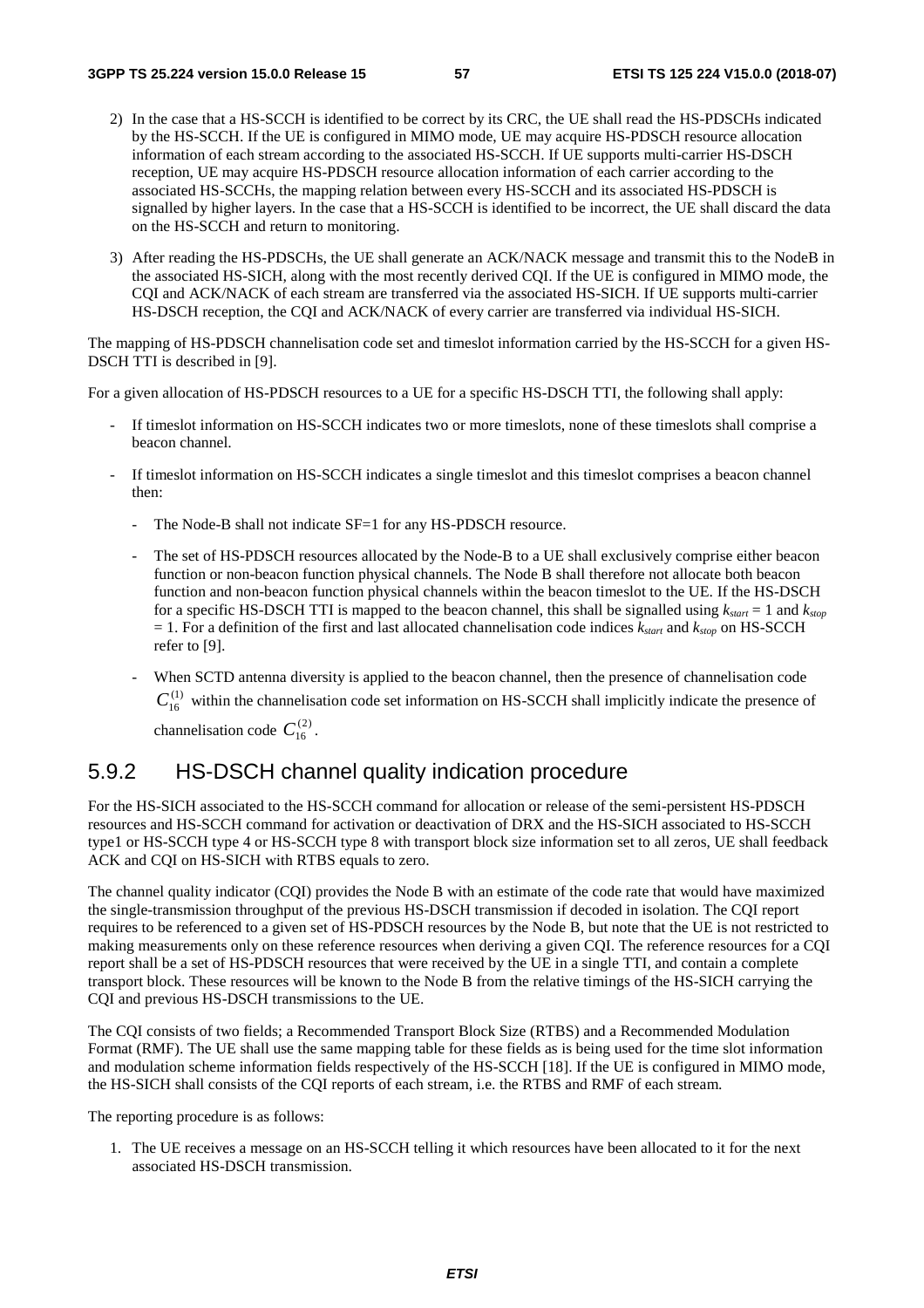2. The UE reads the associated HS-DSCH transmission, and makes the necessary measurements to derive a CQI that it estimates would have given it the highest single-transmission throughput for the allocated resources whilst achieving a BLER of no more than 10 %. If the UE is configured in MIMO mode, the CQI would have given the highest single-transmission throughput for each stream respectively in the allocated resources whilst achieving BLER of each stream of no more than 10%.

BLER, in this context, is defined as the probability that a transport block transmitted using the RTBS and RMF is received in error if decoded in isolation. For the purposes of this calculation, it shall be assumed that the transport block that would be transmitted with these parameters would use redundancy version parameters  $s = 1$ and  $r = 0$ . Note that, by this definition, a UE shall never report a CQI that corresponds to a code rate greater than unity.

Using this definition of BLER, single-transmission throughput shall be defined as follows :

single-transmission throughput =  $(1 - BLER) \times RTBS$ 

If the UE is configured in MIMO mode, the single-transmission throughput shall be defined as the sum of each stream throughput.

3. The CQI report derived from a given HS-DSCH transmission shall be reported to the Node B in the next HS-SICH available to the UE following that HS-DSCH transmission, unless that HS-SICH immediately follows the last allocated HS-DSCH timeslot, in which case the subsequent available HS-SICH shall be used by the UE. This HS-SICH may not necessarily be the same HS-SICH that carries the ACK/NACK information for that HS-DSCH transmission. The UE shall always transmit the most recently derived CQI in any given HS-SICH, which may mean that some CQI reports are discarded without being transmitted to the Node B.

## 5.9.3 HS-SCCH monitoring procedure

If HS\_SCCH\_DRX\_Active is FALSE, UE shall monitor a set of HS-SCCHs as follows.

For 1.28Mcps TDD, in a multi-frequency HS-DSCH cell, a UE divides its HS-SCCH set into one or more HS-SCCH subsets; in each HS-SCCH subset all HS-SCCHs are associated with the same frequency's HS-PDSCH. When indicated by higher layers, the UE shall start monitoring all HS-SCCHs in all HS-SCCH subsets to acquire the configuration information of HS-PDSCHs. In the case that one HS-SCCH is detected carrying its UE identity, the UE shall skip monitoring the remaining HS-SCCHs in this HS-SCCH subset, and restrict its monitoring only to previously detected HS-SCCH in the following TTIs. The UE shall set all HS-SCCHs carrying its UE identity in all HS-SCCH subsets into an active set, and set all HS-SCCH subsets in which no HS-SCCH carries its UE identity into a remaining set.

In the case that the multi-carrier number (as described in [15]) is not configured by high layers, a UE shall always monitor all HS-SCCH subsets. Otherwise, the UE may skip monitoring remaining HS-SCCH subsets when the number of HS-SCCHs carrying its UE identity, i.e. the number of HS-SCCHs in the active set, is equal to the configured value.

During the following TTIs, the UE shall update and maintain the active set and the remaining set. If one or more HS-SCCHs in the active set do not carry its UE identity, the UE shall remove them from the active set and set their corresponding HS-SCCH subsets into remaining set. Meanwhile, if one or more HS-SCCHs in remaining sets are detected carrying its UE identity, the UE shall set these founded HS-SCCHs into the active set and remove their corresponding HS-SCCH subsets from the remaining set.

If HS\_SCCH\_DRX\_Active is TRUE, UE shall monitor a set of HS-SCCHs in the subframes according to rules defined in the subclause 5.13.

# 5.9A HS-DSCH procedure in CELL\_FACH state

### 5.9A.1 Link adaptation procedure

In HS-DSCH reception in CELL\_FACH state, the measurement result on RACH can be used for initial link adaptation. Only when UE is allocated a dedicated UE identity, the ACK/NACK feedback is provided and a measurement report is associated with each HS-DSCH link adaptation procedure. When downlink transmission is recommenced following a transmission pause, Node B shall order UE to perform the uplink synchronization procedure cf [subclause 5.3.3.2 Establishment of uplink synchronization] in case it detects the UE is out of synchronization. If Node B receives E-RUCCH from the UE, the Node B can then resume the HS-DSCH transmission for the UE, and the link adaptation procedure is the same as that in CELL\_DCH state, cf.5.9.1.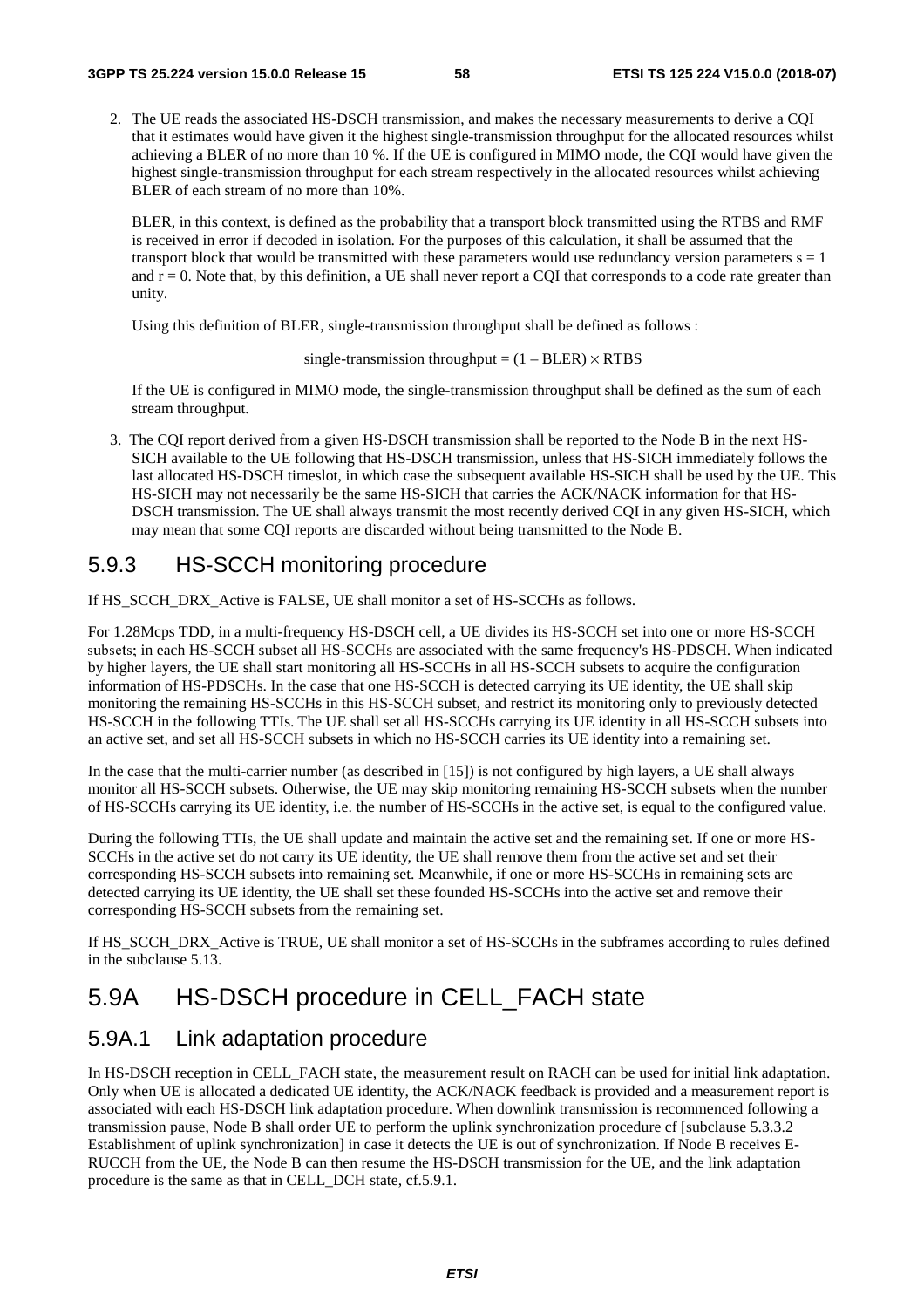The Node B shall always use HS-SCCH type 1 for BCCH transmission. For the UEs in CELL-FACH state which are configured in MU-MIMO mode, the UE shall detect the HS-SCCH type of the HS-SCCHs carry consistent control information via UE ID, i.e., the HS-SCCH shall be HS-SCCH type 1 if the UE ID is BCCH specific H-RNTI while the HS-SCCH shall be HS-SCCH type 4 if the UE ID is its dedicated H-RNTI.

# 5.9A.2 HS-DSCH channel quality indication procedure

If the UE is configured without dedicated UE identity, the UE shall not transmit an HS-SICH. If the UE is configured with a dedicated UE identity, but the HS-SCCH is an uplink synchronization establishment order, then its associated HS-SICH shall not be transmitted. Otherwise, the channel quality indication shall be transmitted on HS-SICH, and the HS-DSCH channel quality indication procedure is the same as that in CELL\_DCH state of 1.28Mcps TDD, cf. 5.9.2.

# 5.9A.3 HS-SCCH monitoring procedure

When HS\_DSCH\_DRX\_CELL\_FACH\_STATUS is FALSE (as described in [15]), UE shall monitor HS-SCCHs continuously as in CELL\_DCH state cf. 5.9.3.

When HS\_DSCH\_DRX\_CELL\_FACH\_STATUS is TRUE (as described in [15]), UE shall monitor HS-SCCHs according to the following rules:

- Once the UE receives HS-SCCH carrying its dedicated identity and feeds back on HS-SICH, the UE shall monitor HS-SCCHs continuously for a period of inactivity time (T321) configured by higher layer.
- Once the UE receives HS-SCCH order carrying synchronization establishment command and accomplishes the uplink synchronization establishment, the UE shall monitor HS-SCCHs continuously for a period of inactivity time (T321) configured by higher layer.
- Whenever the UE monitors E-AGCH continuously as described in 5.11.3A, the UE shall always monitor HS-SCCHs.
- The UE shall monitor HS-SCCHs for the RX burst length of the DRX Cycle and may choose not to monitor HS-SCCHs for the rest of the time of the DRX Cycle (as described in [15]).

# 5.9B HS-DSCH procedure in CELL\_PCH or URA\_PCH state

## 5.9B.1 Link adaptation procedure

In HS-DSCH reception in CELL\_PCH and URA\_PCH state, after receiving a paging indication on PICH for its specific PI, the UE with a stored dedicated UE identity shall start monitoring HS-SCCH while the UE without a dedicated UE identity shall start monitoring the HS-PDSCH(s). The HS-PDSCH physical resource and associated signalling are broadcasted in the system information.

In a multi-frequency cell, HS-DSCH reception in CELL\_PCH and URA\_PCH is only on primary frequency.

#### *Node B procedure:*

The timing relation of the PICH frame to the associated HS-SCCH subframe or the HS-DSCH is described in 7.2.7.3 and 7.2.7.4 of [8].

If the UE is configured with a dedicated UE identity, the Node B shall use the following procedures:

- The Node B shall transmit the HS-SCCH order associated with the PICH frame using the dedicated UE identity.
- If the Node B has received E-RUCCH, the Node B considers that the UE has transitted to CELL\_FACH state.

If the UE is configured without dedicated UE identity, the Node B shall use the following procedures:

- The Node B shall not transmit an HS-SCCH.
- The Node B shall transmit an HS-DSCH transport block in the HS-DSCH subframe with parameters configured by RRC layer.
- The Node B shall retransmit the HS-DSCH transport block ( $2*m-1$ ) times in the next contiguous subframes without transmitting HS-SCCH.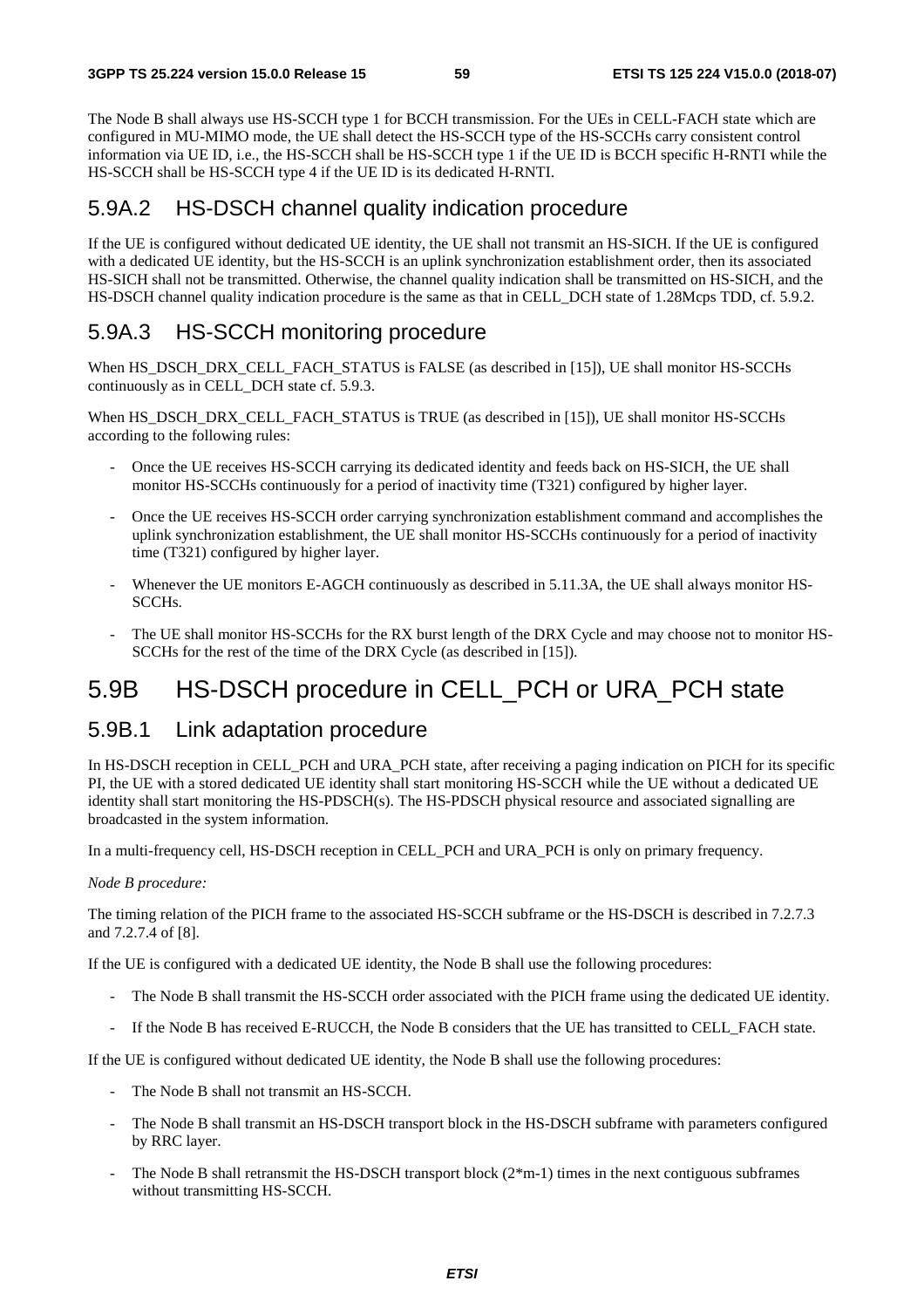- The Node B shall use OPSK modulation for each transmission of HS-PDSCH.
- For the first transmission and retransmission, the redundancy and constellation version of the HS-DSCH transport block are 0, 3, 4, 7, 0, 3…

#### *UE procedure:*

If the UE has detected a paging indication intended for this UE, the UE shall perform the following actions:

If the UE is configured with a dedicated UE identity, UE shall receive the corresponding HS-SCCH subframes:

- if the UE detects that one of the monitored HS-SCCHs in a set of associated HS-SCCH subframes carries consistent control information (HS-SCCH order) intended for this UE, the UE shall initiate the uplink synchronization procedure on primary frequency and transit to CELL\_FACH state.
- if the UE detects that one of the monitored HS-SCCHs in a set of associated HS-SCCH subframes carries consistent control information (HS-SCCH type 1 carrying BCCH specific H-RNTI), the UE shall receive the corresponding HS-DSCH based on the association and timing between HS-SCCH and HS-DSCH.
- if the UE does not detect any HS-SCCH carries consistent control information intended for this UE in the M subframes, the UE shall resume the DRX operation.
- If the UE is configured without dedicated UE identity and there is no legacy PCH channel, UE shall receive the corresponding HS-DSCH TTIs and:
	- consider that paging message is retransmitted in 2\*m subframes, the parameter *m* is the number of frame that a paging sub-channel occupies.
	- combine retransmissions to the same HARQ buffer.
	- pass the data to higher layers if the CRC is correct after decoding the data.
	- resume the DRX operation if the CRC fails after receiving  $2*$ m subframes.

#### 5.9B.2 HS-DSCH channel quality indication procedure

The UE in CELL\_PCH or URA\_PCH state does not report CQI via HS-SICH.

#### 5.9B.3 HS-SCCH monitoring procedure

The UE with a stored dedicated UE identity shall monitor HS-SCCH in M sub-frames after receiving its specific paging indication on PICH (as described in [8]).

The UE without a dedicated UE identity shall not monitor any HS-SCCH.

## 5.10 Macro-diversity procedure

The macro-diversity procedure is the same as that of 3.84 Mcps TDD, cf. 4.12 Macro-diversity procedure.

# 5.11 E-DCH Procedure

### 5.11.1 ACK/NACK detection

The physical layer in the UE shall detect ACK or NACK contained within the E-HICH. Which E-HICH is associated with the corresponding E-DCH transmission is defined in [8].

### 5.11.2 Serving and neighbour cell pathloss metric derivation

The UE shall be capable of measuring the P-CCPCH RSCP of the serving cell and of intra-frequency and interfrequency neighbour cells in accordance with [11]. The P-CCPCH transmit power (P<sub>ref</sub>) of the serving cell and of each neighbour cell (with a primary or a secondary frequency being the same as UE's current working frequency) in the monitored neighbour cell list shall be signalled by higher layers to the UE in order that the UE may estimate the mean pathloss to the serving cell  $(L<sub>serv</sub>)$  and to each of the N neighbour cells in the monitored neighbour cell list  $(L<sub>1</sub>, L<sub>2</sub>, ...$  $L_N$ ). The pathloss used in the following formulas is a linear value, but not a logarithmic (dB) value.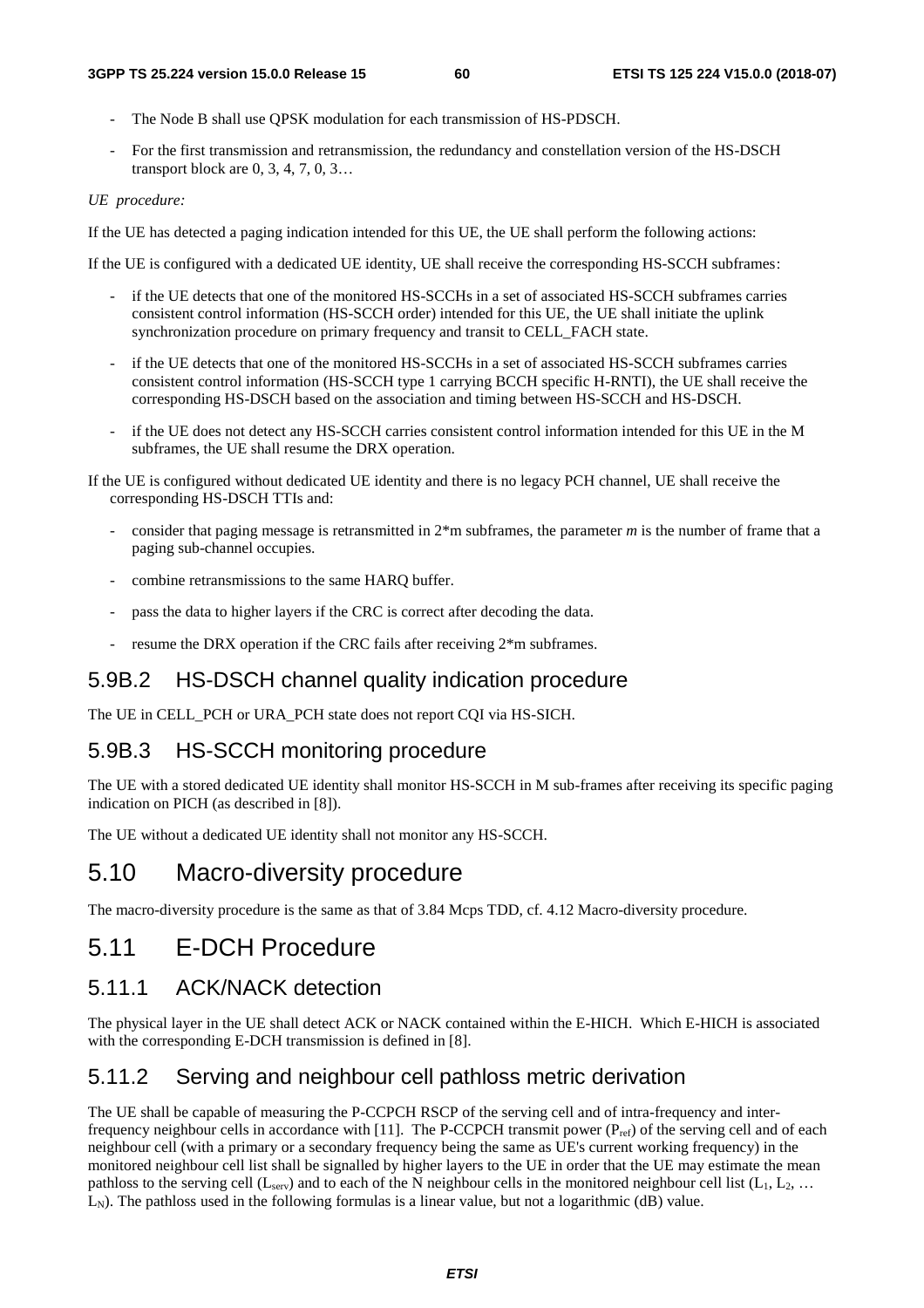Higher layers shall configure the UE to use SNPL reporting type 1 or SNPL reporting type 2. In accordance with the SNPL reporting type, the UE shall be capable of forming a metric corresponding to:

$$
\Phi = \frac{1}{\sum_{n=1}^{N} L_{serv} / L_n}
$$
 {for SNPL reporting type 1}  
\n
$$
\Phi = \frac{\min_{n=1..N} (L_n)}{L_{serv}}
$$
 {for SNPL reporting type 2}

The metric φ shall be converted into a logarithmic (dB) value Q and shall be mapped to a Serving and Neighbour Cell Pathloss (SNPL) index according to table 2b. The SNPL index is supplied to and used by higher layers (see [18]).

| $Q = 10*log_{10}(\phi)$ | <b>SNPL</b> index |
|-------------------------|-------------------|
| Q < 10                  | $\boldsymbol{0}$  |
| $-10 \le Q < -8$        | 1                 |
| $-8 \le Q < -6$         | $\overline{c}$    |
| $-6 \le Q < -5$         | 3                 |
| $-5 \le Q < -4$         | $\overline{4}$    |
| $-4 \le Q < -3$         | 5                 |
| $-3 \le Q < -2$         | 6                 |
| $-2 \le Q < -1$         | 7                 |
| $-1 \leq Q < 0$         | 8                 |
| $0 \leq Q < 1$          | 9                 |
| $1 \leq Q < 2$          | 10                |
| $2 \le Q < 3$           | 11                |
| $3 \le Q < 4$           | 12                |
| $4 \le Q < 5$           | 13                |
| $5 \le Q < 6$           | 14                |
| $6 \le Q < 7$           | 15                |
| $7 \le Q < 8$           | 16                |
| $8 \le Q < 9$           | 17                |
| $9 \le Q < 10$          | 18                |
| $10 \le Q < 11$         | 19                |
| $11 \le Q < 12$         | 20                |
| $12 \le Q < 13$         | 21                |
| $13 \le Q < 14$         | 22                |
| $14 \le Q < 15$         | 23                |
| $15 \le Q < 16$         | 24                |
| $16 \le Q < 17$         | 25                |
| $17 \le Q < 18$         | 26                |
| $18 \le Q < 20$         | 27                |
| $20 \le Q < 22$         | 28                |
| $22 \le Q < 24$         | 29                |
| $24 \le Q < 26$         | 30                |
| $26 \leq Q$             | 31                |
|                         |                   |

#### **Table 2b: SNPL mapping**

If the higher layer signalling information regarding the required P-CCPCH reference power of all the neighbour cells or the serving cell is not available for the UEs staying in CELL\_DCH state, e.g. when the serving cell changes or the working frequency changes within the serving cell, but the intra-frequency cell list and/or the inter-frequency cell list has not been updated, the UE shall return an SNPL index value of 9.

For the UEs staying in CELL\_DCH state, if the intra-frequency cell list and/or the inter-frequency cell list have been updated, before the pathloss of all of the cells that SNPL calculation involves is derived, the UE shall return an SNPL index value of 9.

After receiving the related cell information, if neighbour cell indicated for SNPL reporting in the monitored neighbour cell list mentioned above is null, the UE shall return an SNPL index value of 9.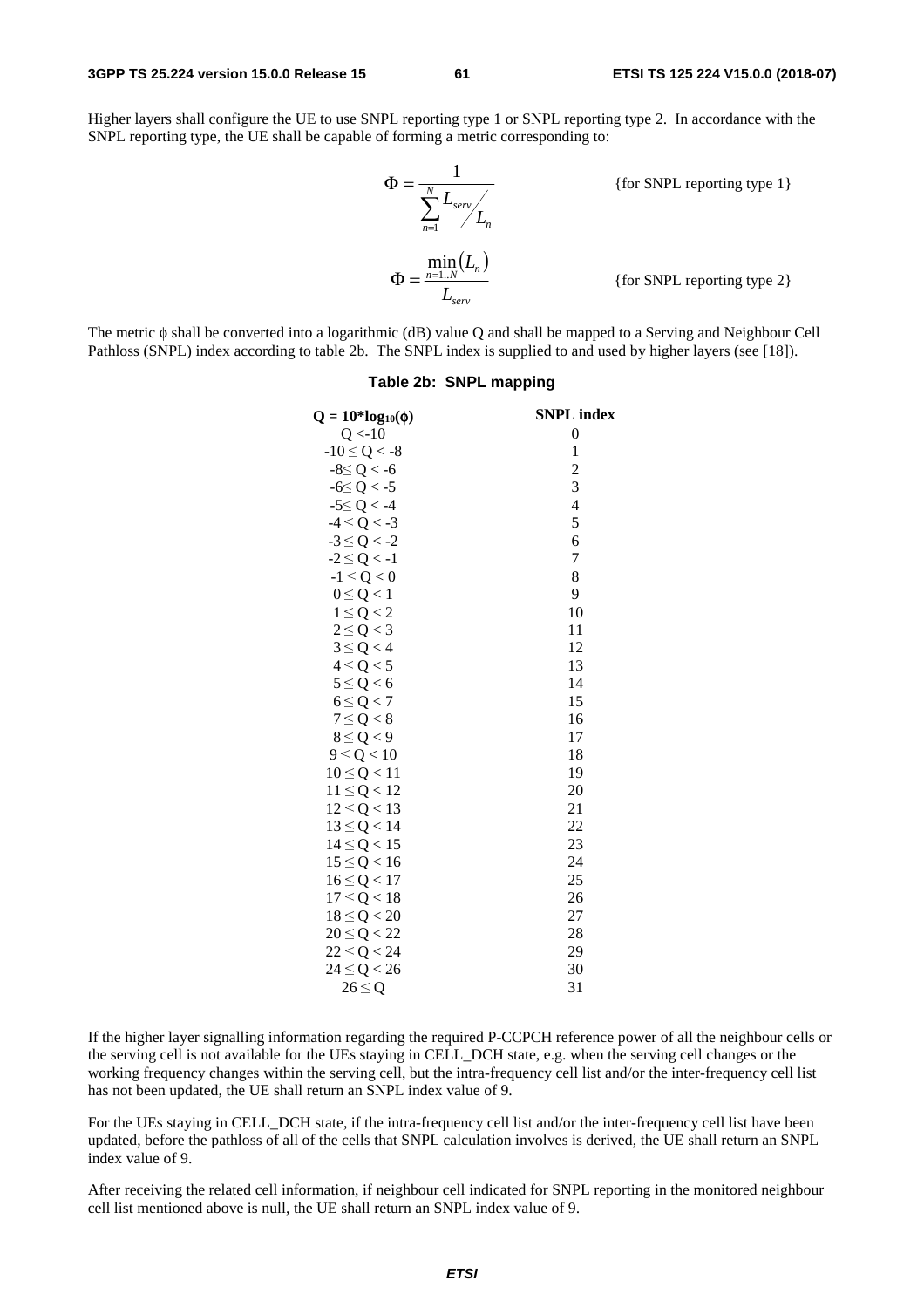For the UE configured with multi-carrier E-DCH transmission, all the uplink E-DCH carriers of the UE can be divided into one or more carrier group(s). The neighbour cells which are used for SNPL calculation for each carrier in one carrier group are the same. For physical layer of UE, the carrier group information shall be indicated by higher layer to make it know that which uplink E-DCH carriers are in the same carrier group. For each carrier group, the SNPL is calculated in reference to one carrier of the carrier group and is shared by all the carriers which are in the same carrier group. Higher layers shall configure the UE to use SNPL reporting type 1 or SNPL reporting type 2 for all carrier groups. In accordance with the SNPL reporting type, the UE shall be capable of selecting the corresponding formula from the above two formulas to calculate the SNPL for one carrier group, where Lserv is the mean pathloss to the serving cell (Lserv) and  $L_n$  is the mean pathloss to the n-th cell of the N neighbour cells (with a primary or a secondary frequency being the same as one of the frequencies in the current carrier group) in the monitored neighbour cell list.

For multi-carrier E-DCH transmission, the UE shall return an SNPL index value of 9 for one carrier when the UE is under the same scenoarios as listed above for UE's returning an SNPL index value of 9.

# 5.11.3 E-AGCH monitoring in CELL\_DCH state

If E-AGCH DRX information is not configured by higher layers,

if the UE has semi-persistent E-PUCH resources, the UE shall keep monitoring a set of E-AGCHs continuously;

otherwise, when the latest scheduling information UE sent indicates the TEBS equals zero and the UE has received the corresponding ACK on E-HICH, after continuing monitoring E-AGCH for a period of time configured by higher layers, the UE may stop monitoring E-AGCH if the UE has no E-DCH data (including retransmission data) to transmit. When the TEBS becomes larger than zero, the UE shall start monitoring E-AGCH after sending scheduling information indicating that the TEBS is larger than zero.

If the E-AGCH DRX information is configured by higher layers, the UE shall monitor E-AGCHs according to rules defined in the subclause 5.13.

# 5.11.3A E-AGCH monitoring in CELL\_FACH state

For the UE with a stored dedicated UE identity in CELL\_FACH state, when the latest scheduling information UE sent indicates the TEBS equals zero and the UE has received the corresponding ACK on E-HICH, after continuing monitoring E-AGCH for a period of time (T321) configured by higher layers (as described in [15]), UE may stop monitoring E-AGCH if the UE has no E-DCH data (including retransmission data) to transmit. The TEBS is described in [18].

If the TEBS becomes larger than zero, UE shall start monitoring E-AGCH after sending scheduling information indicating that the TEBS is larger than zero.

For the UE without a dedicated UE identity in CELL\_FACH state or in IDLE mode, UE shall stop monitoring E-AGCH outside the common E-RNTI Scheduling Window (as described in [18]).

# 5.12 MIMO operation of HS-DSCH

### 5.12.1 General procedure

This section applies only when a UE is configured in MIMO mode.

The general transmitter structure to support MIMO operation of HS-PDSCH transmission is shown in figure 11A. Channel coding, interleaving and spreading are done the same as in non-MIMO mode. The Node B scheduler can decide to transmit one or two transport blocks to a UE in one TTI. The spread complex valued signals are fed to both TX antenna branches, and weighted with precoding weights.

If the UTRAN schedules a single transport block to a UE in one TTI, it uses EBB (Eigenvector Based Beam-forming) or antenna selection for transmission of that transport block on the HS-PDSCH sub-frame. If the UTRAN schedules two transport blocks to a UE in one TTI, it uses two orthogonal precoding vectors to transmit the two transport blocks. The precoding vectors are generated by SVD (Singular Value Decomposition) of the channel matrix or grouped beamforming to form the two beams. The PARC with two transmit antennas can be viewed as a special case, where the stream per antenna is transmitted independently.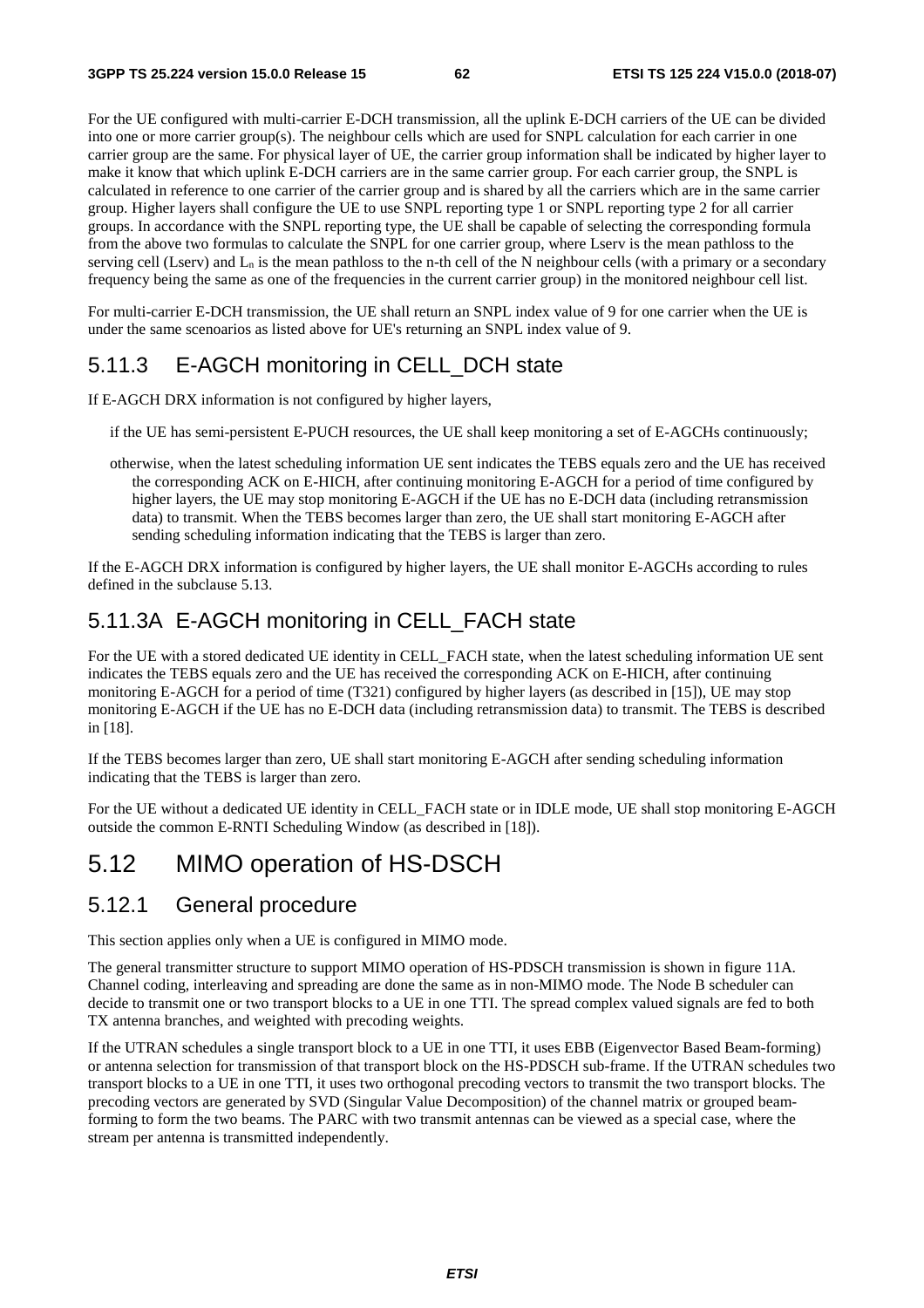

#### **Figure 11A: The generic downlink transmitter structure to support MIMO operation for HS-PDSCH transmission.**

The Node B estimates the uplink channels seen from each antenna by uplink physical channels or standalone midamble channel. The Node B scheduler decides whether to schedule one or two transport blocks to a UE in one TTI and what transport block size(s) and modulation scheme(s) to use for each of them. The Node B determines the precoding vectors applied on the HS-PDSCH sub-frame and forms the beams to the UE. The associated HS-SCCH type for single or dual stream HS-DSCH transmission is signaled to the UE. The UE transmits the CQI report and ACK/NACK of each stream to the Node B via the associated HS-SICH.

### 5.12.2 Identification of MIMO dual stream

When the UE is configured in MIMO mode and the dual stream transmission is adopted, the two streams are called stream1 and stream2 respectively. According to the special default midamble allocation scheme, the Node B shall allocate the pattern1 to stream1, and the pattern2 to stream2. The UE identifies and detects two transport blocks in one TTI according to the different patterns.

### 5.12.3 UE antennas time switched transmission

When the UE is configured in MIMO mode, uplink time switched transmission at the UE with two antennas for uplink physical channels, i.e. HS-SICH, E-PUCH, DPCH and standalone midamble channel if configured by higher layers, is used for uplink channel estimation.

The UE switches the two antennas to transmit the uplink physical channels HS-SICH, E-PUCH, and DPCH and standalone midamble channel among the uplink timeslots which may belong to one TTI or multiple TTIs allocated by UTRAN. The downlink signaling HCSN and ECSN are used to guarantee the identification of the two UE antennas and the exact update of the two channel estimation vectors at Node B. Note that time switched transmission is not applied to the random access uplink physical channel.

If the standalone midamble channel is not configured, the UE antennas time switched transmission procedures for uplink physical channels are described below.

- If the allocated resource for the UE includes multiple uplink timeslots in one TTI, the UE shall transmit the uplink physical channels in every timeslot by using the antenna selected according to the received downlink signaling value and the predefined relationship between UE and Node B. The details are as follows:
	- If there is an HS-SICH in this TTI, the Node B implicitly informs the UE by HCSN on HS-SCCH which antenna shall be used to transmit HS-SICH. The UE shall use the antenna indicated by the parity of HCSN decimal value to transmit HS-SICH. Based on the reference antenna carrying HS-SICH, the UE switches the transmit antennas in turn for the consequent uplink transmission in this TTI;
	- Else if there is no HS-SICH but scheduled E-PUCH in this TTI, the Node B implicitly informs UE by ECSN on E-AGCH which antenna shall be used to transmit the first timeslot of E-PUCH. UE shall use the antenna indicated by the parity of ECSN decimal value to transmit first timeslot of E-PUCH. And based on the reference antenna carrying the first timeslot of E-PUCH, the UE switches the transmit antennas in turn for the consequent uplink transmission in this TTI;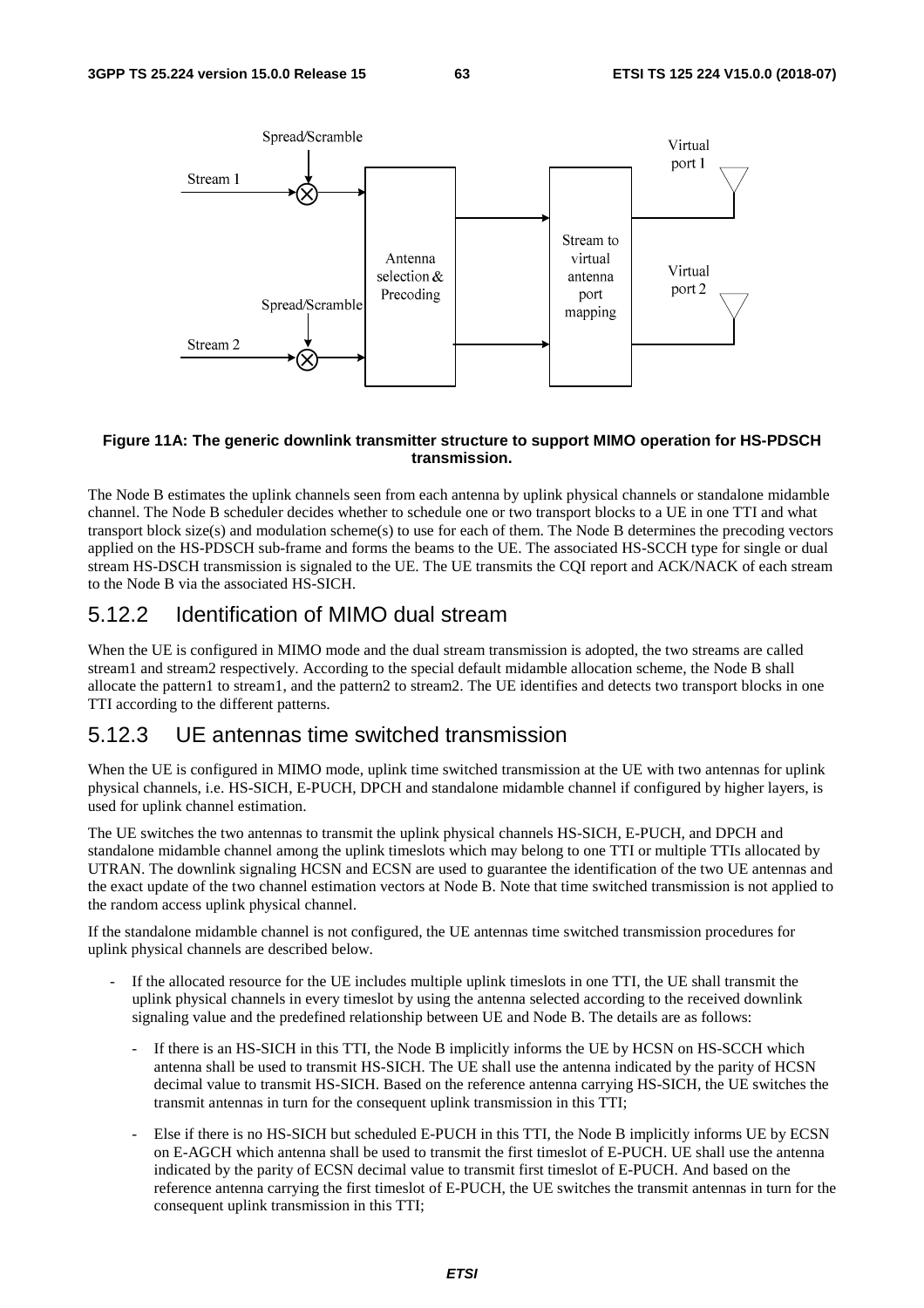- Else, the UE shall take the antenna used to transmit the uplink channel in the first timeslot of this TTI as reference and switch the transmit antennas in turn in the consequent uplink timeslots in this TTI. The reference antenna is the other antenna different from the one used last time for this transmission type which may be non-scheduled transmission, semi-persistent transmission and RDI E-PUCH transmission.
- Else, the allocated resource for the UE just include one uplink timeslot in one TTI, the UE shall select the antenna according to the different uplink channel.
	- If there is an HS-SICH in this uplink timeslot, the UE shall select the antenna indicated by the parity of HCSN decimal value on the associated HS-SCCH;
	- Else if there is no HS-SICH but scheduled E-PUCH in this uplink timeslot, the UE shall select the antenna indicated by the parity of ECSN decimal value on E-AGCH;
	- Else, the UE shall select the other antenna different from the one used last time for this transmission type which may be non-scheduled transmission, semi-persistent transmission and RDI E-PUCH transmission.

If the standalone midamble channel is configured, the UE antennas time switched transmission procedures for uplink physical channels are described below.

If the UE needs to transmit an HS-SICH, the UE shall use a different antenna from the one used for HS-SICH to transmit the associated standalone midamble channel in the other uplink timeslot of the same subframe configured by higher layers.

If there is other uplink physical channel(s) besides HS-SICH in subframe for the UE to transmit, the standalone midamble channel shall be omitted.

# 5.12A MU-MIMO operation of HS-DSCH and E-DCH

If the UE is configured in MU-MIMO mode, the Node B should estimates the uplink channels seen from each antenna by uplink physical channels or standalone midamble channel. The Node B scheduler decides whether to schedule multiple UE using the same physical resource in one TTI according to uplink channel estimation.

For the MU-MIMO operation of HS-DSCH, the special default midamble pattern is signaled on HS-SCCH to inform the UE which special default midamble pattern is used. The UE transmits the CQI report and ACK/NACK to the Node B via the associated HS-SICH.

For the MU-MIMO operation of E-DCH, the special default midamble pattern is signaled on E-AGCH to inform the UE which special midamble pattern is used. The Node B transmits ACK/NACK to the each user via the associated E-HICH signature sequence.

# 5.13 Control channel discontinuous reception procedures

If the higher layers set CONTROL\_CHANNEL\_DRX\_STATUS to TRUE (as described in [15]) and Enabling\_Delay is configured to be finite value, after Enabling\_Delay radio frames have passed, UE\_ DRX\_Enabled is TRUE. Or if the higher layers set CONTROL\_CHANNEL\_DRX\_STATUS to TRUE and Enabling Delay is configured to be infinity, after the UE has received DRX activation order via HS-SCCH order, UE\_DRX\_Enabled is TRUE. Otherwise UE\_ DRX Enabled is FALSE.

Whether discontinuous downlink HS-SCCH reception operation or discontinuous downlink E-AGCH reception operation is applied is determined by the setting of HS\_SCCH\_DRX\_Active and E\_AGCH\_DRX\_Active as follows:

**HS\_SCCH\_DRX\_Active** shall be set to TRUE while UE\_ DRX\_Enabled is TRUE and discontinuous downlink HS-SCCH reception is activated. Otherwise, HS-SCCH \_DRX\_Active shall be set to FALSE.

Discontinuous downlink HS-SCCH reception shall be activated at the time when UE\_ DRX\_Enabled is set to TRUE, and may be further deactivated or activated by layer 1 HS-SCCH orders (see section 5.13.2).

**E\_AGCH\_DRX\_Active** shall be set to TRUE while UE\_DRX\_Enabled is TRUE, E-AGCH DRX information is configured and discontinuous downlink E-AGCH reception is activated. Otherwise, E\_AGCH\_DRX\_Active shall be set to FALSE.

Discontinuous downlink E-AGCH reception shall be activated at the time when UE\_ DRX\_Enabled is set to TRUE and E-AGCH DRX information is configured and may be further deactivated or activated by layer 1 HS-SCCH orders.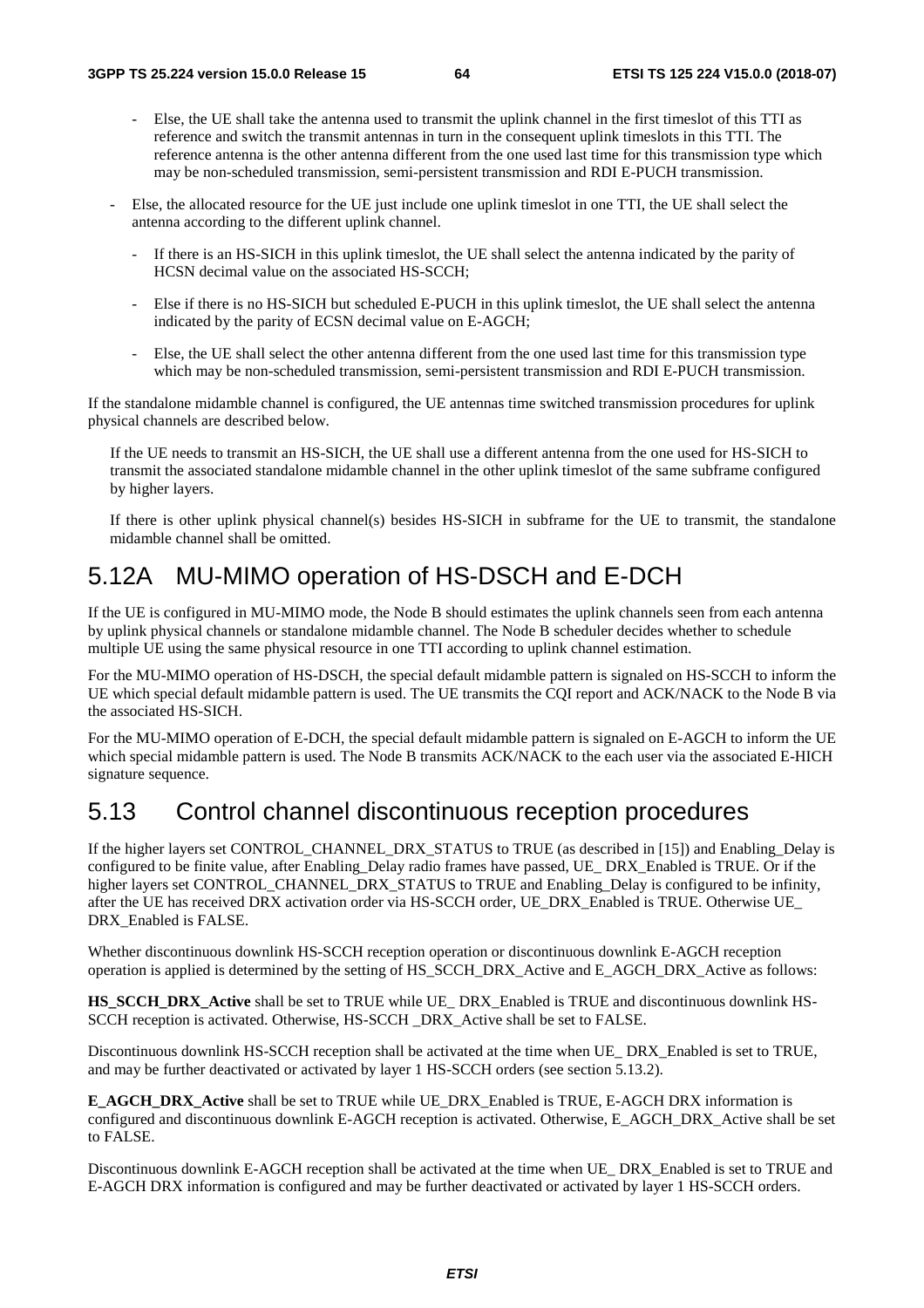The higher layers define the discontinuous reception procedures using the following parameters (defined in [15]):

**HS\_SCCH\_DRX Offset**: HS-SCCH reception pattern offset in subframes.

**E\_AGCH\_DRX Offset**: E-AGCH reception pattern offset in subframes.

**Enabling Delay**: ensures that the HS-SCCHs and E-AGCHs are received continuously for Enabling Delay radio frames after CONTROL\_CHANNEL\_DRX\_STATUS is set to TRUE.

**HS\_SCCH\_DRX cycle:** HS-SCCH reception pattern length in subframes.

**E\_AGCH\_DRX cycle**: E-AGCH reception pattern length in subframes.

**Inactivity\_Threshold\_for\_HS\_SCCH\_DRX\_cycle**: For single carrier HS-DSCH reception, when HS\_SCCH DRX Active is TRUE, this timer shall be started or restarted in the same subframe as the HS-SICH corresponding to an HS-PDSCH reception.

For multi-carrier HS-DSCH reception, this timer should be maintained per UE. When HS\_SCCH \_DRX\_Active is TRUE, this timer shall be started or restarted in the same subframe as the HS-SICH on any configured carrier corresponding to an HS-PDSCH reception.

**E\_AGCH\_Inactivity\_Monitor\_Threshold**: For single carrier E-DCH transmission, when E\_AGCH\_DRX\_Active is TRUE, this timer shall be started or restarted in the same subframe as the E-HICH which contains the HARQ-ACK corresponding to the latest scheduling information indicating the TEBS equals zero. If the UE is transmitting SI only MAC-e PDU with TEBS equals zero and the UE is monitoring E-AGCHs only in the E-AGCH reception pattern, this timer shall not be started or restarted.

For multi-carrier E-DCH transmission, this timer should be maintained per UE. When E\_AGCH\_DRX\_Active is TRUE, this timer shall be started or restarted in the same subframe as the E-HICH on any configured carrier which contains the HARQ-ACK corresponding to the latest scheduling information indicating the TEBS equals zero. If the UE is transmitting SI only MAC-i PDU with TEBS equals zero and the UE is monitoring E-AGCHs only in the E-AGCH reception pattern on all configured carriers, this timer shall not be started or restarted.

### 5.13.1 Discontinuous downlink reception

The HS-SCCH reception pattern is the same for all the configured carriers of the UE and is derived from a discontinuous reception subframe numbering as follows.

The HS-SCCH reception pattern is the set of subframes whose HS-SCCH discontinuous reception radio frame number CFN and subframe number subframe number verify:

 $((2*CFN - HS\_SCCH\_DRX \cdot 0)$  and  $HSSCCH\_DRX \cdot 0) = 0$ 

For the first subframe within each radio frame, the subframe number shall be set to 0. For the second subframe within each radio frame, the subframe number shall be set to 1.

When HS\_SCCH\_DRX\_Active is FALSE, the UE shall monitor HS-SCCHs continuously according to rules defined in the subclause 5.9.3.

When HS\_SCCH\_DRX\_Active is TRUE and the timer Inactivity Threshold for HS-SCCH DRX cycle is not configured by higher layers, the UE shall monitor the HS-SCCH subframes in the HS-SCCH reception pattern on all configured carriers.

When HS\_SCCH\_DRX\_Active is TRUE and the timer Inactivity Threshold for HS-SCCH DRX cycle is configured by higher layers, the UE is required to monitor the HS-SCCHs in the UE's HS-SCCH set on all configured carriers continuously when the timer is running. The UE shall only monitor the HS-SCCH subframes in the HS-SCCH reception pattern on all configured carriers when the timer is expired.

The E-AGCH reception pattern is the same for all the configured carriers of the UE and is the set of subframes whose E-AGCH discontinuous reception radio frame number CFN and subframe number verify:

 $((2*CFN - EAGCH) DRX$  Offset + subframe number) **MOD** E\_AGCH\_DRX cycle) = 0

When E\_AGCH\_DRX\_Active is FALSE and E-AGCH DRX information is configured, UE shall monitor E-AGCHs continuously.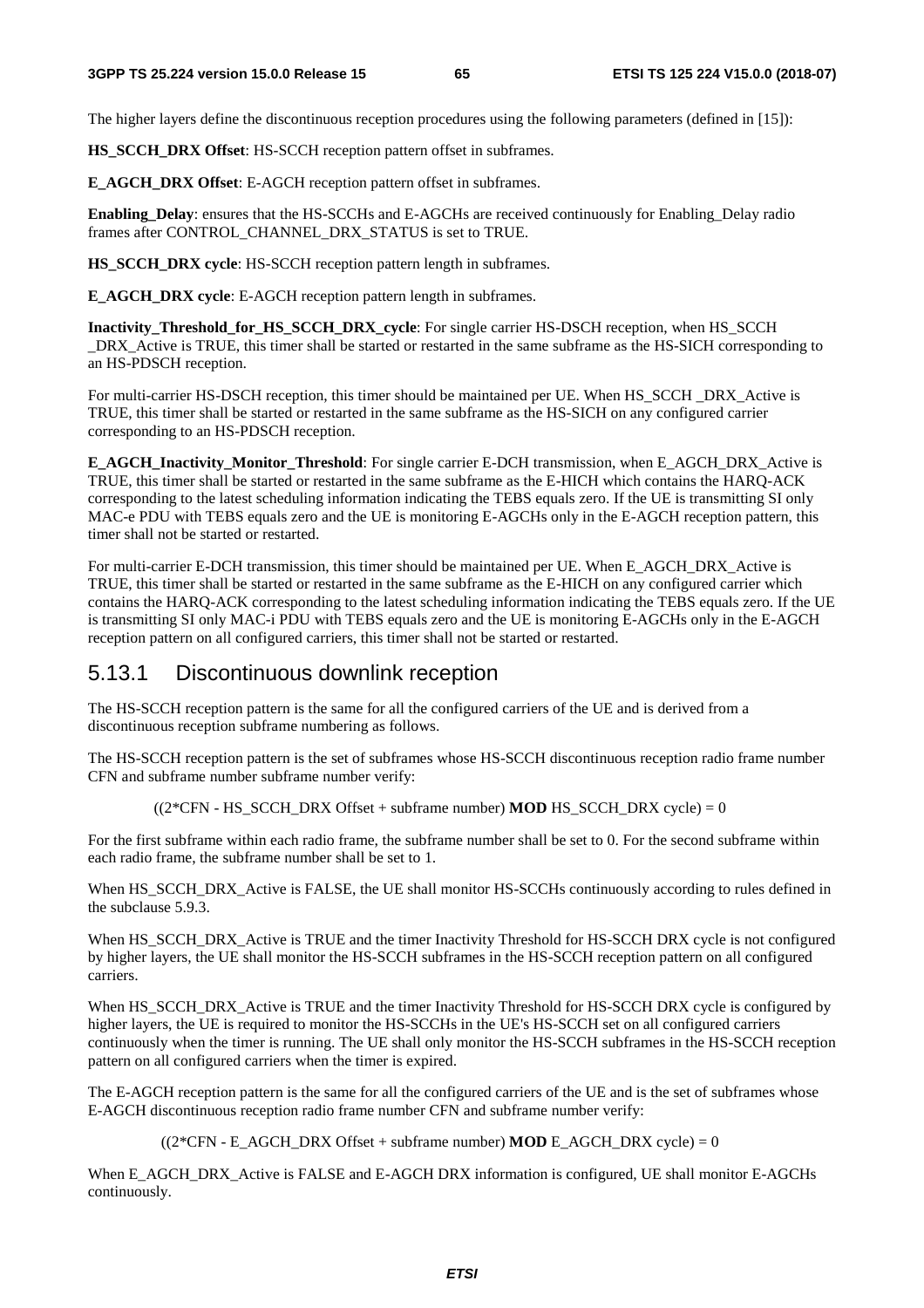When E\_AGCH\_DRX\_Active is FALSE and the E-AGCH DRX information is not configured, UE shall monitor E-AGCHs according to rules defined in the subclause 5.11.3.

When E\_AGCH\_DRX\_Active is TRUE and TEBS is larger than zero, the UE shall monitor the E-AGCHs on all configured carriers continuously.

When E\_AGCH\_DRX\_Active is TRUE and TEBS is equal to zero, the UE is required to monitor the E-AGCHs in the UE's E-AGCH set on all configured carriers continuously until the subframe when the timer E\_AGCH\_Inactivity\_Monitor\_Threshold is expired. The UE shall start to monitor the E-AGCH subframes in the E-

AGCH reception pattern on all configured carriers from the next subframe when the timer is expired.

The HS-SCCH reception pattern is illustrated by Figure 11B. The grey subframes correspond to the HS-SCCH reception pattern HS\_SCCH\_DRX cycle =4.





## 5.13.2 HS-SCCH orders

The Node B may activate and deactivate the discontinuous downlink reception operation through physical layer commands transmitted on one of the HS-SCCHs in the HS-SCCH set as specified in [9].The activation and deactivation of the discontinuous downlink reception operation is applied by the UE in the same subframe as the HS-SICH subframe which contains the HARQ-ACK corresponding to the order. For multi-carrier E-DCH transmission and multi-carrier HS-DSCH reception, the activation and deactivation of the discontinuous downlink reception operation applies to HS-SCCH and E-AGCH on all carriers, namely, when receiving a DRX activation order on HS-SCCH, the UE shall activate the DRX of HS-SCCH and E-AGCH on all carriers; when receiving a DRX deactivation order on HS-SCCH, the UE shall deactivate the DRX of HS-SCCH and E-AGCH on all carriers.

# 6 Physical layer procedures for the 7.68 Mcps option

# 6.1 Transmitter power control

The transmit power control procedure is identical to that of the 3.84Mcps TDD option [clause 4.2] with the exception that the tablulated  $\alpha_e$  values of subclause 4.2.2.4.1 for uplink power control of E-PUCH are substituted with the following values of table 3.

#### **Table 3: Tabulated** α**e values for the 7.68Mcps option**

| $SFE-PUCH$     | $\alpha_e$ (dB) |
|----------------|-----------------|
| 1              | 15              |
| $\mathfrak{D}$ | 12              |
|                | q               |
| 8              | 6               |
| 16             | 3               |
| 32             |                 |

# 6.2 Timing advance

UTRAN may adjust the UE transmission timing with timing advance. The initial value for timing advance  $(TA_{\text{phys}})$  will be determined in the UTRAN by measurement of the timing of the PRACH or E-RUCCH. The required timing advance will be represented as a 9 bit number (0-511) 'UL Timing Advance' TA<sub>ul</sub>, being the multiplier of 4 chips which is nearest to the required timing advance (i.e.  $TA<sub>phys</sub> = TA<sub>ul</sub> × 4 chips$ ).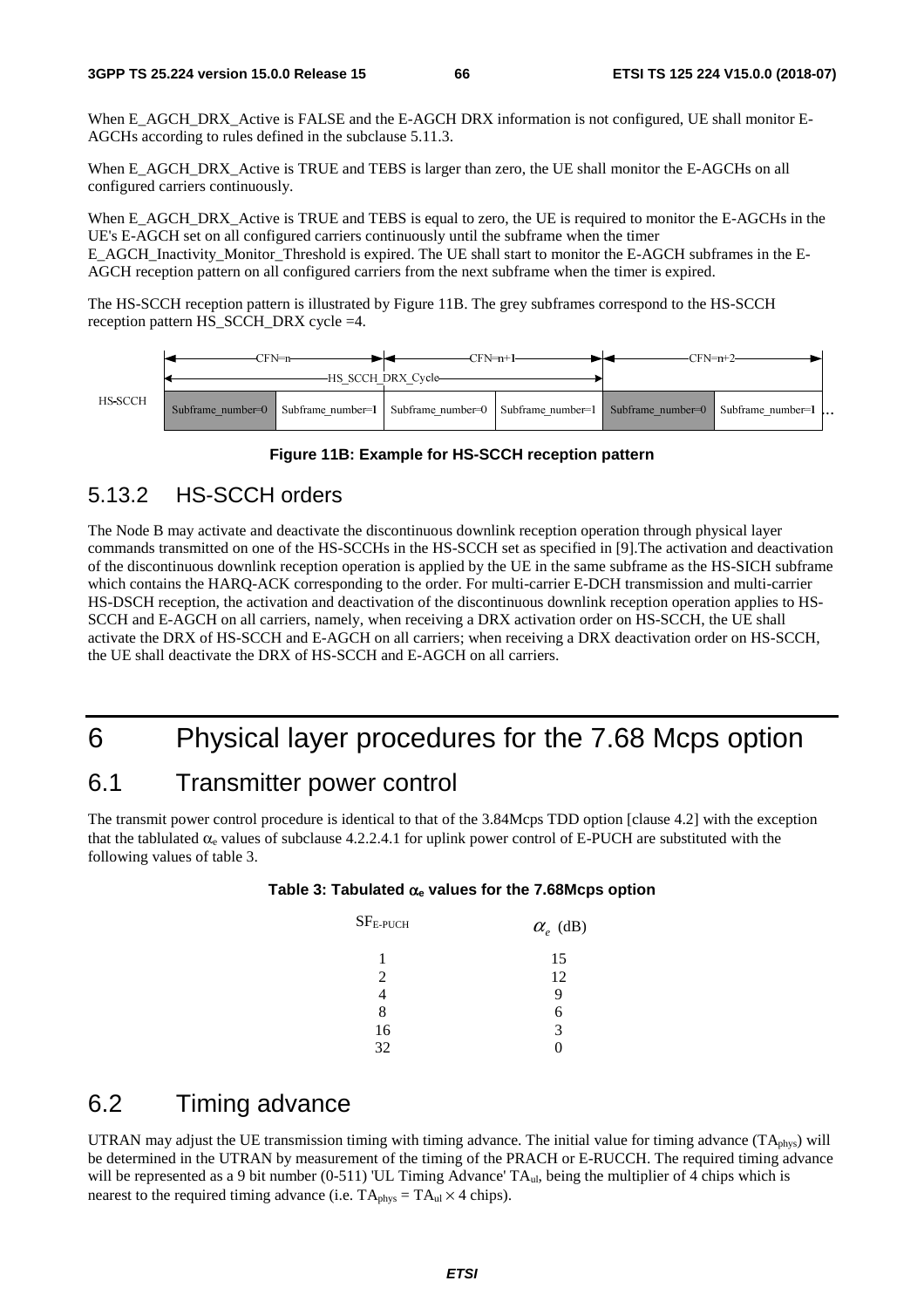When Timing Advance is used the UTRAN will continuously measure the timing of a transmission from the UE and send the necessary timing advance value. On receipt of this value the UE shall adjust the timing of its transmissions accordingly in steps of ±4chips. The transmission of TA values is done by means of higher layer messages. Upon receiving the TA command the UE shall adjust its transmission timing according to the timing advance command at the frame number specified by higher layer signaling. The UE is signaled the TA value in advance of the specified frame activation time to allow for local processing of the command and application of the TA adjustment on the specified frame. Node-B is also signaled the TA value and radio frame number that the TA adjustment is expected.to take place.

If TA is enabled by higher layers, after handover the UE shall transmit in the new cell with timing advance TA adjusted by the relative timing difference Δt between the new and the old cell:

$$
TA_{new} = TA_{old} + 2\Delta t.
$$

# 6.3 Synchronisation procedures

The synchronisation procedures are identical to those of the 3.84Mcps TDD option [clause 4.4].

# 6.4 Discontinuous transmission (DTX) procedure

The discontinuous transmission procedure is identical to that of the 3.84Mcps TDD option [clause 4.5].

# 6.5 Downlink transmit diversity

Downlink transmit diversity for PDSCH, DPCH, P-CCPCH, S-CCPCH, PICH, MICH, HS-SCCH, HS-PDSCH, E-AGCH, E-HICH and SCH is optional in UTRAN. Its support is mandatory at the UE.

## 6.5.1 Transmit diversity for PDSCH, DPCH, HS-SCCH, HS-PDSCH and E-AGCH

Transmit diversity for PDSCH, DPCH, HS-SCCH, HS-PDSCH and E-AGCH is identical to the 3.84Mcps TDD option [clause 4.6.1].

## 6.5.2 Transmit diversity for SCH and S-CCPCH

Transmit diversity for SCH and S-CCPCH is identical to the 3.84Mcps TDD option [clause 4.6.2].

### 6.5.3 Transmit diversity for Beacon Channels

When beacon channels use burst type 4, SCTD shall not be applied.

When beacon channels use burst type 1, Space Code Transmit Diversity (SCTD) for beacon channels may be employed optionally in the UTRAN. The support is mandatory in the UE except for the case where the UE only supports burst type 4. The use of SCTD will be indicated by higher layers. If SCTD is active within a cell:

- SCTD shall be applied to any beacon channel, and
- the maximum number  $K_{\text{Cell}}$  of midambles for burst type 1 that are supported in this cell may be 8 or 16, see [8]. The case of  $K_{Cell} = 4$  midambles is not allowed for this burst type.

#### 6.5.3.1 SCTD transmission scheme

The open loop downlink transmit diversity scheme for beacon channels is shown in figure 12. Channel coding, rate matching, interleaving and bit-to-symbol mapping are performed as in the non-diversity mode. In Space Code Transmit Diversity mode the data sequence is spread with the channelisation codes  $c_{32}^{(k=1)}$  and  $c_{32}^{(k=2)}$  and scrambled with the cell

specific scrambling code. The spread sequence on code  $c_{32}^{(k=2)}$  is then transmitted on the diversity antenna. The power applied to each antenna shall be equal.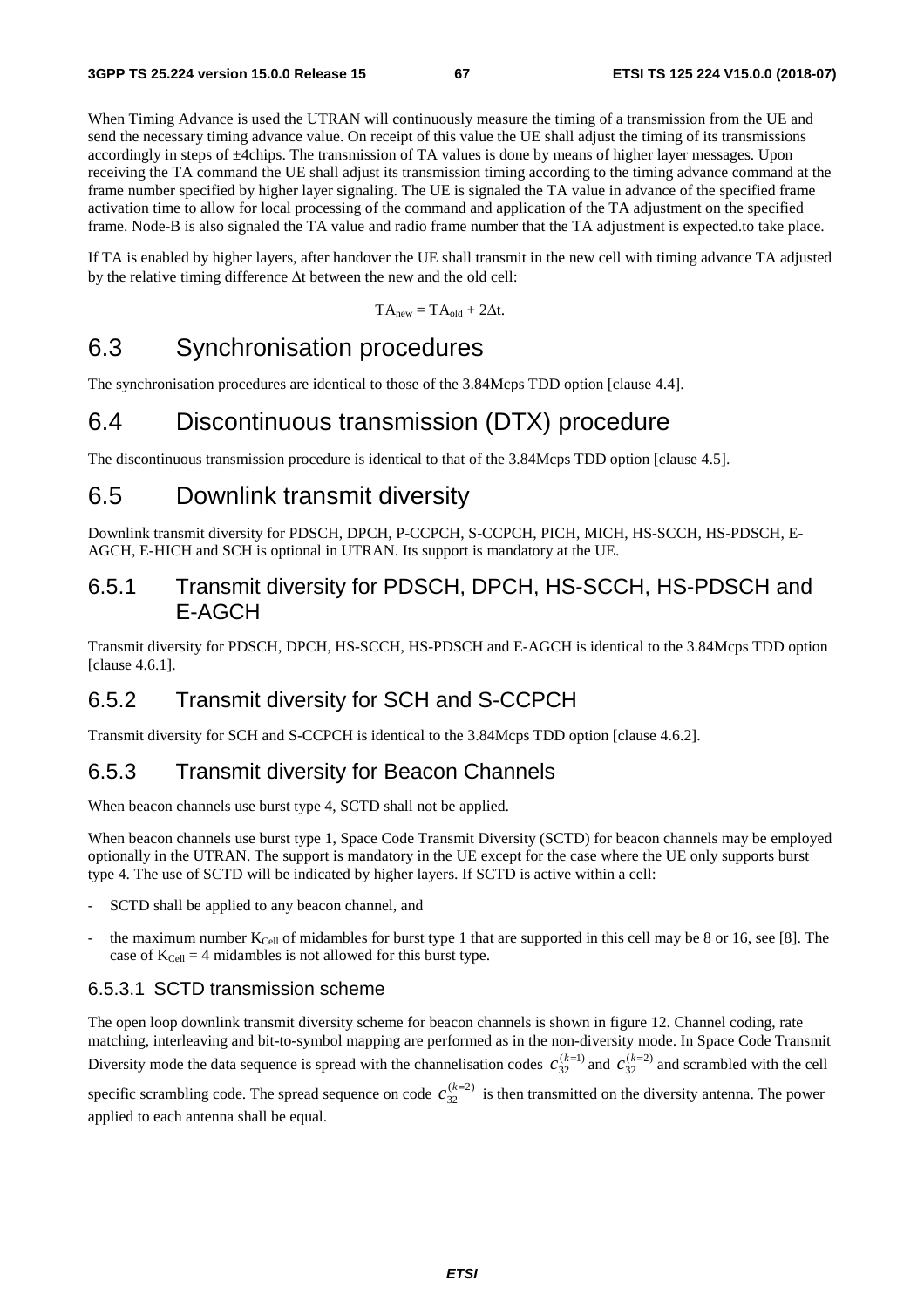

#### **Figure 12: Block Diagram of the transmitter SCTD**

# 6.6 Random access procedure

The physical random access procedure described below is invoked whenever a higher layer requests transmission of a message on the RACH. The physical random access procedure is controlled by primitives from RRC and MAC. Retransmission on the RACH in case of failed transmission (e.g. due to a collision) is controlled by higher layers. Thus, the backoff algorithm and associated handling of timers is not described here. The definition of the RACH in terms of PRACH Access Service Classes is broadcast on the BCH in each cell. Parameters for common physical channel uplink outer loop power control are also broadcast on the BCH in each cell. The UE needs to decode this information prior to transmission on the RACH.

# 6.6.1 Physical random access procedure

The physical random access procedure is identical to that of the 3.84Mcps TDD option [clause 4.7.1].

# 6.6A E-RUCCH transmission procedure

The E-RUCCH transmission procedure is identical to that of the 3.84Mcps TDD option [clause 4.7A]

# 6.7 DSCH procedure

Higher layer signalling is used to indicate to the UE the need for PDSCH detection.

# 6.8 Idle periods for IPDL location method

The IPDL procedure is identical to that of the 3.84Mcps TDD option [clause 4.10].

# 6.9 HS-DSCH procedure

### 6.9.1 Link adaptation procedure

For HS-DSCH, the modulation scheme and effective code rate shall be selected by higher layers located within the NodeB. This shall be achieved by appropriate selection of an HS-DSCH transport block size, modulation format and resources by higher layers. Selection of these parameters may be based on CQI reports from the UE.

The overall HS-DSCH link adaptation procedure consists of *two parts:* 

*Node B procedure:* 

- 1) The NodeB shall transmit HS-SCCH carrying a UE identity identifying the UE for which HS-DSCH TTI allocation has been given. In the case of HS-DSCH transmissions in consecutive TTIs to the same UE, the same HS-SCCH shall be used for associated signalling.
- 2) The NodeB transmits HS-DSCH to the UE using the resources indicated in the HS-SCCH.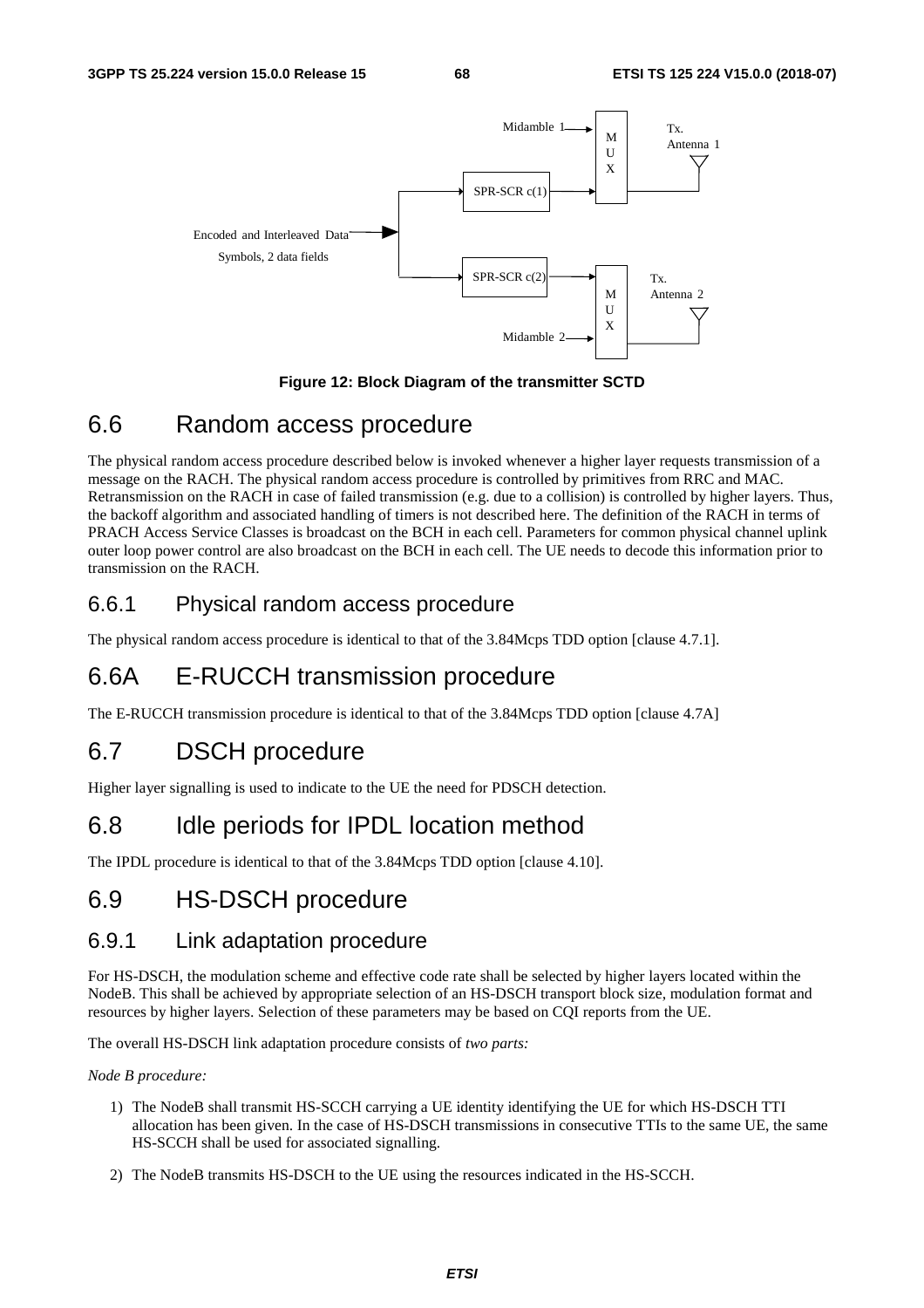3) Upon receiving the HS-SICH from the respective UE, the status report (ACK/NACK and CQI) shall be passed to higher layers.

#### *UE procedure:*

- 1) When indicated by higher layers, the UE shall start monitoring all HS-SCCHs that are in its HS-SCCH set as signalled to it by higher layers. The information carried on the HS-SCCH is described in [8].
- 2) In the case that a HS-SCCH is identified to be correct by its CRC, the UE shall read the HS-PDSCHs indicated by the HS-SCCH. In the case that a HS-SCCH is identified to be incorrect, the UE shall discard the data on the HS-SCCH and return to monitoring.
- 3) After reading the HS-PDSCHs, the UE shall generate an ACK/NACK message and transmit this to the NodeB in the associated HS-SICH, along with the most recently derived CQI.

The mapping of HS-PDSCH channelisation code set and timeslot information carried by the HS-SCCH for a given HS-DSCH TTI is described in [9].

For a given allocation of HS-PDSCH resources to a UE for a specific HS-DSCH TTI, the following shall apply:

- If timeslot information on HS-SCCH indicates two or more timeslots, none of these timeslots shall comprise a beacon channel.
- If timeslot information on HS-SCCH indicates a single timeslot and this timeslot comprises a beacon channel then:
	- The Node-B shall not indicate SF=1 for any HS-PDSCH resource.
	- The set of HS-PDSCH resources allocated by the Node-B to a UE shall exclusively comprise either beacon function or non-beacon function physical channels. The Node B shall therefore not allocate both beacon function and non-beacon function physical channels within the beacon timeslot to the UE. If the HS-DSCH for a specific HS-DSCH TTI is mapped to the beacon channel, this shall be signalled using *kstart* = 1 and *kstop*  $= 1$ . For a definition of the first and last allocated channelisation code indices  $k_{start}$  and  $k_{stop}$  on HS-SCCH refer to [9].
	- When SCTD antenna diversity is applied to the beacon channel, then the presence of channelisation code  $(k=1)$  $c_{32}^{(k=1)}$  within the channelisation code set information on HS-SCCH shall implicitly indicate the presence of channelisation code  $c_{32}^{(k=2)}$ .

## 6.9.2 HS-DSCH channel quality indication procedure

The HS-DSCH channel quality indication procedure is identical to that of the 3.84Mcps TDD option [clause 4.11.2].

# 6.10 Macro-diversity procedure

The macrodiversity procedure is identical to that of the 3.84Mcps TDD option [clause 4.12].

# 6.11 E-DCH related procedures

### 6.11.1 ACK/NACK detection

The procedure for detection of ACK/NACK is identical to that of the 3.84Mcps option [subclause 4.13.1]

## 6.11.2 Serving and neighbour cell pathloss metric derivation

The procedure for serving and neighbour cell metric derivation is identical to that of the 3.84Mcps option [subclause 4.13.2]

# 6.11.3 Channelisation code hopping procedure for E-PUCH

For the 7.68Mcps option, the procedure for channelisation code hopping on E-PUCH is identical to that of the 3.84Mcps option [subclause 4.13.3] with two exceptions: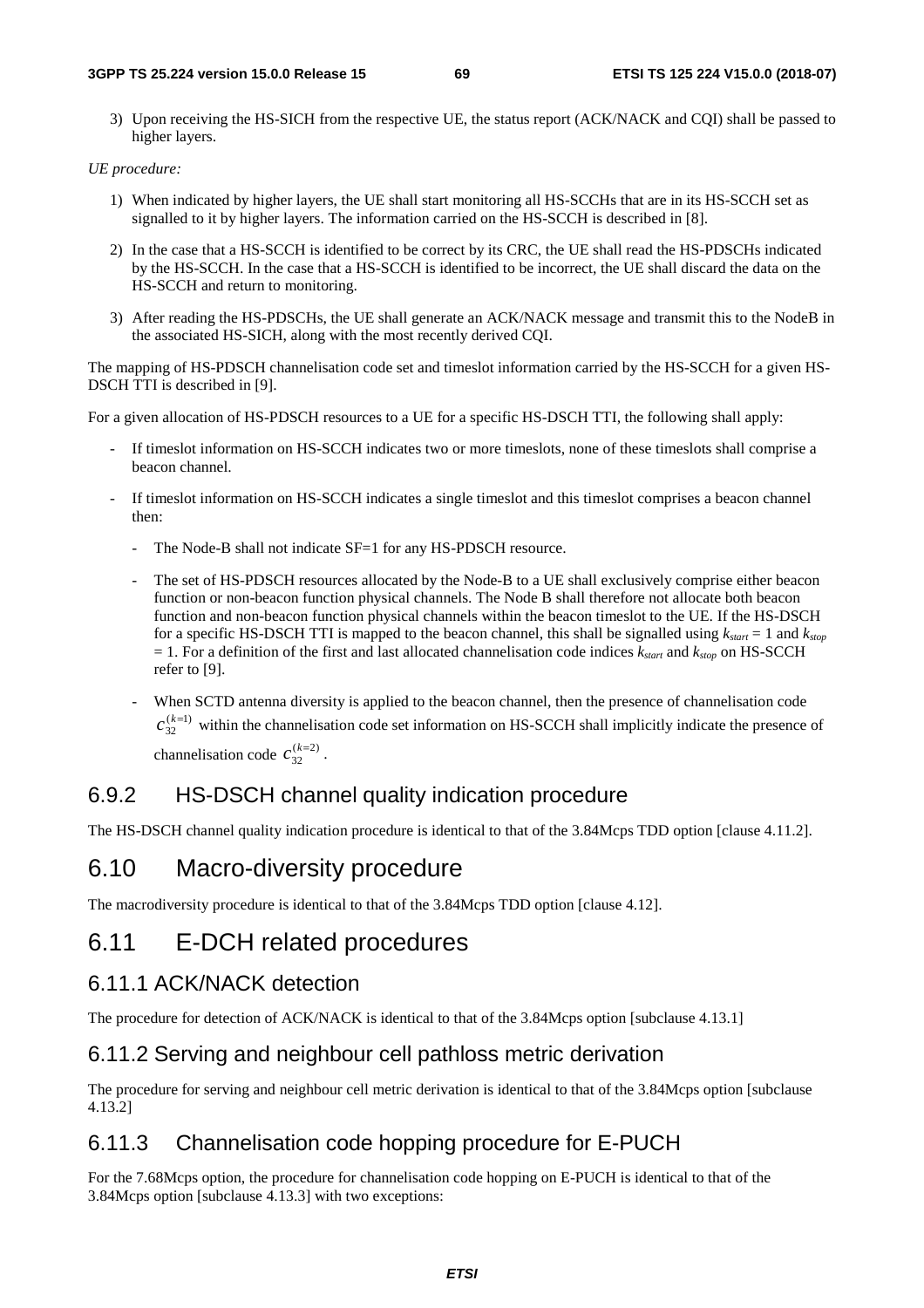i) the code hopping index parameter is calculated as:  $h_i = (t_i + CFN) \text{mod } 32$ 

ii) the code hopping index parameter sequences of table 1c are substituted for the values of table 4 below.

#### **Table 4: Hopping index parameter sequences for the 7.68Mcps options**

| $\overline{C^{alloc}}$ | <b>CRR</b> |        |                     |                     |        |                |                     |                              |                     |                         |                                           | 1                   |                              |                | 1      |                              | Hop index $h_i$     |                              |                     |        |                     | 2                            | 2                            | 2                            | 2                            | $\overline{\mathbf{c}}$      | 2                            | $\overline{\mathbf{c}}$ | 2                   | 2                            | 2      | 3      | 3                            |
|------------------------|------------|--------|---------------------|---------------------|--------|----------------|---------------------|------------------------------|---------------------|-------------------------|-------------------------------------------|---------------------|------------------------------|----------------|--------|------------------------------|---------------------|------------------------------|---------------------|--------|---------------------|------------------------------|------------------------------|------------------------------|------------------------------|------------------------------|------------------------------|-------------------------|---------------------|------------------------------|--------|--------|------------------------------|
|                        |            | 0      | 1                   | 2                   | 3      | 4              | 5                   | 6                            | 7                   | 8                       | 9                                         | $\overline{0}$      |                              | $\overline{2}$ | 3      | 4                            | 5                   | 6                            | 7                   | 8      | 9                   | $\mathbf 0$                  | $\mathbf{1}$                 | $\overline{2}$               | 3                            | $\overline{4}$               | 5                            | $6\phantom{1}6$         | $\overline{7}$      | 8                            | 9      | 0      | $\mathbf{1}$                 |
| <b>SF32</b>            | 31         |        | 1                   |                     |        |                |                     |                              |                     |                         |                                           | 1                   |                              |                | 2      |                              |                     |                              |                     |        |                     |                              |                              |                              |                              |                              |                              | 1                       |                     |                              | 2      | 1      |                              |
| 1                      |            | 1      | 7                   | 9                   | 2<br>5 | 5              | 2<br>1              | 1<br>3                       | 2<br>9              | 3                       | 1<br>9                                    | 1                   | 2<br>7                       | 7              | 3      | 1<br>5                       | 3<br>1              | $\overline{2}$               | 1<br>8              | 1<br>0 | 2<br>6              | 6                            | 2<br>$\overline{c}$          | 1<br>4                       | 3<br>0                       | 4                            | 2<br>0                       | $\overline{c}$          | 2<br>8              | 8                            | 4      | 6      | 3<br>$\overline{\mathbf{c}}$ |
| 2                      | 32         | 2      | 1<br>8              | 1<br>0              | 2<br>6 | 6              | 2<br>2              | 1<br>4                       | 3<br>0              | 4                       | $\overline{c}$<br>0                       | 1<br>2              | $\overline{\mathbf{c}}$<br>8 | 8              | 2<br>4 | 6                            | 3<br>2              | 1                            | 1<br>7              | 9      | 2<br>5              | 5                            | 2                            | 1<br>3                       | 2<br>9                       | 3                            | 1<br>9                       | 1<br>1                  | $\overline{c}$<br>7 | 7                            | 2<br>3 | 5      | 3<br>1                       |
| 3                      | 33         | 3      | 1<br>9              | 1<br>1              | 2<br>7 | 7              | $\overline{c}$<br>3 | 1<br>5                       | 3<br>1              | 1                       | 1<br>7                                    | 9                   | 2<br>5                       | 5              | 2<br>1 | 3                            | 2<br>9              | 4                            | $\overline{c}$<br>0 | 1<br>2 | 2<br>8              | 8                            | 2<br>4                       | 1<br>6                       | 3<br>2                       | 2                            | 1<br>8                       | 1<br>0                  | 2<br>6              | 6                            | 2<br>2 |        | 3<br>0                       |
| 4                      | 34         | 4      | 2<br>0              | 1<br>2              | 2<br>8 | 8              | 2<br>4              | 1<br>6                       | 3<br>2              | 2                       | 1<br>8                                    | 1<br>0              | 2<br>6                       | 6              | 2<br>2 | 4                            | 3<br>0              | 3                            | 1<br>9              | 1      | $\overline{c}$<br>7 | 7                            | 2<br>3                       | 1<br>5                       | 3<br>1                       | 1                            | 1<br>7                       | 9                       | 2<br>5              | 5                            | 2      | 3      | $\overline{\mathbf{c}}$<br>9 |
| 5                      | 35         | 5      | 2<br>1              | 1<br>3              | 2<br>9 | 1              | 1<br>7              | 9                            | 2<br>5              | 7                       | $\overline{\mathbf{c}}$<br>3              | 1<br>5              | 3<br>1                       | 3              | 1<br>9 |                              | 2<br>7              | 6                            | 2<br>$\overline{c}$ | 4      | 3<br>0              | 2                            | 1<br>8                       | 0                            | 2<br>6                       | 8                            | 2<br>4                       | 1<br>6                  | 3<br>2              | 4                            | 2<br>0 | 2      | 2<br>8                       |
| 6                      | 36         | 6      | 2<br>2              | 1<br>4              | 3<br>0 | 2              | 1<br>8              | 1<br>0                       | 2<br>6              | 8                       | 2<br>4                                    | 1<br>6              | 3<br>2                       | 4              | 2<br>0 | 1<br>2                       | 2<br>8              | 5                            | $\overline{c}$<br>1 | 1<br>3 | $\overline{c}$<br>9 | 1                            | 1                            | 9                            | 2<br>5                       | 7                            | $\overline{\mathbf{c}}$<br>3 | 1<br>5                  | 3<br>1              | 3                            | 1<br>9 |        | $\overline{\mathbf{c}}$<br>7 |
| 7                      | 37         | 7      | 2<br>3              | 1<br>5              | 3<br>1 | 3              | 1<br>9              |                              | 2<br>7              | 5                       | 2<br>1                                    | 1<br>3              | 2<br>9                       | 1              | 1      | 9                            | 2<br>5              | 8                            | 2<br>4              | 1<br>6 | 3<br>2              | 4                            | 2<br>0                       | 1<br>2                       | 2<br>8                       | 6                            | 2<br>$\overline{c}$          | 1<br>4                  | 3<br>0              | 2                            | 1<br>8 | 0      | $\overline{\mathbf{c}}$<br>6 |
|                        | 38         |        | 2                   | 1                   | 3      |                | 2                   | 1                            | $\overline{c}$      |                         | 2                                         | 1                   | 3                            |                | 1      | 1                            | 2                   |                              | 2                   | 1      | 3<br>1              |                              | 1                            | 1                            | 2                            |                              | 2                            | 1                       | 2                   |                              | 1      |        | 2                            |
| 8                      | 39         | 8      | 4<br>2              | 6                   | 2<br>1 | 4<br>1         | 0<br>2              | 2                            | 8<br>$\overline{c}$ | 6<br>1                  | $\overline{c}$<br>$\overline{\mathbf{c}}$ | 4                   | 0<br>1                       | 2<br>1         | 8<br>3 | 0                            | 6<br>2              | 7<br>1                       | 3<br>2              | 5      | 1                   | 3<br>1                       | 9<br>3                       | 1                            | 7<br>2                       | 5<br>1                       | 1<br>2                       | 3                       | 9<br>2              | 1<br>1                       | 7<br>3 | 9      | 5<br>2                       |
| 9                      | 40         | 9<br>1 | 5<br>2              | 1                   | 7<br>1 | 3<br>1         | 9<br>3              | 5                            | 1<br>2              | 1<br>1                  | 7<br>2                                    | 3                   | 9<br>2                       | 5<br>1         | 3      | 7                            | 3<br>2              | 0                            | 6<br>2              | 2      | 8<br>1              | 4<br>1                       | 0<br>2                       | 6                            | $\overline{\mathbf{c}}$<br>2 | 2<br>1                       | 8<br>$\overline{\mathbf{c}}$ | 4                       | 0<br>1              | 6                            | 2<br>3 | 8      | 4<br>$\overline{\mathbf{c}}$ |
| 10                     | 41         | 0<br>1 | 6<br>2              | 2                   | 8<br>1 | 4<br>1         | 0<br>3              | 6                            | $\overline{c}$<br>2 | 2                       | 8<br>$\overline{\mathbf{c}}$              | 4                   | 0<br>1                       | 6<br>1         | 2<br>2 | 8                            | 4<br>2              | 9<br>1                       | 5<br>2              | 1      | 7<br>2              | 3                            | 9<br>3                       | 5                            | 1<br>2                       | 1<br>1                       | 7<br>2                       | 3                       | 9<br>1              | 5                            | 1<br>3 | 7      | 3<br>$\overline{\mathbf{c}}$ |
| 11                     | 42         | 1<br>1 | 7<br>2              | 3                   | 9<br>2 | 5<br>1         | 3                   | 7                            | 3<br>2              | 9<br>1                  | 5<br>$\overline{c}$                       | 1                   | 7<br>1                       | 3              | 9<br>3 | 5                            | 1<br>2              | 2                            | 8<br>$\overline{c}$ | 4      | 0<br>1              | 6<br>1                       | $\overline{c}$<br>3          | 8                            | 4<br>2                       | 0                            | 6<br>2                       | 2                       | 8<br>1              |                              | 0<br>2 | 6      | $\overline{c}$<br>2          |
| 12                     | 43         | 2<br>1 | 8<br>2              | 4                   | 0<br>2 | 6              | 2<br>2              | 8                            | 4<br>1              | 0<br>1                  | 6<br>3                                    | $\overline{c}$      | 8<br>2                       | 4              | 0<br>2 | 6                            | $\overline{c}$<br>1 | 1                            | 7<br>3              | 3      | 9<br>2              | 5<br>1                       | 1<br>2                       | 7                            | 3<br>1                       | 9<br>1                       | 5<br>3                       | 1                       | 7<br>2              | 3                            | 9<br>2 | 5      | 1<br>2                       |
| 13                     |            | 3<br>1 | 9<br>3              | 5                   | 1      | 9<br>1         | 5                   | 1                            | 7<br>1              | 5<br>1                  | 1<br>3                                    | 7                   | 3<br>2                       | 1              |        | 3                            | 9                   | 4<br>1                       | 0                   | 6      | $\overline{c}$      | 0                            | 6                            | 2                            | 8                            | 6<br>1                       | 2<br>3                       | 8                       | 4<br>$\overline{c}$ | 1                            | 8      | 4      | 0                            |
| 14                     | 44         | 4      | 0                   | 6                   | 2<br>2 | 0              | 2<br>6              | 2                            | 8                   | 6                       | 2                                         | 8                   | 4                            | 2              | 2<br>8 | 4                            | 2<br>0              | 3                            | 2<br>9              | 5      | 2<br>1              | 9                            | 2<br>5                       | 1                            | 1<br>7                       | 5                            | 1                            | 7                       | 3                   |                              | 2<br>7 | 3      | 1<br>9                       |
| 15                     | 45         | 1<br>5 | 3<br>1              | 7                   | 2<br>3 | 1<br>1         | 2<br>7              | 3                            | 1<br>9              | 1<br>3                  | 2<br>9                                    | 5                   | 2<br>1                       | 9              | 2<br>5 | 1                            | 1<br>7              | 1<br>6                       | 3<br>2              | 8      | 2<br>4              | 1<br>2                       | 2<br>8                       | 4                            | 2<br>0                       | 1<br>4                       | 3<br>0                       | 6                       | 2<br>2              | 0                            | 2<br>6 | 2      | 1<br>8                       |
| 16                     | 46         | 1<br>6 | 3<br>$\overline{c}$ | 8                   | 2<br>4 | 1<br>2         | 2<br>8              | 4                            | 2<br>0              | 1<br>4                  | 3<br>0                                    | 6                   | 2<br>2                       | 1<br>0         | 2<br>6 | 2                            | 1<br>8              | 1<br>5                       | 3<br>1              | 7      | 2<br>3              | 1<br>1                       | 2<br>7                       | 3                            | 1<br>9                       | 1<br>3                       | 2<br>9                       | 5                       | $\overline{c}$<br>1 | 9                            | 2<br>5 |        | 1<br>7                       |
| 17                     | 47         | 1<br>7 | 1                   | $\overline{2}$<br>5 | 9      | $\overline{c}$ | 5                   | 2<br>9                       | 1<br>3              | 1<br>9                  | 3                                         | 2<br>7              | 1<br>1                       | 2<br>3         | 7      | 3<br>1                       | 1<br>5              | 1<br>8                       | $\overline{2}$      | 2<br>6 | 1<br>0              | 2<br>2                       | 6                            | 3<br>0                       | 1<br>4                       | $\overline{c}$<br>0          | 4                            | 2<br>8                  | 1<br>2              | 2<br>4                       | 8      | 3<br>2 | 1<br>6                       |
| 18                     | 48         | 1<br>8 | 2                   | 2<br>6              | 1<br>0 | 2<br>2         | 6                   | 3<br>0                       | 1<br>4              | $\overline{c}$<br>0     | 4                                         | 2<br>8              | 1<br>2                       | 2<br>4         | 8      | 3<br>2                       | 1<br>6              | 1<br>7                       | 1                   | 2<br>5 | 9                   | 2<br>1                       | 5                            | 2<br>9                       | 1<br>3                       | 1<br>9                       | 3                            | 2<br>7                  | 1                   | 2<br>3                       | 7      | 3      | 1<br>5                       |
| 19                     | 49         | 1<br>9 | 3                   | 2<br>7              | 1<br>1 | 2<br>3         | 7                   | 3<br>1                       | 1<br>5              | 1<br>7                  | 1                                         | 2<br>5              | 9                            | 2<br>1         | 5      | 2<br>9                       | 1<br>3              | 2<br>0                       | 4                   | 2<br>8 | 1<br>2              | 2<br>4                       | 8                            | 3<br>2                       | 1<br>6                       | 1<br>8                       | 2                            | 2<br>6                  | 0                   | 2<br>2                       | 6      | 3<br>0 | 1<br>4                       |
|                        | 50         | 2<br>0 | 4                   | 2<br>8              | 1<br>2 | 2<br>4         |                     | 3                            | 1<br>6              | 1<br>8                  |                                           | 2<br>6              | 1                            | 2<br>2         |        | 3                            | 1                   | 1                            | 3                   | 2<br>7 | 1                   | 2<br>3                       |                              | 3<br>1                       | 1<br>5                       | 1<br>7                       | 1                            | 2<br>5                  |                     | 2                            | 5      | 2      | 1                            |
| 20                     | 51         | 2      |                     | 2                   | 1      | 1              | 8                   | 2<br>2                       |                     | 2                       | 2                                         | 3                   | 0<br>1                       | 1              | 6      | 0<br>2                       | 4<br>1              | 9<br>$\overline{\mathbf{c}}$ |                     | 3      |                     |                              | 7                            | $\overline{\mathbf{c}}$      | 1                            | $\overline{\mathbf{c}}$      |                              | 3                       | 9<br>1              | 2                            |        | 9<br>2 | 3<br>1                       |
| 21                     | 52         | 1<br>2 | 5                   | 9<br>3              | 3<br>1 | 7<br>1         | 1                   | 5<br>2                       | 9<br>1              | 3<br>2                  | 7                                         | 1<br>3              | 5<br>1                       | 9<br>2         | 3      | $\overline{7}$<br>2          | 1<br>1              | 2<br>2                       | 6                   | 0<br>2 | 4<br>1              | 8<br>1                       | 2                            | 6<br>2                       | 0                            | 4<br>2                       | 8                            | $\overline{2}$<br>3     | 6<br>1              | 0<br>1                       | 4      | 8<br>2 | 2<br>1                       |
| 22                     | 53         | 2<br>2 | 6                   | 0<br>3              | 4<br>1 | 8<br>1         | 2                   | 6<br>2                       | 0<br>1              | 4<br>2                  | 8                                         | 2<br>2              | 6<br>1                       | 0<br>1         | 4      | 8<br>2                       | 2                   | 1<br>2                       | 5                   | 9<br>3 | 3<br>1              | 7<br>2                       | 1                            | 5<br>2                       | 9<br>1                       | 3<br>$\overline{\mathbf{c}}$ | 7                            | 3                       | 5<br>1              | 9<br>1                       | 3      | 7<br>2 | 1<br>1                       |
| 23                     | 54         | 3<br>2 | 7                   | 1<br>3              | 5<br>1 | 9<br>2         | 3                   | 7<br>2                       | 1<br>1              | 1<br>2                  | 5                                         | 9<br>3              | 3<br>1                       | 7<br>1         | 1      | 5<br>2                       | 9<br>1              | 4<br>2                       | 8                   | 2<br>3 | 6<br>1              | 0<br>1                       | 4                            | 8<br>$\overline{\mathbf{c}}$ | 2<br>1                       | 2<br>2                       | 6                            | 0<br>2                  | 4<br>1              | 8<br>1                       | 2      | 6<br>2 | 0                            |
| 24                     | 55         | 4<br>2 | 8                   | $\overline{2}$<br>1 | 6      | 0<br>2         | 4<br>1              | 8<br>$\overline{\mathbf{c}}$ | 2                   | $\overline{c}$<br>2     | 6<br>1                                    | 0<br>1              | 4                            | 8<br>3         | 2<br>1 | 6<br>2                       | 0                   | 3<br>$\overline{\mathbf{c}}$ | 7<br>1              | 1<br>1 | 5                   | 9<br>3                       | 3<br>1                       | 7<br>$\overline{\mathbf{c}}$ | 1                            | 1<br>$\overline{\mathbf{c}}$ | 5<br>1                       | 9<br>2                  | 3                   | 7<br>3                       | 1<br>1 | 5<br>2 | 9                            |
| 25                     | 56         | 5      | 9                   | 7<br>1              | 1      | 9              | 3                   | 1                            | 5                   | 7                       | 1                                         | 9                   | 3                            |                | 5      | 3                            | 7                   | 6                            | 0                   | 8      | 2                   | 0                            | 4                            | 2                            | 6                            | 8                            | 2                            | 0                       | 4                   | 2                            | 6      | 4      | 8                            |
| 26                     |            | 2<br>6 | 1<br>0              | 8                   | 2      | 3<br>0         | 1<br>4              | 2<br>2                       | 6                   | 2<br>8                  | 1<br>2                                    | 2<br>0              | 4                            | 3<br>2         | 1<br>6 | 2<br>4                       | 8                   | 2<br>5                       | 9                   | 1<br>7 | 1                   | 2<br>9                       | 1<br>3                       | 2<br>1                       | 5                            | 2<br>7                       | 1<br>1                       | 1<br>9                  | 3                   | 3<br>1                       | 1<br>5 | 2<br>3 | 7                            |
| 27                     | 57         | 2<br>7 | 1<br>1              | 1<br>9              | 3      | 3<br>1         | 1<br>5              | $\overline{\mathbf{c}}$<br>3 | 7                   | 2<br>5                  | 9                                         | 1                   | 1                            | 2<br>9         | 1<br>3 | 2<br>1                       | 5                   | 2<br>8                       | 1<br>2              | 2<br>0 | 4                   | 3<br>2                       | 1<br>6                       | $\overline{\mathbf{c}}$<br>4 | 8                            | $\overline{\mathbf{c}}$<br>6 | 1<br>0                       | 1<br>8                  | 2                   | 3<br>0                       | 1<br>4 | 2<br>2 | 6                            |
| 28                     | 58         | 2<br>8 | 1<br>2              | 2<br>0              | 4      | 3<br>2         | 1<br>6              | $\overline{\mathbf{c}}$<br>4 | 8                   | 2<br>6                  | 1<br>0                                    | 1<br>8              | 2                            | 3<br>0         | 1<br>4 | $\overline{\mathbf{c}}$<br>2 | 6                   | 2<br>7                       | 1<br>1              | 1<br>9 | 3                   | 3<br>1                       | 1<br>5                       | $\overline{\mathbf{c}}$<br>3 | 7                            | $\overline{\mathbf{c}}$<br>5 | 9                            | 1<br>7                  | 1                   | $\overline{\mathbf{c}}$<br>9 | 1<br>3 | 2<br>1 | 5                            |
| 29                     | 59         | 2<br>9 | 1<br>3              | 2<br>1              | 5      | 2<br>5         | 9                   | 1<br>7                       | 1                   | 3<br>1                  | 1<br>5                                    | 2<br>3              | 7                            | 2<br>7         | 1<br>1 | 1<br>9                       | 3                   | 3<br>0                       | 1<br>4              | 2<br>2 | 6                   | $\overline{\mathbf{c}}$<br>6 | 1<br>0                       | 1<br>8                       | 2                            | 3<br>$\overline{\mathbf{c}}$ | 1<br>6                       | 2<br>4                  | 8                   | 2<br>8                       | 1<br>2 | 2<br>0 | 4                            |
| 30                     | 60         | 3<br>0 | 1<br>4              | 2<br>2              | 6      | 2<br>6         | 1<br>0              | 1<br>8                       | 2                   | 3<br>2                  | 1<br>6                                    | 2<br>4              | 8                            | 2<br>8         | 1<br>2 | 2<br>0                       | 4                   | 2<br>9                       | 1<br>3              | 2<br>1 | 5                   | 2<br>5                       | 9                            | 1<br>7                       | 1                            | 3<br>1                       | 1<br>5                       | 2<br>3                  | 7                   | 2<br>7                       | 1<br>1 | 1<br>9 | 3                            |
|                        | 61         | 3      | 1                   | 2                   |        | 2              | 1                   | 1                            |                     | $\overline{\mathbf{c}}$ | 1                                         | 2                   |                              | 2              |        | 1                            |                     | 3                            | 1                   | 2      |                     | 2                            | 1                            | $\overline{c}$               |                              | 3                            | 1                            | 2                       |                     | 2                            | 1      | 1      |                              |
| 31                     | 62         | 1<br>3 | 5<br>1              | 3<br>2              | 7      | 7<br>2         | 1<br>1              | 9<br>2                       | 3                   | 9<br>3                  | 3<br>1                                    | 1<br>$\overline{c}$ | 5                            | 5<br>2         | 9<br>1 | 7<br>1                       | 1                   | $\overline{\mathbf{c}}$<br>3 | 6<br>1              | 4<br>2 | 8                   | 8<br>$\overline{\mathbf{c}}$ | $\overline{\mathbf{c}}$<br>1 | 0<br>1                       | 4                            | 0<br>$\overline{\mathbf{c}}$ | 4<br>1                       | 2<br>2                  | 6                   | 6<br>$\overline{\mathbf{c}}$ | 0      | 8<br>1 | 2                            |
| 32                     |            | 2      | 6                   | 4                   | 8      | 8              | 2                   | 0                            | 4                   | 0                       | 4                                         | 2                   | 6                            | 6              | 0      | 8                            | 2                   | 1                            | 5                   | 3      | 7                   | 7                            | 1                            | 9                            | 3                            | 9                            | 3                            | 1                       | 5                   | 5                            | 9      | 7      | 1                            |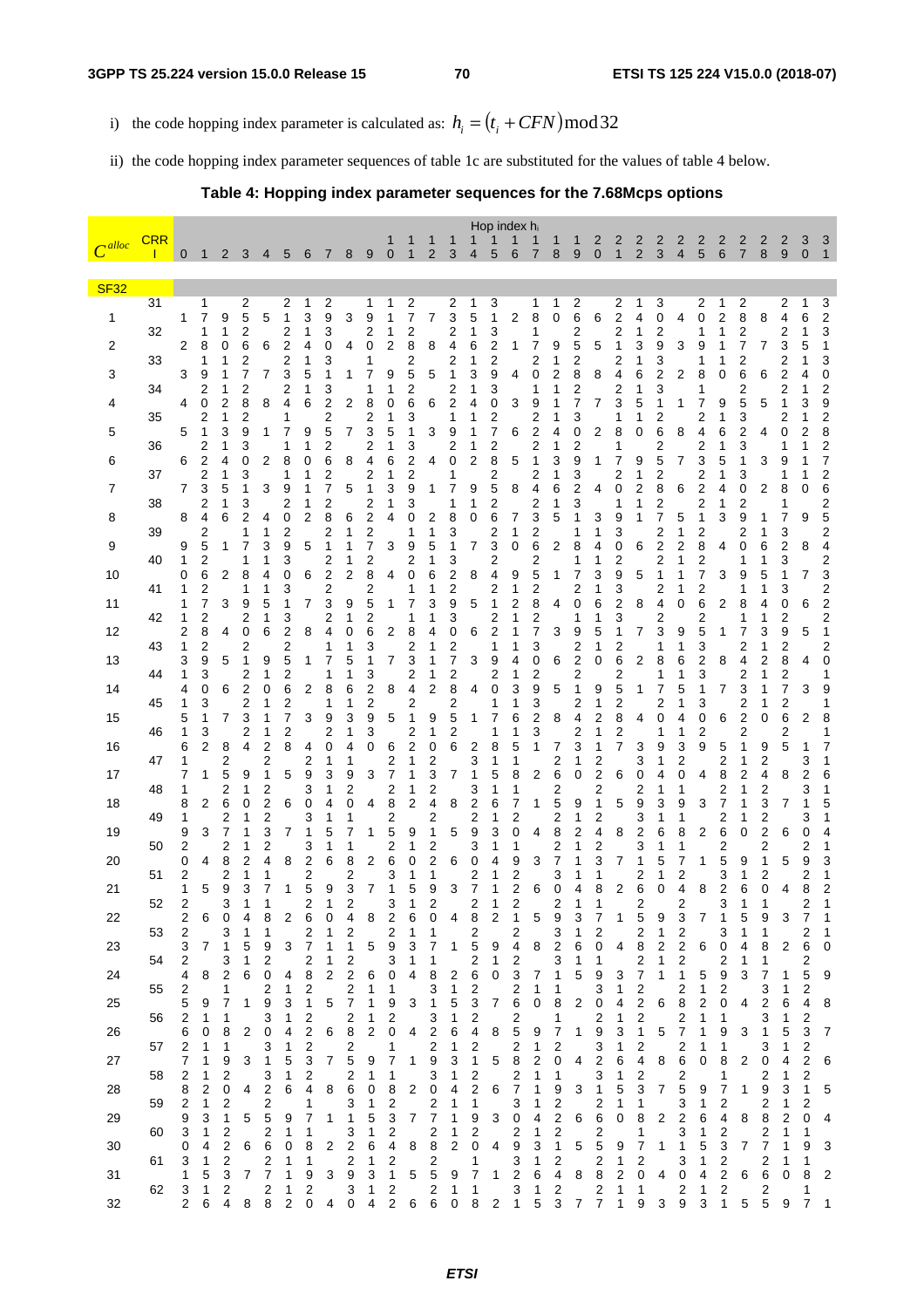#### **3GPP TS 25.224 version 15.0.0 Release 15 71 ETSI TS 125 224 V15.0.0 (2018-07)**

| <b>SF16</b>                    |              |        |             |                |             |        |        |        |        |        |             |        |        |        |        |        |             |        |        |                |        |        |        |        |             |        |             |        |             |        |        |                                                                                                                                    |                     |
|--------------------------------|--------------|--------|-------------|----------------|-------------|--------|--------|--------|--------|--------|-------------|--------|--------|--------|--------|--------|-------------|--------|--------|----------------|--------|--------|--------|--------|-------------|--------|-------------|--------|-------------|--------|--------|------------------------------------------------------------------------------------------------------------------------------------|---------------------|
| 1                              | 15           | 1      | 9           | 5              | 1<br>3      | 3      | 1<br>1 | 7      | 1<br>5 | 2      | 1<br>0      | 6      | 1<br>4 | 4      | 1<br>2 | 8      | 1<br>6      | 1      | 9      | 5              | 3      | 3      | 1      | 7      | 1<br>5      | 2      | 1<br>0      | 6      | 1<br>4      | 4      | 1<br>2 | 8                                                                                                                                  | 1<br>6              |
| 2                              | 16           | 2      | 1<br>0      | 6              | 1<br>4      | 4      | 2      | 8      | 6      | 1      | 9           | 5      | 3      | 3      |        | 7      | 1<br>5      | 2      | 1<br>0 | 6              | 1<br>4 | 4      | 1<br>2 | 8      | 1<br>6      | 1      | 9           | 5      | 3           | 3      | 1<br>1 | 7                                                                                                                                  | 1<br>5              |
| 3                              | 17<br>18     | 3      | 1<br>1<br>1 | 7              | 1<br>5<br>1 | 1      | 9<br>1 | 5      | 3<br>1 | 4      | 1<br>2<br>1 | 8      | 1<br>6 | 2      | 0      | 6      | 1<br>4<br>1 | 3      | 1<br>1 | 7              | 5<br>1 | 1      | 9<br>1 | 5      | 1<br>3<br>1 | 4      | 1<br>2<br>1 | 8      | 1<br>6<br>1 | 2      | 1<br>0 | 6                                                                                                                                  | 1<br>4<br>1         |
| 4                              | 19           | 4      | 2<br>1      | 8              | 6           | 2      | 0<br>1 | 6      | 4<br>1 | 3      | 1<br>1      | 7      | 5<br>1 | 1      | 9<br>1 | 5      | 3<br>1      | 4      | 2<br>1 | 8              | 6      | 2      | 0<br>1 | 6      | 4<br>1      | 3      | 1           | 7      | 5<br>1      | 1      | 9<br>1 | 5                                                                                                                                  | 3<br>1              |
| 5                              | 20           | 5      | 3<br>1      | 1              | 9<br>1      | 7      | 5<br>1 | 3      | 1<br>1 | 6      | 4<br>1      | 2      | 0      | 8      | 6      | 4      | 2<br>1      | 5      | 3<br>1 | 1              | 9<br>1 | 7      | 5<br>1 | 3      | 1<br>1      | 6      | 4<br>1      | 2      | 0           | 8      | 6<br>1 | 4                                                                                                                                  | 2<br>1              |
| 6                              | 21           | 6      | 4<br>1      | 2              | 0<br>1      | 8      | 6<br>1 | 4      | 2      | 5      | 3<br>1      | 1      | 9<br>1 | 7      | 5<br>1 | 3      | 1<br>1      | 6      | 4<br>1 | 2              | 0<br>1 | 8      | 6<br>1 | 4      | 2           | 5      | 3<br>1      |        | 9<br>1      | 7      | 5<br>1 | 3                                                                                                                                  | 1<br>1              |
| $\overline{7}$                 | 22           | 7      | 5<br>1      | 3              | 1<br>1      | 5      | 3<br>1 | 1      | 9<br>1 | 8      | 6<br>1      | 4      | 2<br>1 | 6      | 4<br>1 | 2      | 0           | 7      | 5<br>1 | 3              | 1<br>1 | 5      | 3<br>1 | 1      | 9<br>1      | 8      | 6<br>1      | 4      | 2<br>1      | 6      | 4<br>1 | 2                                                                                                                                  | 0                   |
| 8                              | 23           | 8      | 6           | 4<br>1         | 2           | 6<br>1 | 4      | 2<br>1 | 0      | 7<br>1 | 5           | 3<br>1 | 1      | 5<br>1 | 3      | 1      | 9           | 8      | 6      | 4<br>1         | 2      | 6<br>1 | 4      | 2<br>1 | 0           | 7<br>1 | 5           | 3<br>1 | 1           | 5<br>1 | 3      | 1<br>1                                                                                                                             | 9                   |
| 9                              | 24           | 9<br>1 | 1           | 3<br>1         | 5           | 1<br>1 | 3      | 5      | 7      | 0      | 2           | 4<br>1 | 6      | 2      | 4      | 6<br>1 | 8           | 9<br>1 | 1      | 3<br>1         | 5      | 1<br>1 | 3      | 5<br>1 | 7           | 0      | 2           | 4      | 6           | 2<br>1 | 4      | 6<br>1                                                                                                                             | 8                   |
| 10                             | 25           | 0<br>1 | 2           | 4<br>1         | 6           | 2      | 4      | 6<br>1 | 8      | 9<br>1 | 1           | 3<br>1 | 5      | 1      | 3      | 5<br>1 | 7           | 0<br>1 | 2      | 4<br>1         | 6      | 2      | 4      | 6<br>1 | 8           | 9<br>1 | 1           | 3<br>1 | 5           | 1<br>1 | 3      | 5<br>1                                                                                                                             | 7                   |
| 11                             | 26           | 1<br>1 | 3           | 5<br>1         | 7           | 9<br>1 | 1      | 3      | 5      | 2<br>1 | 4           | 6<br>1 | 8      | 0      | 2      | 4<br>1 | 6           | 1      | 3      | 5<br>1         | 7      | 9<br>1 | 1      | 3<br>1 | 5           | 2<br>1 | 4           | 6<br>1 | 8           | 0      | 2      | 4<br>1                                                                                                                             | 6                   |
| 12                             | 27           | 2<br>1 | 4           | 6              | 8           | 0<br>1 | 2      | 4      | 6      | 1<br>1 | 3           | 5<br>1 | 7      | 9<br>1 | 1      | 3<br>1 | 5           | 2<br>1 | 4      | 6              | 8      | 0<br>1 | 2      | 4<br>1 | 6           | 1<br>1 | 3           | 5<br>1 | 7           | 9<br>1 | 1      | 3<br>1                                                                                                                             | 5                   |
| 13                             | 28           | 3<br>1 | 5           | 9<br>1         | 1           | 5<br>1 | 7      | 1      | 3      | 4<br>1 | 6           | 0      | 2      | 6      | 8      | 2<br>1 | 4           | 3<br>1 | 5      | 9<br>1         | 1      | 5<br>1 | 7      | 1<br>1 | 3           | 4<br>1 | 6           | 0      | 2           | 6<br>1 | 8      | 2<br>1                                                                                                                             | 4                   |
| 14                             | 29           | 4<br>1 | 6           | 0<br>1         | 2           | 6<br>1 | 8      | 2      | 4      | 3<br>1 | 5           | 9<br>1 | 1      |        | 7      | 1      | 3           | 4<br>1 | 6      | 0<br>1         | 2      | 6<br>1 | 8      | 2      | 4           | 3<br>1 | 5           | 9<br>1 | 1           | 5<br>1 | 7      | 1<br>1                                                                                                                             | 3                   |
| 15                             | 30           | 5<br>1 | 7           | 1<br>1         | 3           | 3<br>1 | 5      | 9<br>1 | 1      | 6<br>1 | 8           | 2<br>1 | 4      | 4      | 6      | 0      | 2           | 5<br>1 | 7      | 1<br>1         | 3      | 3<br>1 | 5      | 9<br>1 | 1           | 6<br>1 | 8           | 2<br>1 | 4           | 4<br>1 | 6      | 0                                                                                                                                  | $\overline{2}$      |
| 16                             |              | 6      | 8           | 2              | 4           | 4      | 6      | 0      | 2      | 5      | 7           | 1      | 3      | 3      | 5      | 9      | 1           | 6      | 8      | $\overline{2}$ | 4      | 4      | 6      | 0      | 2           | 5      | 7           | 1      | 3           | 3      | 5      | 9                                                                                                                                  | 1                   |
| SF <sub>8</sub>                |              |        |             |                |             |        |        |        |        |        |             |        |        |        |        |        |             |        |        |                |        |        |        |        |             |        |             |        |             |        |        |                                                                                                                                    |                     |
| 1<br>2                         | 7<br>8       | 1<br>2 | 5<br>6      | 3<br>4         | 8           | 2      | 6<br>5 | 3      | 8<br>7 | 2      | 5<br>6      | 3<br>4 | 8      | 2      | 6<br>5 | 4<br>3 | 8<br>7      | 2      | 5<br>6 | З<br>4         | 8      | 2<br>1 | 6<br>5 | 4<br>3 | 8<br>7      | 1<br>2 | 5<br>6      | 3<br>4 | 8           | 2<br>1 | 6<br>5 | 3                                                                                                                                  | 8<br>$\overline{7}$ |
| 3                              | 9            | 3      | 7           | 1              | 5           | 4      | 8      | 2      | 6      | 3      | 7           | 1      | 5      | 4      | 8      | 2      | 6           | 3      | 7      | 1              | 5      | 4      | 8      | 2      | 6           | 3      | 7           |        | 5           | 4      | 8      | 2                                                                                                                                  | 6                   |
| 4                              | 10           | 4      | 8           | 2              | 6           | 3      | 7      | 1      | 5      | 4      | 8           | 2      | 6      | 3      |        |        | 5           | 4      | 8      | 2              | 6      | 3      | 7      | 1      | 5           | 4      | 8           | 2      | 6           | 3      | 7      |                                                                                                                                    | 5                   |
| 5<br>6                         | 11<br>12     | 5<br>6 | 1<br>2      | 7<br>8         | 3<br>4      | 6<br>5 | 2<br>1 | 8<br>7 | 4<br>3 | 5<br>6 | 1<br>2      | 7<br>8 | 3<br>4 | 6<br>5 | 2      | 8<br>7 | 4<br>3      | 5<br>6 | 2      | 8              | 3<br>4 | 6<br>5 | 2<br>1 | 8<br>7 | 4<br>3      | 5<br>6 | 2           | 8      | 3<br>4      | 6<br>5 | 2<br>1 | 8<br>7                                                                                                                             | 4<br>3              |
| 7                              | 13           | 7      | 3           | 5              |             | 8      | 4      | 6      | 2      | 7      | 3           | 5      |        | 8      | 4      | 6      | 2           | 7      | 3      | 5              |        | 8      | 4      | 6      | 2           | 7      | 3           | 5      |             | 8      | 4      | 6                                                                                                                                  | 2                   |
| 8                              | 14           | 8      | 4           | 6              | 2           | 7      | 3      | 5      | 1      | 8      | 4           | 6      | 2      | 7      | 3      | 5      | 1           | 8      | 4      | 6              | 2      | 7      | 3      | 5      | 1           | 8      | 4           | 6      | 2           | 7      | 3      | 5                                                                                                                                  | 1                   |
| SF <sub>4</sub>                |              |        |             |                |             |        |        |        |        |        |             |        |        |        |        |        |             |        |        |                |        |        |        |        |             |        |             |        |             |        |        |                                                                                                                                    |                     |
| $\mathbf{1}$                   | 3            | 1      | 3           | 2              | 4           | 1      | 3      | 2      | 4      | 1      | 3           | 2      | 4      | 1      | 3      | 2      | 4           | 1      | 3      | 2              | 4      | 1      | 3      | 2      | 4           | 1      | 3           | 2      | 4           | 1      | 3      | 2                                                                                                                                  | 4                   |
| $\overline{2}$<br>3            | 5            | 2      | 4           | $\overline{1}$ |             |        |        |        |        |        |             |        |        |        |        |        |             |        |        |                |        |        |        |        |             |        |             |        |             |        |        | 3 2 4 1 3 2 4 1 3 2 4 1 3 2 4 1 3 2 4 1 3 2 4 1 3 2 4 1 3                                                                          |                     |
| $\overline{4}$                 | 6            |        |             |                |             |        |        |        |        |        |             |        |        |        |        |        |             |        |        |                |        |        |        |        |             |        |             |        |             |        |        | 3 1 4 2 3 1 4 2 3 1 4 2 3 1 4 2 3 1 4 2 3 1 4 2 3 1 4 2 3 1 4 2<br>4 2 3 1 4 2 3 1 4 2 3 1 4 2 3 1 4 2 3 1 4 2 3 1 4 2 3 1 4 2 3 1 |                     |
|                                |              |        |             |                |             |        |        |        |        |        |             |        |        |        |        |        |             |        |        |                |        |        |        |        |             |        |             |        |             |        |        |                                                                                                                                    |                     |
| SF <sub>2</sub>                | $\mathbf{1}$ |        |             |                |             |        |        |        |        |        |             |        |        |        |        |        |             |        |        |                |        |        |        |        |             |        |             |        |             |        |        |                                                                                                                                    |                     |
| $\mathbf{1}$<br>$\overline{2}$ | $\mathbf{2}$ |        |             |                |             |        |        |        |        |        |             |        |        |        |        |        |             |        |        |                |        |        |        |        |             |        |             |        |             |        |        |                                                                                                                                    |                     |
| SF <sub>1</sub>                |              |        |             |                |             |        |        |        |        |        |             |        |        |        |        |        |             |        |        |                |        |        |        |        |             |        |             |        |             |        |        |                                                                                                                                    |                     |
|                                |              |        |             |                |             |        |        |        |        |        |             |        |        |        |        |        |             |        |        |                |        |        |        |        |             |        |             |        |             |        |        |                                                                                                                                    |                     |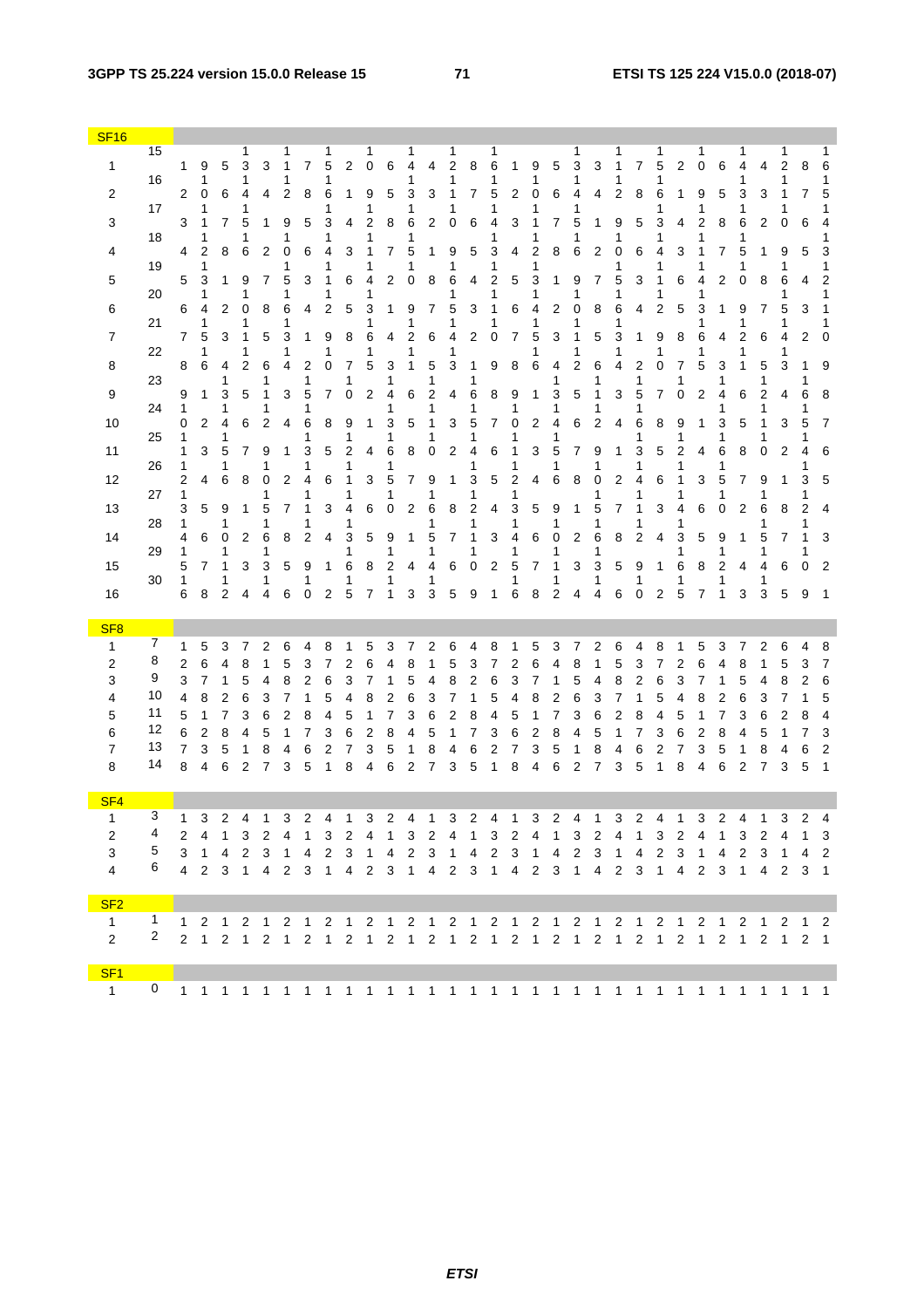# Annex A (informative): Power Control

### A.1 Example implementation of downlink power control in the UE

The power control may be realized by two cascaded control loops. The outer loop controls the transmission quality, whose reference value is set by higher layers [15], by providing the reference value for the inner loop. This reference value should be the SIR at the UE [15]. The inner loop controls the physical quantity for which the outer loop produces the reference value (e. g. the SIR) by generating TPC commands. This may be done by comparing the measured SIR to its reference value. When the measured value is higher than the target SIR value, TPC command = "down". When this is lower than or equal to the target SIR value, TPC command  $=$  "up".

In case of a downlink transmission pause on the DPCH or PDSCH, the receive power (RSCP) of the data can no longer be used for inner loop SIR calculations in the UE. In this case the UE should trace the fluctuations of the pathloss based on the P-CCPCH and use these values instead for generating the TPC commands. This pathloss together with the timeslot ISCP measurement in the data timeslot, which is ongoing, should be used to calculate a virtual SIR value:

$$
SIR_{virt}(i) = RSCP_{virt}(i) - ISCP(i) + 10
$$
lg SF,

$$
RSCP_{\text{virt}}(i) = RSCP_0 + L_0 - L(i) + \sum_{k=1}^{i-1} TPC(k),
$$

RSCP: Received signal code power in dBm

ISCP: Interference signal code power in the DPCH / PDSCH timeslot in dBm

SF: Used spreading factor<br>L: bathloss in dB measur

pathloss in dB measured on the P-CCPCH. The same weighting of the long- and short-term pathloss should be used as for uplink open loop power control, see Annex A.1

i: index for the frames during a transmission pause,  $1 \le i \le$  number of frames in the pause

L0: weighted pathloss in the last frame before the transmission pause in dB

RSCP<sub>0</sub>: RSCP of the data that was used in the SIR calculation of the last frame before the pause in dBm

TPC (k): ± power control stepsize in dB according to the TPC bit generated and transmitted in frame k, TPC bit "up" = +stepsize, TPC bit "down" =  $-$ stepsize

# A.2 Example implementation of closed loop uplink power control in Node B for 1.28Mcps TDD

Uplink power control is based on a quality target, set by higher layers. An example implementation for a Node B TPC calculation algorithm is SIR based. In this algorithm, an outer loop sets a target SIR value,  $\text{SIR}_{\text{target}}$ , which may be adjusted from time to time in order to ensure that the quality target is met. In the meantime, as part of an inner loop a calculation of SIR in associated uplink transmissions may be carried out. When the measured value is higher than the target SIR value, TPC command = "down". When the measurement is lower than or equal to the target SIR, TPC command  $=$  "up".

# A.3 Example implementation of downlink power control in UE for 1.28Mcps TDD when TSTD is used

Downlink power control is based on a quality target, set by higher layers. An example implementation for a UE TPC calculation algorithm is SIR based. In this algorithm, an outer loop sets a target SIR value,  $\text{SIR}_{\text{target}}$ , which may be adjusted from time to time in order to ensure that the quality target is met. In the meantime, as part of an inner loop a calculation of SIR in associated downlink transmissions may be carried out. When the measured value is higher than the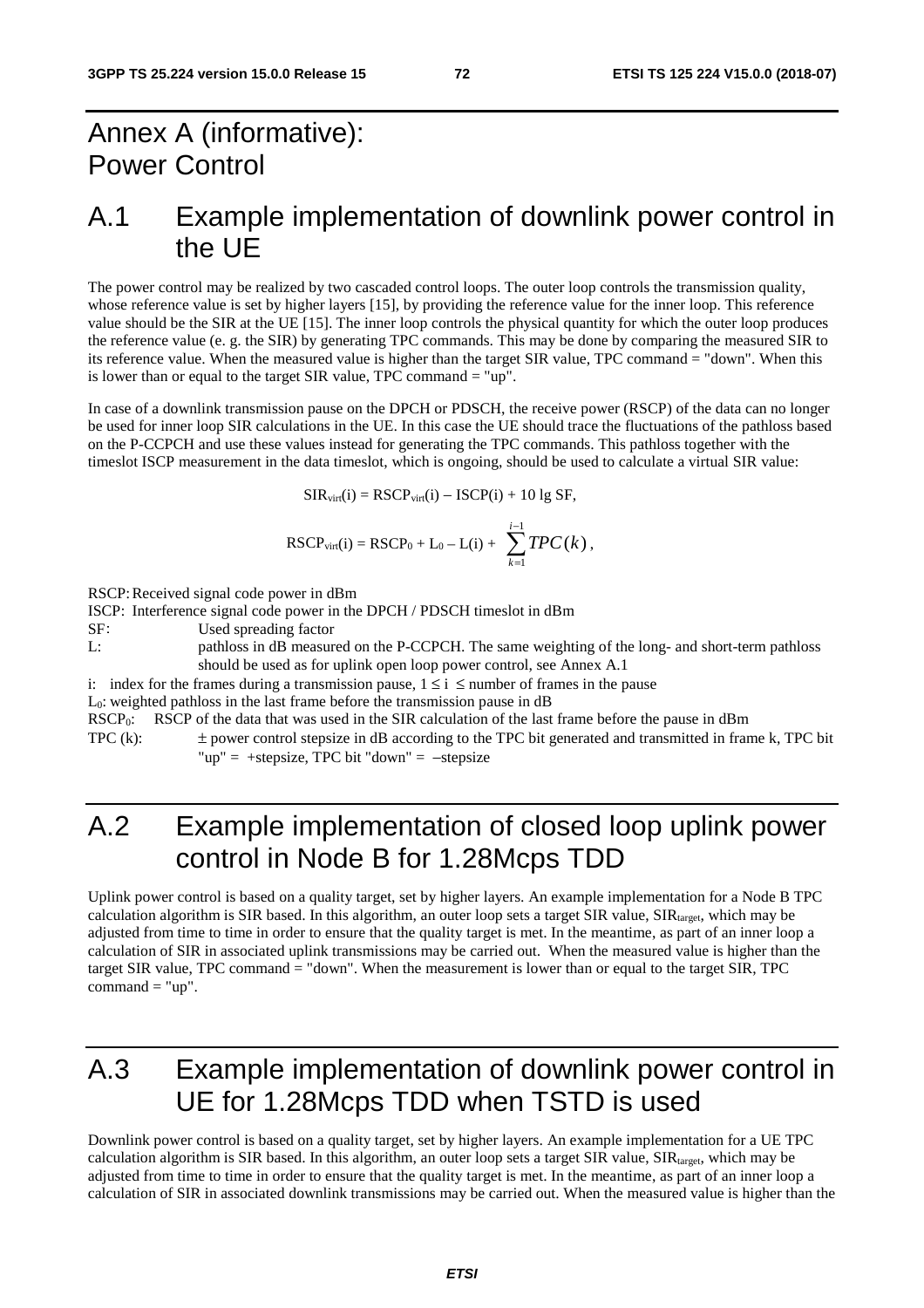target SIR value, TPC command = "down". When the measurement is lower than or equal to the target SIR, TPC command  $=$  "up".

When TSTD is applied, the UE can use the consecutive measurements of SIR to calculate  $\text{SIR}_{\text{AVG}}$ :

 $SIR_{AVG}(i) = w_1SIR(i-1) + w_2SIR(i),$ 

where,  $w_1 + w_2 = 1$ ,  $w_1 \ge 0$ ,  $w_2 \ge 0$ , and SIR(i) is the measurement of SIR in sub-frame i and SIR<sub>AVG</sub>(i) is the measurement of  $SIR_{AVG}$  in sub-frame i. If  $SIR_{AVG}$  is greater than the target SIR value, TPC command = "down". If the  $SIR_{AVG}$  is smaller than the target SIR value, TPC command = "up".

In case of a downlink transmission pause on the DPCH, the example in Annex A.1 can be used for DL power control with  $\text{RSCP}_{\text{virt}}(i)$  and  $\text{ISCP}(i)$  replaced by  $\text{RSCP}_{\text{AVG}}(i)$  and  $\text{ISCP}_{\text{AVG}}(i)$ , where

 $RSCP_{AVG}(i) = w_1RSCP_{virt}(i-1) + w_2RSCP_{virt}(i),$ 

 $ISCP<sub>AVG</sub>(i) = w<sub>1</sub>ISCP(i-1) + w<sub>2</sub>ISCP(i).$ 

## A.4 Example implementation of open loop power control for access procedure for 1.28Mcps TDD

The higher layer signals (on BCH) a power increment that is applied to the SYNC-UL burst only for the access procedure. At each new transmission of a SYNC-UL burst during the access procedure, the transmit power level can be increased by this power increment.

# A.5 Example implementation of closed loop uplink HS-SICH power control in Node B for 1.28Mcps TDD

If the UE is not configured in MIMO mode, uplink power control is based on a quality target and a power offset, set by higher layers. An example implementation for a Node B TPC calculation algorithm is SIR based (HS-SICH SIR Target). In this algorithm, if an ACK is decoded from HS-SICH, the Node B shall adjust the measured value of HS-SICH with a power offset. When the (adjusted) measured value is higher than the target SIR value, TPC command = "down". When the (adjusted) measurement is lower than or equal to the target SIR, TPC command = "up"

If the UE is configured in MIMO mode, uplink power control is based on a quality target and a power offset, set by higher layers. An example implementation for a Node B TPC calculation algorithm is SIR based (HS-SICH SIR Target). In this algorithm, if an ACK is decoded from HS-SICH for single stream transmission or two ACKs are decoded from HS-SICH for dual stream transmission, the Node B shall adjust the measured value of HS-SICH with a power offset. When the (adjusted) measured value is higher than the target SIR value, TPC command = "down". When the (adjusted) measurement is lower than or equal to the target SIR, TPC command = "up".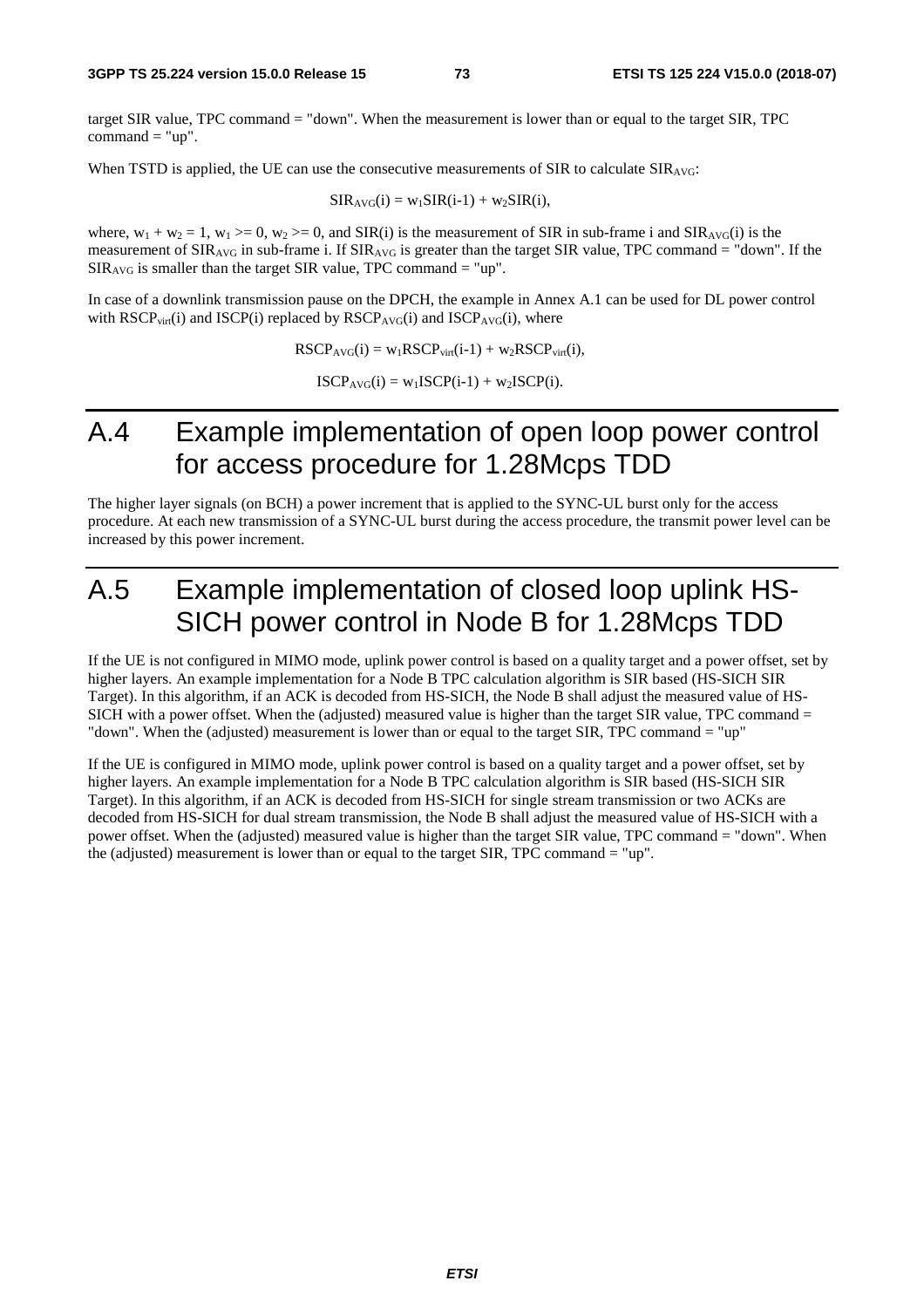# Annex B (informative): Determination of weight information

Selective Transmit Diversity (STD) and Transmit Adaptive Antennas (TxAA) are examples of transmit diversity schemes for dedicated physical channels.

# B.1 STD weights

The weight vector will take only two values depending on the signal strength received by each antenna in the uplink slot. For each user, the antenna receiving the highest power will be selected (i.e. the corresponding weight will be set to 1).

**Table B.1: STD weights for two TX antennas** 

|                                   | w. | w۰ |
|-----------------------------------|----|----|
| Antenna 1 receiving highest power |    |    |
| Antenna 2 receiving highest power |    |    |

# B.2 TxAA weights

In a generic sense, the weight vector to be applied at the transmitter is the  $w$  that maximises:

$$
P=\underline{w}^H H^H H \underline{w} \tag{1}
$$

where

$$
H=[\underline{h}_1 \ \underline{h}_2]
$$
 and  $\underline{w}=[w_1, w_2]^T$ 

and where the column vector  $h_i$  represents the estimated uplink channel impulse response for the i'th transmission antenna, of length equal to the length of the channel impulse response.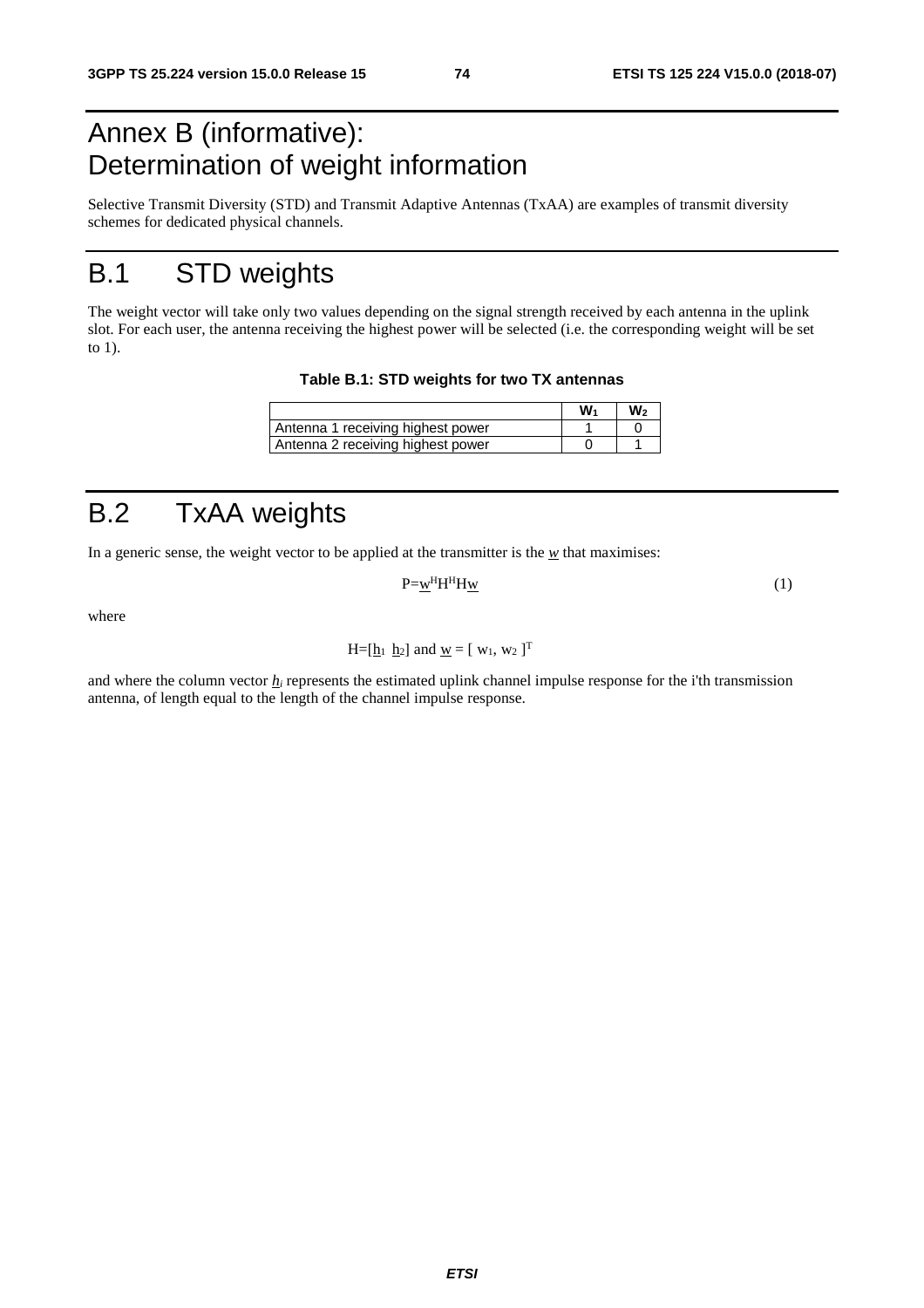# Annex C (informative): Cell search procedure for 3.84Mcps TDD

During the cell search, the UE searches for a cell and determines the downlink scrambling code, basic midamble code and frame synchronisation of that cell. The cell search is typically carried out in three steps:

### **Step 1: Primary synchronisation code acquisition**

During the first step of the cell search procedure, the UE uses the SCH's primary synchronisation code to find a cell. This is typically done with a single matched filter (or any similar device) matched to the primary synchronisation code which is common to all cells. A cell can be found by detecting peaks in the matched filter output.

Note that for a cell of SCH slot configuration case 1, the SCH can be received periodically every 15 slots. In case of a cell of SCH slot configuration case 2, the following SCH slot can be received at offsets of either 7 or 8 slots from the previous SCH slot.

### **Step 2: Code group identification and slot synchronisation**

During the second step of the cell search procedure, the UE uses the SCH's secondary synchronisation codes to identify 1 out of 32 code groups for the cell found in the first step. This is typically done by correlating the received signal with the secondary synchronisation codes at the detected peak positions of the first step. The primary synchronisation code provides the phase reference for coherent detection of the secondary synchronisation codes. The code group can then uniquely be identified by detection of the maximum correlation values.

Each code group indicates a different toffset parameter and 4 specific cell parameters. Each of the cell parameters is associated with one particular downlink scrambling code and one particular long and short basic midamble code. When the UE has determined the code group, it can unambiguously derive the slot timing of the found cell from the detected peak position in the first step and the toffset parameter of the found code group in the second step.

Note that the modulation of the secondary synchronisation codes also indicates the position of the SCH slot within a 2 frames period, e.g. a frame with even or odd SFN. Additionally, in the case of SCH slot configuration following case 2, the SCH slot position within one frame, e.g. first or last SCH slot, can be derived from the modulation of the secondary synchronisation codes.

### **Step 3: Downlink scrambling code, basic midamble code identification and frame synchronisation**

During the third and last step of the cell search procedure, the UE determines the exact downlink scrambling code, basic midamble code and frame timing used by the found cell. The long basic midamble code can be identified by correlation over the P-CCPCH (or any other beacon channel) with the 4 possible long basic midamble codes of the code group found in the second step. A P-CCPCH (or any other beacon channel) always uses the midamble  $m^{(1)}$  (and in case of SCTD also midamble  $m^{(2)}$ ) derived from the long basic midamble code and always uses a fixed and pre-assigned channelisation code.

When the long basic midamble code has been identified, downlink scrambling code and cell parameter are also known. The UE can read system and cell specific BCH information and acquire frame synchronisation.

Note that even for an initial cell parameter assignment, a cell cycles through a set composed of 2 different cell parameters according to the SFN of a frame, e.g. the downlink scrambling code and the basic midamble code of a cell alternate for frames with even and odd SFN. Cell parameter cycling leaves the code group of a cell unchanged.

If the UE has received information about which cell parameters or SCH configurations to search for, cell search can be simplified.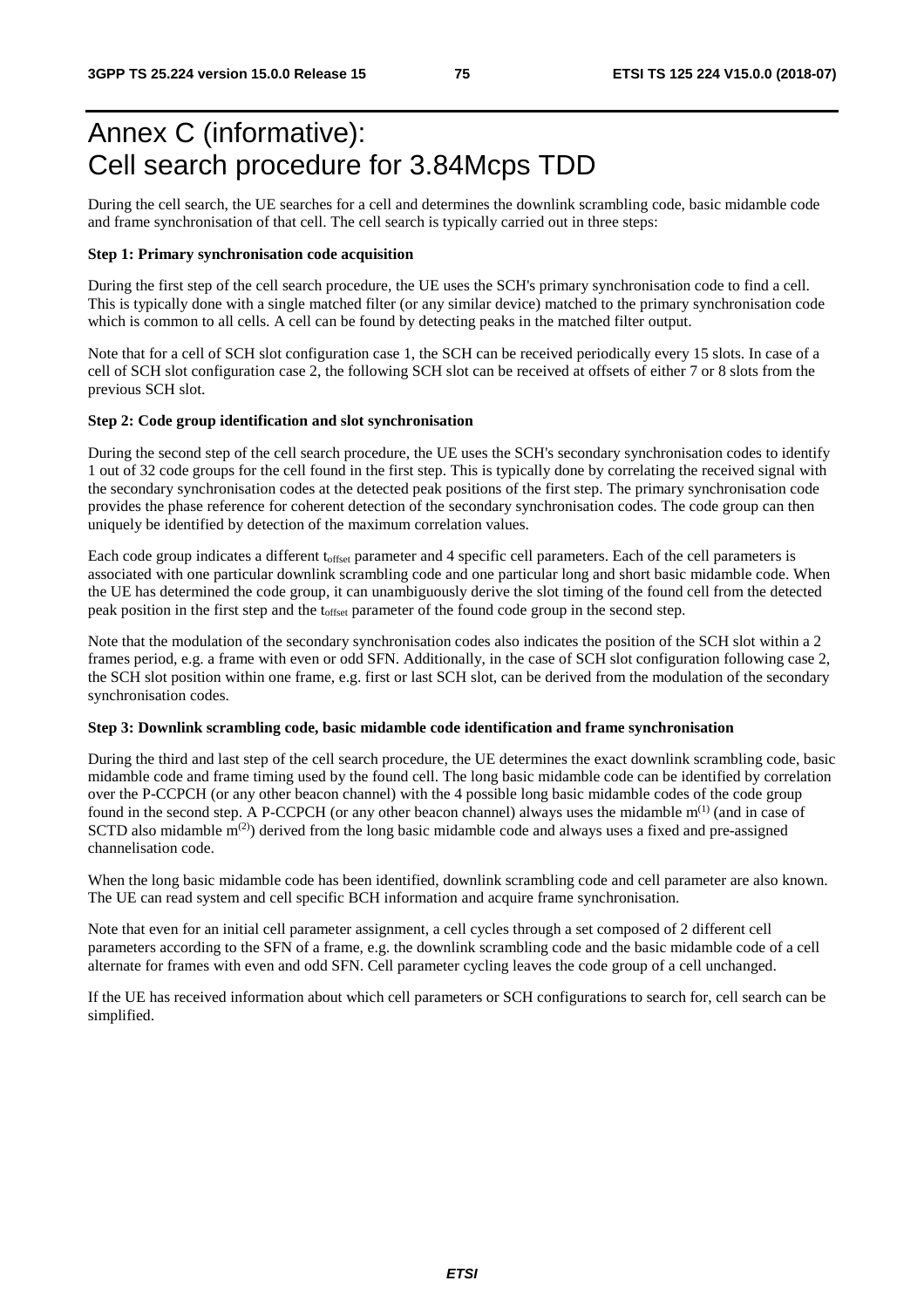# Annex CA (informative): Cell search procedure for 1.28Mcps TDD

During the initial cell search, the UE searches for a cell. It then determines the DwPTS synchronization, scrambling and basic midamble code identification, control multi-frame synchronisation and then reads the contents in BCH. This initial cell search is carried out in 4 steps:

### **Step 1: Search for DwPTS**

During the first step of the initial cell search procedure, the UE uses the SYNC-DL (in DwPTS) to acquire DwPTS synchronization to a cell. This is typically done with one or more matched filters (or any similar device) matched to the received SYNC-DL which is chosen from PN sequences set. A single or more matched filter (or any similar device) is used for this purpose. During this procedure, the UE needs to identify which of the 32 possible SYNC-DL sequences is used.

#### **Step 2: Scrambling and basic midamble code identification**

During the second step of the initial cell search procedure, the UE receives the midamble of the P-CCPCH.The P-CCPCH is followed by the DwPTS. In the 1.28 Mcps TDD each DwPTS code corresponds to a group of 4 different basic midamble code. Therefore there are total 128 midamble codes and these codes are not overlapping with each other. Basic midamble code number divided by 4 gives the SYNC-DL code number. Since the SYNC-DL and the group of basic midamble codes of the P-CCPCH are related one by one (i.e, once the SYNC-DL is detected, the 4 midamble codes can be determined), the UE knows which 4 basic midamble codes are used. Then the UE can determine the used basic midamble code using a try and error technique. The same basic midamble code will be used throughout the frame. As each basic midamble code is associated with a scrambling code, the scrambling code is also known by that time. According to the result of the search for the right midamble code, UE may go to next step or go back to step 1.

### **Step 3: Control multi-frame synchronisation**

During the third step of the initial cell search procedure, the UE searches for the MIB( Master Indication Block) of multi-frame of the BCH in the P-CCPCH indicated by QPSK phase modulation of the DwPTS with respect to the P-CCPCH midamble. The control multi-frame is positioned by a sequence of QPSK symbols modulated on the DwPTS. [n] consecutive DwPTS are sufficient for detecting the current position in the control multi-frame. According to the result of the control multi-frame synchronisation for the right midamble code, UE may go to next step or go back to step 2.

### **Step 4: Read the BCH**

The (complete) broadcast information of the found cell in one or several BCHs is read. According to the result the UE may move back to previous steps or the initial cell search is finished.

### **For Dedicated Carrier MBSFN**

For the MS burst, the preamble codes (see the Table AA.1a in TS25.221) are segmented into even code group and odd code group, P<sub>P,even</sub> group and P<sub>P,odd</sub> group (see the clause 8.3Aa in TS25.223). When the preamble of the MS burst is PP,odd, it indicates that the next sub-frame is the beginning of the multi-frame of PCCPCH; otherwise, the preamble of MS burst uses the  $P_{P,even}$  ( $P_{P,even}$  and  $P_{P,odd}$  belong to the same subgroup). The preamble of MT burst is decided by the upper-layer signaling. This initial SFN cell search is carried out in 4 steps:

### **Step 1: Search for PP,even**

During the first step of the initial SFN cell search procedure, the UE uses the  $P_{P,even}$  (in MS burst) to acquire synchronization to a SFN cell.

### **Step 2: Multi-frame synchronization**

During the second step of the initial SFN cell search procedure, the UE searches for the P<sub>P,odd</sub> (in MS burst) to get the beginning position of the multi-frame of PCCPCH. According to the result of multi-frame synchronization, UE may go to next step or go back to step 1.

### **Step 3: Read the BCCH**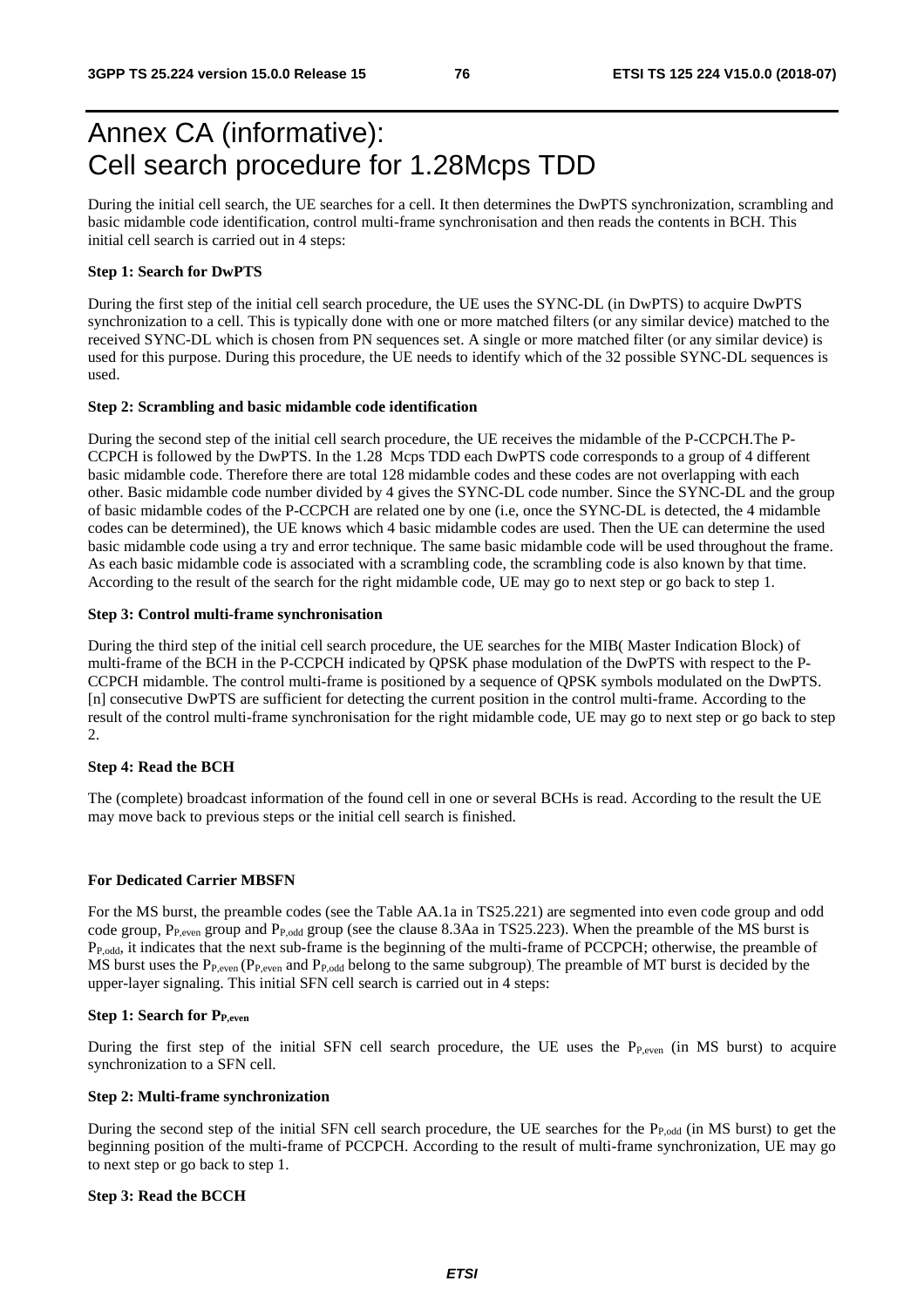The UE reads the MIB (Master Indication Block) of multi-frame P-CCPCHs in the BCH and gets the system information of the found SFN cell. According to the result of reading the BCCH, UE may go to next step or go back to step 2.

### **Step 4: Read the MCCH**

The UE reads the MCCH indicated by the BCCH information. According to the result the UE may move back to previous steps or the initial cell search is finished.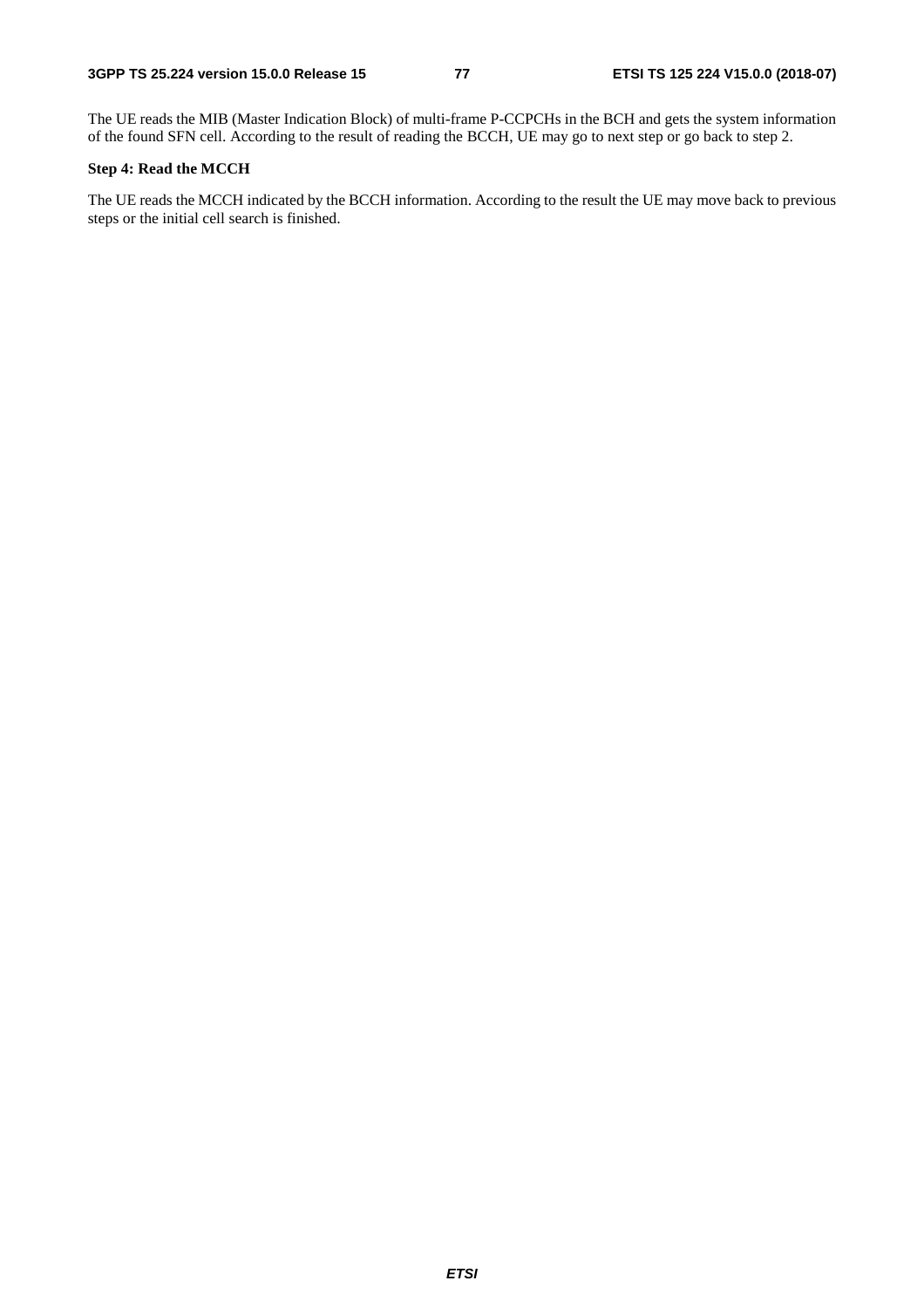# Annex CB (informative): Examples random access procedure for 1.28Mcps TDD

| Sub-frame Number                     | O |   | З | 4 | 5 | 6 |   | 8 | 9 |  |
|--------------------------------------|---|---|---|---|---|---|---|---|---|--|
| Users sending on UpPCH               |   | 5 |   |   |   |   |   |   |   |  |
|                                      |   |   | 8 |   |   |   |   |   |   |  |
| Acknowledged user on<br><b>FPACH</b> |   |   | 3 |   | 5 | 6 |   |   |   |  |
| User sending on PRACH 0              |   |   |   |   | 3 |   | 5 |   |   |  |

User 8 is not granted because more than 5 sub-frames would have passed since the UpPCH.

| Sub-frame Number                     | 0 |   | 2 | 3 | 4 | 5 | 6 |   | 8 | 9 |  |
|--------------------------------------|---|---|---|---|---|---|---|---|---|---|--|
| Users sending on UpPCH               |   | 3 | 5 |   |   |   |   |   |   |   |  |
|                                      | 2 |   |   | 8 |   |   |   |   |   |   |  |
| Acknowledged user on<br><b>FPACH</b> |   |   |   |   |   | 5 | 6 |   |   |   |  |
| User sending on PRACH 0              |   |   |   |   | 2 |   |   |   | 6 | 6 |  |
| User sending on PRACH 1              |   |   |   |   |   |   | っ | 3 | 5 | 5 |  |

User 8 is not granted because more than 5 sub-frames would have passed since the UpPCH.

### **Table CB.3: Four PRACHs, TTI=20ms, WT=4, L =4, SF16 PRACH**

| Sub-frame Number                     | 0 |   | 2 | 3 | 4 | 5              | 6 |               | 8 | 9 | 10 |   | 12 | 13 |
|--------------------------------------|---|---|---|---|---|----------------|---|---------------|---|---|----|---|----|----|
| Users sending on UpPCH               |   | 3 | 5 |   |   |                |   |               |   |   |    |   |    |    |
|                                      | 2 | 4 | 6 | 8 |   |                |   |               |   |   |    |   |    |    |
| Acknowledged user on<br><b>FPACH</b> |   |   |   | 3 | 4 | 5              | 6 |               |   |   |    |   |    |    |
| User sending on PRACH 0              |   |   |   |   |   |                | 4 | 4             |   | 4 |    |   |    |    |
| User sending on PRACH 1              |   |   |   |   |   |                | 4 |               | 5 | 5 | 5  | 5 |    |    |
| User sending on PRACH 2              |   |   |   |   | っ | $\overline{2}$ | 2 | $\mathcal{P}$ | 6 | 6 | 6  | 6 |    |    |
| User sending on PRACH 3              |   |   |   |   |   |                | 3 | 3             | વ | 3 | 7  |   |    |    |

User 8 is not granted because more than 5 sub-frames would have passed since the UpPCH.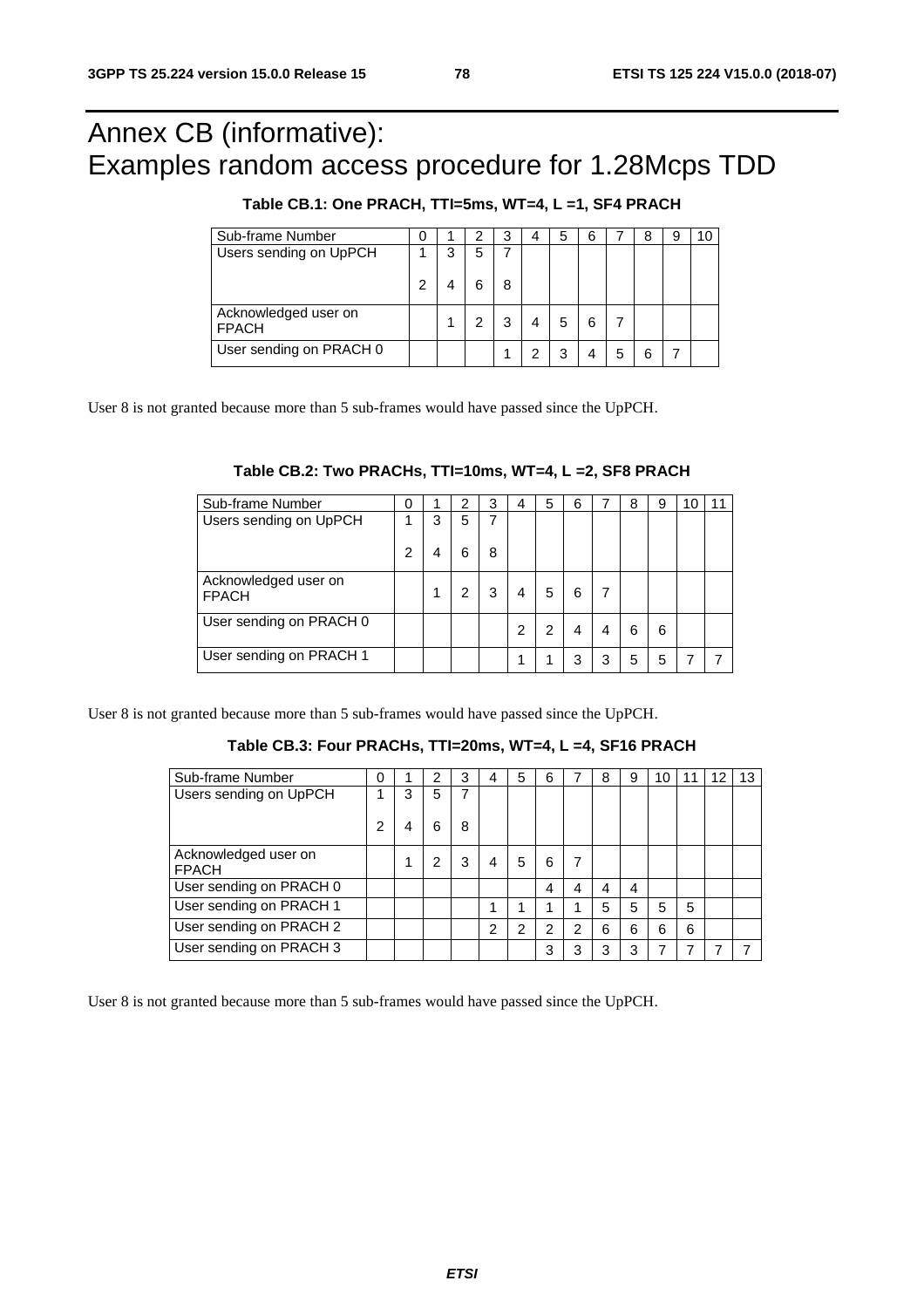| Sub-frame Number                     | O |   |   | 3 | 4 | 5 | 6 |   | 8 |   |   | 12 |
|--------------------------------------|---|---|---|---|---|---|---|---|---|---|---|----|
| Users sending on UpPCH               |   | 3 | 5 |   |   |   |   |   |   |   |   |    |
|                                      | 2 |   |   | 8 |   |   |   |   |   |   |   |    |
| Acknowledged user on<br><b>FPACH</b> | Χ |   |   |   |   | 3 |   |   |   |   |   |    |
| User sending on PRACH 0              |   |   |   |   |   |   | 2 | ົ | ົ | 2 |   |    |
| User sending on PRACH 1              |   |   |   |   |   |   |   |   |   |   | 3 |    |

**Table CB.4: Two PRACHs, TTI=20ms, WT=4, L =4, SF16 PRACH** 

The FPACH is used ONLY in sub-frames 0, 1, 4, 5, 8, 9,… because they correspond to the used RACH resources.

The FPACH in sub-frame 0 is not used because no UpPCH is preceding.

The FPACH in sub-frames 8,9 is not used because no UpPCH is preceding in the last 4 sub-frames.

In contrast to the previous examples users 4,5,6,7 are not granted because they would not lead to a RACH anyway. In this example their grant would come too late.

User 8 is not granted because more than 4 sub-frames would have passed since the UpPCH.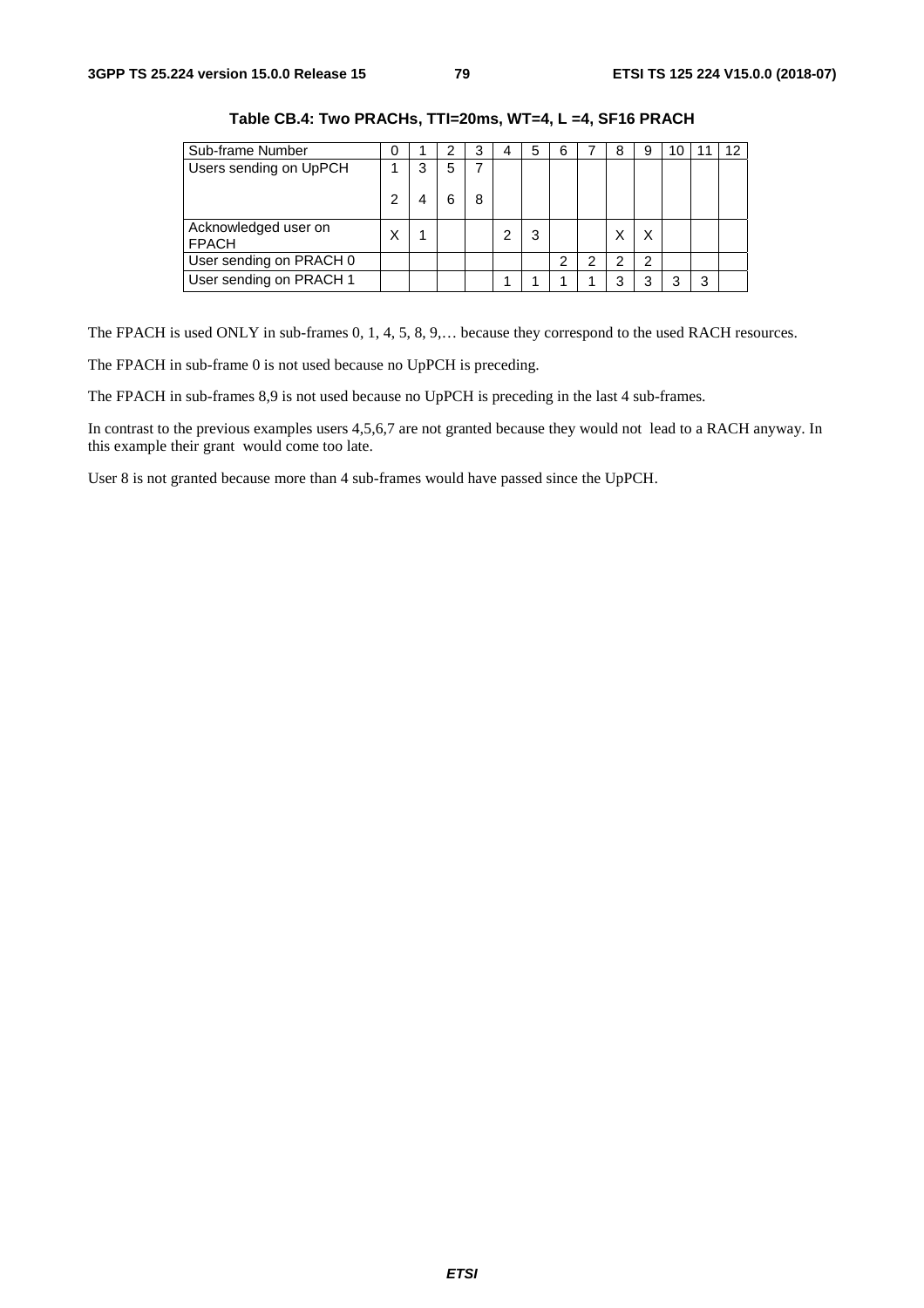Annex D (informative): Change history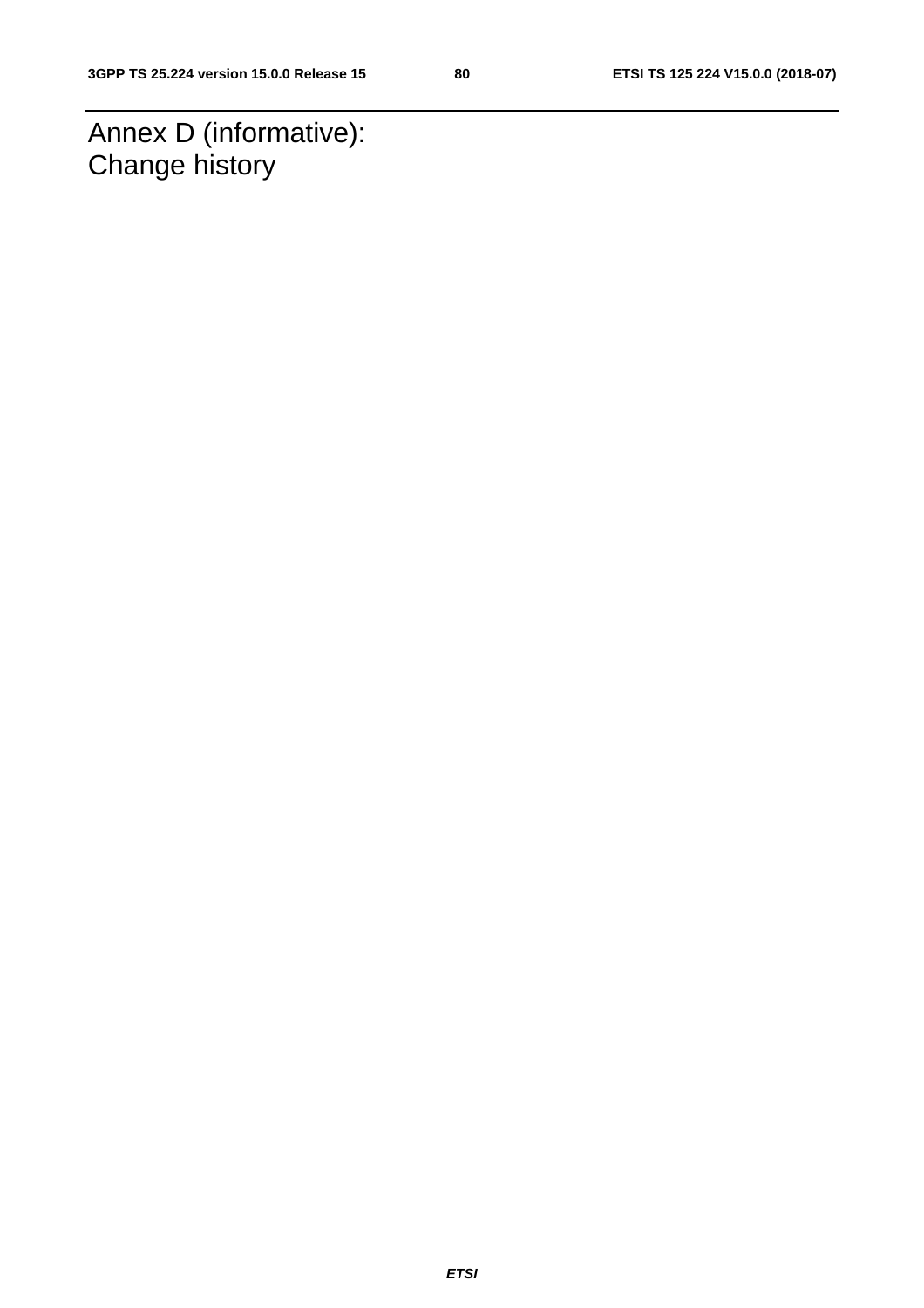| <b>Change history</b> |                                |                                          |                             |                                              |                                                                                                        |                |                |
|-----------------------|--------------------------------|------------------------------------------|-----------------------------|----------------------------------------------|--------------------------------------------------------------------------------------------------------|----------------|----------------|
| Date                  | TSG#                           | <b>TSG Doc.</b>                          | <b>CR</b>                   | Rev                                          | Subject/Comment                                                                                        | Old            | <b>New</b>     |
| 14/01/00              | <b>RAN 05</b>                  | RP-99594                                 | $\blacksquare$              |                                              | Approved at TSG RAN #5 and placed under Change Control                                                 | $\blacksquare$ | 3.0.0          |
| 14/01/00              | <b>RAN_06</b>                  | RP-99698                                 | 001                         | 01                                           | Primary and Secondary CCPCH in TDD                                                                     | 3.0.0          | 3.1.0          |
| 14/01/00              | <b>RAN_06</b>                  | RP-99698                                 | 002                         |                                              | Measurement procedure of received reference power for OL-TPC<br>in TDD                                 | 3.0.0          | 3.1.0          |
| 14/01/00              | <b>RAN 06</b>                  | RP-99699                                 | 004                         | 1                                            | STTD capability for P-CCPCH, TDD component                                                             | 3.0.0          | 3.1.0          |
| 14/01/00              | <b>RAN_06</b>                  | RP-99697                                 | 005                         | 1                                            | Alignment of Terminology Regarding Spreading for TDD Mode                                              | 3.0.0          | 3.1.0          |
| 14/01/00              |                                |                                          |                             |                                              | Change history was added by the editor                                                                 | 3.1.0          | 3.1.1          |
| 31/03/00              | <b>RAN_07</b>                  | RP-000070                                | 003                         | $\overline{2}$                               | Cycling of cell parameters                                                                             | 3.1.1          | 3.2.0          |
| 31/03/00              | <b>RAN 07</b>                  | RP-000070                                | 007                         | $\overline{2}$                               | Clarifications on the UL synchronisation and Timing advance                                            | 3.1.1          | 3.2.0          |
| 31/03/00              | <b>RAN 07</b>                  | RP-000070                                | 008                         | $\Box$                                       | Modification of SIR threshold on setting TPC                                                           | 3.1.1          | 3.2.0          |
| 31/03/00              | <b>RAN_07</b>                  | RP-000070                                | 009                         | 1                                            | New section describing the random access procedure                                                     | 3.1.1          | 3.2.0          |
| 31/03/00              | <b>RAN 07</b>                  | RP-000070                                | 011                         | $\ddot{\phantom{a}}$                         | Removal of Synchronisation Case 3 in TDD                                                               | 3.1.1          | 3.2.0          |
| 31/03/00              | <b>RAN_07</b>                  | RP-000070                                | 012                         | 1                                            | Clarifications on power control procedures                                                             | 3.1.1          | 3.2.0          |
| 31/03/00              | <b>RAN_07</b>                  | RP-000070                                | 013                         | $\ddot{\phantom{a}}$                         | <b>Signal Point Constellation</b>                                                                      | 3.1.1          | 3.2.0          |
| 31/03/00              | <b>RAN 07</b>                  | RP-000070                                | 014                         | $\overline{2}$                               | Out-of-sync handling for UTRA TDD                                                                      | 3.1.1          | 3.2.0          |
| 31/03/00              | <b>RAN_07</b>                  | RP-000070                                | 015                         | $\blacksquare$                               | Removal of ODMA from the TDD specifications                                                            | 3.1.1          | 3.2.0          |
| 26/06/00              | <b>RAN_08</b>                  | RP-000274                                | 016                         | $\ddot{\phantom{1}}$<br>$\ddot{\phantom{a}}$ | Editorial correction for the power control section in 25.224                                           | 3.2.0          | 3.3.0          |
| 26/06/00<br>26/06/00  | <b>RAN_08</b><br><b>RAN_08</b> | RP-000274<br>RP-000274                   | 017<br>018                  | 1                                            | Power control for TDD during DTX<br>Power Control for PDSCH                                            | 3.2.0<br>3.2.0 | 3.3.0<br>3.3.0 |
| 26/06/00              | <b>RAN_08</b>                  | RP-000274                                | 020                         | 1                                            | Editorial modification of 25.224                                                                       | 3.2.0          | 3.3.0          |
| 26/06/00              | <b>RAN 08</b>                  | RP-000274                                | 021                         | $\ddot{\phantom{a}}$                         | Clarifications on TxDiversity for UTRA TDD                                                             | 3.2.0          | 3.3.0          |
| 26/06/00              | <b>RAN_08</b>                  | RP-000274                                | 022                         | 1                                            | Introduction of the TDD DSCH detection procedure in TS 25.224                                          | 3.2.0          | 3.3.0          |
| 26/06/00              | <b>RAN_08</b>                  | RP-000274                                | 023                         | $\blacksquare$                               | Downlink power control on timeslot basis                                                               | 3.2.0          | 3.3.0          |
| 23/09/00              | <b>RAN 09</b>                  | RP-000347                                | 019                         | $\mathbf{1}$                                 | Gain Factors for TDD Mode                                                                              | 3.3.0          | 3.4.0          |
| 23/09/00              | <b>RAN_09</b>                  | RP-000347                                | 025                         | $\Box$                                       | Terminology regarding the beacon function                                                              | 3.3.0          | 3.4.0          |
| 23/09/00              | <b>RAN_09</b>                  | RP-000347                                | 026                         | 1                                            | Synchronisation of timing advance adjustment and timing deviation                                      | 3.3.0          | 3.4.0          |
|                       |                                |                                          |                             |                                              | measurement                                                                                            |                |                |
| 23/09/00              | <b>RAN_09</b>                  | RP-000347                                | 027                         | 1                                            | CCTrCH UL/DL pairing for DL inner loop power control                                                   | 3.3.0          | 3.4.0          |
| 23/09/00              | <b>RAN 09</b>                  | RP-000347                                | 028                         | $\mathbf{1}$                                 | RACH timing in TDD mode                                                                                | 3.3.0          | 3.4.0          |
| 23/09/00              | <b>RAN_09</b>                  | RP-000347                                | 030                         | 1                                            | TDD Access Bursts for HOV                                                                              | 3.3.0          | 3.4.0          |
| 23/09/00              | <b>RAN_09</b>                  | RP-000347                                | 032                         |                                              | Removal of ODMA related abbreviations and correction of                                                | 3.3.0          | 3.4.0          |
| 23/09/00              | <b>RAN_09</b>                  | RP-000347                                | 033                         | $\blacksquare$                               | references<br>Clarifications on the Out-of-sync handling for UTRA TDD                                  | 3.3.0          | 3.4.0          |
| 15/12/00              | <b>RAN 10</b>                  | RP-000544                                | 035                         | 1                                            | Radio Link establishment and sync status reporting                                                     | 3.4.0          | 3.5.0          |
| 15/12/00              | <b>RAN 10</b>                  | RP-000544                                | 040                         | $\Box$                                       | Clarification on PICH power setting                                                                    | 3.4.0          | 3.5.0          |
| 15/12/00              | <b>RAN_10</b>                  | RP-000544                                | 042                         | $\blacksquare$                               | Correction to TDD timing advance description                                                           | 3.4.0          | 3.5.0          |
| 15/12/00              | <b>RAN 10</b>                  | RP-000544                                | 043                         | $\blacksquare$                               | Limit on maximum value of alpha used for open loop power control                                       | 3.4.0          | 3.5.0          |
| 16/03/01              | $RAN_11$                       |                                          | $\mathcal{L}_{\mathcal{A}}$ | $\blacksquare$                               | Approved as Release 4 specification (v4.0.0) at TSG RAN #11                                            | 3.5.0          | 4.0.0          |
| 16/03/01              | <b>RAN_11</b>                  | RP-010065                                | 036                         | $\Box$                                       | DTX and Special Burst Scheduling                                                                       | 3.5.0          | 4.0.0          |
| 16/03/01              | <b>RAN 11</b>                  | RP-010065                                | 037                         | 1                                            | RACH random access procedure                                                                           | 3.5.0          | 4.0.0          |
| 16/03/01              | <b>RAN_11</b>                  | RP-010065                                | 045                         |                                              | Introduction of closed-loop Tx diversity for the PDSCH and DTX for                                     | 3.5.0          | 4.0.0          |
|                       |                                |                                          |                             |                                              | the PUSCH/PDSCH                                                                                        |                |                |
| 16/03/01              | <b>RAN_11</b>                  | RP-010065                                | 046                         | $\overline{2}$                               | Corrections of TDD power control sections                                                              | 3.5.0          | 4.0.0          |
| 16/03/01              |                                | RAN_11   RP-010065                       | 050                         |                                              | Use of a special burst in reconfiguration                                                              | 3.5.0          | 4.0.0          |
| 16/03/01              | <b>RAN_11</b>                  | RP-010065                                | 053                         |                                              | Known TFCI for the TDD special burst                                                                   | 3.5.0          | 4.0.0          |
| 16/03/01              | <b>RAN_11</b>                  | RP-010073                                | 044                         | $\overline{2}$                               | Layer 1 procedure for Node B synchronisation                                                           | 3.5.0          | 4.0.0          |
| 16/03/01<br>16/03/01  | <b>RAN_11</b><br><b>RAN_11</b> | RP-010071<br>RP-010072                   | 047<br>048                  | 1<br>1                                       | Inclusion of 1,28 Mcps TDD in TS 25.224<br>Idle periods for IPDL location method                       | 3.5.0<br>3.5.0 | 4.0.0<br>4.0.0 |
| 15/06/01              | <b>RAN_12</b>                  | RP-010338                                | 057                         | $\Box$                                       | Correction of Timing Advance section for 3.84 Mcps TDD                                                 | 4.0.0          | 4.1.0          |
| 15/06/01              | <b>RAN_12</b>                  | RP-010338                                | 059                         | $\qquad \qquad \blacksquare$                 | Addition to the abbreviation list                                                                      | 4.0.0          | 4.1.0          |
| 15/06/01              | <b>RAN_12</b>                  | RP-010343                                | 049                         |                                              | Clarification of IP_Frame(x) definition                                                                | 4.0.0          | 4.1.0          |
| 15/06/01              |                                | RAN_12   RP-010343                       | 055                         | $\mathbf{1}$                                 | Correction of IPDL burst parameters                                                                    | 4.0.0          | 4.1.0          |
| 21/09/01              | <b>RAN_13</b>                  | RP-010525                                | 064                         | 1                                            | Correction of criteria for OOS indication                                                              | 4.1.0          | 4.2.0          |
| 21/09/01              |                                | RAN_13 RP-010531                         | 060                         |                                              | Corrections for TS 25.224                                                                              | 4.1.0          | 4.2.0          |
| 21/09/01              |                                | RAN_13  RP-010531                        | 062                         | $\mathbf{1}$                                 | Corrections of Annex E in 25.224                                                                       | 4.1.0          | 4.2.0          |
| 21/09/01              | <b>RAN_13</b>                  | RP-010531                                | 061                         |                                              | Corrections and Clarifications for calculation of idle period position                                 | 4.1.0          | 4.2.0          |
|                       |                                |                                          |                             |                                              | in subclause 4.10.3 in 25.224                                                                          |                |                |
| 14/12/01              | <b>RAN_14</b>                  | RP-010742                                | 066                         | $\ddot{\phantom{1}}$                         | Removal of the remark on power control                                                                 | 4.2.0          | 4.3.0          |
| 14/12/01              |                                | RAN_14 RP-010742                         | 068                         | $\mathbf{1}$                                 | Transmit Diversity for P-CCPCH and PICH                                                                | 4.2.0          | 4.3.0          |
| 14/12/01<br>14/12/01  |                                | RAN_14   RP-010742<br>RAN_14   RP-010749 | 070<br>073                  | 1<br>1                                       | Correction to random access procedure (Primitive from MAC)<br>Random access procedure for 1.28Mcps TDD | 4.2.0<br>4.2.0 | 4.3.0<br>4.3.0 |
| 14/12/01              | <b>RAN_14</b>                  | RP-010749                                | 074                         | $\blacksquare$                               | Transmit diversity for P-CCPCH and PICH                                                                | 4.2.0          | 4.3.0          |
| 14/12/01              | <b>RAN_14</b>                  | RP-010749                                | 075                         | $\ddot{\phantom{1}}$                         | Correction of Annex A.3 in 25.224                                                                      | 4.2.0          | 4.3.0          |
| 14/12/01              |                                | RAN_14   RP-010749                       | 076                         | $\Box$                                       | Removal of the remark on power control                                                                 | 4.2.0          | 4.3.0          |
| 14/12/01              | <b>RAN_14</b>                  | RP-010749                                | 077                         | $\blacksquare$                               | Corrections to DL-PC sections for 1.28 Mcps TDD                                                        | 4.2.0          | 4.3.0          |
| 08/03/02              | <b>RAN_15</b>                  | RP-020052                                | 079                         | 1                                            | Removal of quantisation of bj gain factor when calculated from a                                       | 4.3.0          | 4.4.0          |
|                       |                                |                                          |                             |                                              | reference TFC                                                                                          |                |                |
| 08/03/02              |                                | RAN_15  RP-020052                        | 084                         | 1                                            | TDD MAC layer subchannel assignment                                                                    | 4.3.0          | 4.4.0          |
| 08/03/02              |                                | RAN_15 RP-020052                         | 086                         | $\Box$                                       | Transmit diversity on PICH                                                                             | 4.3.0          | 4.4.0          |
| 08/03/02              |                                | RAN_15  RP-020057                        | 080                         | $\blacksquare$                               | Introduction of "UE Positioning Enhancements for 1.28 Mcps TDD"                                        | 4.3.0          | 5.0.0          |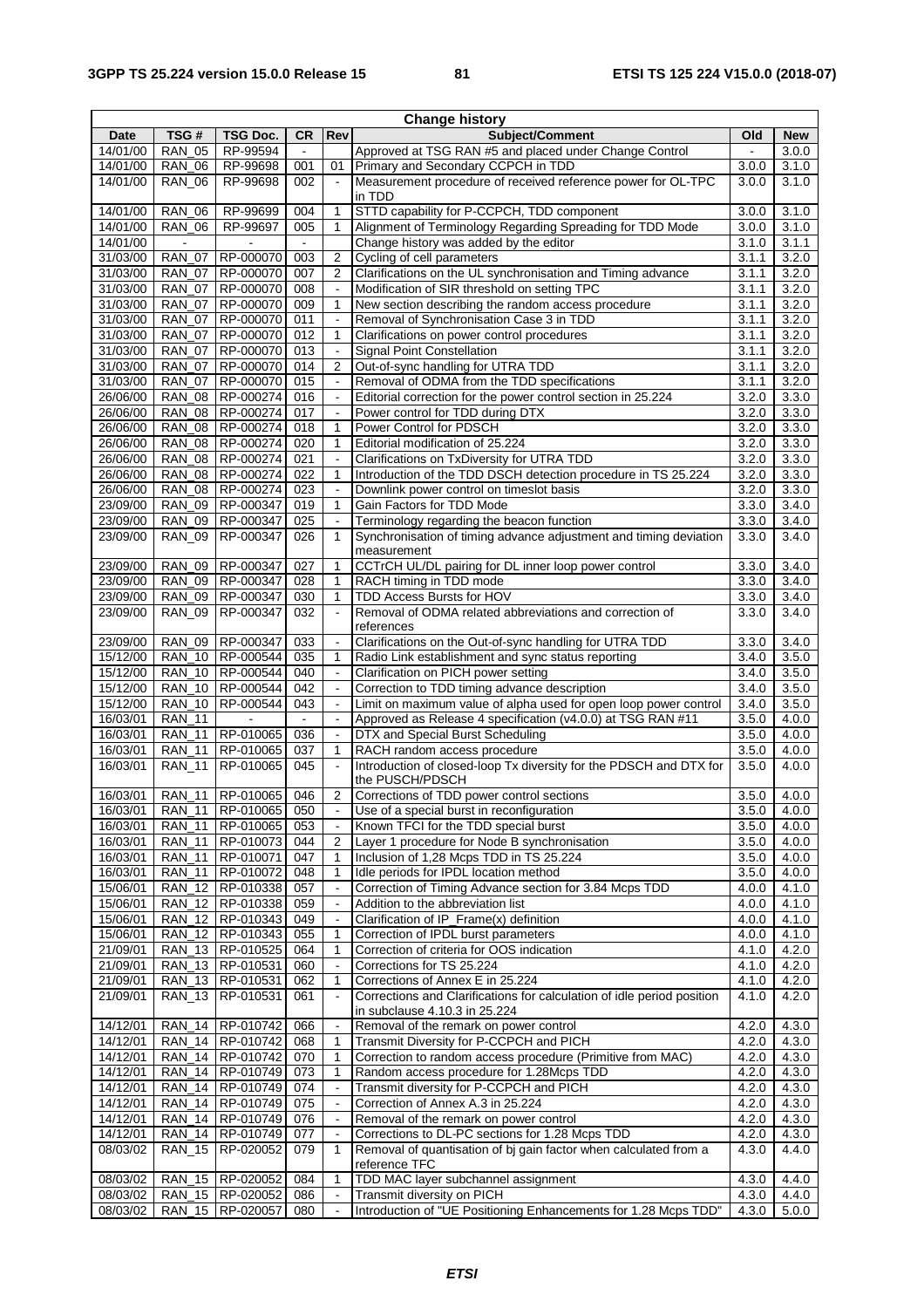| <b>Change history</b> |                                |                                  |           |                          |                                                                                                                        |                |                |
|-----------------------|--------------------------------|----------------------------------|-----------|--------------------------|------------------------------------------------------------------------------------------------------------------------|----------------|----------------|
| Date                  | TSG#                           | TSG Doc.                         | <b>CR</b> | Rev                      | Subject/Comment                                                                                                        | Old            | <b>New</b>     |
| 08/03/02              | <b>RAN 15</b>                  | RP-020055                        | 082       | 1                        | Introduction of "Node B synchronization for 1.28 Mcps TDD"                                                             | 4.3.0          | 5.0.0          |
| 08/03/02              | <b>RAN_15</b>                  | RP-020058                        | 081       | 1                        | Power Control and Procedures for HSDPA                                                                                 | 4.3.0          | 5.0.0          |
| 07/06/02              | <b>RAN_16</b>                  | RP-020315                        | 088       |                          | Clarification on power control and TxDiversity procedure for 1.28<br>Mcps TDD                                          | 5.0.0          | 5.1.0          |
| 07/06/02              | <b>RAN 16</b>                  | RP-020317                        | 089       | $\blacksquare$           | TxDiversity for HSDPA in TDD                                                                                           | 5.0.0          | 5.1.0          |
| 07/06/02              |                                | RAN 16 RP-020317                 | 090       | $\Box$                   | Correction to HS-SCCH Power Control (TDD)                                                                              | 5.0.0          | 5.1.0          |
| 20/09/02              | $RAN_17$                       | RP-020586                        | 091       | 1                        | Corrections to 25.224 for HSDPA                                                                                        | 5.1.0          | 5.2.0          |
| 20/09/02              | <b>RAN 17</b>                  | RP-020572                        | 094       | 2                        | Corrections to transmit diversity mode for TDD beacon-function<br>physical channels                                    | 5.1.0          | 5.2.0          |
| 20/09/02              | <b>RAN 17</b>                  | RP-020577                        | 097       | 1                        | Corrections to uplink synchronisation procedure                                                                        | 5.1.0          | 5.2.0          |
| 20/09/02              | <b>RAN 17</b>                  | RP-020577                        | 099       |                          | Correction to the PRACH open loop power control procedure for<br>1.28 Mcps TDD                                         | 5.1.0          | 5.2.0          |
| 20/09/02              | <b>RAN 17</b>                  | RP-020579                        | 101       | 1                        | Corrections to transmit diversity mode for TDD beacon-function<br>physical channels                                    | 5.1.0          | 5.2.0          |
| 15/10/02              |                                |                                  |           |                          | Separate subclause 5.1.1.3, which was by accident merged into the<br>header of subclause 5.1.1.4                       | 5.2.0          | 5.2.1          |
| 22/12/02              | <b>RAN 18</b>                  | RP-020854                        | 102       | 1                        | Corrections and clarifications to TDD CQI description                                                                  | 5.2.1          | 5.3.0          |
| 22/12/02              | <b>RAN 18</b>                  | RP-020852                        | 105       | $\sim$                   | Editorial modification to the section numberings                                                                       | 5.2.1          | 5.3.0          |
| 24/03/03              | <b>RAN 19</b>                  | RP-030141                        | 109       | 1                        | Corrections to TPC Procedures During a DL Transmission Pause                                                           | 5.3.0          | 5.4.0          |
| 24/03/03              | <b>RAN_19</b>                  | RP-030141                        | 114       | $\mathbf{1}$             | Corrections to link adaptation procedure for UTRA TDD (3.84 Mcps<br>Option)                                            | 5.3.0          | 5.4.0          |
| 24/03/03              | <b>RAN_19</b>                  | RP-030141                        | 115       | $\overline{2}$           | Minimum timing requirement for CQI transmission on HS-SICH in<br>UTRA TDD                                              | 5.3.0          | 5.4.0          |
| 24/03/03              | <b>RAN_19</b>                  | RP-030141                        | 117       | $\overline{2}$           | Clarification of downlink closed loop power control procedures for<br>3.84 Mcps TDD                                    | 5.3.0          | 5.4.0          |
| 24/03/03              |                                | RAN_19 RP-030133                 | 119       | $\overline{2}$           | Corrections to the LCR power control procedure                                                                         | 5.3.0          | 5.4.0          |
| 24/06/03              |                                | RAN 20 RP-030277                 | 120       | $\mathbb{Z}^2$           | Clarifications for the 1.28Mcps TDD power control procedure                                                            | 5.4.0          | 5.5.0          |
| 22/09/03              | <b>RAN_21</b>                  | RP-030460                        | 121       | 3                        | Clarification on PDSCH Downlink Power Control Procedures                                                               | 5.5.0          | 5.6.0          |
| 22/09/03              | <b>RAN 21</b>                  | RP-030476                        | 125       | $\mathbf{1}$             | DTX and Special Bursts in case of no data on S-CCPCH and<br><b>Beacon Channels</b>                                     | 5.5.0          | 5.6.0          |
| 06/01/04              | <b>RAN 22</b>                  | RP-030698                        | 128       | 1                        | Correction to computed gain factors with signalled reference gain<br>factor values                                     | 5.6.0          | 5.7.0          |
| 13/01/04              | <b>RAN 22</b>                  |                                  |           | $\blacksquare$           | Created for M.1457 update                                                                                              | 5.7.0          | 6.0.0          |
| 09/06/04              |                                | RAN_24 RP-040235                 | 131       | $\overline{2}$           | Addition of TSTD for S-CCPCH in 3.84Mcps TDD                                                                           | 6.0.0          | 6.1.0          |
| 07/09/04              | <b>RAN 25</b>                  | RP-040316                        | 134       | $\omega$                 | Transmit diversity usage for beacon channels in LCR TDD                                                                | 6.1.0          | 6.2.0          |
| 07/09/04              | $RAN_25$                       | RP-040319                        | 137       | 1                        | Corrections of radio access procedure for 1.28Mcps TDD                                                                 | 6.1.0          | 6.2.0          |
| 13/12/04              | <b>RAN_26</b>                  | RP-040451                        | 138       |                          | Introduction of MICH                                                                                                   | 6.2.0          | 6.3.0          |
| 13/12/04              | <b>RAN 26</b>                  | RP-040452                        | 139       | $\overline{\phantom{a}}$ | Introduction of MBMS soft combining for TDD                                                                            | 6.2.0          | 6.3.0          |
| 14/03/05              | <b>RAN_27</b>                  | RP-050097                        | 140       | 2                        | Improvements to uplink closed-loop power control for 1.28Mcps<br>TDD                                                   | 6.3.0          | 6.4.0          |
| 14/03/05              | <b>RAN_27</b>                  | RP-050089                        | 141       | $\ddot{\phantom{1}}$     | Release 6 HS-DSCH operation without a DL DPCH for 3.84Mcps<br>TDD                                                      | 6.3.0          | 6.4.0          |
| 16/06/05              |                                | RAN 28 RP-050255                 | 144       | $\overline{2}$           | Clarification of UpPCH Sub-channel for 1.28 Mcps TDD                                                                   | 6.4.0          | 6.5.0          |
| 12/12/05              |                                | RAN_30 RP-050724 0146            |           | 1                        | Clarify the power control procedure of HS-SCCH for TDD                                                                 | 6.5.0          | 6.6.0          |
| 20/03/06              | <b>RAN_31</b>                  | RP-060078 0149                   |           |                          | Introduction of the Physical Layer Common Control Channel<br>(PLCCH)                                                   | 6.6.0          | 7.0.0          |
| 20/03/06              | <b>RAN_31</b>                  | RP-060079 0150                   |           |                          | Introduction of 7.68Mcps TDD option                                                                                    | 6.6.0          | 7.0.0          |
| 29/09/06              | <b>RAN_33</b>                  | RP-060497 0152                   |           | $\blacksquare$           | Release 7 Timing Advance (3.84 Mpcs and 7.68 Mcps TDD)                                                                 | 7.0.0          | 7.1.0          |
| 29/09/06<br>29/09/06  | <b>RAN_33</b><br><b>RAN_33</b> | RP-060492 0153                   |           | $\overline{\phantom{a}}$ | Introduction of E-DCH for 3.84Mcps and 7.68Mcps TDD<br>Editorial correction for Tdoc number of CR0140R2 from RP-050096 | 7.0.0<br>7.0.0 | 7.1.0<br>7.1.0 |
|                       |                                |                                  |           |                          | to RP-050097 on table of history change                                                                                |                |                |
| 13/03/07              | <b>RAN_35</b>                  | RP-070118 0159                   |           | 2                        | Introduction of E-DCH for 1.28Mcps TDD                                                                                 | 7.1.0          | 7.2.0          |
| 13/03/07              | <b>RAN_35</b>                  | RP-070113 0155                   |           | 1                        | Modification on the power control function of HS-SICH for LCR<br>TDD                                                   | 7.1.0          | 7.2.0          |
| 13/03/07              | <b>RAN_35</b>                  | RP-070113 0158                   |           | 2                        | Clarification of closed Loop Uplink HS-SICH Power Control for<br>1.28Mcps TDD                                          | 7.1.0          | 7.2.0          |
| 30/05/07              | <b>RAN_36</b>                  | RP-070385 0160                   |           | 1                        | Support for MBSFN operation                                                                                            | 7.2.0          | 7.3.0          |
| 30/05/07              | RAN_36                         | RP-070386 0162                   |           | 1                        | Support for 1.28Mcps TDD MBSFN operation                                                                               | 7.2.0          | 7.3.0          |
| 11/09/07              | <b>RAN_37</b>                  | RP-070640 0164                   |           | 1                        | Improvement on the power control of E-PUCH in 1.28Mcps TDD                                                             | 7.3.0          | 7.4.0          |
| 11/09/07              | <b>RAN_37</b>                  | RP-070650 0163                   |           | 1<br>1                   | Introduction of multi-frequency operation for 1.28Mcps TDD<br>Correction to the calculating formula of SIR             | 7.3.0<br>7.3.0 | 7.4.0          |
| 14/09/07<br>27/11/07  | <b>RAN_37</b><br><b>RAN_38</b> | RP-070726 0166<br>RP-070942 0172 |           |                          | Clarification of gain factor $\,\beta_{_e}\,$ and P $_{\textrm{\tiny{e-base}}}$ in LCR TDD EUL                         | 7.4.0          | 7.4.0<br>7.5.0 |
| 27/11/07              | <b>RAN_38</b>                  | RP-070943 0171                   |           |                          | More improvement on dedicated carrier for 1.28Mcps TDD MBMS                                                            | 7.4.0          | 7.5.0          |
| 04/03/08              | <b>RAN_39</b>                  | RP-080140 0170                   |           | 1<br>2                   | EUL power control improvements for 1.28Mcps TDD                                                                        | 7.5.0          | 7.6.0          |
| 04/03/08              | <b>RAN_39</b>                  | RP-080140 0176                   |           | $\blacksquare$           | Improvement of the UL synchronisation of E-PUCH for 1.28Mcps<br><b>TDD EUL</b>                                         | 7.5.0          | 7.6.0          |
| 04/03/08              | <b>RAN_39</b>                  | RP-080140                        | 0177      | 1                        | Clarification and Correction of E-PUCH power control for LCR TDD                                                       | 7.5.0          | 7.6.0          |
| 04/03/08              | <b>RAN_39</b>                  |                                  |           |                          | Creation of Release 8 further to RAN_39 decision                                                                       | 7.6.0          | 8.0.0          |
| 09/09/08              | <b>RAN_41</b>                  | RP-080661                        | 186       | 4                        | HS-SCCH and HS-SICH power control clarification for 1.28Mcps<br>TDD                                                    | 8.0.0          | 8.1.0          |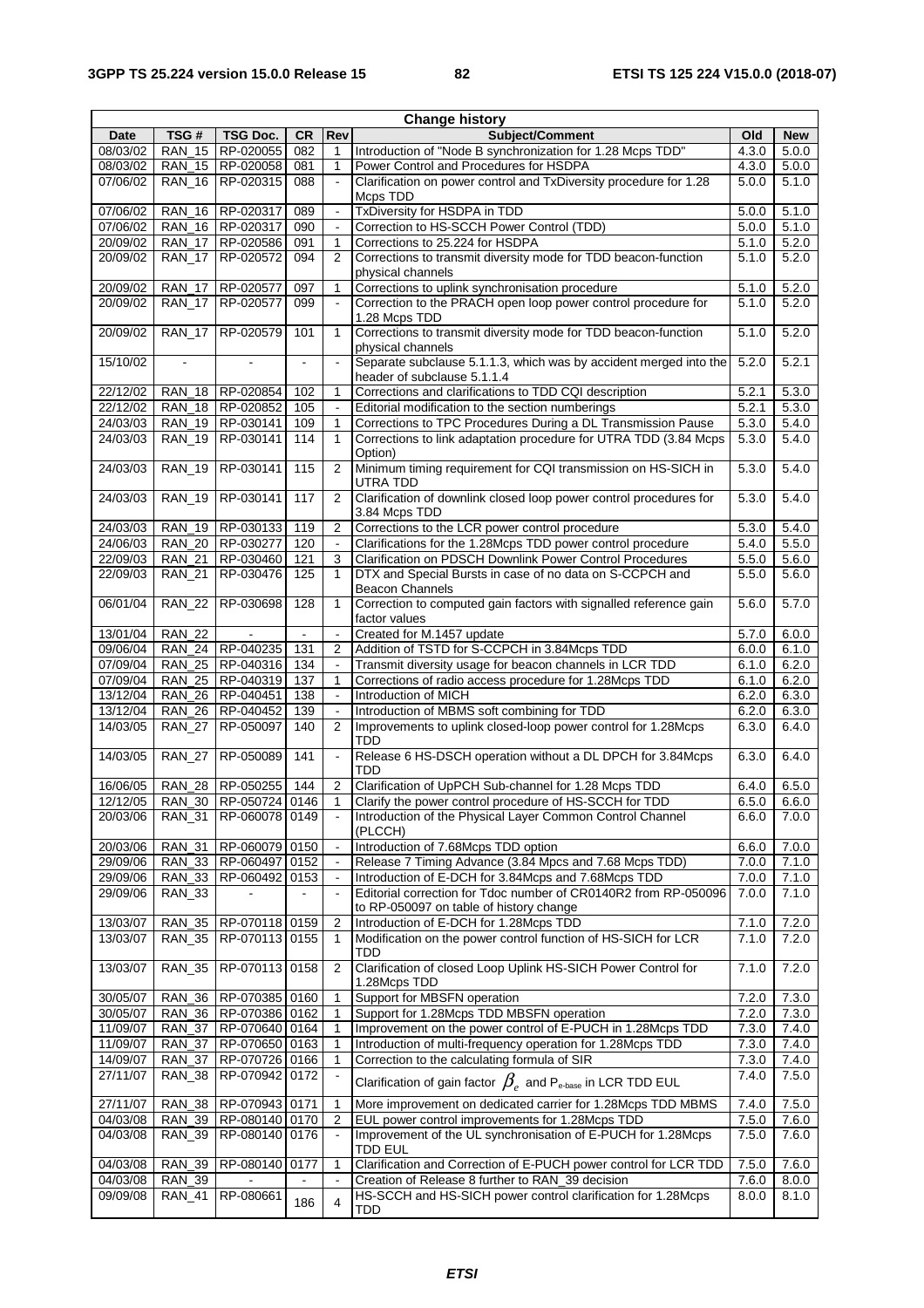|             | <b>Change history</b> |                    |                |                          |                                                                                                                      |        |               |  |  |  |
|-------------|-----------------------|--------------------|----------------|--------------------------|----------------------------------------------------------------------------------------------------------------------|--------|---------------|--|--|--|
| <b>Date</b> | TSG#                  | <b>TSG Doc.</b>    | <b>CR</b>      | Rev                      | Subject/Comment                                                                                                      | Old    | <b>New</b>    |  |  |  |
| 09/09/08    | <b>RAN 41</b>         | RP-080664          | 187            | $\overline{\phantom{a}}$ | Use of Special Bursts for DTX on MBSFN FACH in 1.28 Mcps TDD                                                         | 8.0.0  | 8.1.0         |  |  |  |
| 09/09/08    | <b>RAN 41</b>         | RP-080661          | 188            |                          | Correction of E-PUCH power control for 1.28 Mcps TDD EUL                                                             | 8.0.0  | 8.1.0         |  |  |  |
| 09/09/08    | <b>RAN 41</b>         | RP-080661          | 190            | 1                        | Clarification of the E-AGCH monitoring for 1.28Mcps TDD EUL                                                          | 8.0.0  | 8.1.0         |  |  |  |
| 09/09/08    | <b>RAN 41</b>         | RP-080661          | 192            | $\blacksquare$           | Correction of UpPCHPOS bit number in subclause 5.2.7                                                                 | 8.0.0  | 8.1.0         |  |  |  |
| 09/09/08    | <b>RAN_41</b>         | RP-080661          | 193            | $\blacksquare$           | EUL power control clarification for 1.28Mcps TDD                                                                     | 8.0.0  | 8.1.0         |  |  |  |
| 09/09/08    | <b>RAN 41</b>         | RP-080661          | 194            | 1                        | EUL power control improvement for 1.28Mcps TDD                                                                       | 8.0.0  | 8.1.0         |  |  |  |
| 03/12/08    | <b>RAN_42</b>         | RP-080976          | 199            | 1                        | Modification of HS-SICH sync description for 1.28Mcps TDD                                                            | 8.1.0  | 8.2.0         |  |  |  |
| 03/12/08    | <b>RAN_42</b>         | RP-080976          | 201            | 1                        | Clarification of precision and quantization mode for coderate and<br>beta of E-PUCH for 1.28Mcps TDD EUL             | 8.1.0  | 8.2.0         |  |  |  |
| 03/12/08    | <b>RAN_42</b>         | RP-080987          | 202            | 1                        | Introduction of the Enhanced CELL_FACH, CELL_PCH, URA_PCH<br>state for 1.28Mcps TDD                                  | 8.1.0  | 8.2.0         |  |  |  |
| 03/12/08    | <b>RAN_42</b>         | RP-081118          | 203            | $\mathbf{1}$             | Support for 3.84 Mcps MBSFN IMB operation                                                                            | 8.1.0  | 8.2.0         |  |  |  |
| 03/03/09    | <b>RAN 43</b>         | RP-090230          | 205            |                          | Clarification of the beta value for smallest E-TFC of E-PUCH for<br>1.28Mcps TDD EUL                                 | 8.2.0  | 8.3.0         |  |  |  |
| 03/03/09    | <b>RAN 43</b>         | RP-090240          | 206            | 1                        | Introducing of CPC for 1.28Mcps TDD                                                                                  | 8.2.0  | 8.3.0         |  |  |  |
| 03/03/09    | <b>RAN 43</b>         | RP-090241          | 207            | 1                        | Introducing of MIMO for 1.28Mcps TDD                                                                                 | 8.2.0  | 8.3.0         |  |  |  |
| 03/03/09    | <b>RAN 43</b>         | RP-090230          | 209            | 2                        | E-DCH power control clarification for 1.28Mcps TDD                                                                   | 8.2.0  | 8.3.0         |  |  |  |
| 26/05/09    | <b>RAN_44</b>         | RP-090533          | 210            | 1                        | Clarification of HS-SICH and E-PUCH power control in semi-<br>persistent transmission for LCR TDD                    | 8.3.0  | 8.4.0         |  |  |  |
| 26/05/09    | <b>RAN 44</b>         | RP-090533          | 211            | 1                        | Clarification of E-PUCH synchronization in semi-persistent<br>transmission for LCR TDD                               | 8.3.0  | 8.4.0         |  |  |  |
| 26/05/09    | <b>RAN_44</b>         | RP-090533          | 212            | 2                        | Clarification of DRX operation in CPC for LCR TDD                                                                    | 8.3.0  | 8.4.0         |  |  |  |
| 26/05/09    | <b>RAN 44</b>         | RP-090526          | 216            |                          | Clarification of the transmit power for E-RUCCH for 1.28Mcps TDD                                                     | 8.3.0  | 8.4.0         |  |  |  |
| 26/05/09    | <b>RAN 44</b>         | RP-090531          | 218            | 2                        | Pilot power behaviour for MBSFN IMB                                                                                  | 8.3.0  | 8.4.0         |  |  |  |
| 15/09/09    | <b>RAN 45</b>         | RP-090892          | 219            | 4                        | Clarification on HS-DSCH procedure when using BCCH specific H-<br>RNTI in CELL_PCH or URA_PCH state for 1.28Mcps TDD | 8.4.0  | 8.5.0         |  |  |  |
| 15/09/09    | <b>RAN_45</b>         | RP-090892          | 224            | 1                        | Change the timing definition in CELL-PCH for 1.28Mcps TDD                                                            | 8.4.0  | 8.5.0         |  |  |  |
| 15/09/09    | <b>RAN 45</b>         | RP-090887          | 226            | 2                        | Clarification of SNPL calculation and reporting for 1.28 Mcps TDD                                                    | 8.4.0  | 8.5.0         |  |  |  |
| 01/12/09    | <b>RAN_46</b>         | RP-091258          | 217            | 5                        | Correction of Out of synchronisation handling for 1.28Mcps TDD<br>CPC usage                                          | 8.5.0  | 8.6.0         |  |  |  |
| 01/12/09    | <b>RAN 46</b>         | RP-091166          | 230            | 3                        | Correction on Control Channel DRX description for 1.28Mcps TDD                                                       | 8.5.0  | 8.6.0         |  |  |  |
| 01/12/09    | <b>RAN_46</b>         | RP-091166          | 232            | 1                        | Clarification of the Control Channel DRX operation for 1.28Mcps<br>TDD                                               | 8.5.0  | 8.6.0         |  |  |  |
| 01/12/09    | <b>RAN_46</b>         | RP-091167          | 234            | 1                        | Terminology correction for 1.28Mcps TDD standalone midamble<br>channel                                               | 8.5.0  | 8.6.0         |  |  |  |
| 01/12/09    | <b>RAN_46</b>         | RP-091169          | 236            |                          | Clarification of HS-DSCH channel quality indication procedure in<br>CELL_FACH state for 1.28Mcps TDD                 | 8.5.0  | 8.6.0         |  |  |  |
| 01/12/09    | <b>RAN 46</b>         |                    |                |                          | Creation of Release 9 (v9.0.0) at RAN#46                                                                             | 8.6.0  | 9.0.0         |  |  |  |
| 16/03/10    | <b>RAN 47</b>         | RP-100201          |                |                          | Clarification of the TPC and SS on HS-SCCH uplink                                                                    | 9.0.0  | 9.1.0         |  |  |  |
|             |                       |                    | 244            |                          | synchronization establishement command for 1.28Mcps TDD                                                              |        |               |  |  |  |
| 16/03/10    | <b>RAN_47</b>         | RP-100202          | 246            | 1                        | Clarification of HS-DSCH Channel Quality Indication Procedure for<br>1.28Mcps TDD                                    | 9.0.0  | 9.1.0         |  |  |  |
| 16/03/10    |                       | RAN_47   RP-100201 | 248            |                          | Clarification of ePCH modulation scheme                                                                              | 9.0.0  | 9.1.0         |  |  |  |
| 14/09/10    |                       | RAN_49 RP-100896   | 254            | 2                        | Clarification on HS-DSCH transmission in CELL<br>PCH or<br>URA_PCH state for 1.28Mcps TDD                            | 9.1.0  | 9.2.0         |  |  |  |
| 07/12/10    |                       | RAN_50   RP-101314 | 261            | $\overline{\phantom{a}}$ | Correction of MC-HSDPA DRX for 1.28Mcps TDD                                                                          | 9.2.0  | 9.3.0         |  |  |  |
| 07/12/10    | <b>RAN_50</b>         | RP-101316          | 263            | 2                        | Clarification for special burst power calculation for 1.28Mcps TDD                                                   | 9.2.0  | 9.3.0         |  |  |  |
| 07/12/10    | <b>RAN_50</b>         | RP-101317          | 257            | 3                        | Introduction of MC-HSUPA for LCR TDD                                                                                 | 9.3.0  | 10.0.0        |  |  |  |
| 07/12/10    | <b>RAN_50</b>         | RP-101319          | 259            | 1                        | Introduction of MU-MIMO for LCR TDD                                                                                  | 9.3.0  | 10.0.0        |  |  |  |
| 15/03/11    | <b>RAN_51</b>         | RP-110252          | 265            | 1                        | Correction of the special burst transmission power calculation for<br>1.28Mcps TDD                                   | 10.0.0 | 10.1.0        |  |  |  |
| 01/06/11    | <b>RAN_52</b>         | RP-110817          | 266            | $\blacksquare$           | Clarification on SCCPCH selection for LCR TDD                                                                        |        | 10.1.0 10.2.0 |  |  |  |
| 15/09/11    | <b>RAN_53</b>         | RP-111227          | 270            | 2                        | Clarifications on SYNC-UL signatures for E-RUCCH procedure for<br>LCR TDD                                            | 10.2.0 | 10.3.0        |  |  |  |
| 2012-09     | $SP_57$               |                    |                | $\overline{\phantom{a}}$ | Update to Rel-11 version (MCC)                                                                                       |        | 10.3.0 11.0.0 |  |  |  |
| 04/12/12    | <b>RAN_58</b>         | RP-121847          |                |                          | Clarification about the frequency on which UE initiates uplink                                                       | 11.0.0 | 11.1.0        |  |  |  |
|             |                       |                    | 272            | 2                        | synchronization in enhanced CELL_PCH state for 1.28Mcps TDD                                                          |        |               |  |  |  |
| 04/12/13    | <b>RAN_62</b>         | RP-131895          | 273            | $\mathbf{1}$             | Introduction of HSPA signalling enhancements for more efficient<br>resource usage for LCR TDD                        | 11.1.0 | 12.0.0        |  |  |  |
| 07/12/15    | SP_70                 | $\Box$             | $\blacksquare$ | $\ddot{\phantom{a}}$     | Update to Rel-13 version (MCC)                                                                                       |        | 12.0.0 13.0.0 |  |  |  |
| 2017-03     |                       |                    |                |                          | Update to Rel-14 version (MCC)                                                                                       |        | 13.0.0 14.0.0 |  |  |  |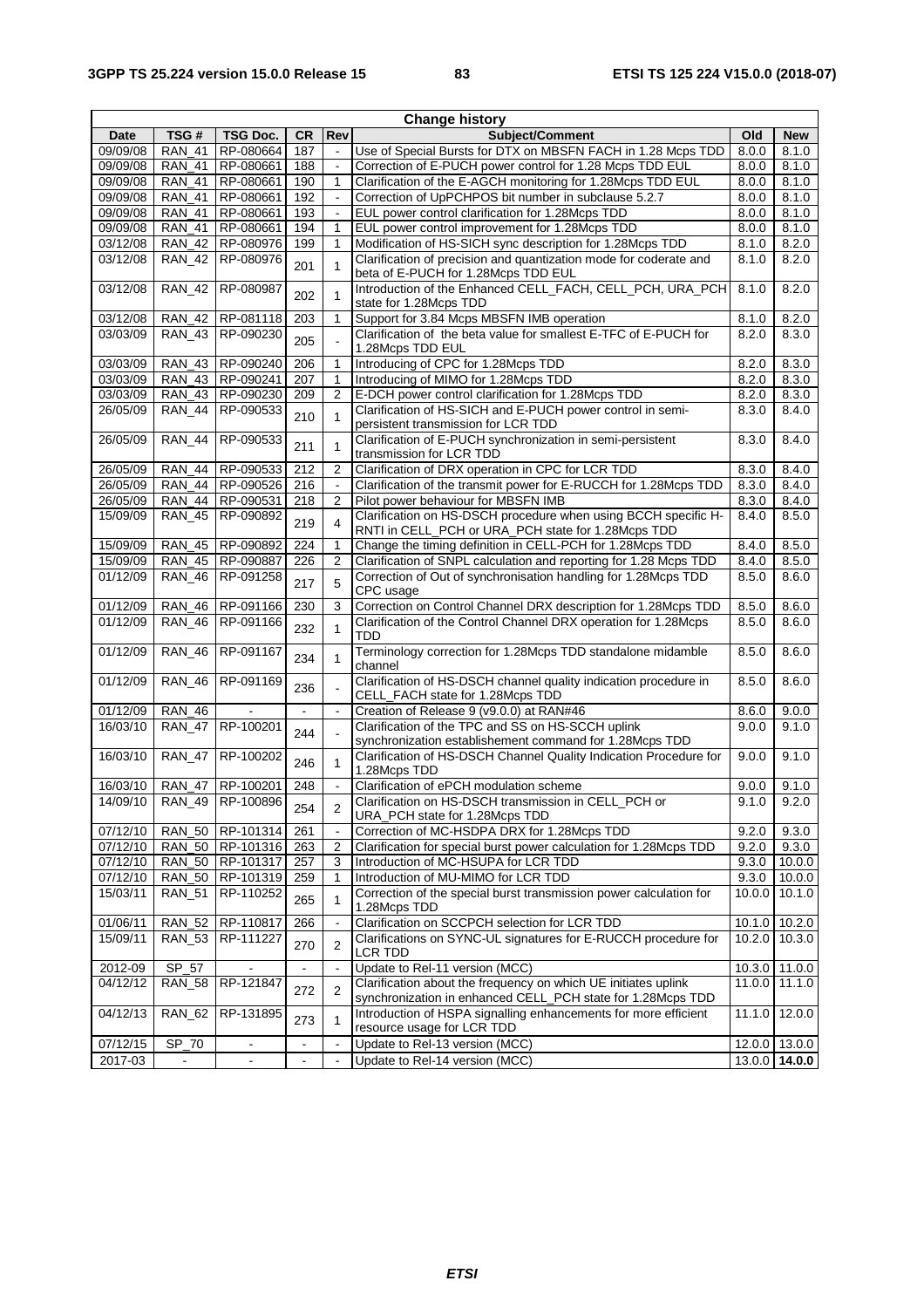| <b>Change history</b> |                |             |                          |       |     |                                                        |            |  |  |  |  |
|-----------------------|----------------|-------------|--------------------------|-------|-----|--------------------------------------------------------|------------|--|--|--|--|
| <b>Date</b>           | <b>Meeting</b> | <b>TDoc</b> | <b>CR</b>                | Rev I | Cat | <b>Subject/Comment</b>                                 | <b>New</b> |  |  |  |  |
|                       |                |             |                          |       |     |                                                        | version    |  |  |  |  |
| 2017-03               | 75             | $\sim$      | $\sim$                   | -     |     | Promotion to Release 14 without technical change (MCC) | 14.0.0     |  |  |  |  |
| 2018-06               | 80             | $\sim$      | $\overline{\phantom{a}}$ |       |     | Promotion to Release 15 without technical change (MCC) | 15.0.0     |  |  |  |  |